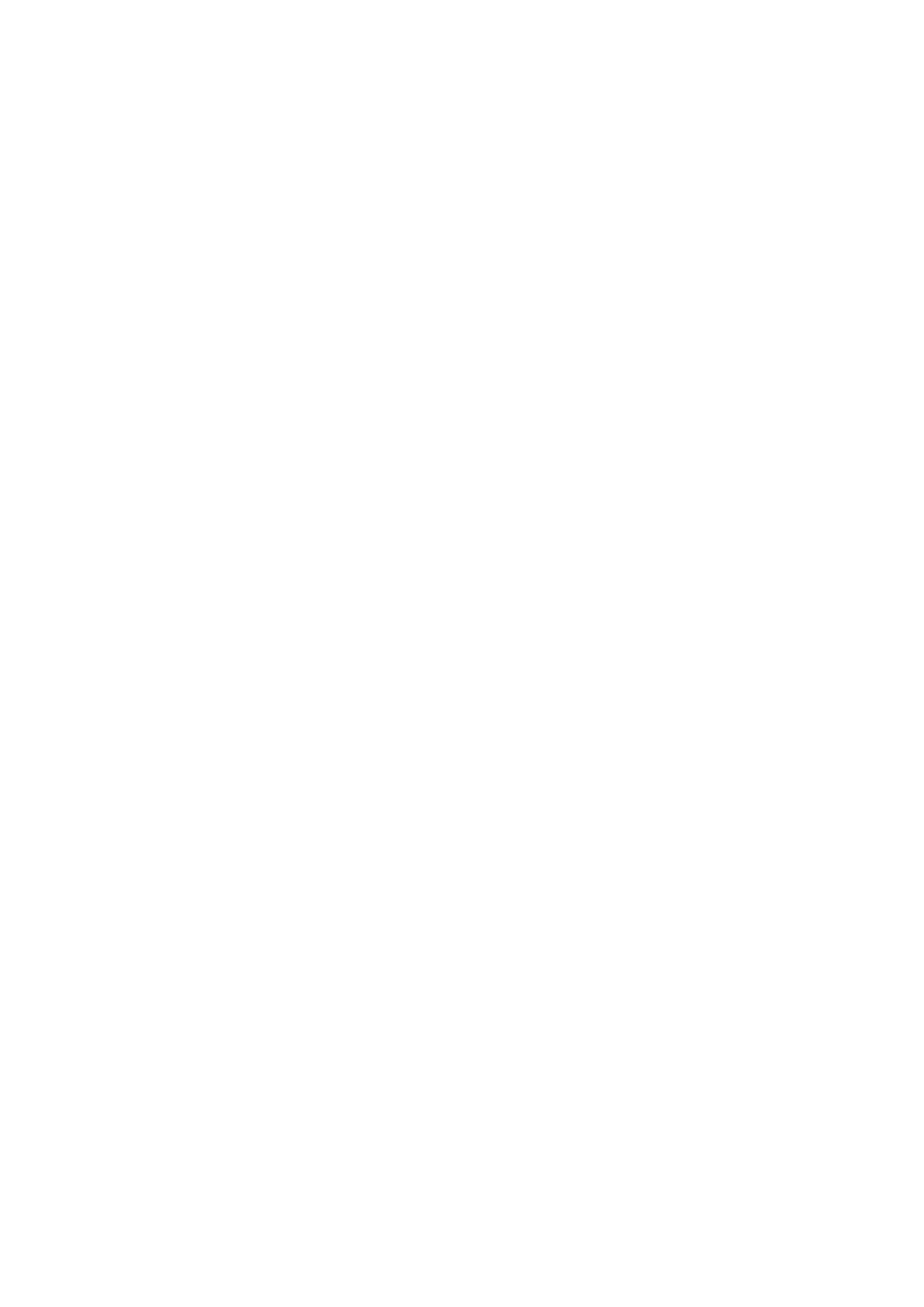Western Australia

# **Bail Act 1982**

#### **CONTENTS**

# **Part I — Preliminary**

| 1.  | Short title                                         | $\overline{2}$ |
|-----|-----------------------------------------------------|----------------|
| 2.  | Commencement                                        | $\overline{c}$ |
| 3.  | Terms used                                          | $\overline{2}$ |
| 3A. | Sending notices by electronic communication         | 8              |
| 4.  | Application of this Act                             | 9              |
| 4A. | Detention and bail where accused appears in         |                |
|     | response to summons or court hearing notice         | 9              |
|     | Part $II$ — Rights of accused in                    |                |
|     | relation to bail                                    |                |
| 5.  | Right of accused to have bail considered under      |                |
|     | this Act                                            | 11             |
| 6.  | Duty on arresting officer and others to             |                |
|     | consider bail                                       | 11             |
| 6A. | Whether custody justified to be considered in       |                |
|     | certain cases                                       | 13             |
| 7.  | Duty imposed on judicial officers in respect of     |                |
|     | unconvicted accused                                 | 14             |
| 7A. | Bail may be dispensed with by court                 | 15             |
| 7B. | Special provision for adult accused in murder cases | 15             |
| 7C. | Special provision for child accused in murder cases | 17             |
| 7D. | Previous decision may be adopted                    | 18             |
| 7E. | Bail during trial                                   | 19             |
| 7F. | Bail for appeal from courts of summary              |                |
|     | jurisdiction                                        | 19             |
|     |                                                     |                |

As at 21 Nov 2011 Version 07-i0-02 page i Extract from www.slp.wa.gov.au, see that website for further information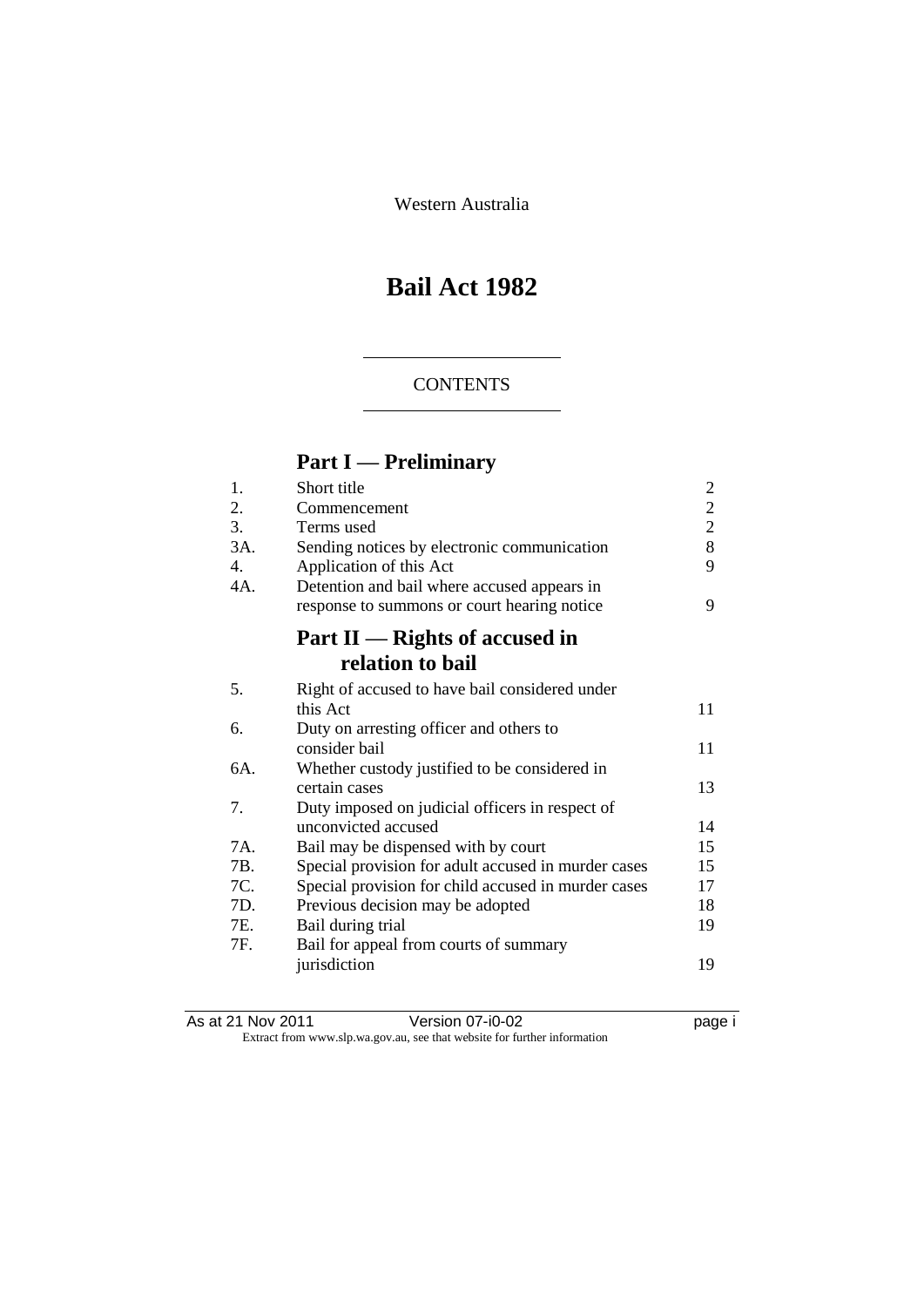| Contents |
|----------|
|----------|

| 8.           | Accused to be given information and approved                                      |    |
|--------------|-----------------------------------------------------------------------------------|----|
|              | forms                                                                             | 20 |
| 9.           | Bail decision may be deferred until further<br>information obtained               | 22 |
| 10.          | Sections 5, 6 and 7 do not apply where accused                                    |    |
|              | imprisoned for other cause                                                        | 22 |
| 11.          | Rights following grant of bail                                                    | 23 |
| 12.          | Further limitation on rights in s. 7A(2) and 11                                   | 24 |
|              | Part III — Jurisdiction relating to                                               |    |
|              | <b>bail</b>                                                                       |    |
| 13.          | Jurisdiction to grant bail                                                        | 25 |
| 13A.         | Jurisdiction to dispense with bail and how                                        |    |
|              | jurisdiction to be exercised                                                      | 25 |
| 13B.         | Giving and proof of notices under s. 13A(3)                                       | 26 |
| 14.          | Extent of judge's jurisdiction                                                    | 27 |
| 15.          | Exclusive jurisdiction of Supreme Court judge in                                  |    |
|              | murder cases                                                                      | 28 |
| 15A.<br>15B. | Appeal from decision of judge<br>Determination of appeal under s. 15A and related | 29 |
|              | provisions                                                                        | 30 |
| 16.          | Bail of person arrested on warrant                                                | 31 |
| 16A.         | Restrictions on powers of authorised officers and                                 |    |
|              | justices in certain cases                                                         | 32 |
| 17.          | Conditions which may be imposed                                                   | 33 |
| 17A.         | Further provisions as to responsible person's                                     |    |
|              | undertaking (Schedule 1 Part C clause 2)                                          | 33 |
|              | Part IV — Hearing of case for bail,                                               |    |
|              | parties, and evidence                                                             |    |
| 20.          | Power to consider bail in camera and to prohibit                                  |    |
|              | publication                                                                       | 35 |
| 21.          | Parties                                                                           | 36 |
| 22.          | Evidence                                                                          | 36 |
| 23.          | Accused not bound to supply information                                           | 36 |
| 24.          | Information may be referred to police officer for                                 |    |
|              | verification or for report                                                        | 37 |
| 24A.         | Information may be referred to community                                          |    |
|              | corrections officer for verification or for report                                | 37 |
|              |                                                                                   |    |

| C<br>я<br>c |  |
|-------------|--|
|             |  |
|             |  |

page ii Version 07-i0-02 As at 21 Nov 2011 Extract from www.slp.wa.gov.au, see that website for further information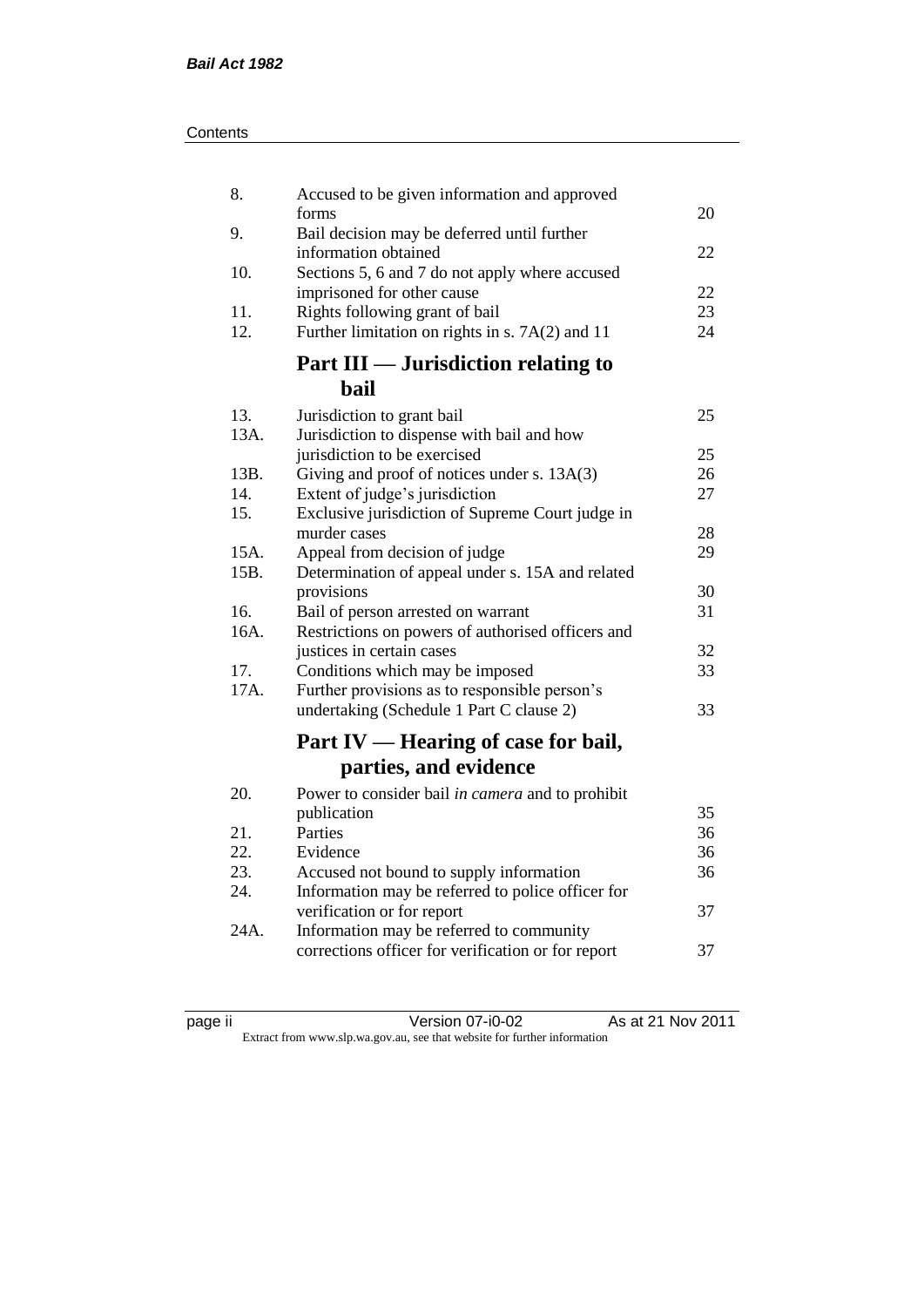| 25.  | Protection of accused as to information given for     |    |
|------|-------------------------------------------------------|----|
|      | bail purposes                                         | 38 |
| 26.  | Record of decision and reasons                        | 38 |
| 27.  | Transmission of relevant papers to court              | 39 |
| 27A. | Transmission of papers to CEO (corrections)           | 40 |
|      | <b>Part V</b> - Bail undertakings                     |    |
| 28.  | Bail undertaking                                      | 41 |
| 29.  | Before whom bail undertaking may be entered into      | 42 |
| 30.  | Duties of person before whom bail undertaking is      |    |
|      | entered into                                          | 42 |
| 31.  | Different time and place for appearance may be        |    |
|      | substituted                                           | 43 |
| 31A. | Amendment of conditions during trial                  | 45 |
| 32.  | Giving and proof of notices under s. 31               | 47 |
| 33.  | Judicial officer may order accused to enter into bail |    |
|      | undertaking                                           | 48 |
| 34.  | Cessation and suspension of bail undertaking          | 49 |
|      | <b>Part VI</b> — Sureties and surety                  |    |
|      | undertakings                                          |    |
| 35.  | Surety and surety undertaking                         | 50 |
| 36.  | Authority to approve sureties                         | 50 |
| 37.  | Proposed surety to receive certain information and    |    |
|      | prescribed form for completion                        | 51 |
| 38.  | Persons disqualified from being sureties              | 51 |
| 39.  | Matters relevant to approval of sureties              | 52 |
| 40.  | Decision on application by proposed surety            | 52 |
| 41.  | Finality of decision to refuse approval               | 53 |
| 42.  | Before whom surety undertaking may be entered         |    |
|      | into                                                  | 53 |
| 43.  | Duties of persons before whom surety undertaking      |    |
|      | is entered into                                       | 54 |
| 43A. | Use of video link and electronic communication        |    |
|      | where proposed surety is interstate                   | 54 |
| 44.  | When surety undertaking extends to different time     |    |
|      | or different time and place substituted under s. 31   | 56 |
| 45.  | Giving and proof of notices under s. 44               | 57 |
| 46.  | Power of surety to apprehend accused                  | 59 |
| 47.  | Cessation and suspension of surety undertaking        | 59 |
|      |                                                       |    |

| As at 21 Nov 2011 | Version 07-i0-02                                                         | <br>page III |
|-------------------|--------------------------------------------------------------------------|--------------|
|                   | Extract from www.slp.wa.gov.au, see that website for further information |              |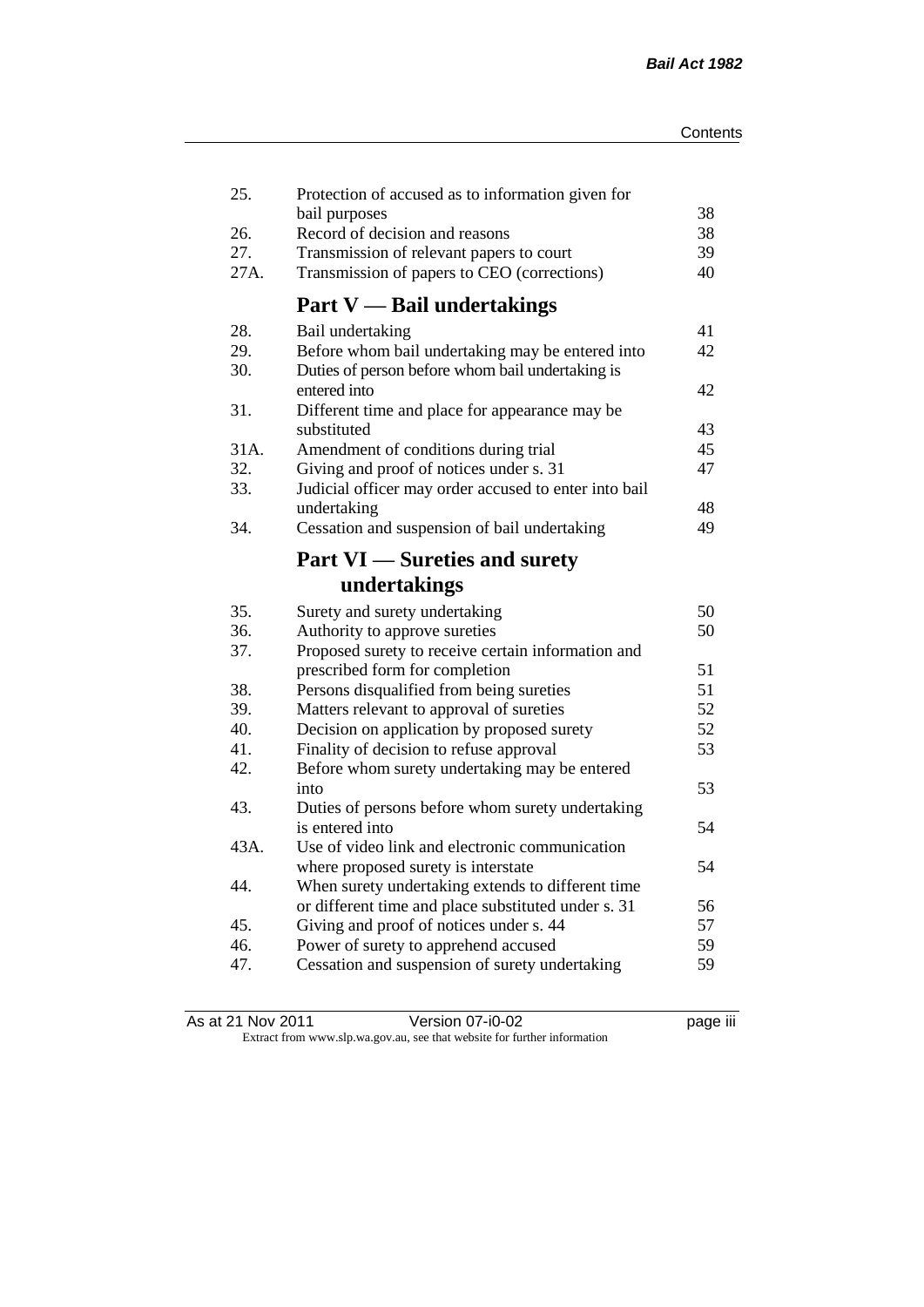| 48.         | Surety may apply for cancellation of his                                                  |    |
|-------------|-------------------------------------------------------------------------------------------|----|
|             | undertaking                                                                               | 60 |
| 49.         | Forfeiture of money under surety's undertaking                                            | 61 |
| 50.         | Offence to indemnify surety                                                               | 63 |
|             | <b>Part VIA — Administration of home</b>                                                  |    |
|             | detention conditions                                                                      |    |
| 50A.        | Powers of CEO (corrections)                                                               | 65 |
| 50C.        | Powers and duties of community corrections                                                |    |
|             | officers                                                                                  | 65 |
| 50D.        | Powers of members of the Police Force                                                     | 67 |
| 50E.        | CEO (corrections) may substitute a different place                                        |    |
|             | of detention and apply conditions                                                         | 67 |
| 50F.        | CEO (corrections) may revoke bail                                                         | 68 |
| 50G.        | Procedure on arrest after revocation of bail                                              | 68 |
| 50H.        | Exclusion of the rules of natural justice                                                 | 69 |
| 50J.        | Delegation by CEO (corrections)                                                           | 69 |
| 50K.        | Retrieval of monitoring equipment                                                         | 69 |
| 50L.        | Rules                                                                                     | 70 |
|             | <b>Part VII — Enforcement of bail</b>                                                     |    |
|             |                                                                                           |    |
|             | undertakings                                                                              |    |
|             |                                                                                           | 71 |
| 51.<br>51A. | Offence to fail to comply with bail undertaking                                           |    |
|             | Proceedings before courts of summary jurisdiction<br>for an offence under s. 51           | 72 |
| 52.         |                                                                                           |    |
|             | Provisions as to summary proceedings before<br>superior courts for an offence under s. 51 | 72 |
| 53.         | Appeals against decisions made under s. 52                                                | 74 |
| 54.         | Accused on bail may be taken before a judicial                                            |    |
|             | officer for variation or revocation of bail                                               | 75 |
| 54A.        | Accused on committal may be taken before court                                            |    |
|             | by which committed                                                                        | 77 |
| 55.         | Powers of judicial officer to revoke or vary bail                                         | 78 |
| 57.         | Forfeiture of money under bail undertaking                                                | 79 |
| 58.         | Automatic forfeiture on expiration of one year after                                      |    |
|             | absconding                                                                                | 80 |
|             | <b>Part VIII — Miscellaneous</b>                                                          |    |
| 59.         |                                                                                           |    |
|             | Further power of judicial officer in relation to<br>enforcement of undertakings           | 81 |

| ⋍<br>ĸ<br>н |
|-------------|
|-------------|

page iv Version 07-i0-02 As at 21 Nov 2011 Extract from www.slp.wa.gov.au, see that website for further information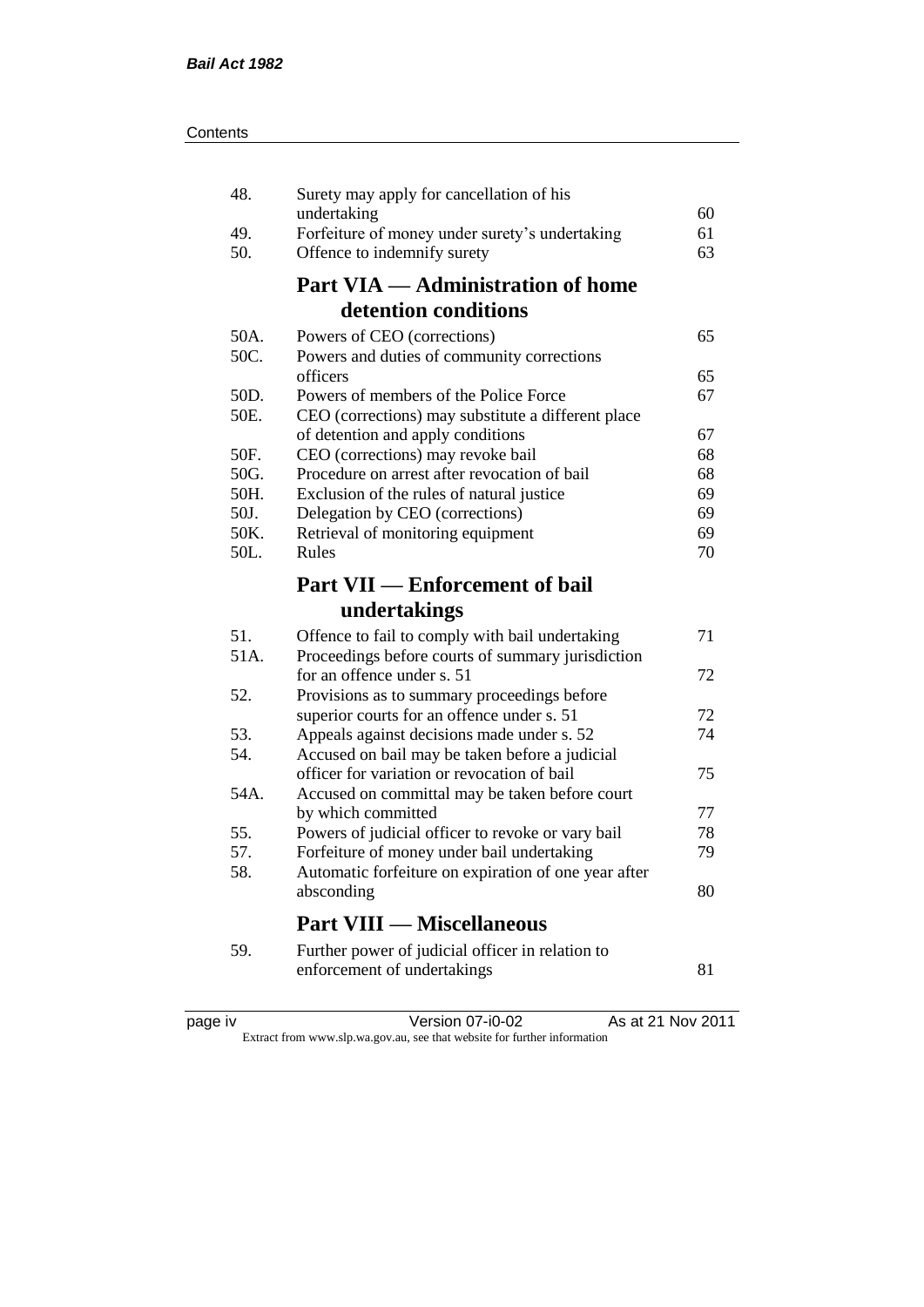| 59A. | Where bail dispensed with, accused may be taken       |    |
|------|-------------------------------------------------------|----|
|      | before judicial officer for reconsideration of matter | 81 |
| 59B. | Warrant for arrest of absconding accused              | 82 |
| 60.  | Accused and surety to notify any change of address    | 83 |
| 61.  | Offence of failing to bring arrested person before    |    |
|      | court or person able to grant bail                    | 83 |
| 62.  | Offence to give false information for bail purposes   | 84 |
| 63.  | Protection of persons carrying out this Act           | 84 |
| 64.  | Evidence of non-appearance etc. by an accused         | 84 |
| 65.  | Bail undertakings by minors                           | 85 |
| 66.  | Abolition of other powers to grant bail               | 85 |
| 66A. | Delegation by registrar                               | 85 |
| 66B. | Use of video link or audio link                       | 86 |
| 67.  | Regulations                                           | 87 |
|      | Schedule 1 — Jurisdiction as to bail                  |    |
|      | and related matters                                   |    |
|      | Part $A$ — Jurisdiction relating to bail              |    |
| 1.   | Initial appearance                                    | 89 |
| 2.   | Appearance after adjournment                          | 89 |
| 3.   | Appearance on committal to Supreme Court or           |    |
|      | <b>District Court</b>                                 | 90 |
| 4.   | Appearance in connection with appeal etc.             | 90 |
| 5.   | Appearance prescribed by regulation                   | 91 |
| 6.   | Appearances not otherwise provided for                | 91 |
| 7.   | Term used: proceedings for an offence                 | 91 |
|      | Part B — Cessation of powers relating to bail         |    |
| 1.   | Upon decision by judge, power of other officers       |    |
|      | ceases                                                | 91 |
| 1A.  | Upon decision by Court of Appeal, other powers        |    |
|      | cease                                                 | 92 |
| 2.   | Upon decision by judicial officer, his power and      |    |
|      | that of his peers ceases                              | 92 |
| 3.   | Cessation of power upon refusal of bail for initial   |    |
|      | appearance                                            | 92 |
| 4.   | Judicial officer's powers where accused proves        |    |
|      | new facts or changed circumstances                    | 93 |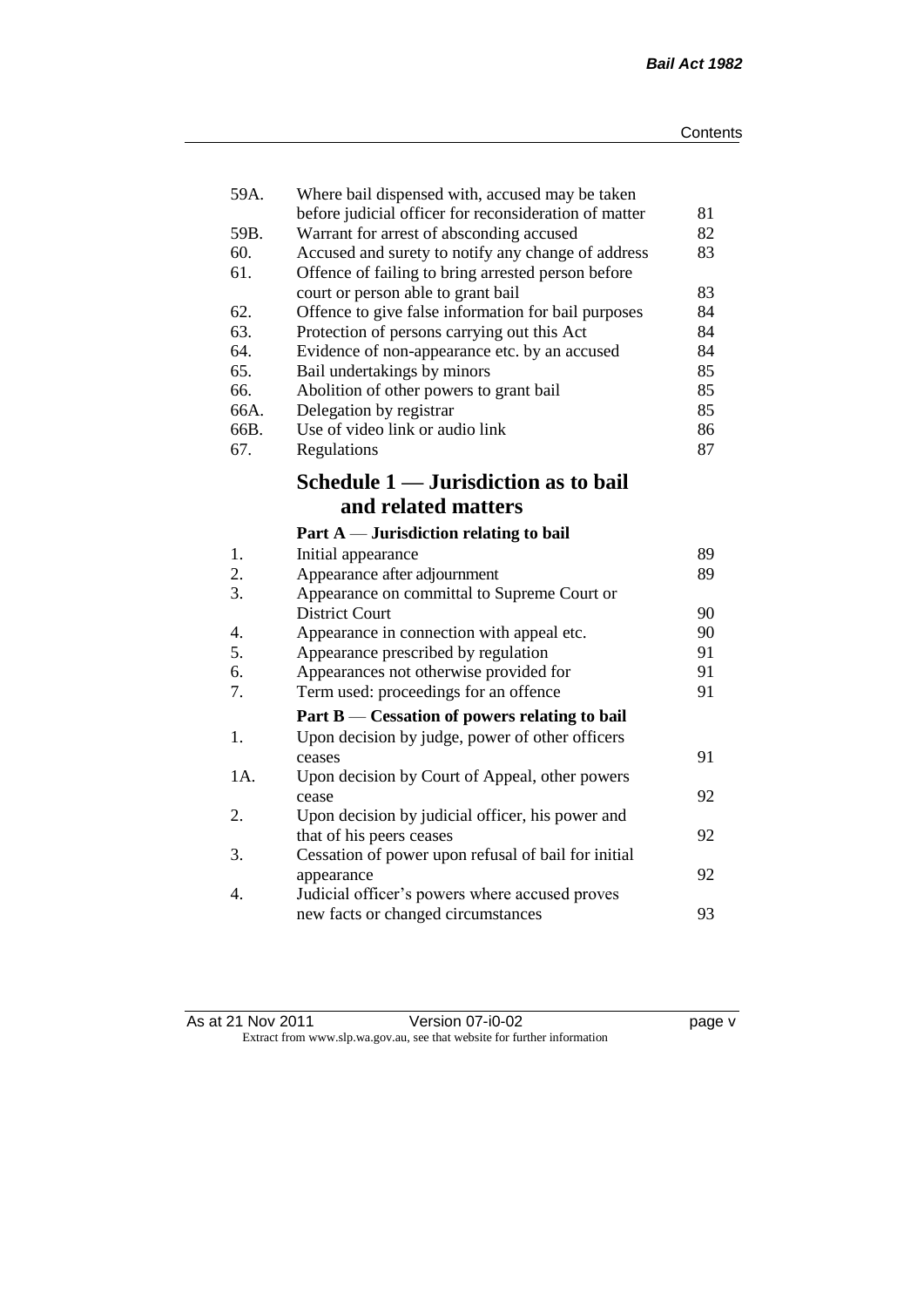#### **Contents**

#### **Part C — Manner in which jurisdiction to be exercised**

| 1.  | Bail before conviction to be at discretion of bail  |     |
|-----|-----------------------------------------------------|-----|
|     | authority, except for a child                       | 93  |
| 2.  | Child to have qualified right to bail               | 95  |
| 3.  | Matters relevant to consideration of clause 1(a)    | 96  |
| 3A. | Bail where serious offence committed while          |     |
|     | accused on bail for another serious offence         | 97  |
| 3B. | Determination of exceptional reasons under          |     |
|     | clause $3A(1)$                                      | 98  |
| 3C. | Bail in murder cases                                | 100 |
| 4.  | Bail after conviction: accused awaiting sentence    | 100 |
| 4A. | Bail after conviction: accused awaiting disposal of |     |
|     | appeal                                              | 101 |
| 5.  | Exception for bail for an appeal under the Criminal |     |
|     | Appeals Act 2004 Part 2                             | 101 |
| 6.  | Bail of people on community orders etc.             | 101 |
| 7.  | Bail for initial appearance to be for not more than |     |
|     | 30 days                                             | 102 |
| 8.  | Bail on adjournment in court of summary             |     |
|     | jurisdiction to be for not more than 30 days except |     |
|     | by consent                                          | 102 |
| 9.  | Provision as to calculation of time                 | 102 |
|     | Part D — Conditions which may be imposed on         |     |
|     | a grant of bail                                     |     |
| 1.  | Conditions as to forfeiture and giving security may |     |
|     | be imposed on the accused and sureties              | 102 |
| 2.  | Other conditions which may be imposed               | 104 |
| 3.  | Home detention condition may be imposed             | 107 |
|     | Schedule 2 — Serious offences                       |     |
|     | <b>Notes</b>                                        |     |
|     | Compilation table                                   | 112 |
|     |                                                     |     |

### **Defined Terms**

page vi Version 07-i0-02 As at 21 Nov 2011 Extract from www.slp.wa.gov.au, see that website for further information

Provisions that have not come into operation 116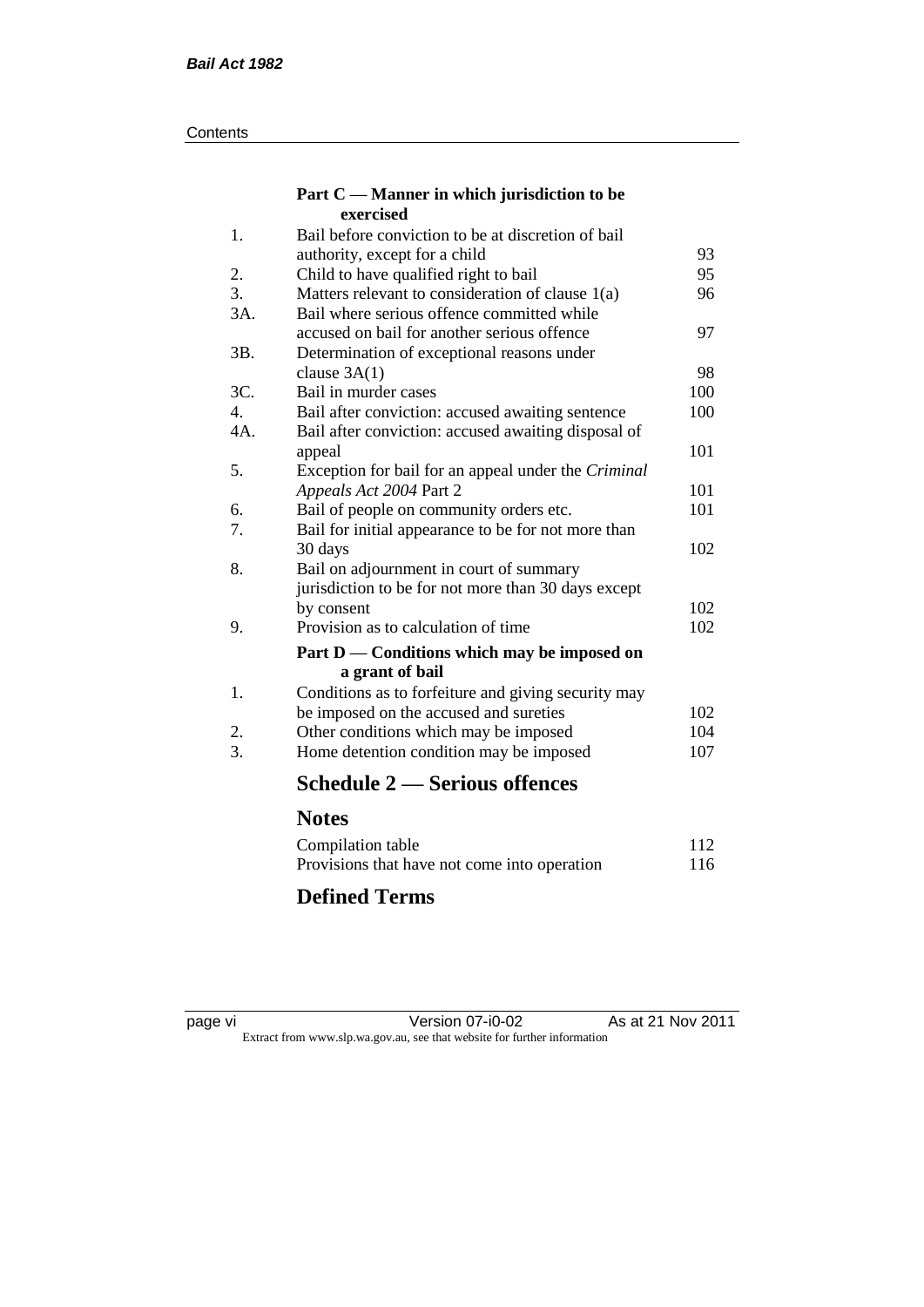Western Australia

# **Bail Act 1982**

**An Act to make better provision for bail in criminal proceedings.** 

As at 21 Nov 2011 **Version 07-i0-02 page 1** Extract from www.slp.wa.gov.au, see that website for further information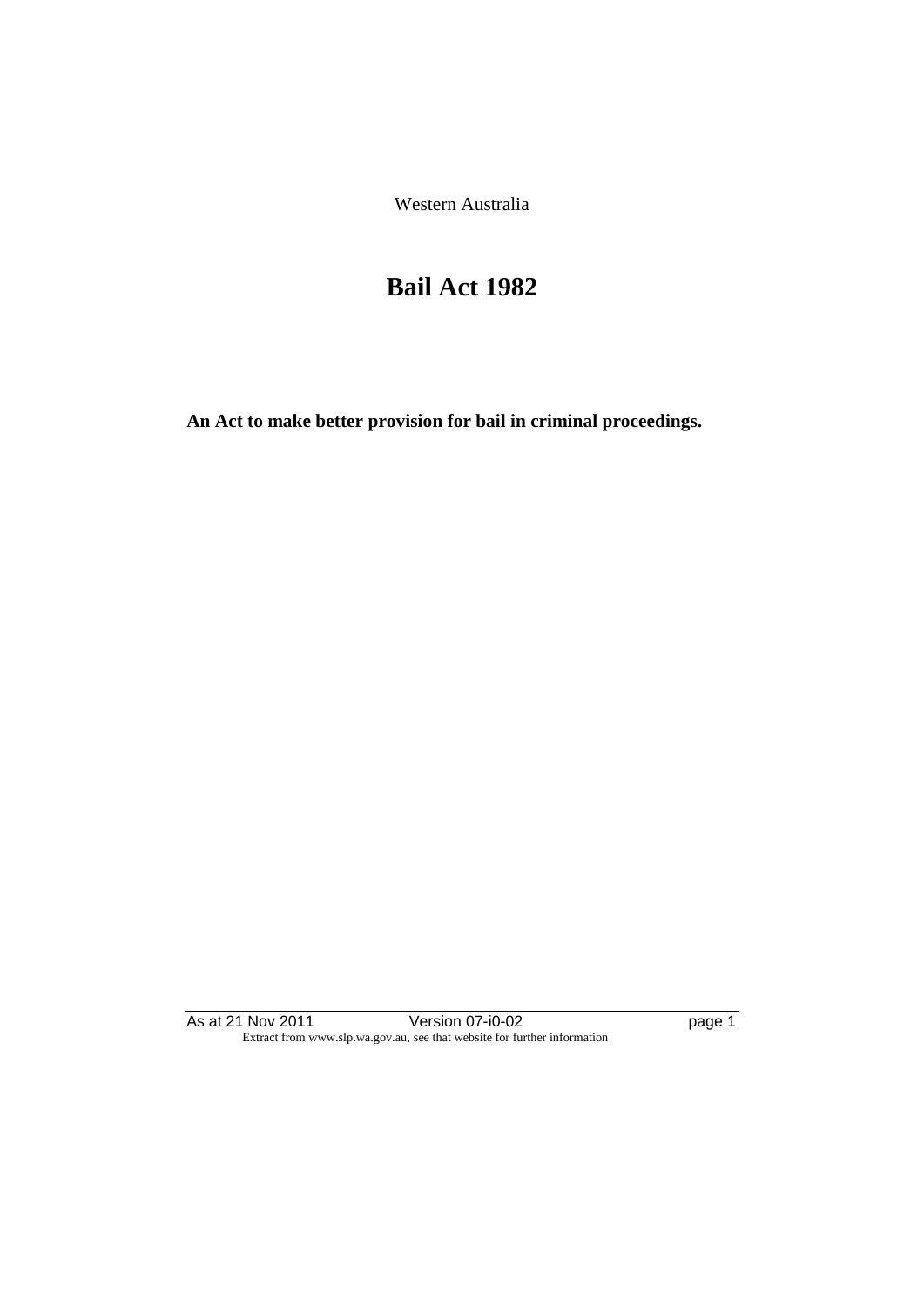**s. 1**

## **Part I — Preliminary**

#### **1. Short title**

This Act may be cited as the *Bail Act* 1982<sup>1</sup>.

#### **2. Commencement**

This Act shall come into operation on a day to be fixed by proclamation  $<sup>1</sup>$ .</sup>

#### **3. Terms used**

(1) In this Act, unless a contrary intention appears —

*accused* includes —

- (a) a person charged with, convicted of, or found guilty of an offence;
- (b) a person whose conviction for an offence is stayed;
- (c) a person in respect of whom an appeal relating to an offence is pending;
- (d) a person in respect of whom a new trial for an offence has been ordered;

#### *adjournment* —

- (a) means any order of a court by which proceedings for an offence are postponed or interrupted or are to be held at a different time or place before the same court; and
- (b) is deemed to include any order of a court, other than a committal to the Supreme Court or District Court, by which the venue of any proceedings for an offence is changed to another court or a court at another place whether by way of a remand, referral, or recommittal of the accused or otherwise;

*appeal* includes an application for leave to appeal;

#### *appropriate judicial officer* means —

(a) subject to paragraphs (b), (c) and (d), a judicial officer who is empowered to exercise jurisdiction in the court

| page 2 | Version 07-i0-02                                                         | As at 21 Nov 2011 |
|--------|--------------------------------------------------------------------------|-------------------|
|        | Extract from www.slp.wa.gov.au, see that website for further information |                   |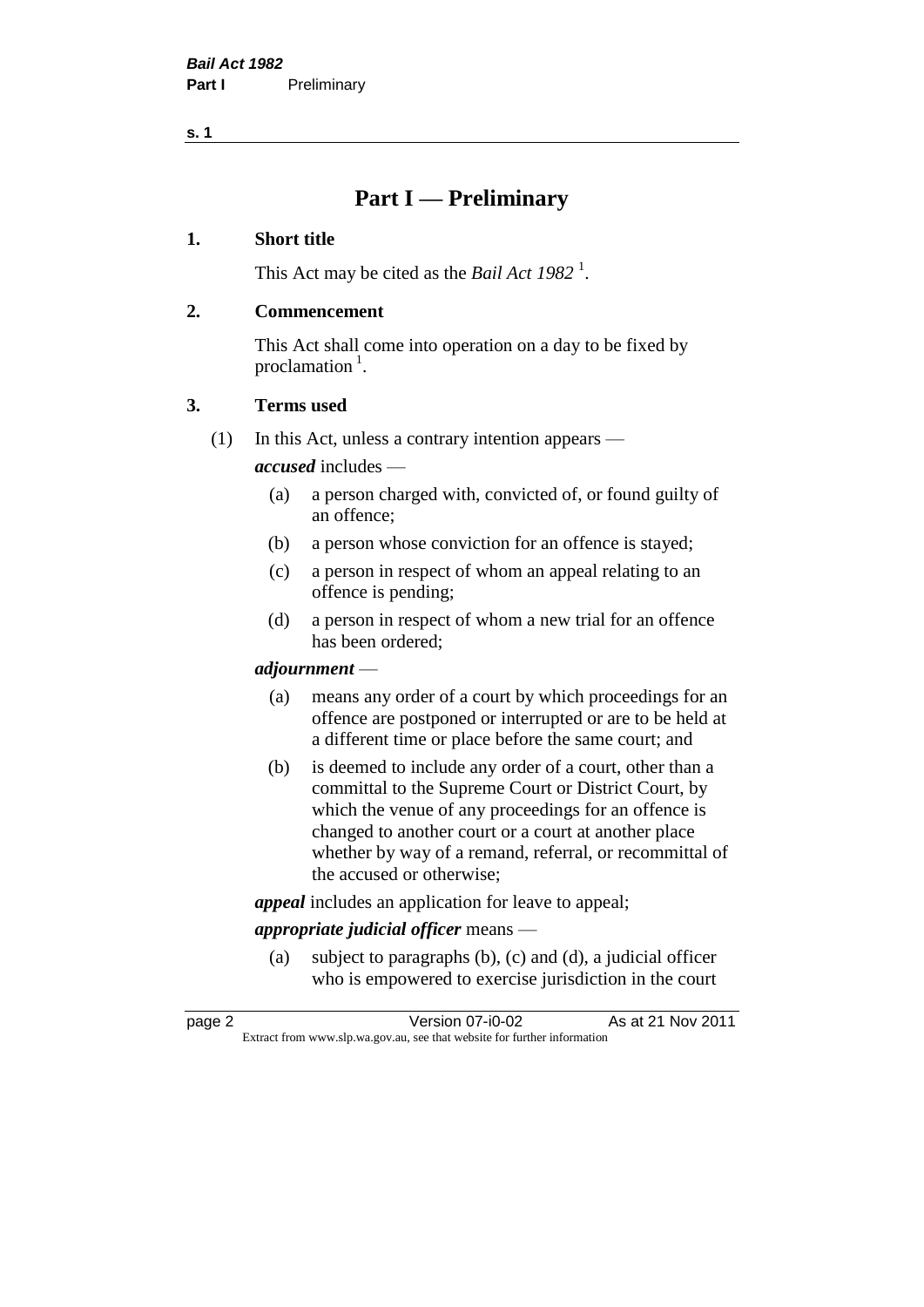before which the accused is required to appear pursuant to his bail undertaking; or

- (b) if the court is the Court of Appeal, a judge of appeal; or
- (c) except in section 49, a judge of the Supreme Court or of the Children's Court, as the case may require, in any case where —
	- (i) under section 15 only a judge of the Supreme Court or of the Children's Court has power to grant bail; or
	- (ii) a judicial officer has exercised the power contained in section 31(2)(d),

for the appearance in question; or

(d) except in section 49, a judge of the Supreme Court, of the District Court, or of the Children's Court, as the case may require, in any case where such a judge has granted bail under section 14 for the appearance in question;

*approved*, in relation to a form, means approved by the chief executive officer of the department of the Public Service principally assisting in the administration of this Act;

*as soon as is practicable* means as soon as is reasonably practicable;

*authorised community services officer* means any of the following persons —

- (a) the CEO (corrections) or a delegate of the CEO (corrections) under subsection (5);
- (b) a registrar of the Children's Court;
- (c) a superintendent of a detention centre under the *Young Offenders Act 1994*;
- (d) the officer for the time being in charge of any detention centre under the *Young Offenders Act 1994*;

*authorised officer* means an authorised police officer or an authorised community services officer;

*authorised police officer* means —

As at 21 Nov 2011 Version 07-i0-02 page 3 Extract from www.slp.wa.gov.au, see that website for further information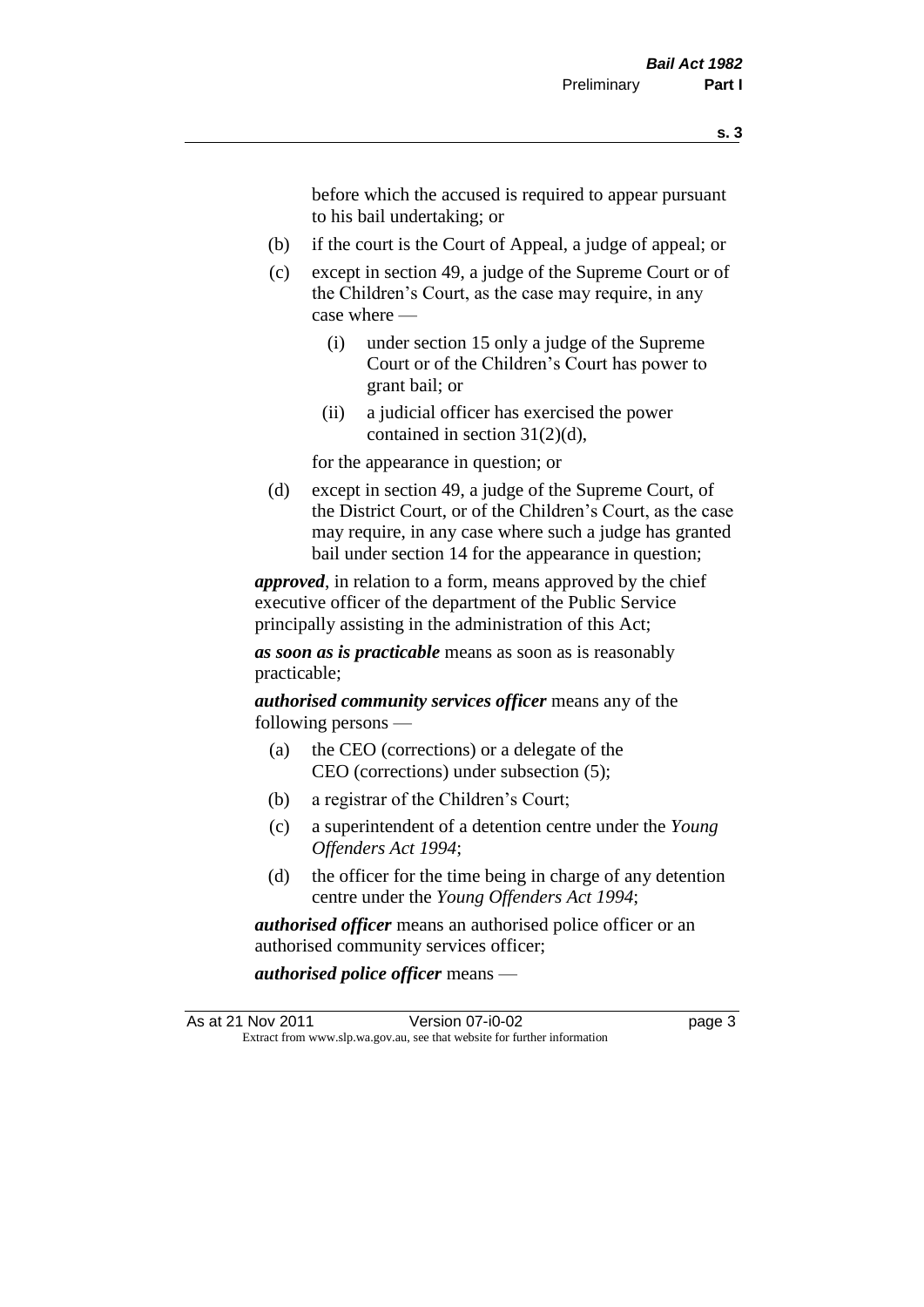- (a) a police officer who holds the rank of sergeant, or a higher rank;
- (b) the police officer who is for the time being in charge of a police station;
- (c) whichever of these officers is for the time being in charge of a lock-up —
	- (i) a police officer;
	- (ii) a special constable appointed under the *Police Act 1892* Part III whose powers, duties and obligations are or include those of an authorised police officer under this Act;
	- (iii) a police auxiliary officer appointed under the *Police Act 1892* Part IIIB whose powers, duties and obligations are or include those of an authorised police officer under this Act;

*bail undertaking* means an undertaking described in section 28(2):

*CEO (corrections)* means the chief executive officer of the Public Sector agency principally assisting the Minister administering Part 8 of the *Sentence Administration Act 2003* in its administration;

*Chief Judge* means the Chief Judge of the District Court;

*Chief Justice* means the Chief Justice of Western Australia;

*child* has the same meaning as "young person" has in the *Young Offenders Act 1994*;

*community corrections officer* has the same meaning as in the *Sentence Administration Act 2003*;

*court* means each of the following —

- (a) the Magistrates Court;
- (b) the Children's Court;
- (c) the Coroner's Court of Western Australia;
- (d) the District Court;

page 4 Version 07-i0-02 As at 21 Nov 2011 Extract from www.slp.wa.gov.au, see that website for further information

**s. 3**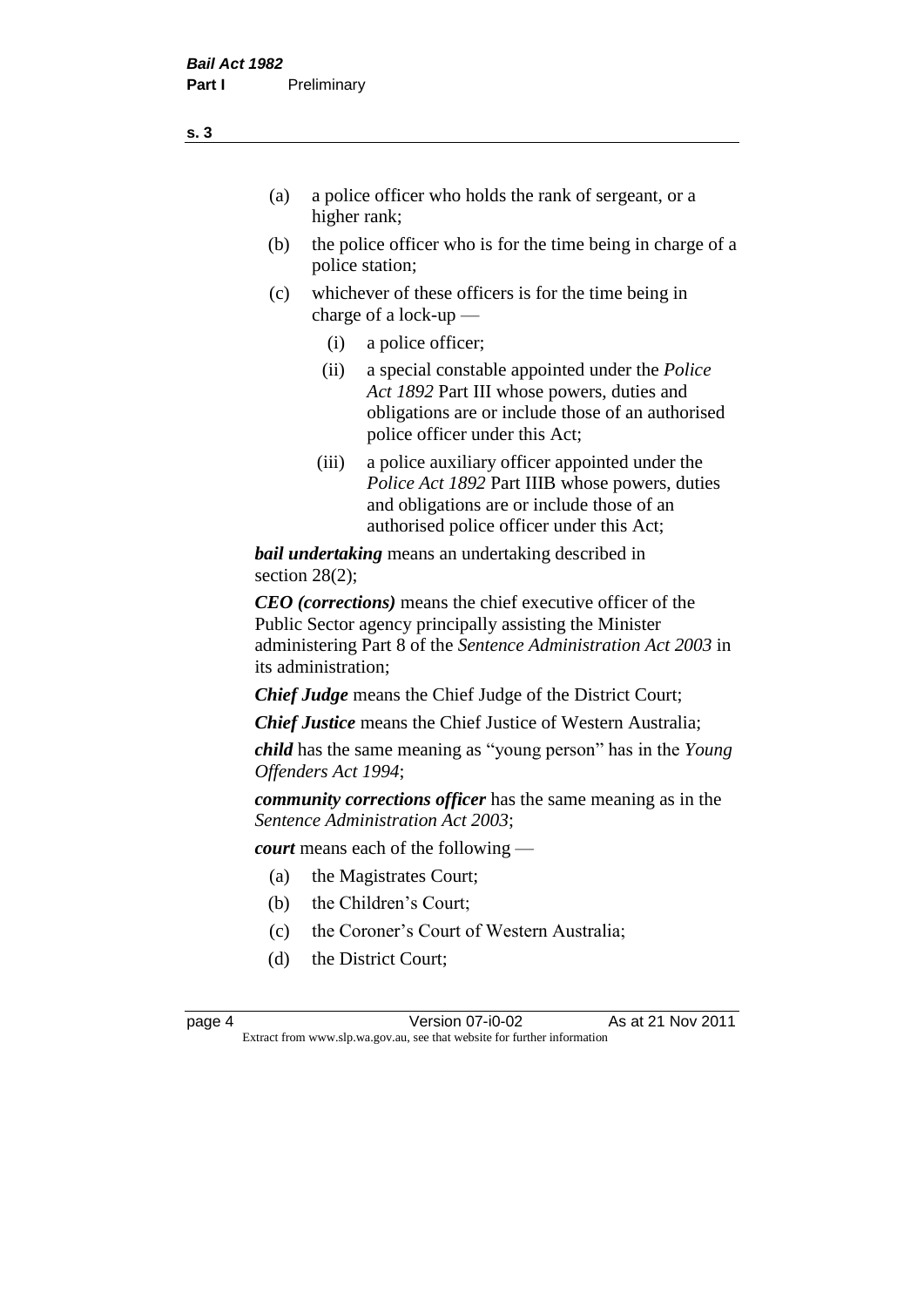**s. 3**

- (e) the Supreme Court;
- (f) the Court of Appeal;

*court custody centre* has the meaning given in the *Court Security and Custodial Services Act 1999* section 3;

*Director of Public Prosecutions* means —

- (a) the Director of Public Prosecutions for the State; or
- (b) the officer in charge in the State of the Commonwealth Office of the Director of Public Prosecutions,

as the case requires;

*early release order* means an early release order made under the *Sentence Administration Act 1995* <sup>2</sup> or *Sentence Administration Act 2003*;

*electronic address* means a facsimile number, email address or other electronic address, as the case requires;

*electronic communication* means facsimile transmission, email or other form of electronic communication as defined in the *Electronic Transactions Act 2003* section 5;

*home detention condition* means a home detention condition imposed under clause 3 of Part D of Schedule 1;

*judge of appeal* has the meaning given in the *Supreme Court Act 1935* section 4(1);

*judicial officer* means any person empowered to exercise jurisdiction in a court whether or not he is sitting as a court, and includes a single justice and, where the context so requires, the Court of Appeal exercising jurisdiction under this Act;

*lock-up* includes a place prescribed as a lock-up for the purposes of the *Court Security and Custodial Services Act 1999*;

*offence* means any act, omission or conduct which renders the person doing the act, making the omission or engaging in the conduct liable to any punishment, and includes an alleged offence; but nothing in this definition shall limit the operation of subsection (4);

*prosecutor* includes —

As at 21 Nov 2011 Version 07-i0-02 Page 5 Extract from www.slp.wa.gov.au, see that website for further information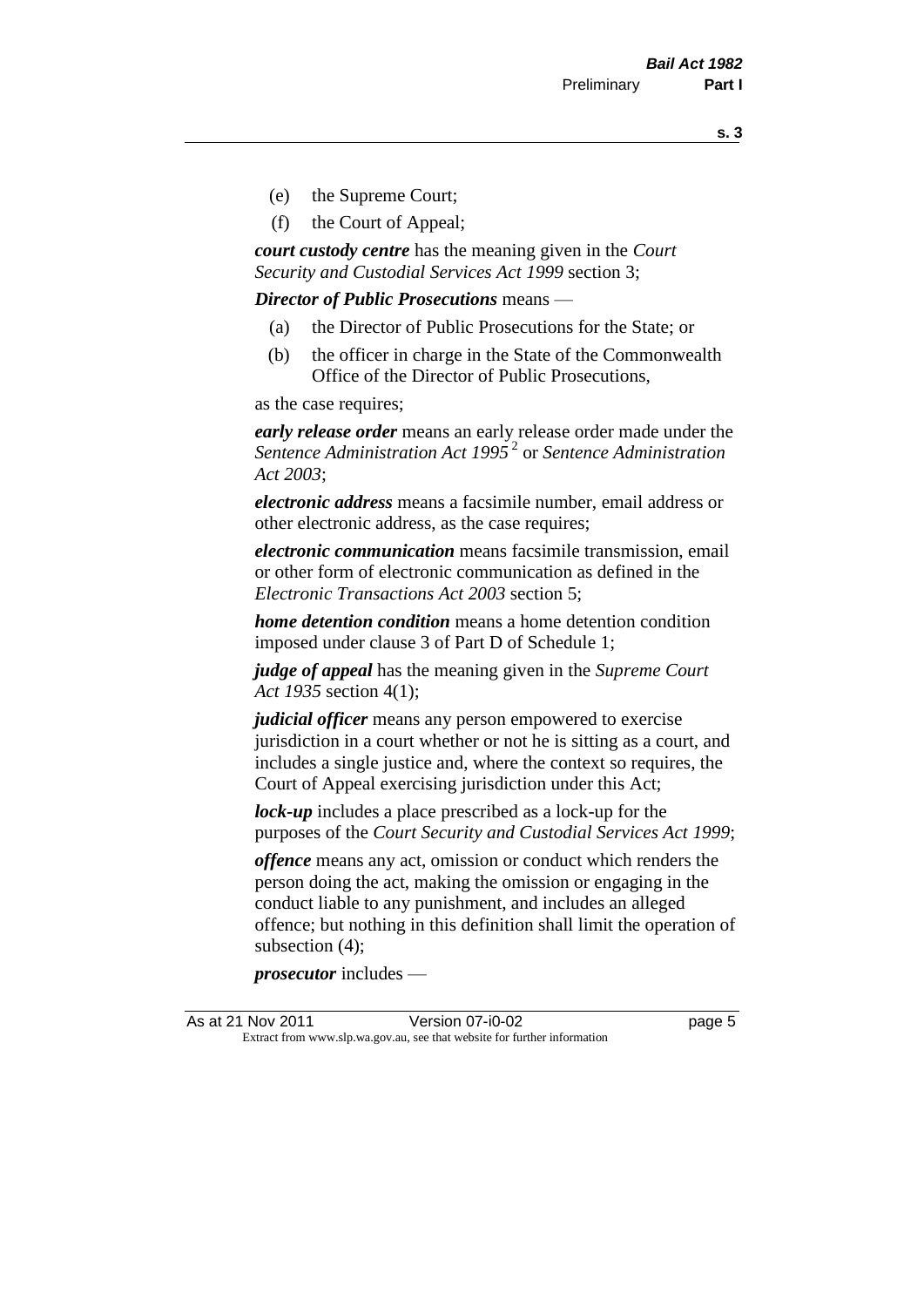- (a) in the case of an offence charged in a prosecution notice, the prosecutor;
- (b) in the case of an offence charged in an indictment, the State or the Commonwealth, as the case may be;

*registrar* of a court means —

- (a) for a court other than the Coroner's Court of Western Australia, the principal registrar, a registrar or a deputy registrar of the court; or
- (b) for the Coroner's Court of Western Australia, a coroner's registrar as defined in the *Coroners Act 1996* section 3;

*serious offence* means —

- (a) an offence against section 51(2a); and
- (b) an offence described in Schedule 2;

*surety* and *surety undertaking* have the meanings assigned to them by section 35;

*surety approval officer* means a person who is authorised by section 36 to decide whether an applicant should be approved as a surety;

*trial* means all proceedings for an offence between —

- (a) the time when the accused is called upon to plead to the prosecution notice or the indictment; and
- (b) the time when the accused is found not guilty or is sentenced.
- (2) A reference in this Act
	- (a) to a power to grant bail includes a reference to a power to refuse bail;
	- (b) to a grant of bail includes a reference to a grant of bail by the exercise of a power in section 31(2).

page 6 Version 07-i0-02 As at 21 Nov 2011 Extract from www.slp.wa.gov.au, see that website for further information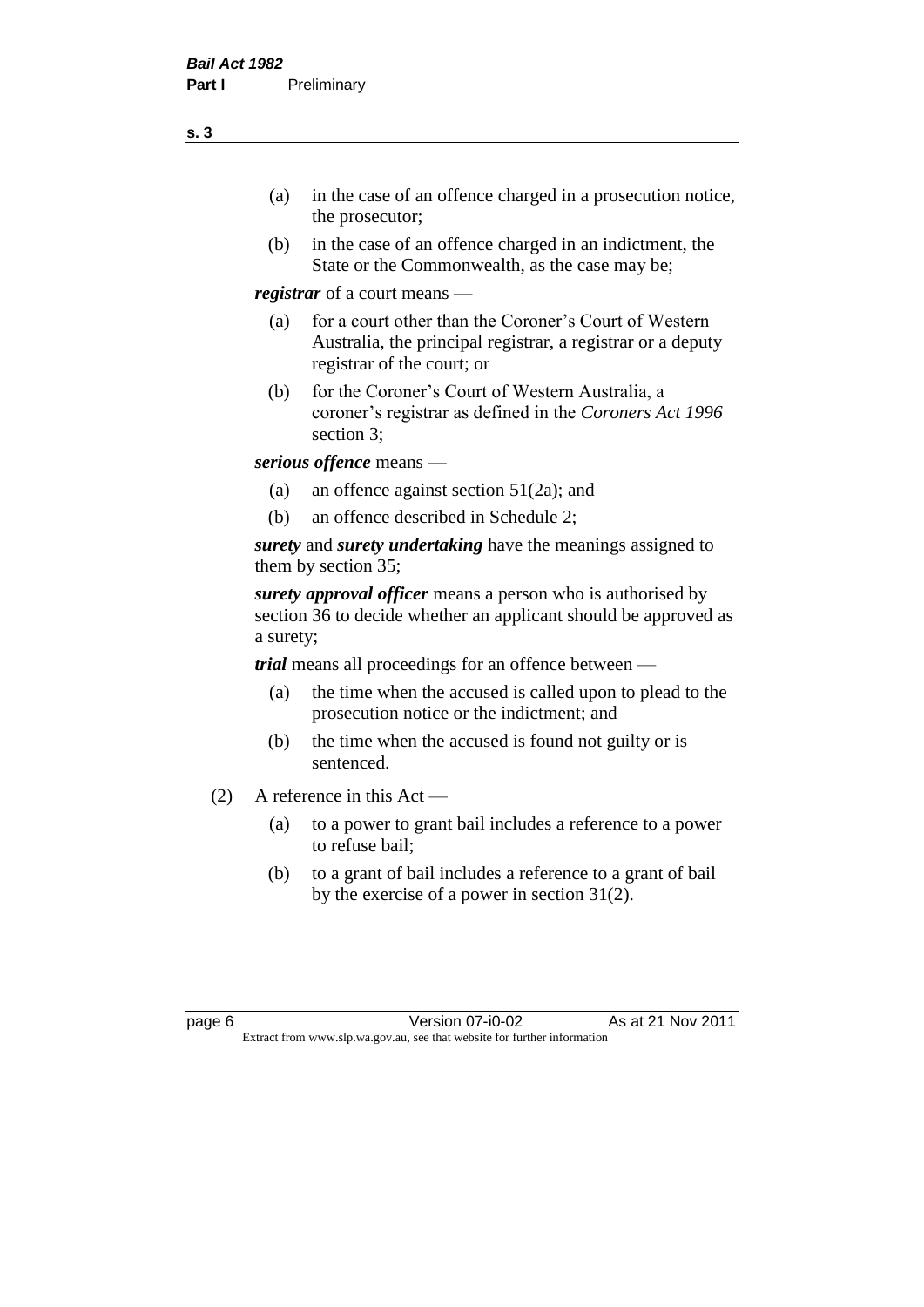- **s. 3**
- (3) Where in this Act there is a reference to a requirement that an accused appear in court, the reference is to a requirement, unless a contrary intention appears, that the accused —
	- (a) surrender himself into the custody of the court or, in the case of a bail undertaking, of the court specified therein, or of such person as the court may direct, to be dealt with according to law;
	- (b) submit himself to a search of his person and any property then in his possession (which is hereby authorised) and allow to be taken from him, to be dealt with according to the relevant law and procedures, anything so found; and
	- (c) remain in custody until authorised to be released therefrom.
- (4) If a person is arrested under a warrant issued
	- (a) under section 50, 79, 84E or 129 of the *Sentencing Act 1995* in connection with a possible breach of a conditional release order, a sentence of suspended imprisonment or conditional suspended imprisonment, or a community order imposed under that Act; or
	- (b) under section 43 of the *Young Offenders Act 1994* in respect of an alleged breach of a youth community based order, an intensive youth supervision order or a conditional release order made under that Act,
	- then
		- (c) the person is to be taken as having been arrested and to be in custody awaiting an appearance in court for the offence for which the sentence was imposed;
		- (d) the first appearance in court after the arrest is to be taken, for the purposes of sections  $5(1)$  and  $8(1)$  and clause 1 of Part A and clause 7 of Part C of Schedule 1, to be the initial appearance for that offence; and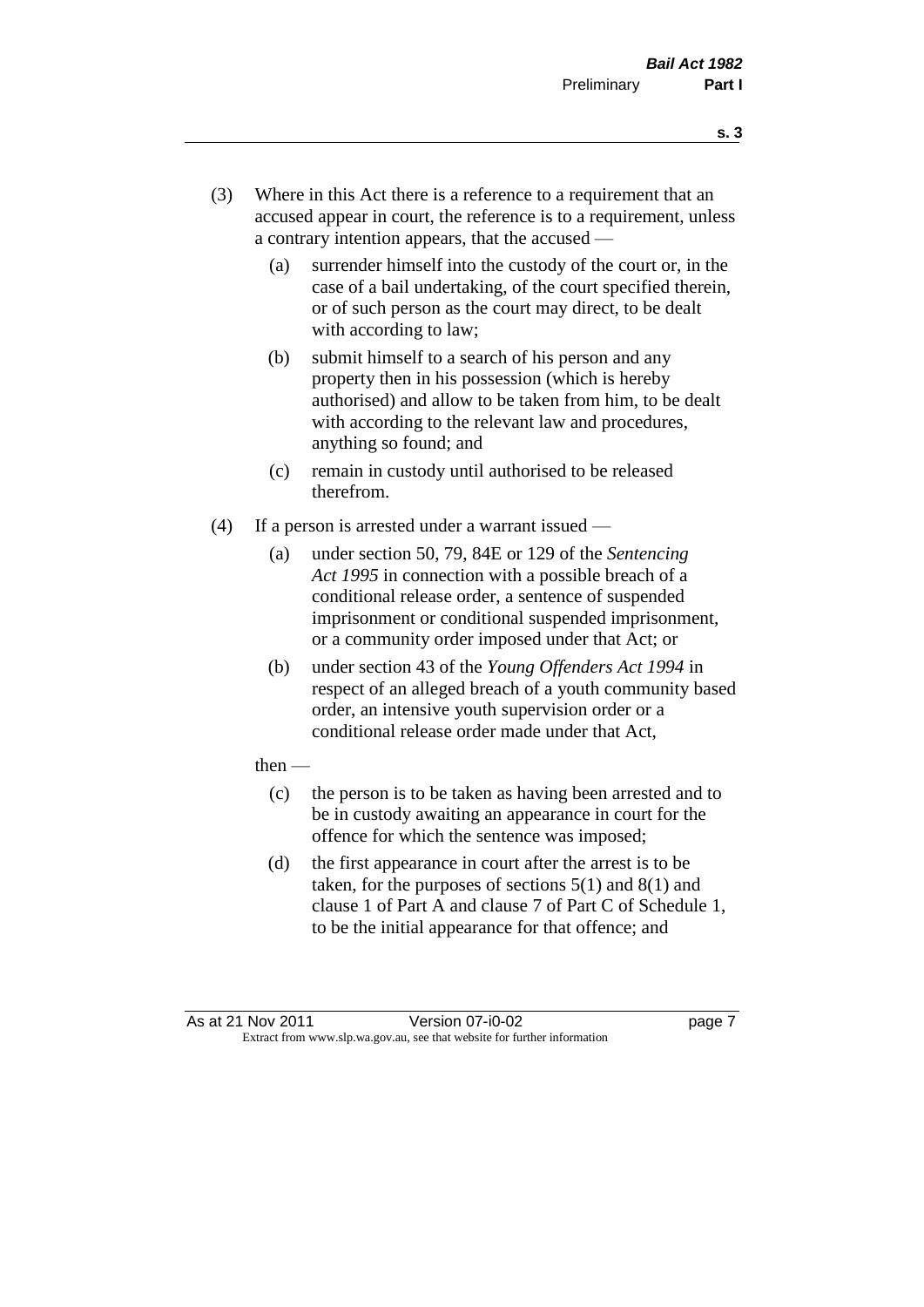- (e) the proceedings following the arrest are to be taken to be proceedings for that offence and to be a trial for the purpose of the definition in subsection (1) of "trial".
- (5) The CEO (corrections) may by writing signed by him delegate to any officer of the department of which he is the chief executive officer any function he has under this Act as an authorised community services officer.

*[Section 3 amended by No. 74 of 1984 s. 3; No. 15 of 1988 s. 4; No. 49 of 1988 s. 78; No. 61 of 1990 s. 4; No. 31 of 1993 s. 6; No. 45 of 1993 s. 4 and 12; No. 78 of 1995 s. 7; No. 57 of 1997 s. 21(1); No. 54 of 1998 s. 4 and 14; No. 47 of 1999 s. 7; No. 50 of 2003 s. 29(3); No. 65 of 2003 s. 121(2); No. 27 of 2004 s. 13(2); No. 34 of 2004 s. 251; No. 45 of 2004 s. 28(4); No. 59 of 2004 s. 141; No. 84 of 2004 s. 11, 82 and 83(2); No. 65 of 2006 s. 51 and 53; No. 6 of 2008 s. 4 and 24(2).]* 

*[Section 3. Modifications to be applied in order to give effect to Cross-border Justice Act 2008: section altered 1 Nov 2009. See endnote 1M; amended by No. 42 of 2009 s. 12.]*

#### **3A. Sending notices by electronic communication**

- (1) A reference in this Act, however expressed, to a notice being sent to a person (the *addressee*) by electronic communication is a reference to the notice being sent by electronic communication —
	- (a) to an electronic address provided by the addressee for the purpose of being served with the notice; and
	- (b) in an electronic format that enables it to be printed or otherwise generated by the addressee.
- (2) If a notice is sent in accordance with subsection (1), the notice is to be presumed, unless the contrary is shown, to have been received at the time when, in the ordinary course of events, the electronic communication would have entered the information system, as defined in the *Electronic Transactions Act 2003* section 5, of the addressee.

**s. 3A**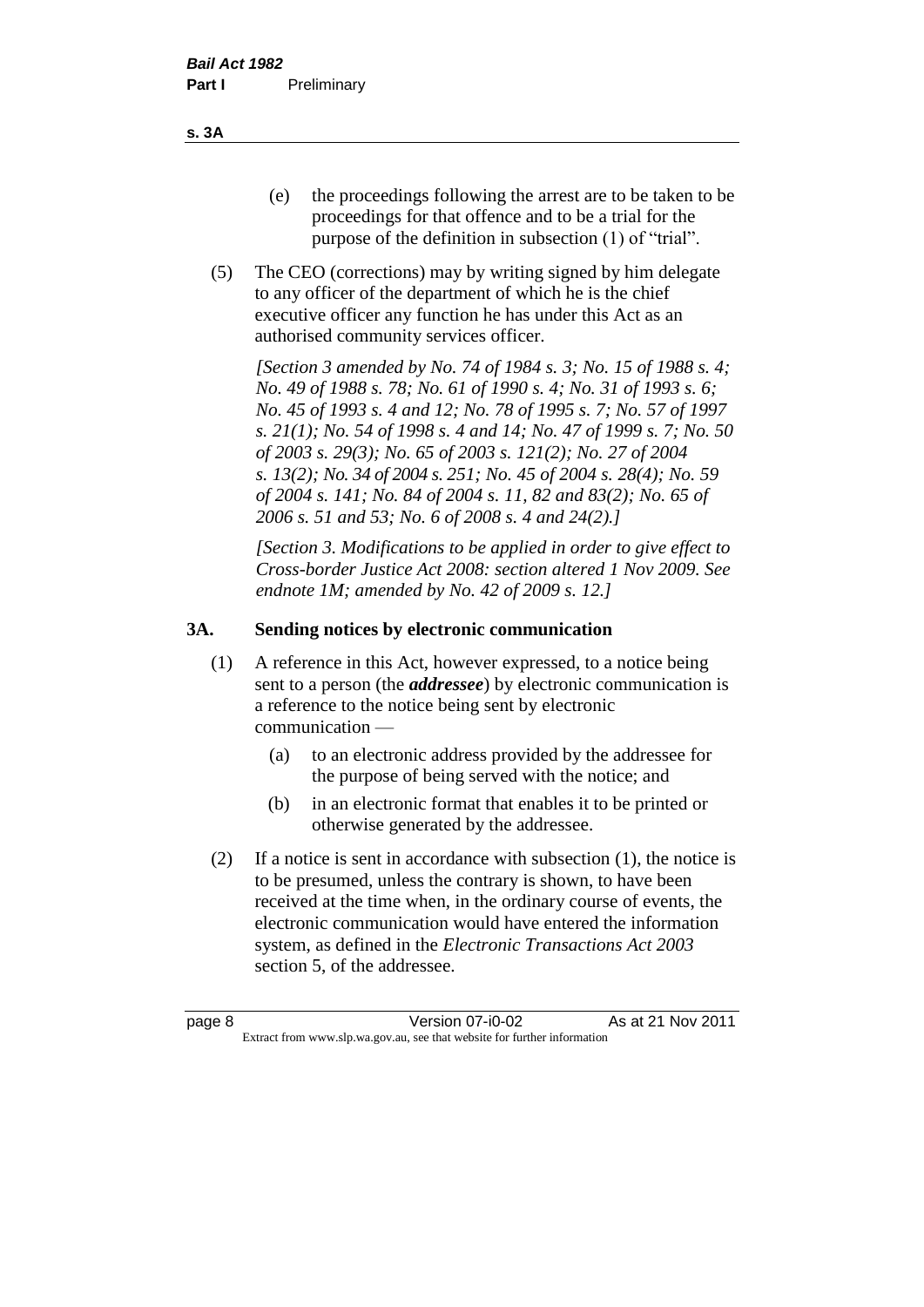*[Section 3A inserted by No. 6 of 2008 s. 5.]*

#### **4. Application of this Act**

The operation of this Act extends to any appearance in a court for an offence —

- (a) except to the extent that in this Act, or in the law creating the offence or applicable thereto, express provision is made excluding or limiting the operation of this Act in respect of that appearance;
- (b) whether or not that law contains a reference to the granting of bail;
- (c) however any reference in that law to the granting of bail may be expressed; and
- (d) as if any reference therein to the taking of a recognizance were to a requirement that, except where bail is dispensed with under this Act, the accused enter into a bail undertaking.

*[Section 4 amended by No. 84 of 2004 s. 82.]*

*[4AA.* 1M *Modifications to be applied in order to give effect to Crossborder Justice Act 2008: section inserted 1 Nov 2009. See endnote 1M.]*

#### **4A. Detention and bail where accused appears in response to summons or court hearing notice**

- $(1)$  Where
	- (a) an accused has appeared in court for an offence pursuant to a summons or court hearing notice issued under the *Criminal Procedure Act 2004*; and
	- (b) a judicial officer adjourns the proceedings,

the accused is not to be detained in custody to further appear before the court for that offence unless the judicial officer so orders.

As at 21 Nov 2011 Version 07-i0-02 Page 9 Extract from www.slp.wa.gov.au, see that website for further information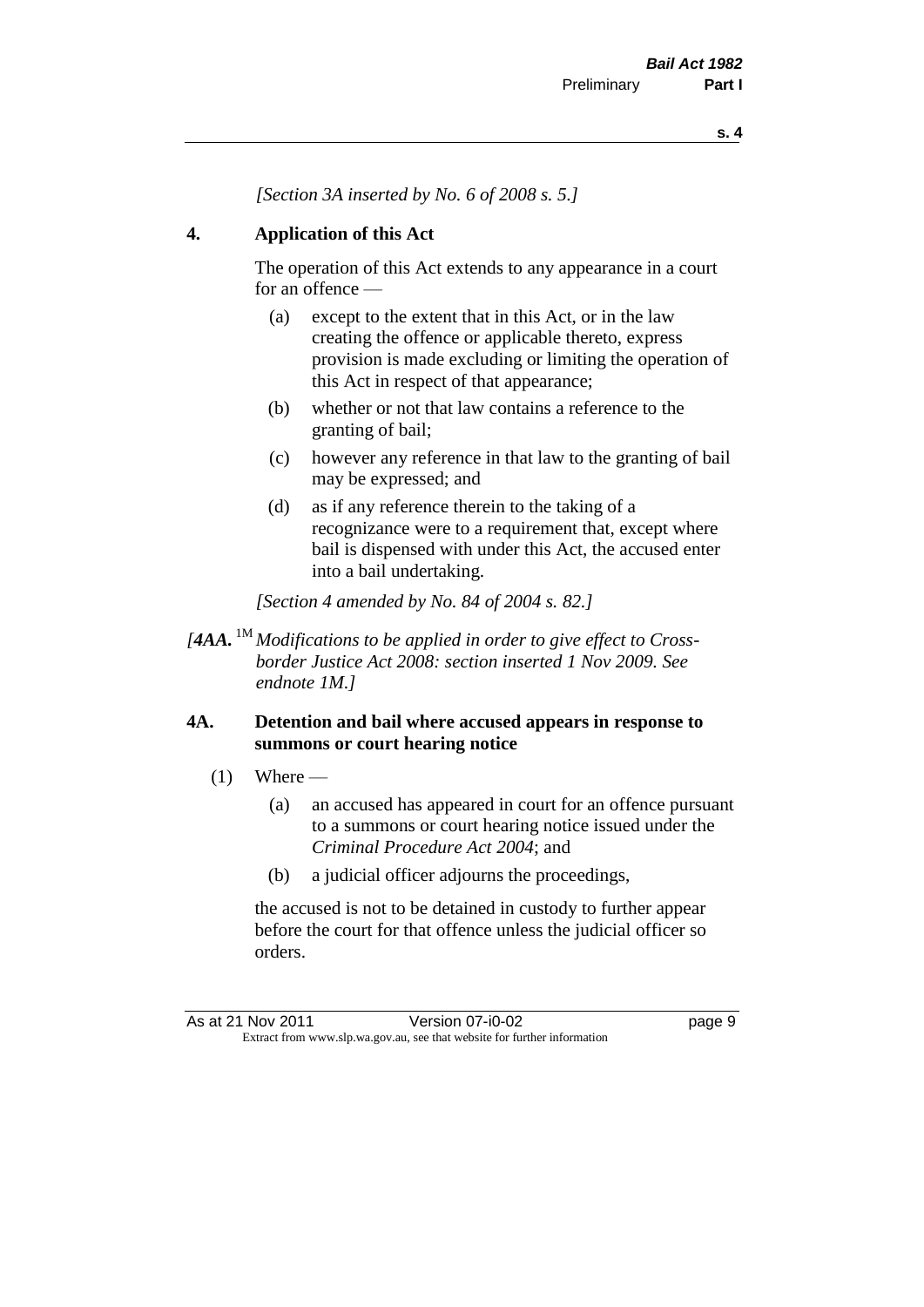#### **s. 4A**

- (2) If an order is made under subsection (1), the duty described in section 7(1) applies.
- (3) On any appearance in court by the accused a judicial officer to whom section 7(1) applies may revoke an order made under subsection (1).

*[Section 4A inserted by No. 6 of 2008 s. 6(1).]*

page 10 Version 07-i0-02 As at 21 Nov 2011 Extract from www.slp.wa.gov.au, see that website for further information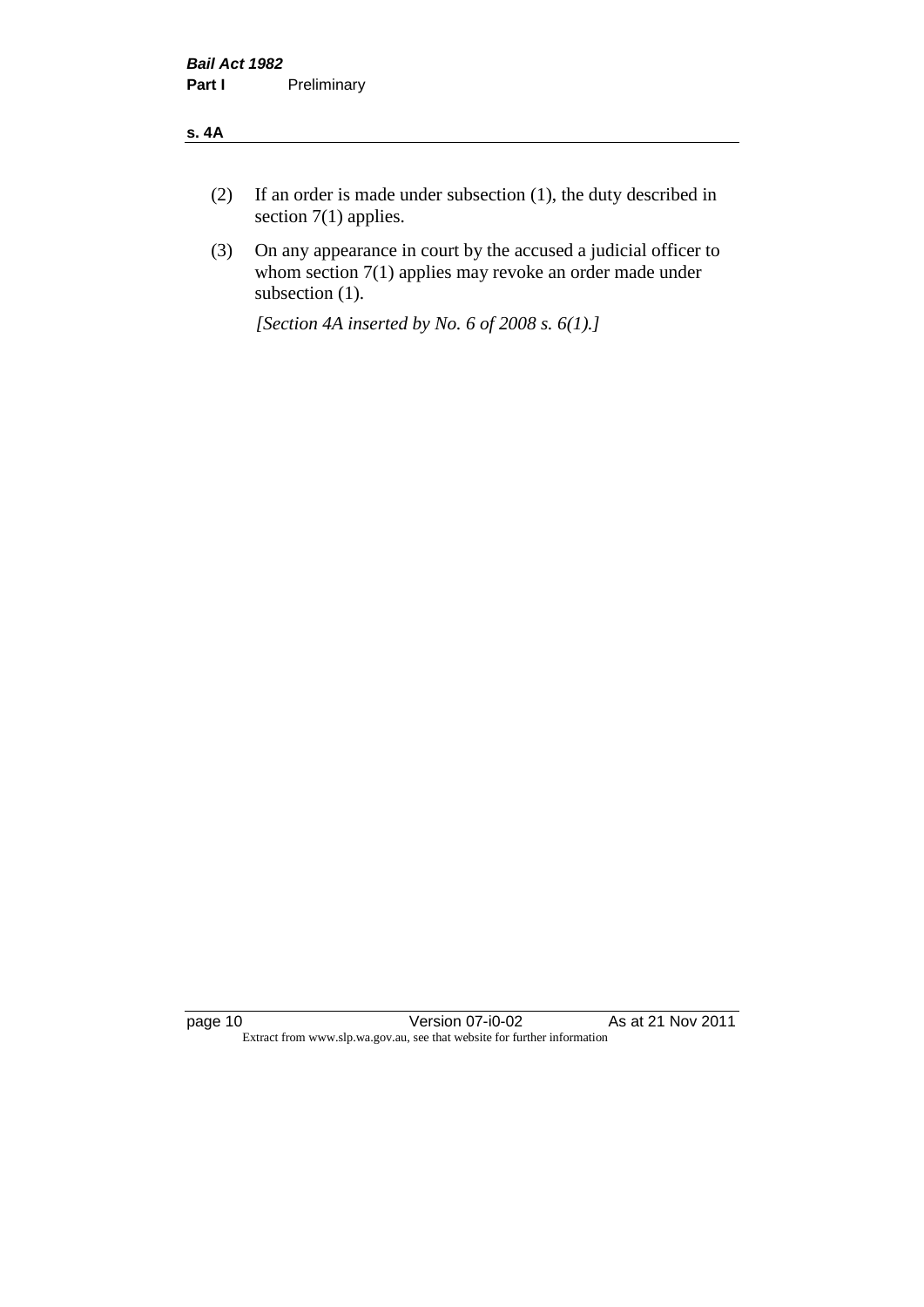### **Part II — Rights of accused in relation to bail**

*[Heading amended by No. 84 of 2004 s. 82.]* 

#### **5. Right of accused to have bail considered under this Act**

- (1) An accused who is in custody for an offence awaiting his initial appearance in court therefor is entitled —
	- (a) subject to sections 9, 10, 12 and 16(2), to have his case for bail for that appearance considered under and in accordance with this Act as soon as is practicable;
	- (b) if his case is not so considered, or if he is refused bail or is not released on bail, to be brought before a court as soon as is practicable.
- (2) An accused who is in custody awaiting any appearance in court for an offence, other than an initial appearance, is entitled, subject to sections 7B, 7C, 7E, 9 and 10, to have his case for bail for that appearance considered under and in accordance with this Act.

*[Section 5 amended by No. 74 of 1984 s. 4; No. 84 of 2004 s. 82; No. 6 of 2008 s. 7.]* 

#### **6. Duty on arresting officer and others to consider bail**

- (1) This section applies to a police officer or other person (the *arrester*) who —
	- (a) charges a person who is under arrest (the *accused*) with an offence; and
	- (b) does not release the accused unconditionally under section 142 of the *Criminal Investigation Act 2006*,

or who arrests a person under a warrant.

- (2) This section is subject to  $-$ 
	- (a) the exercise of the power conferred by section 9; and
	- (b) sections 10, 12 and 16 and clause 3A of Part C of Schedule 1.

As at 21 Nov 2011 Version 07-i0-02 page 11 Extract from www.slp.wa.gov.au, see that website for further information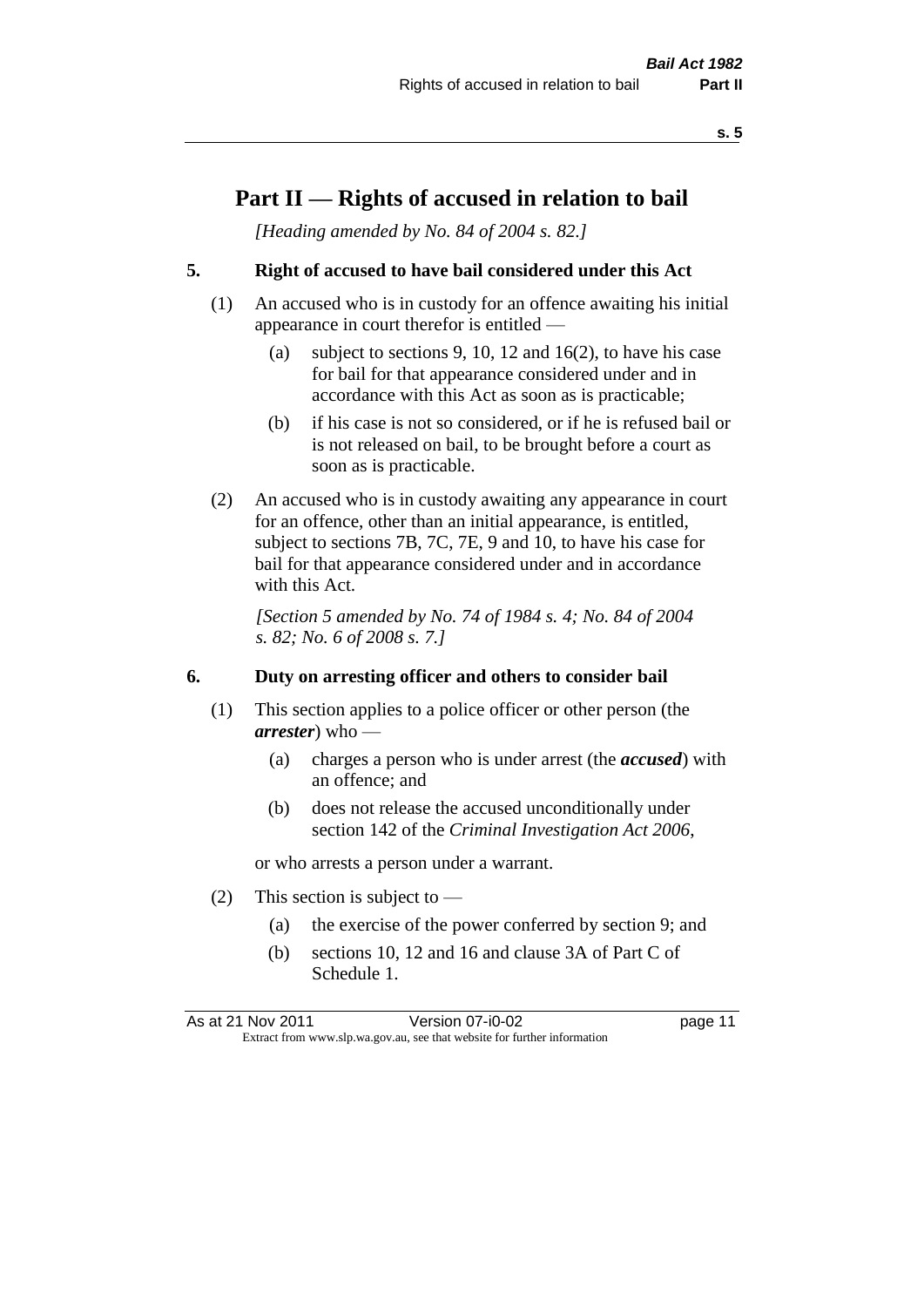- (3) The duties in this section shall be performed whether or not an application for bail is made by or on behalf of the accused.
- (4) As soon as is practicable after the accused is charged, or arrested under a warrant, as the case may be, the arrester shall either —
	- (a) bring the accused or cause the accused to be brought before a court; or
	- (b) perform the other duties of the arrester under this section.
- (5) If the arrester has power to grant the accused bail, the arrester shall consider the accused's case for bail.
- (6) If the arrester does not have power to grant the accused bail, the arrester shall, unless subsection (8), (9) or (10) applies, bring or cause the accused to be brought before an authorised police officer or a justice or, in the case of a child, any authorised officer or a justice, who shall consider the accused's case for bail as soon as is practicable.
- (7) Even if the arrester has power to grant the accused bail, the arrester may, instead of complying with subsection (5), comply with subsection (6) as if the arrester did not.
- (8) If under section 15 only a judge of the Supreme Court or a judge of the Children's Court has power to grant the accused bail, the arrester shall bring the accused or cause the accused to be brought before a judge of the Supreme Court or a judge of the Children's Court, as the case requires, who shall consider the accused's case for bail as soon as is practicable.
- (9) If under section 16 only a justice has power to grant the accused bail, the arrester shall bring the accused or cause the accused to be brought before a justice, who shall consider the accused's case for bail as soon as is practicable.
- (10) If section 16A applies, the arrester shall bring the accused or cause the accused to be brought before a court or judge referred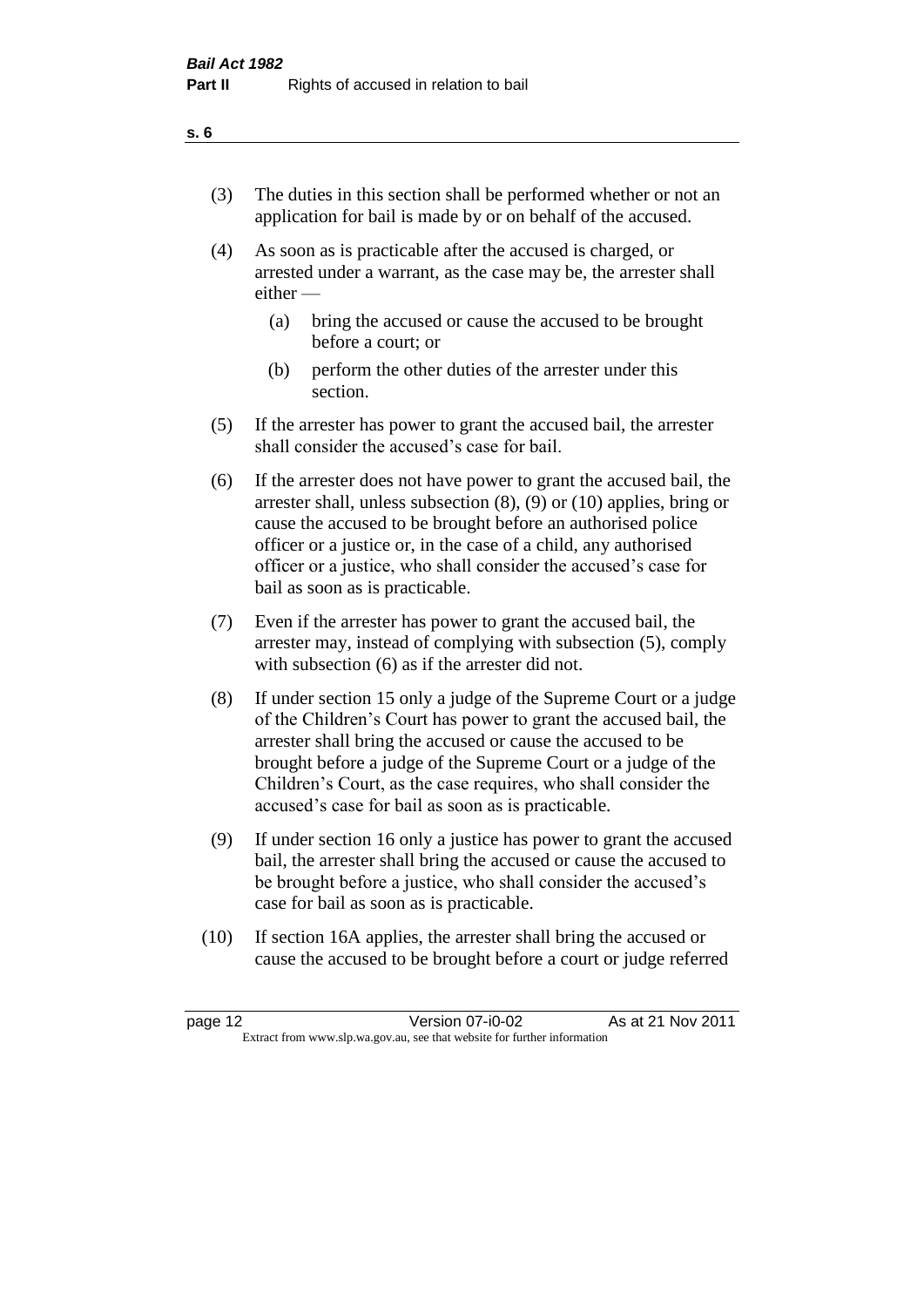to in section 16A(1), who shall consider the accused's case for bail as soon as is practicable.

*[Section 6 inserted by No. 59 of 2006 s. 4(1).]* 

#### **6A. Whether custody justified to be considered in certain cases**

 $(1)$  In this section —

*accused* means an accused who is under arrest, other than pursuant to a warrant;

*released* means released from custody without being required to enter into, or without having entered into, a bail undertaking;

*serious offence* means an indictable offence the penalty specified by a written law for which is or includes imprisonment for 5 years or more or life;

*summary court* means the Magistrates Court or the Children's Court.

- (2) An authorised officer or justice who is considering an accused's case for bail for an initial appearance in a summary court on a charge of an indictable offence that is not a serious offence may order that the accused be served with a summons under the *Criminal Procedure Act 2004*, and released, in respect of the charge unless satisfied —
	- (a) that there are reasonable grounds to suspect the accused would not obey the summons if served with it; or
	- (b) that not releasing the accused is justified under subsection (4) or for any other reason.
- (3) An authorised officer or justice who is considering an accused's case for bail for an initial appearance in a summary court on a charge of a simple offence must order that the accused be served with a court hearing notice under the *Criminal Procedure Act 2004*, and released, in respect of the charge unless satisfied —
	- (a) that the presence of the accused when the charge is dealt with is likely to be necessary for any reason or for sentencing purposes; or

| As at 21 Nov 2011 | Version 07-i0-02                                                         | page 13 |
|-------------------|--------------------------------------------------------------------------|---------|
|                   | Extract from www.slp.wa.gov.au, see that website for further information |         |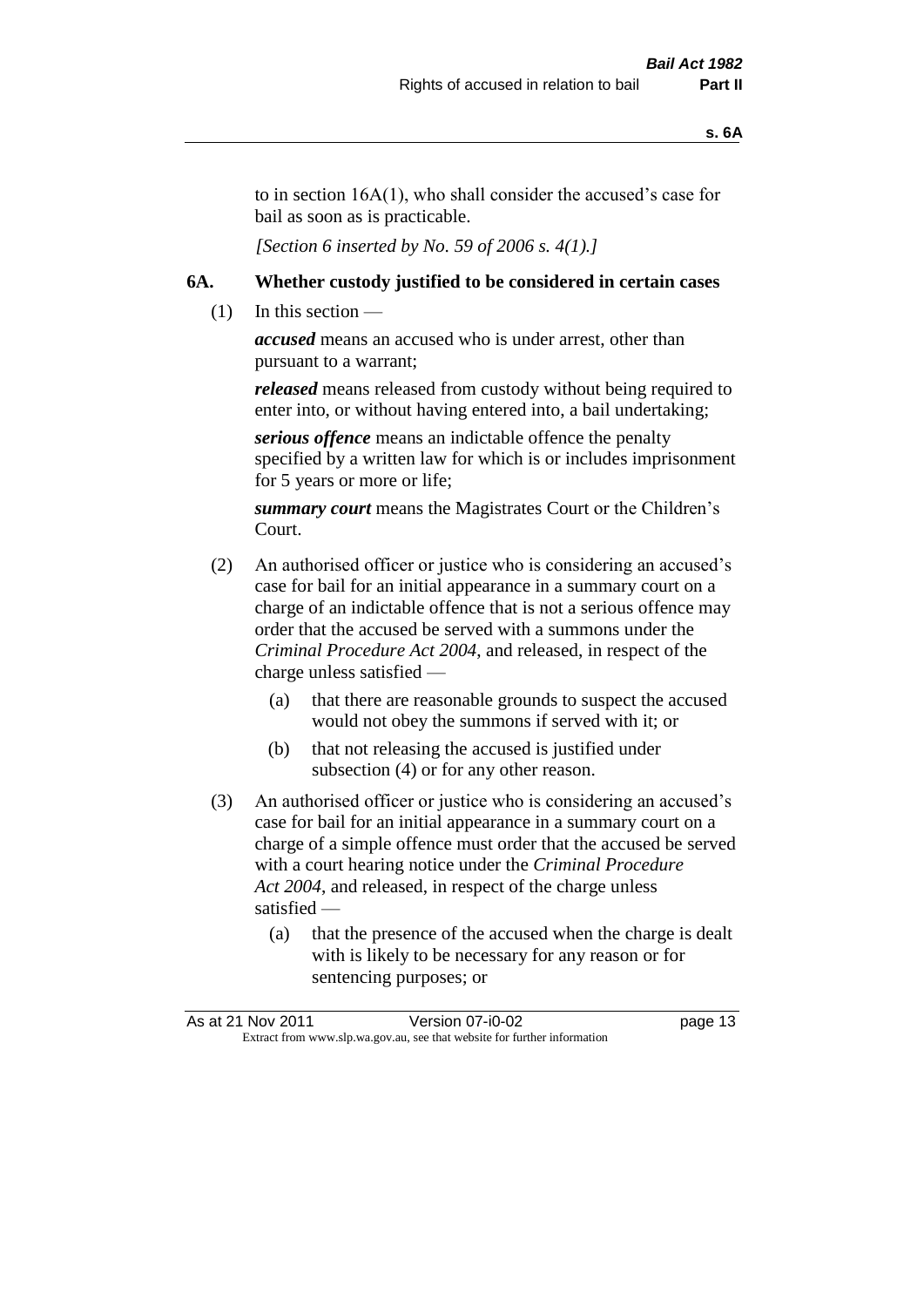#### **s. 7**

- (b) that not releasing the accused is justified under subsection (4) or for any other reason.
- (4) Not releasing an accused is justified if there are reasonable grounds to suspect that if the accused were released —
	- (a) the accused
		- (i) would commit an offence;
		- (ii) would continue or repeat an offence with which he or she is charged;
		- (iii) would endanger another person's safety or property; or
		- (iv) would interfere with witnesses or otherwise obstruct the course of justice, whether in relation to the accused or any other person;

or

- (b) the accused's safety would be endangered.
- (5) This section does not affect the operation of section 28 or 30 of the *Criminal Procedure Act 2004*.

*[Section 6A inserted by No. 59 of 2006 s. 5.]* 

#### **7. Duty imposed on judicial officers in respect of unconvicted accused**

(1) Upon and following an accused's initial appearance in court for an offence every judicial officer who may thereafter order his detention or continued detention in custody before conviction for the offence is under a duty, unless section 7B, 7C or 7E applies, to consider the accused's case for bail, whether or not an application for bail is made by the accused or on his behalf.

*[(2)-(4) deleted]*

page 14 Version 07-i0-02 As at 21 Nov 2011 Extract from www.slp.wa.gov.au, see that website for further information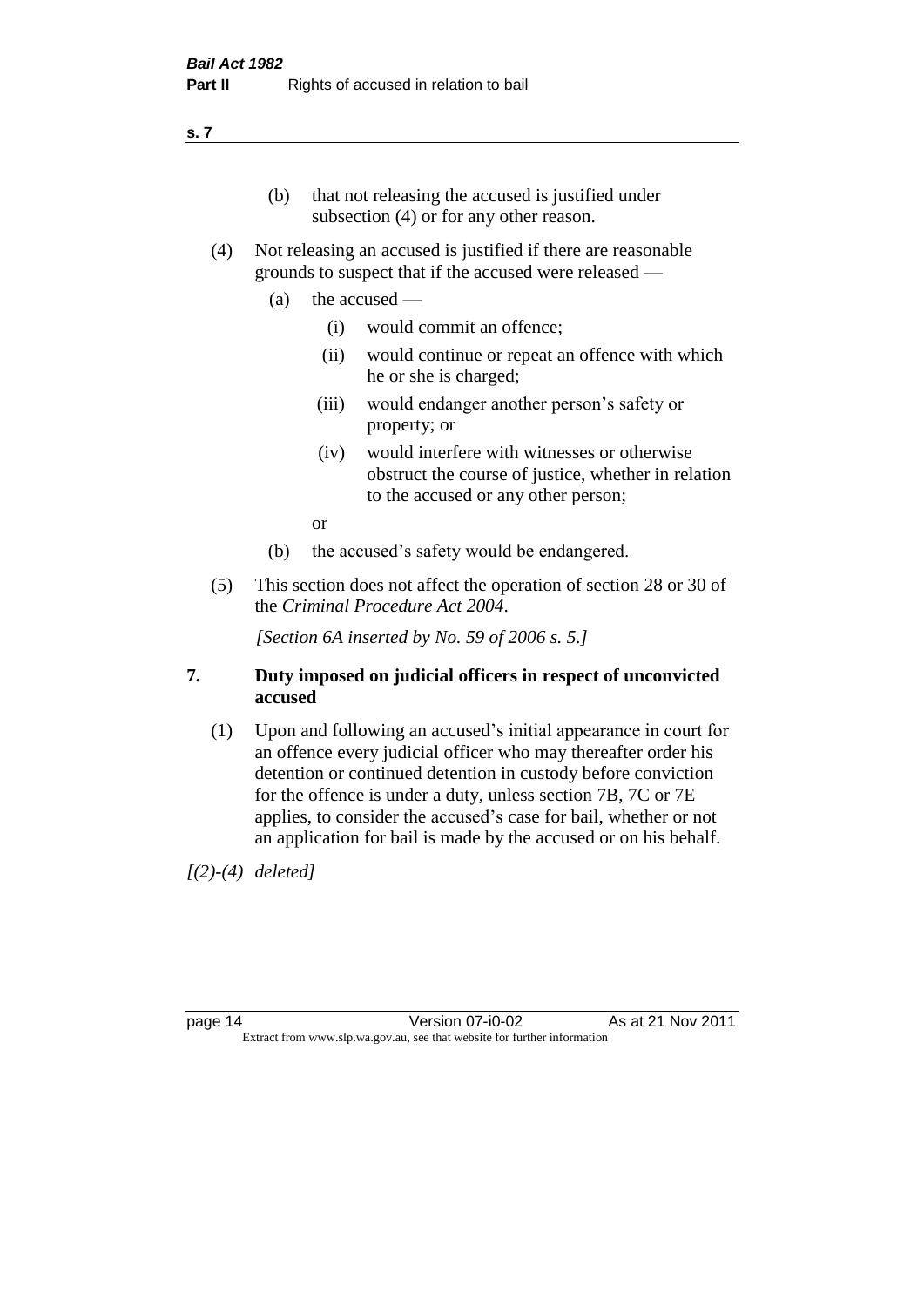(5) The operation of this section is subject to the exercise of the powers conferred by sections 7A and 9 and to the provisions of sections 10, 12 and 16(2) and clause 3A of Part C of Schedule 1.

*[Section 7 amended by No. 74 of 1984 s. 5; No. 49 of 1988 s. 80; No. 45 of 1993 s. 6; No. 84 of 2004 s. 82; No. 59 of 2006 s. 4(2); No. 6 of 2008 s. 8.]* 

#### **7A. Bail may be dispensed with by court**

- (1) A judicial officer referred to in section 7(1) may, instead of discharging the duty imposed by that subsection, dispense with the requirement for bail for an appearance in court for an offence by an accused if the judicial officer —
	- (a) has jurisdiction to do so under section 13A(1); and
	- (b) may properly do so under section 13A(2).
- (2) Where the requirement for bail is dispensed with under this section, the accused has a right to be at liberty until the accused is required to appear before a court for the offence, but subject  $\mathrm{to}$  —
	- (a) section 59A; and
	- (b) any requirement that the accused be in custody for some other offence or reason.

*[Section 7A inserted by No. 6 of 2008 s. 9(1).]*

#### **7B. Special provision for adult accused in murder cases**

 $(1)$  In this section —

*judge* means a judge of the Supreme Court.

- (2) This section applies where
	- (a) an accused is in custody for an offence of murder so that under section 15 only a judge has power to grant bail; and
	- (b) the accused is not a child.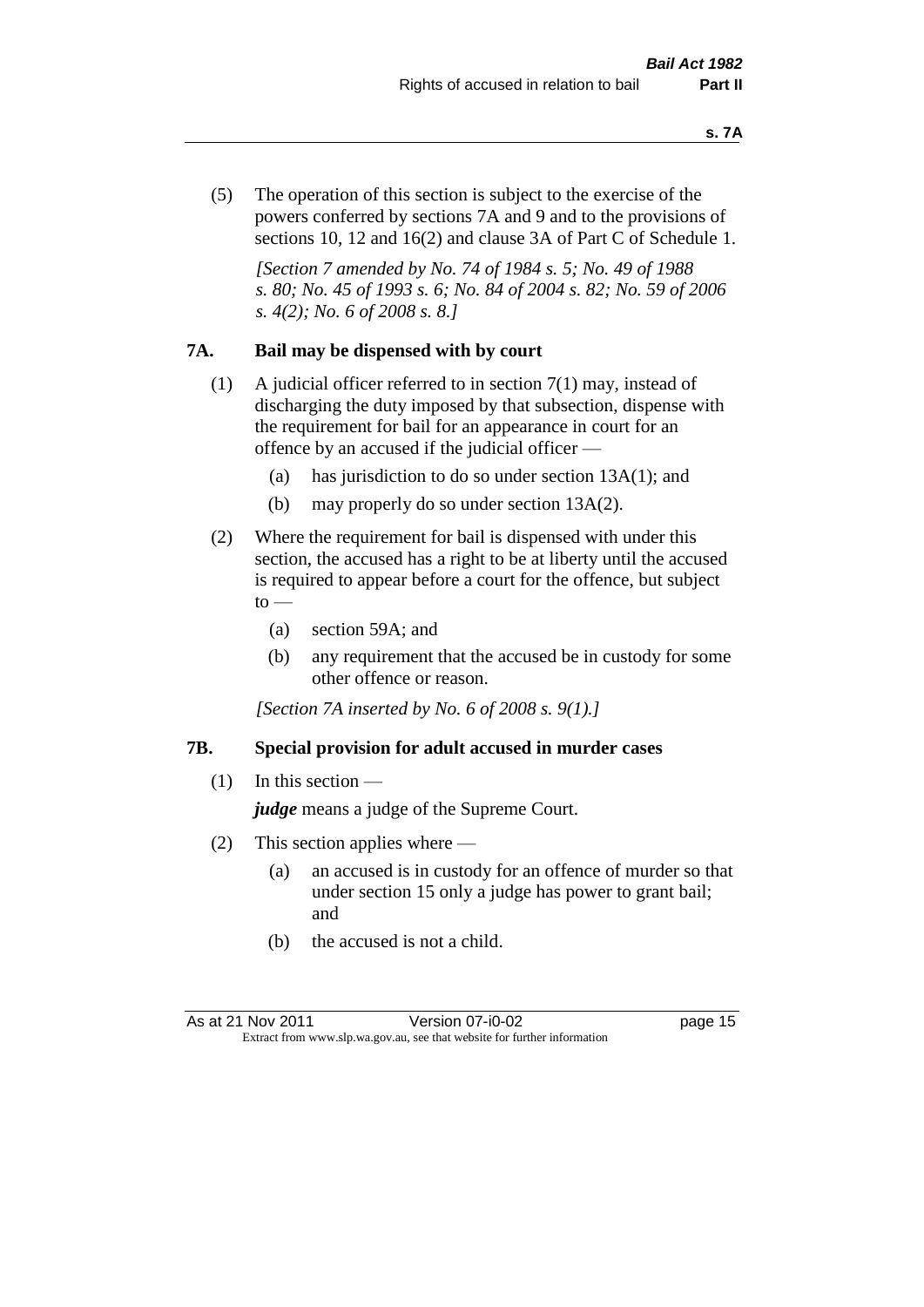#### **s. 7B**

- (3) Where this section applies the accused, or a person on the accused's behalf, may make an application to a judge for bail at any time before conviction for the offence.
- (4) Upon an accused's initial appearance in court for an offence of murder, the judicial officer who may order the accused's detention in custody is under a duty to inform the accused of the right conferred by subsection (3).
- $(5)$  Where
	- (a) an accused's case for bail has been considered by a judge on an application under subsection (3); and
	- (b) bail has been refused,

the accused's case for bail shall not be considered on any subsequent occasion in the same case when the accused's continued detention may be ordered unless subsection (6) applies.

- (6) The accused's case for bail shall again be considered by a judge if the accused, or a person on the accused's behalf, applies to a judge and satisfies the judge that —
	- (a) new facts have been discovered, new circumstances have arisen or the circumstances have changed since bail was refused; or
	- (b) the accused failed to adequately present the accused's case for bail on the previous occasion.
- $(7)$  Where
	- (a) an accused's case for bail has been considered by a judge on an application under subsection (3); and
	- (b) bail has been granted,

on any subsequent appearance in the same case a judicial officer may order, notwithstanding section 15, that bail is to continue on the same terms and conditions.

page 16 Version 07-i0-02 As at 21 Nov 2011 Extract from www.slp.wa.gov.au, see that website for further information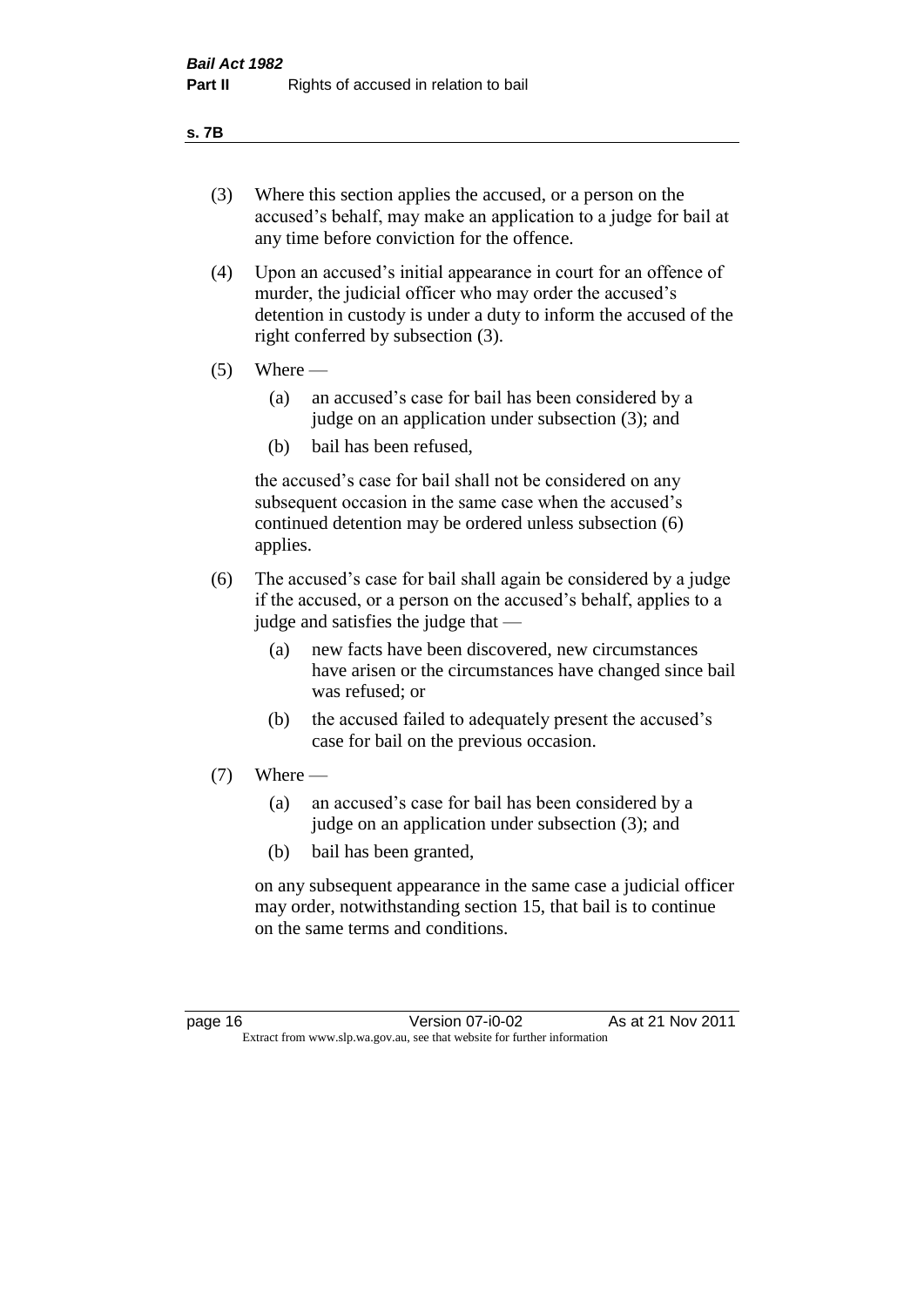(8) The accused is to be taken before a judge for the purposes of an application under this section only if the judge so orders.

*[Section 7B inserted by No. 6 of 2008 s. 9(1); amended by No. 29 of 2008 s. 24(2) and (3).]*

#### **7C. Special provision for child accused in murder cases**

- (1) This section applies where a child accused is in custody for an offence of murder so that under section 15 only a judge of the Children's Court has power to grant bail.
- (2) Where this section applies, the judicial officer referred to in section 7(1) other than a judge of the Children's Court, shall, whether or not an application for bail is made by the accused or on the accused's behalf, cause the accused to be taken as soon as is practicable before a judge of the Children's Court for the purpose of having the accused's case for bail considered by the judge.
- (3) Notwithstanding subsection (2), where
	- (a) the duty described in that subsection has been discharged once in relation to a child accused's case for bail; and
	- (b) bail has on that occasion been refused by a judge of the Children's Court,

the accused's case for bail need not be considered on any subsequent occasion in the same case when the accused's continued detention may be ordered unless subsection (4) applies.

- (4) On a subsequent occasion the accused may apply to the judicial officer who may order the accused's continued detention for a reconsideration of the accused's case for bail on the ground  $that -$ 
	- (a) new facts have been discovered, new circumstances have arisen or the circumstances have changed since bail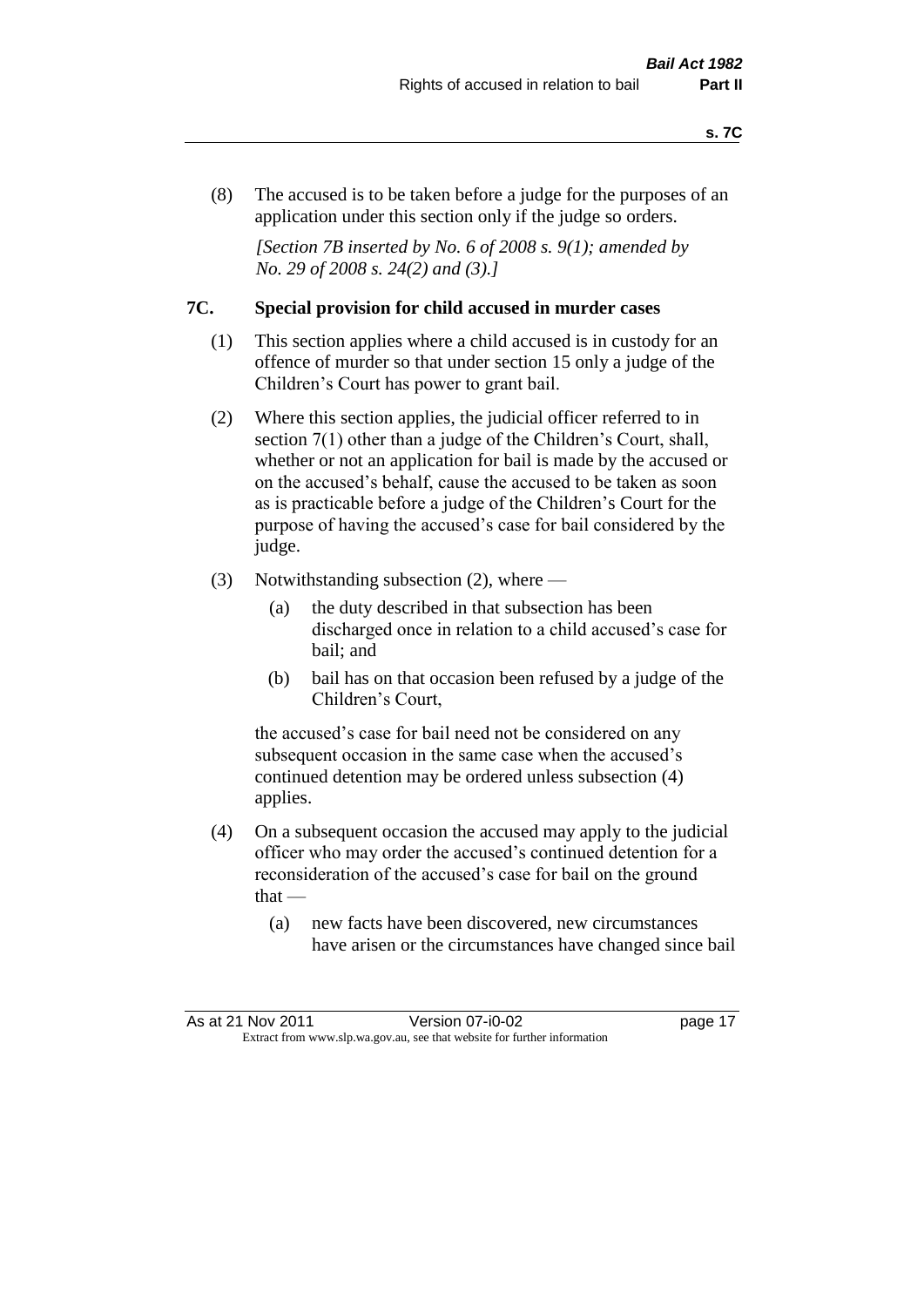#### **s. 7D**

was refused on the occasion mentioned in subsection (3); or

- (b) the accused failed to adequately present the accused's case for bail on that occasion.
- (5) If the judicial officer is satisfied as to one or more of those grounds the judicial officer shall cause the accused to be taken as soon as is practicable before a judge of the Children's Court for the purpose of having the accused's case for bail considered by the judge.

*[Section 7C inserted by No. 6 of 2008 s. 9(1); amended by No. 29 of 2008 s. 24(4).]*

#### **7D. Previous decision may be adopted**

- (1) Notwithstanding section 7(1), after
	- (a) the duty described in that subsection has been discharged once in relation to an accused's case for bail; or
	- (b) a judge of the Children's Court has considered the case under section 15,

it is sufficient on any subsequent consideration of bail in the same case for a judicial officer, including a judge of the Children's Court acting under section 15, to make inquiry of the accused in terms of subsection (2).

- (2) The inquiry to be so made is  $-$ 
	- (a) whether any new fact has been discovered or new circumstance has arisen, or whether the circumstances have changed, since bail was previously granted or refused; and
	- (b) whether the accused considers that the accused failed to adequately present the accused's case for bail on a previous occasion.
- (3) Unless the judicial officer is satisfied that there is any reason of the kind mentioned in subsection (2) for not doing so, the

page 18 Version 07-i0-02 As at 21 Nov 2011 Extract from www.slp.wa.gov.au, see that website for further information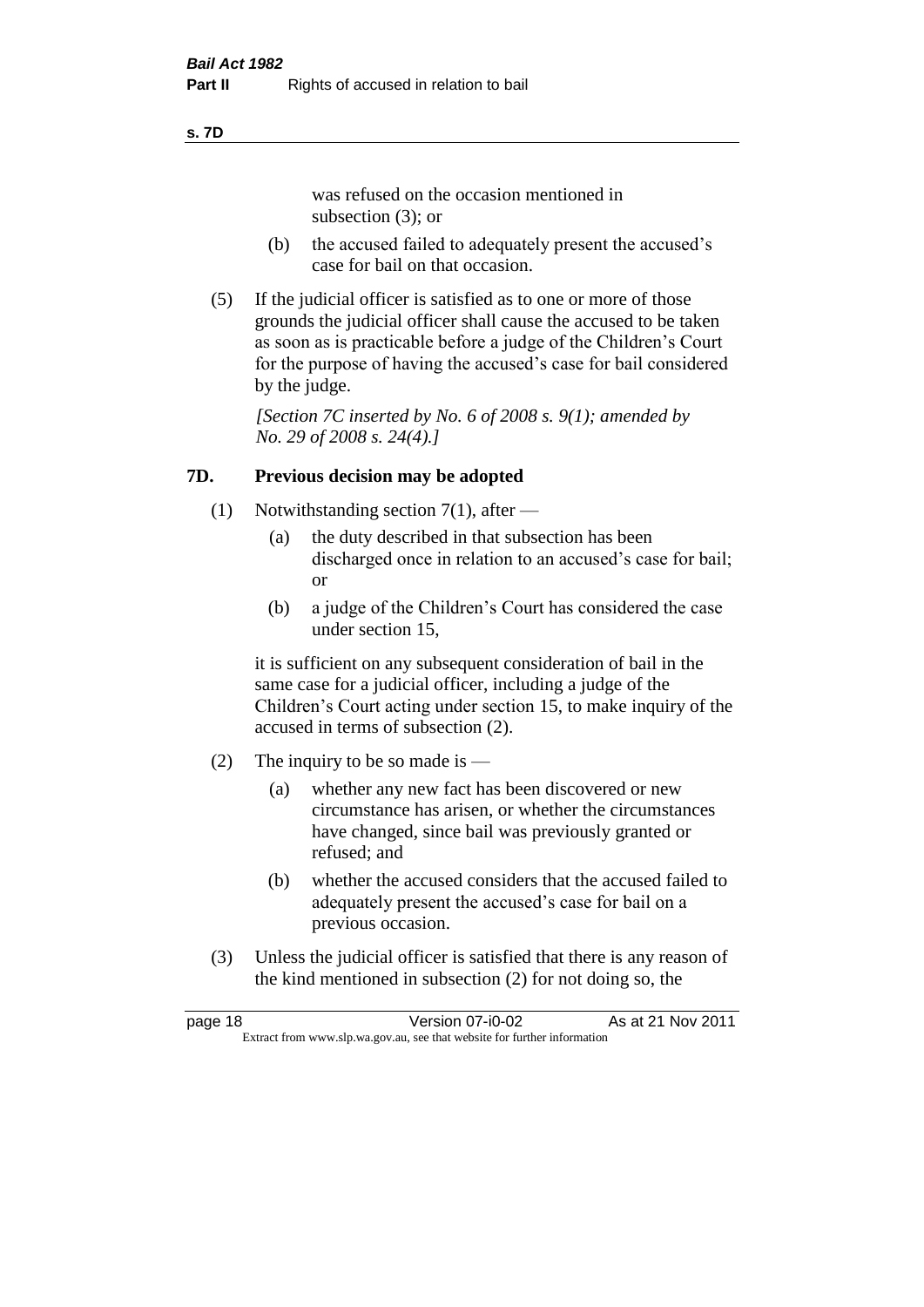judicial officer may adopt the decision previously made in the case, but with power to make such variations of the terms and conditions of bail as the judicial officer thinks fit.

*[Section 7D inserted by No. 6 of 2008 s. 9(1).]*

#### **7E. Bail during trial**

- $(1)$  Where
	- (a) an accused has been refused bail for the accused's appearance for trial for an offence; and
	- (b) the trial extends beyond one day,

a judicial officer referred to in section 7(1) need not comply with that subsection unless the accused, or a person on the accused's behalf, applies for bail.

(2) In subsection  $(1)$  —

*trial* means that part of proceedings for an offence when evidence is being received by the court in respect of the offence and also extends to any time when —

- (a) legal argument is being heard; or
- (b) a judicial officer or a jury is deliberating.

*[Section 7E inserted by No. 6 of 2008 s. 9(1).]*

#### **7F. Bail for appeal from courts of summary jurisdiction**

- (1) If a person is in custody and an appeal has been commenced under the *Criminal Appeals Act 2004* Part 2 in connection with the decision by virtue of which the person is in custody, the person may apply for bail —
	- (a) if the appeal is to be heard and determined by the Court of Appeal or if an application has been made to the Court of Appeal for leave to appeal to the Court of Appeal — to a judge of appeal; or
	- (b) in any other case to a judge of the Supreme Court.

As at 21 Nov 2011 Version 07-i0-02 page 19 Extract from www.slp.wa.gov.au, see that website for further information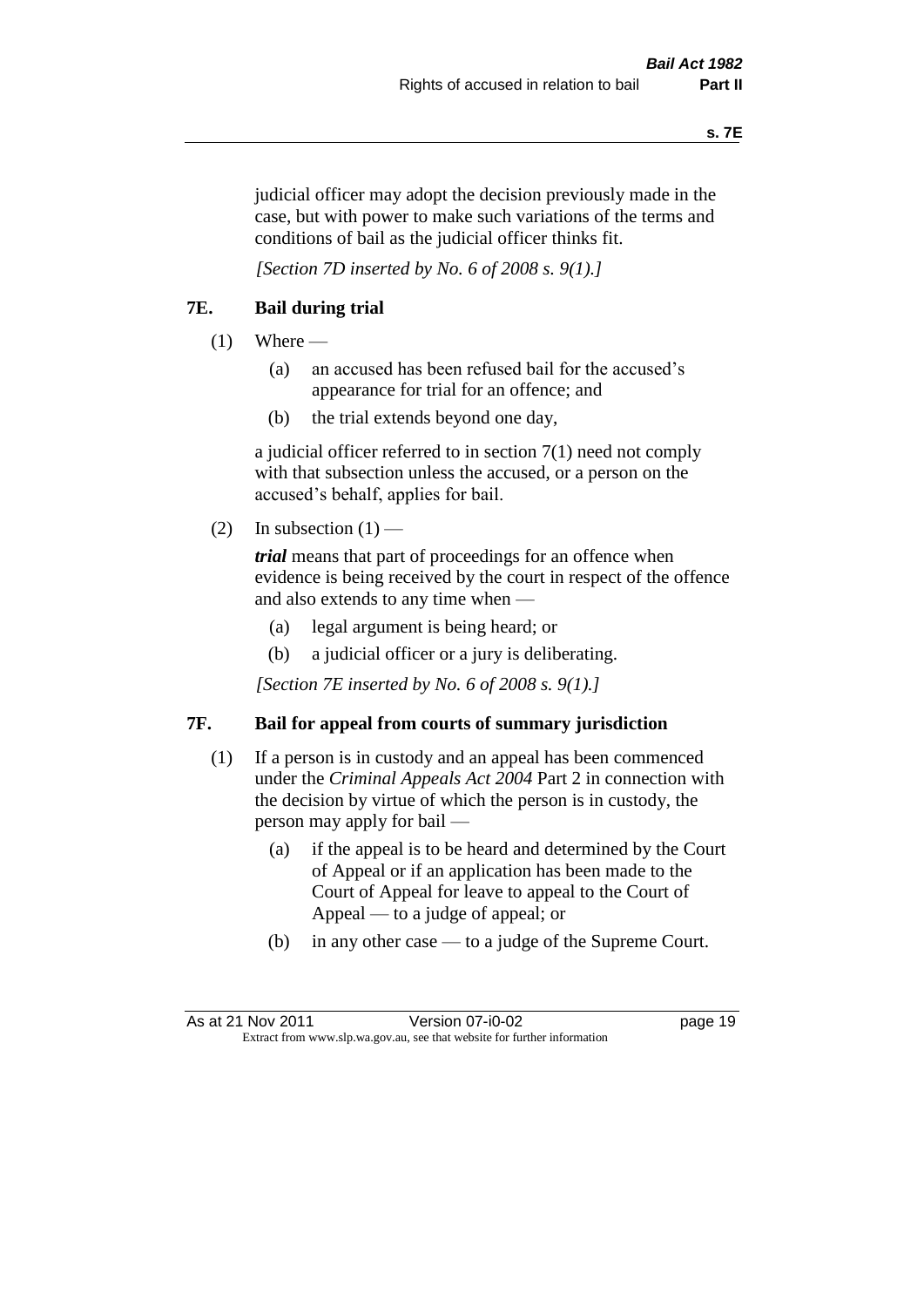- (2) Bail shall not be granted to an applicant for bail under subsection (1) unless —
	- (a) the applicant has given notice of the application for bail  $to -$ 
		- (i) the Director of Public Prosecutions; or
		- (ii) the State Solicitor,
		- as the case may require; and
	- (b) that official has been given an opportunity to be heard on the application.

*[Section 7F inserted by No. 6 of 2008 s. 9(1).]*

#### **8. Accused to be given information and approved forms**

- (1) Subject to subsection (4), a judicial officer or authorised officer who is called upon to consider an accused's case for bail, on the first occasion when it arises in relation to an offence or group of offences for which an accused is required to appear, shall ensure that the accused is, or has been, given —
	- (a) such information in writing as to the effect of this Act as is prescribed for the purposes of this paragraph;
	- (b) an approved form for completion, designed to disclose to the judicial officer or authorised officer all information relevant to the decision; and
	- (c) where the accused is unable or insufficiently able, to read, speak or write English, such assistance as he may reasonably require in order to have communicated to him the information mentioned in paragraph (a) and complete the form referred to in paragraph (b).
- (2) After an accused case for bail has been considered once, a judicial officer or authorised officer on any subsequent consideration of bail in the same case shall —
	- (a) comply with subsection  $(1)(a)$ ; and

#### **s. 8**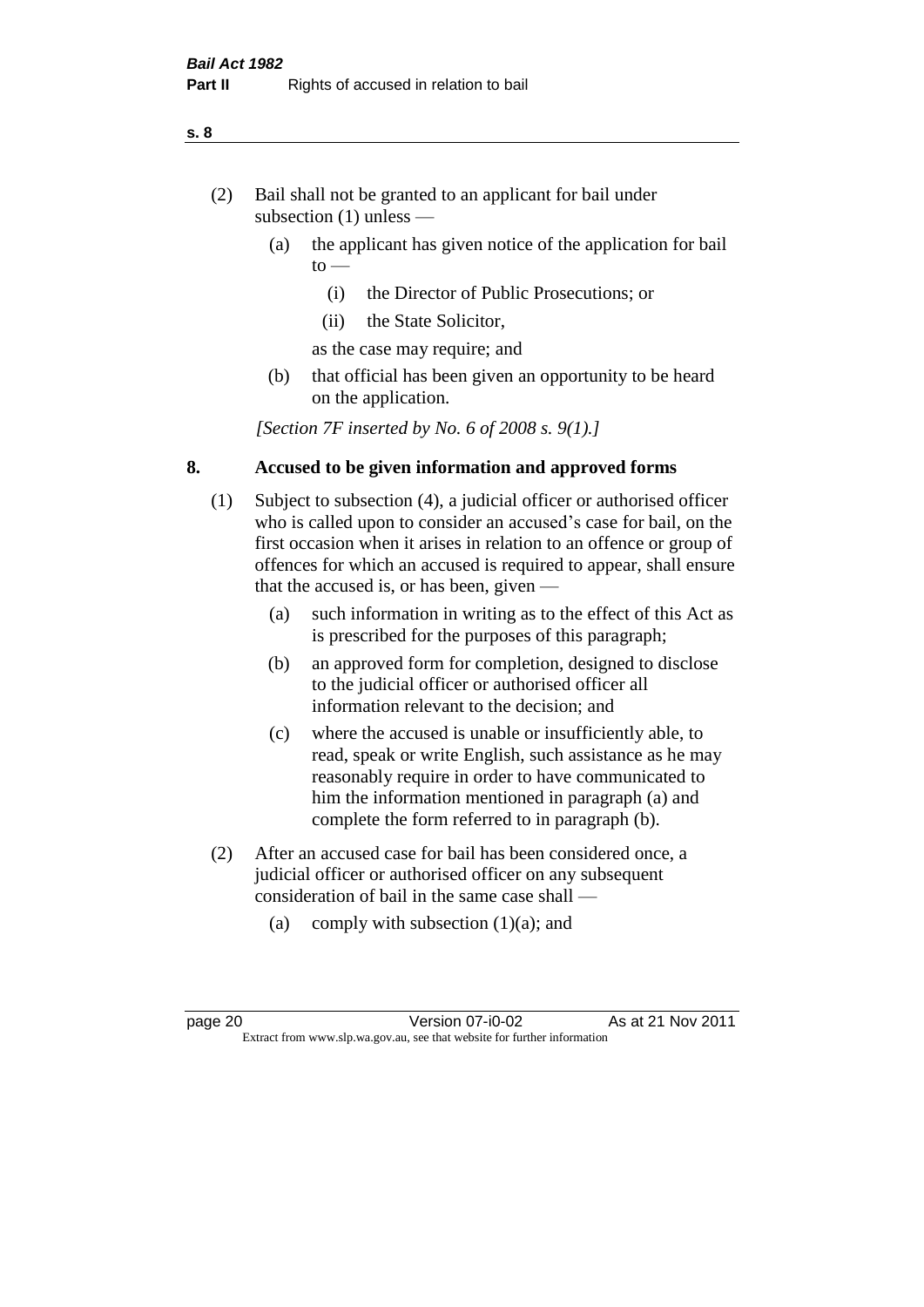- (b) either comply with subsection  $(1)(b)$  or obtain the form previously completed for the purposes of that paragraph, if any, and ensure that —
	- (i) the form is revised in order to show any changes which he is informed have occurred since it was completed; and
	- (ii) any assistance, of the kind referred to in subsection  $(1)(c)$  is given to the accused for the purpose of completing or revising the form, as the case may be.
- (3) Nothing in this section shall be read as limiting section 23.
- (3a) Notwithstanding subsection  $(1)(a)$  or  $(2)(a)$  a judicial officer or authorised officer need not comply with that paragraph if it appears to him that the accused's case for bail is such that bail is likely to be granted to him in accordance with this Act; but if it subsequently appears to him that bail will not be granted or that the accused is dissatisfied with any condition imposed on the grant of bail he shall then comply with that paragraph.
- (4) Notwithstanding subsection (1)(b) or (2)(b), a judicial officer or an authorised officer may dispense with completion or revision of the form referred to in those paragraphs if it appears to him  $that -$ 
	- (a) the accused's case for bail is such that bail is likely to be granted to him in accordance with this Act; and
	- (b) the information in the possession of the judicial officer or authorised officer is sufficient for his consideration of the case.
- (5) Where a person has applied for bail for an appeal as mentioned in section 7F(1), this section applies as if the consideration of bail for the appeal were a first consideration of bail for an offence.

*[Section 8 amended by No. 74 of 1984 s. 6; No. 15 of 1988 s. 6; No. 33 of 1989 s. 18; No. 84 of 2004 s. 82; No. 6 of 2008 s. 9(2) and 43(1).]*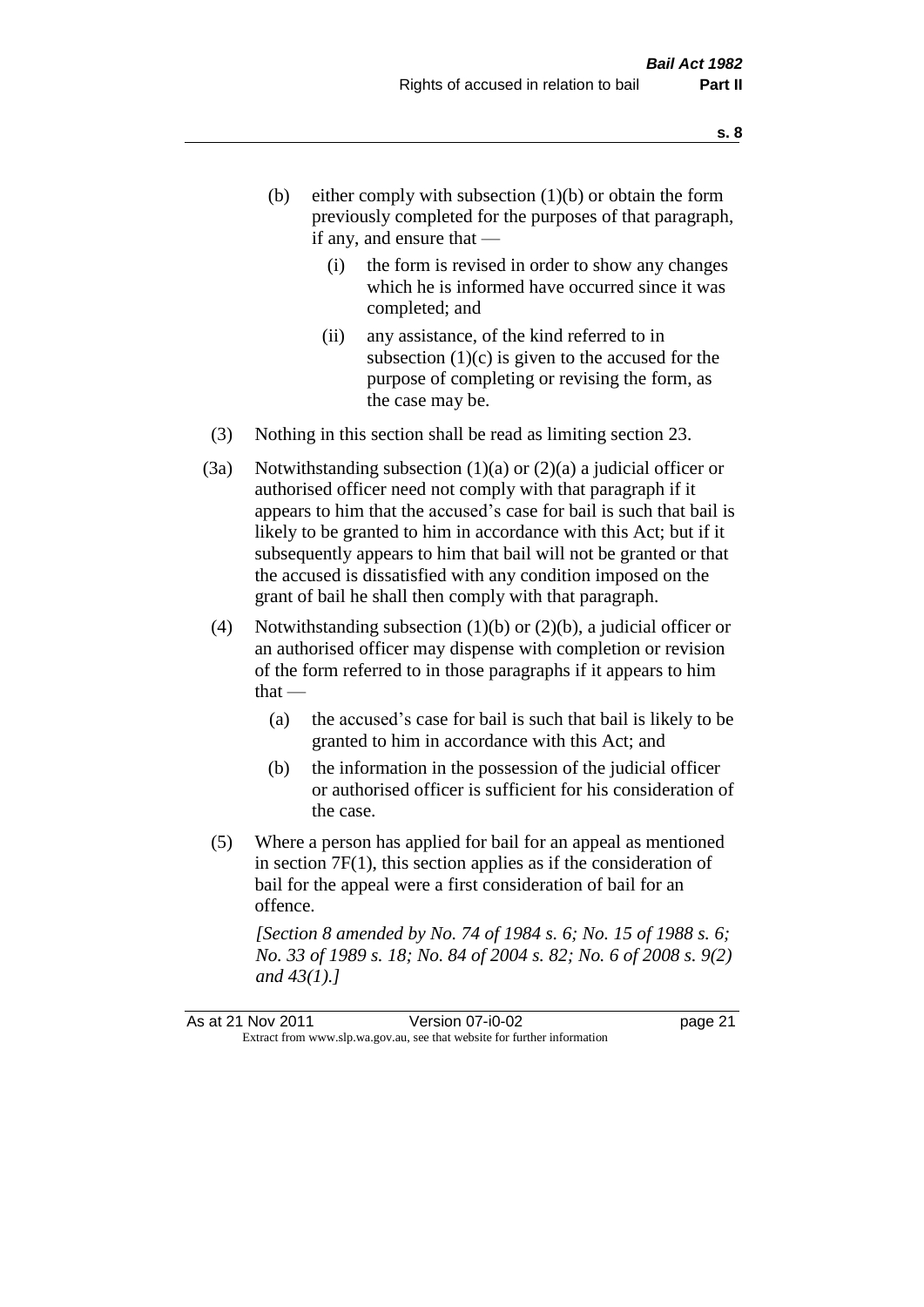- **9. Bail decision may be deferred until further information obtained** 
	- (1) Subject to section 26(2) of the *Young Offenders Act 1994*, a judicial officer or authorised officer who is called upon to consider a case for bail may defer consideration of the case for a period not exceeding 30 days if he thinks it is necessary —
		- (a) to obtain more information for the purpose of making a decision in accordance with this Act; or
		- (b) to take any step authorised by section  $24(1)$  or  $24A(1)$ or (2).
	- (2) Nothing in this section shall be taken to limit the right of an accused to be brought before a court as soon as is practicable if he is not released on bail.

*[Section 9 amended by No. 57 of 1997 s. 21(2); No. 84 of 2004 s. 82; No. 6 of 2008 s. 10(1).]*

#### **10. Sections 5, 6 and 7 do not apply where accused imprisoned for other cause**

Notwithstanding sections 5, 6 and 7, the rights conferred on an accused and the duties imposed on police officers, authorised officers and judicial officers by those sections in respect of an appearance in court for an offence do not arise where —

- (a) the accused is in custody for some other offence or reason (including the non-payment of a sum of money); and
- (b) the police officer, authorised officer or judicial officer is satisfied that the accused is likely to remain in custody for that other offence or reason until or beyond the time for the appearance for the first-mentioned offence.

*[Section 10 amended by No. 84 of 2004 s. 82.]*

page 22 Version 07-i0-02 As at 21 Nov 2011 Extract from www.slp.wa.gov.au, see that website for further information

**s. 9**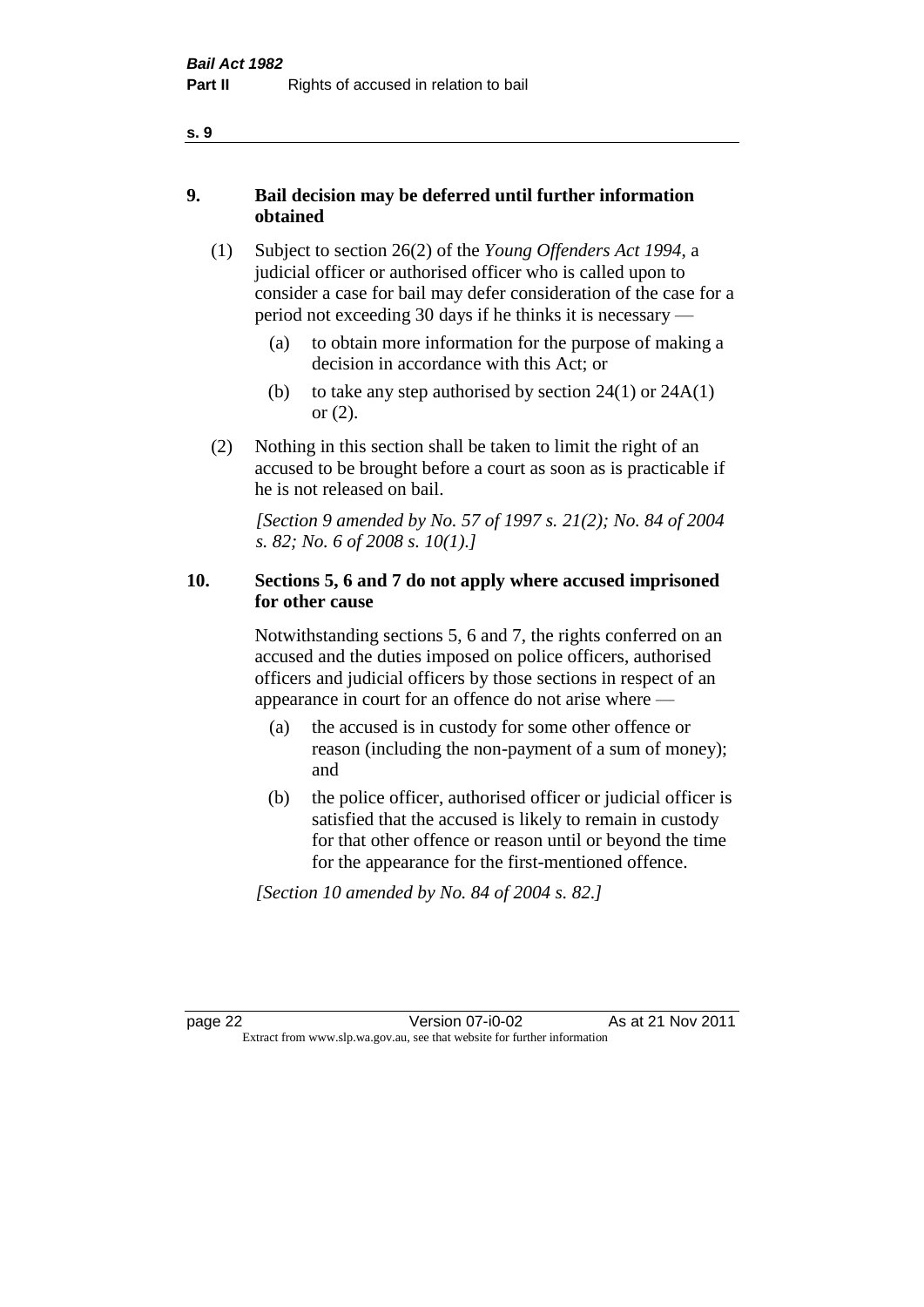#### **11. Rights following grant of bail**

- $(1)$  When
	- (a) bail has been granted to an accused for an appearance in court;
	- (b) all conditions which are to be complied with before the release of the accused have been complied with; and
	- (c) he has entered into a bail undertaking for that appearance or his bail undertaking is deemed to be amended under section 31(3),

the accused has a right to be at liberty until he is required to appear, or to next appear, before a court, but subject to —

- (d) any requirement that he be in custody for some other reason;
- (e) the exercise of the powers in sections 14(3), 17A, 46, 50F, 54 and 55; and
- (f) the limitation mentioned in section 12.
- (2) Where the accused is in custody in a lock-up, court custody centre or prison, the right conferred by subsection (1) is also subject to the person in charge of the lock-up, court custody centre or prison either —
	- (a) signing a certificate under subsection (3); or
	- (b) receiving notice that a certificate has been signed by another person under that subsection.
- (3) After an accused becomes entitled to be at liberty as provided in subsection (1), a person referred to in section 29 may sign a certificate to that effect in the prescribed form.
- (4) The person in charge of a lock-up, court custody centre or prison in which the accused is in custody shall release the accused from custody as soon as is practicable after —
	- (a) the person in charge signs the certificate; or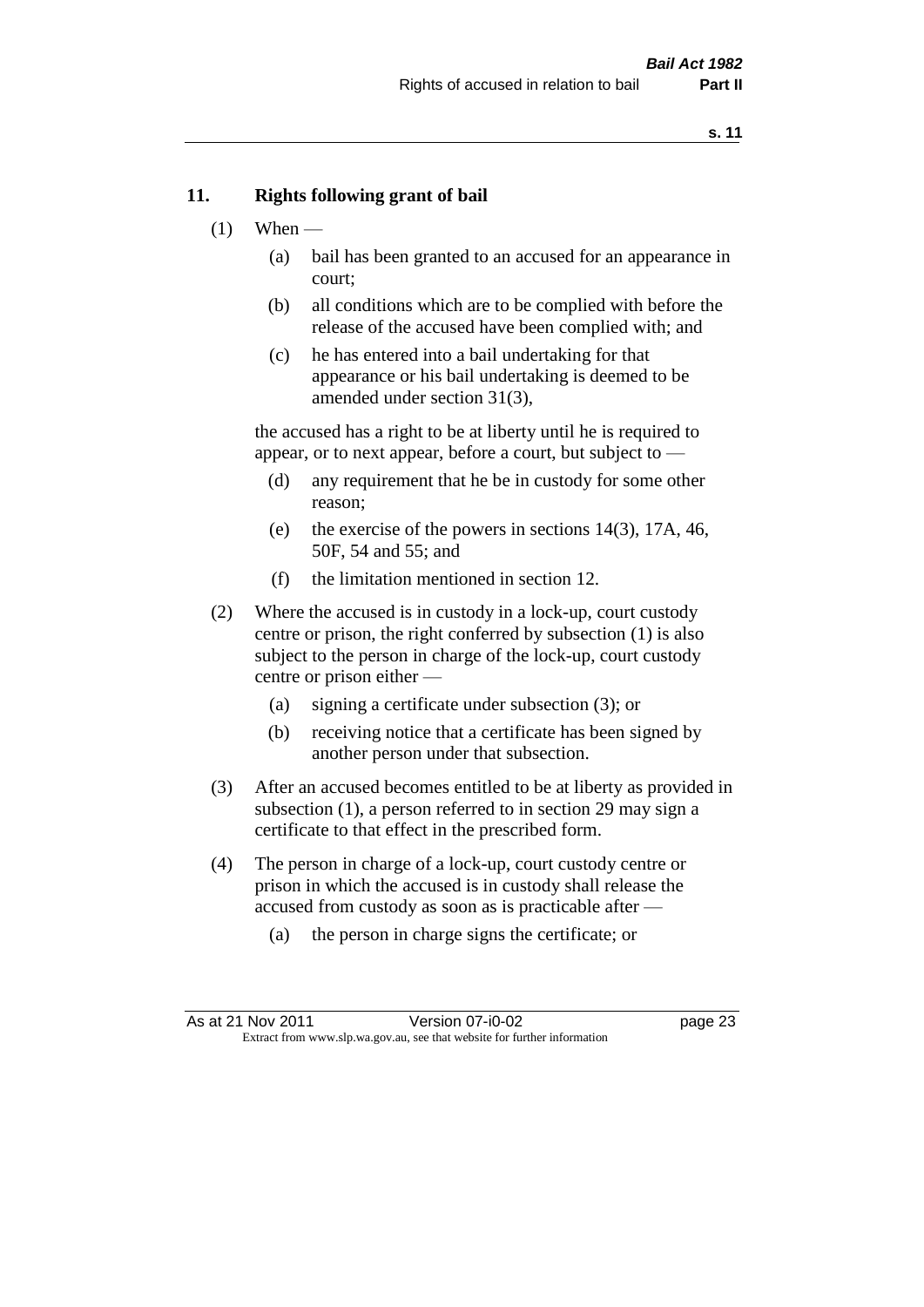(b) if the certificate is signed by a person other than the person in charge, the person in charge receives notice as described in subsection (2)(b).

*[Section 11 amended by No. 74 of 1984 s. 7; No. 15 of 1988 s. 7; No. 49 of 1988 s. 81; No. 45 of 1993 s. 7; No. 47 of 1999 s. 8; No. 59 of 2004 s. 141; No. 84 of 2004 s. 82; No. 6 of 2008 s. 11(1) and (2).]* 

#### **12. Further limitation on rights in s. 7A(2) and 11**

The right of an accused to have his case for bail considered as soon as is practicable, his right to be at liberty as mentioned in sections 7A(2) and 11(1), and the corresponding duties created by this Part, are limited so far as is reasonably necessary for the exercise or performance by a person of any statutory power or function vested in him which requires or permits the continued custody of the accused, including the exercise of the powers set out in Part 12 of the *Criminal Investigation Act 2006* and Parts 6 and 7 of the *Criminal Investigation (Identifying People) Act 2002*.

*[Section 12 amended by No. 6 of 2002 s. 96; No. 84 of 2004 s. 82; No. 59 of 2006 s. 6; No. 6 of 2008 s. 12.]*

page 24 Version 07-i0-02 As at 21 Nov 2011 Extract from www.slp.wa.gov.au, see that website for further information

**s. 12**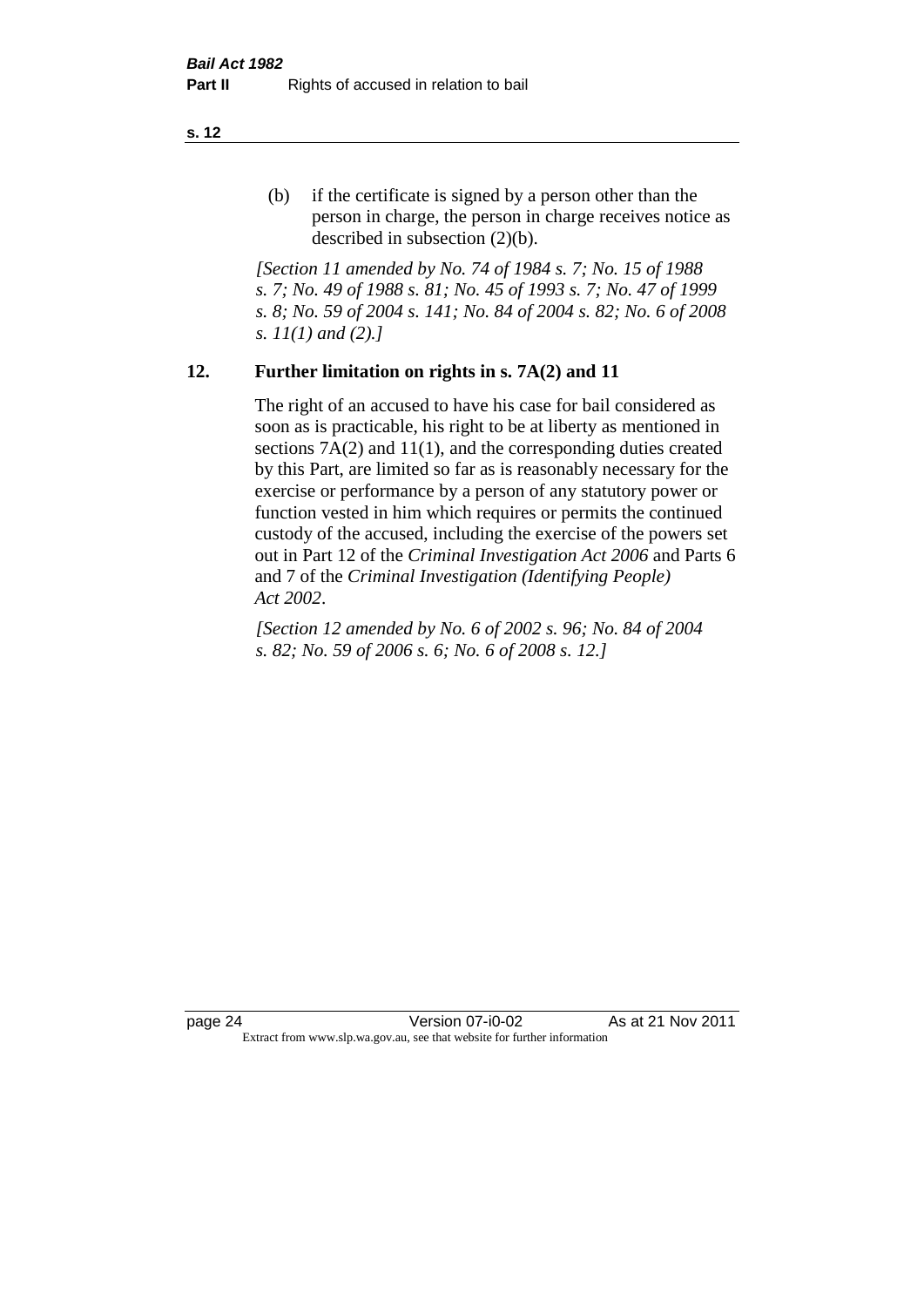### **Part III — Jurisdiction relating to bail**

*[Heading inserted by No. 6 of 2008 s. 13.]*

#### **13. Jurisdiction to grant bail**

- (1) Jurisdiction to grant bail for any appearance described in the first column of Part A of Schedule 1 is vested in the judicial officer or authorised officer specified in the second column of that Part opposite thereto and shall be exercised subject to and in accordance with this Part and the further provisions in Parts B, C and D of Schedule 1.
- (2) A home detention condition shall not be imposed as a condition of bail except by a judicial officer.

*[Section 13 amended by No. 61 of 1990 s. 5; No. 45 of 1993 s. 12.]* 

#### **13A. Jurisdiction to dispense with bail and how jurisdiction to be exercised**

- (1) Jurisdiction to dispense with the requirement for bail under section 7A for any appearance described in the first column of Schedule 1 Part A clause 2 or 3 is vested, subject to Schedule 1 Part B, in the judicial officer specified in the second column of that clause opposite that description, but Schedule 1 Part A clause 7 does not apply for the purposes of this subsection.
- (2) The jurisdiction referred to in subsection (1) is exercisable  $only$ —
	- (a) in respect of an appearance in court before conviction for an offence; and
	- (b) if it appears to the judicial officer that bail would be granted in accordance with Schedule 1 Part C clause 1 or 2 but that in the circumstances the completion of bail papers is an unnecessary imposition.
- (3) Where a judicial officer dispenses with the requirement for bail for an appearance by an accused the registrar of the court shall,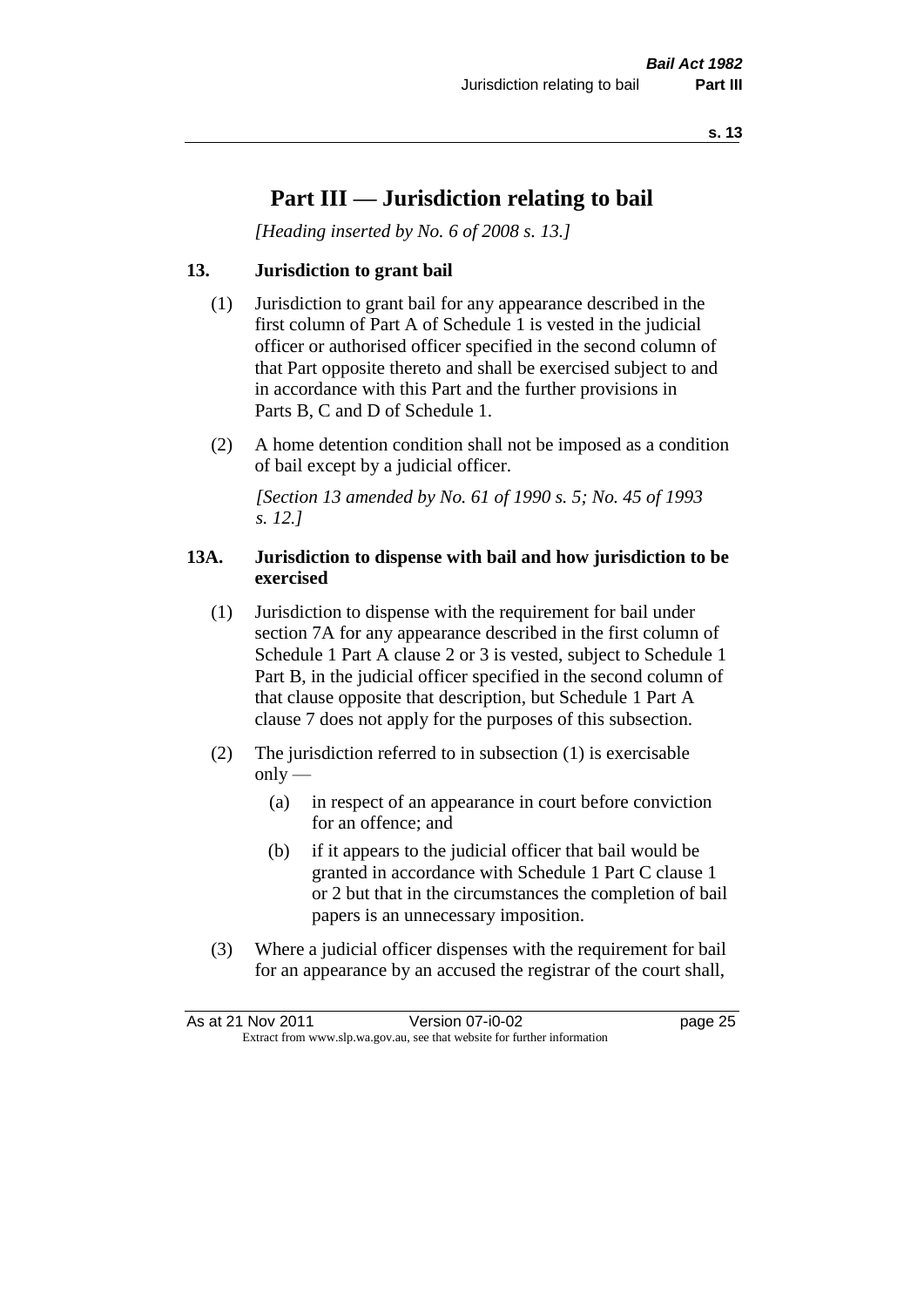#### **s. 13B**

in accordance with section 13B, give written notice to the accused of the time and place for the appearance.

*[Section 13A inserted by No. 6 of 2008 s. 14.]*

#### **13B. Giving and proof of notices under s. 13A(3)**

- (1) A written notice to an accused under section  $13A(3)$  shall be
	- (a) given to the accused personally; or
	- (b) sent to the accused
		- (i) by post to the accused's address appearing in the records of the court; or
		- (ii) in urgent cases or with the accused's consent, by electronic communication.
- (2) A person who gives or sends a notice in accordance with subsection (1) shall endorse on a file copy of the notice a certificate showing —
	- (a) that the person has done so; and
	- (b) the time of doing so.
- (3) If a notice is sent by post under subsection  $(1)(b)(i)$ , the notice is to be presumed, unless the contrary is shown, to have been received at the time when, in the ordinary course of events, it would have been delivered.
- (4) In any proceedings
	- (a) a document purporting to be a copy of a notice referred to in subsection (1) is evidence of the terms of the notice; and
	- (b) an endorsement on a copy of a notice referred to in subsection (2) purporting to be a certificate referred to in that subsection is evidence of the matters appearing in the certificate without proof of the signature of the person who made the endorsement.

*[Section 13B inserted by No. 6 of 2008 s. 14.]*

page 26 Version 07-i0-02 As at 21 Nov 2011 Extract from www.slp.wa.gov.au, see that website for further information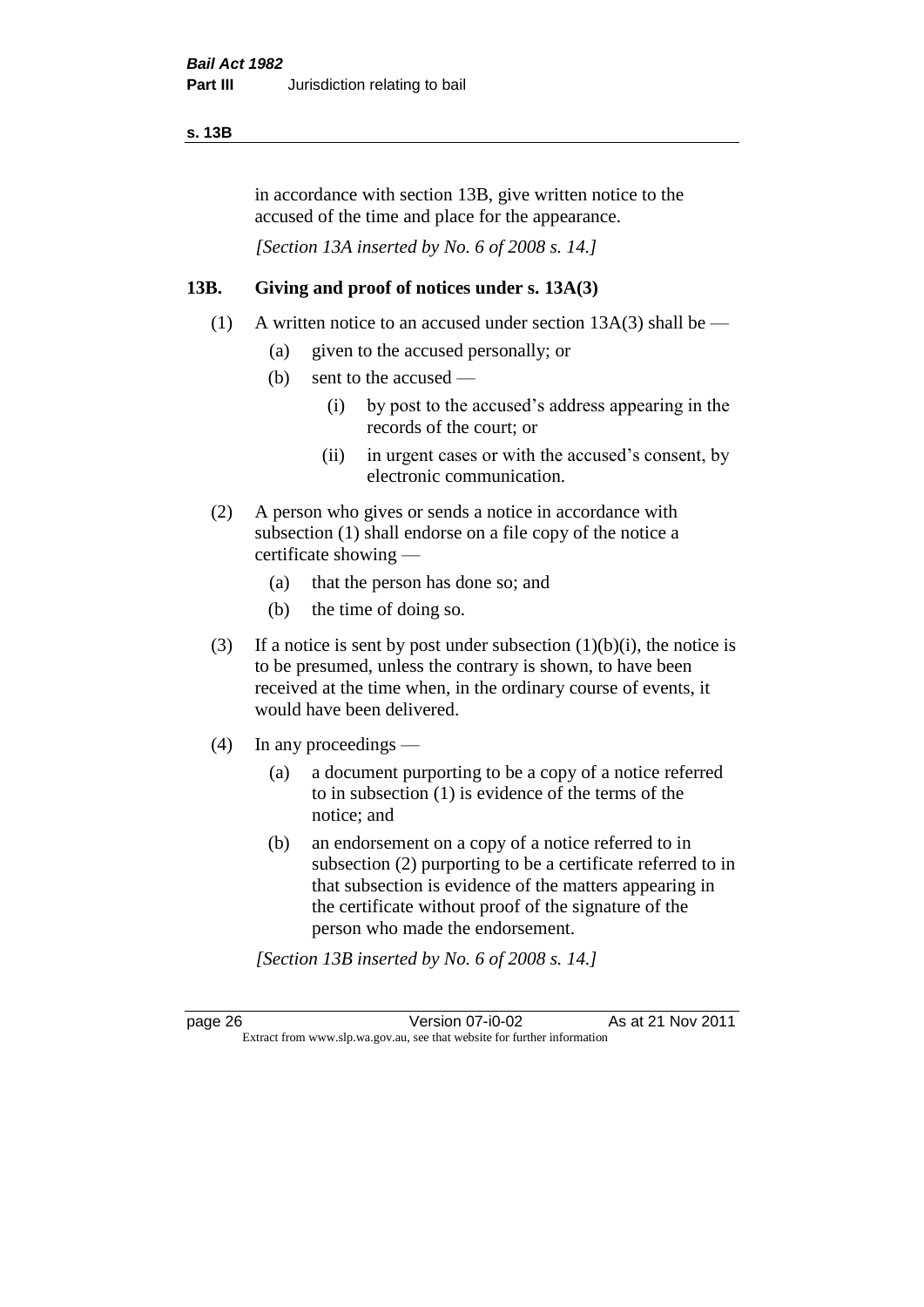#### **14. Extent of judge's jurisdiction**

- (1) A judge may, in accordance with this Act
	- (a) exercise a power to grant bail which is conferred upon any other judicial officer or any authorised officer by this Act; and
	- (b) revoke or vary any bail previously granted by any other such officer; and
	- (c) under section 7A dispense with the requirement for bail or revoke an existing dispensation.
- (2) Subject to subsection (2a), the jurisdiction of a judge under subsection (1) in respect of an appearance by an accused may be invoked by application made by either the prosecutor or the accused, and whether or not any other judicial officer has —
	- (a) previously granted, refused or dispensed with bail; or
	- (b) exercised any power conferred on him by section 55,

in respect of that appearance.

- (2a) After the jurisdiction under subsection (1) has been invoked once by an accused in relation to an offence or group of offences for which he is required to appear, it may not be further invoked by that accused in relation to that offence or group of offences unless the accused satisfies a judge that —
	- (a) new facts have been discovered, new circumstances have arisen or the circumstances have changed since the occasion when the jurisdiction was invoked; or
	- (b) he failed to adequately present his case for bail on that occasion.
- (3) Where under subsection (1) a judge
	- (a) revokes the bail of an accused who is at liberty, he may order that the accused be returned to custody to await the appearance for which the bail was granted;

As at 21 Nov 2011 Version 07-i0-02 page 27 Extract from www.slp.wa.gov.au, see that website for further information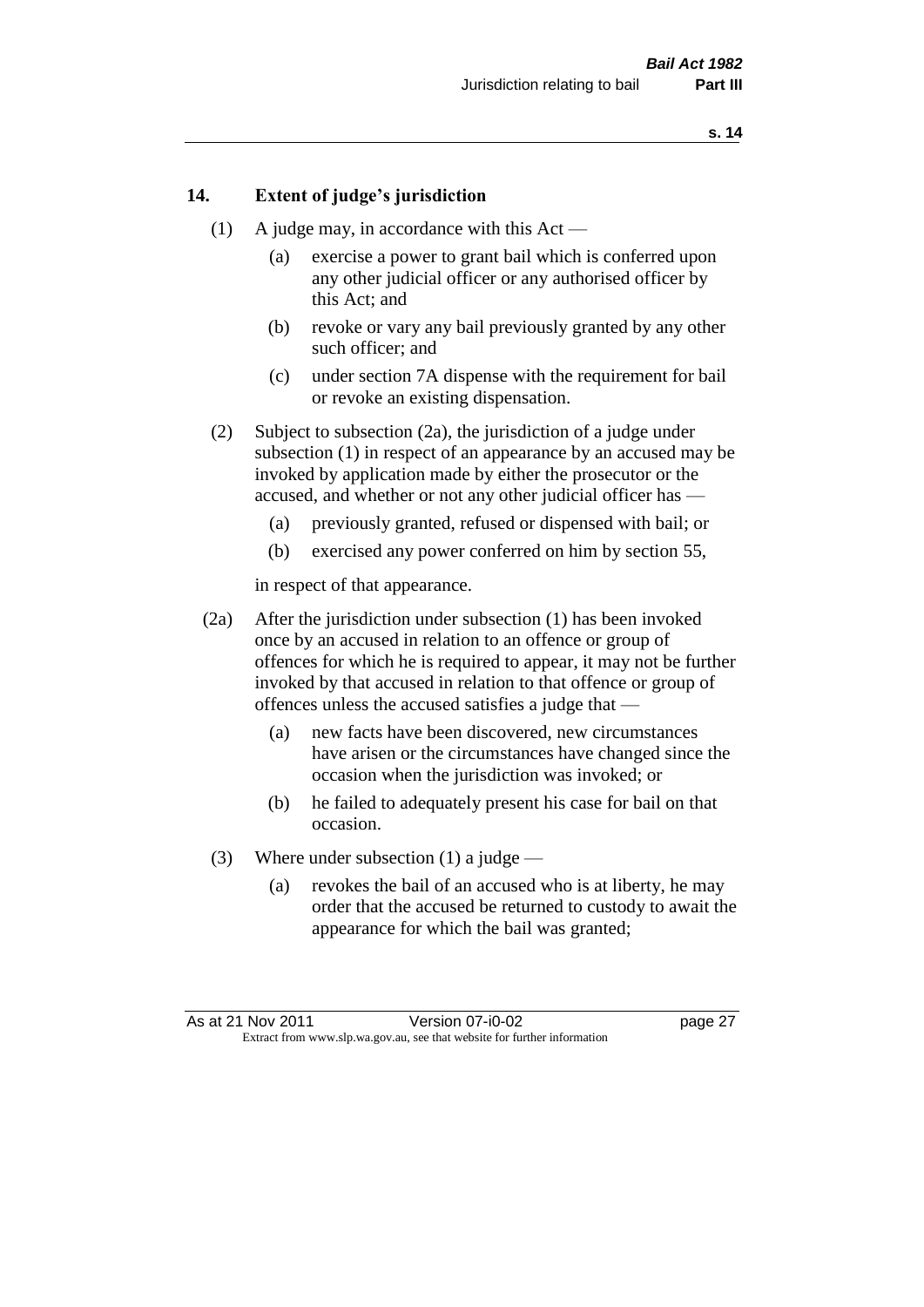#### **s. 15**

(b) varies the bail of such an accused, he may order that the accused be returned to custody until he becomes entitled to be at liberty pursuant to section 11,

and the judge may issue any warrant which may be necessary to carry such an order into effect.

- $(4)$  In this section
	- (a) references to a judge are references
		- (i) in the case of a child charged with an offence before the Children's Court, to a judge of that Court; and
		- (ii) in the case of an accused committed for trial or sentence to the District Court, to a judge of that Court; and
		- (iii) in any other case, to a judge of the Supreme Court;

and

- (b) references to any other judicial officer
	- (i) in relation to the exercise of powers under this section by a judge, are references to any judicial officer whose jurisdiction is inferior to that of the judge; but
	- (ii) in relation to the exercise of powers under this section by a judge of the Supreme Court, do not include a judge of the Children's Court or a judge of the District Court.

*[Section 14 amended by No. 74 of 1984 s. 8; No. 49 of 1988 s. 82; No. 84 of 2004 s. 82; No. 6 of 2008 s. 15(1)-(4).]* 

#### **15. Exclusive jurisdiction of Supreme Court judge in murder cases**

(1) Where an accused is in custody for murder, the power to grant bail shall be exercised only by a judge of the Supreme Court, or

page 28 Version 07-i0-02 As at 21 Nov 2011 Extract from www.slp.wa.gov.au, see that website for further information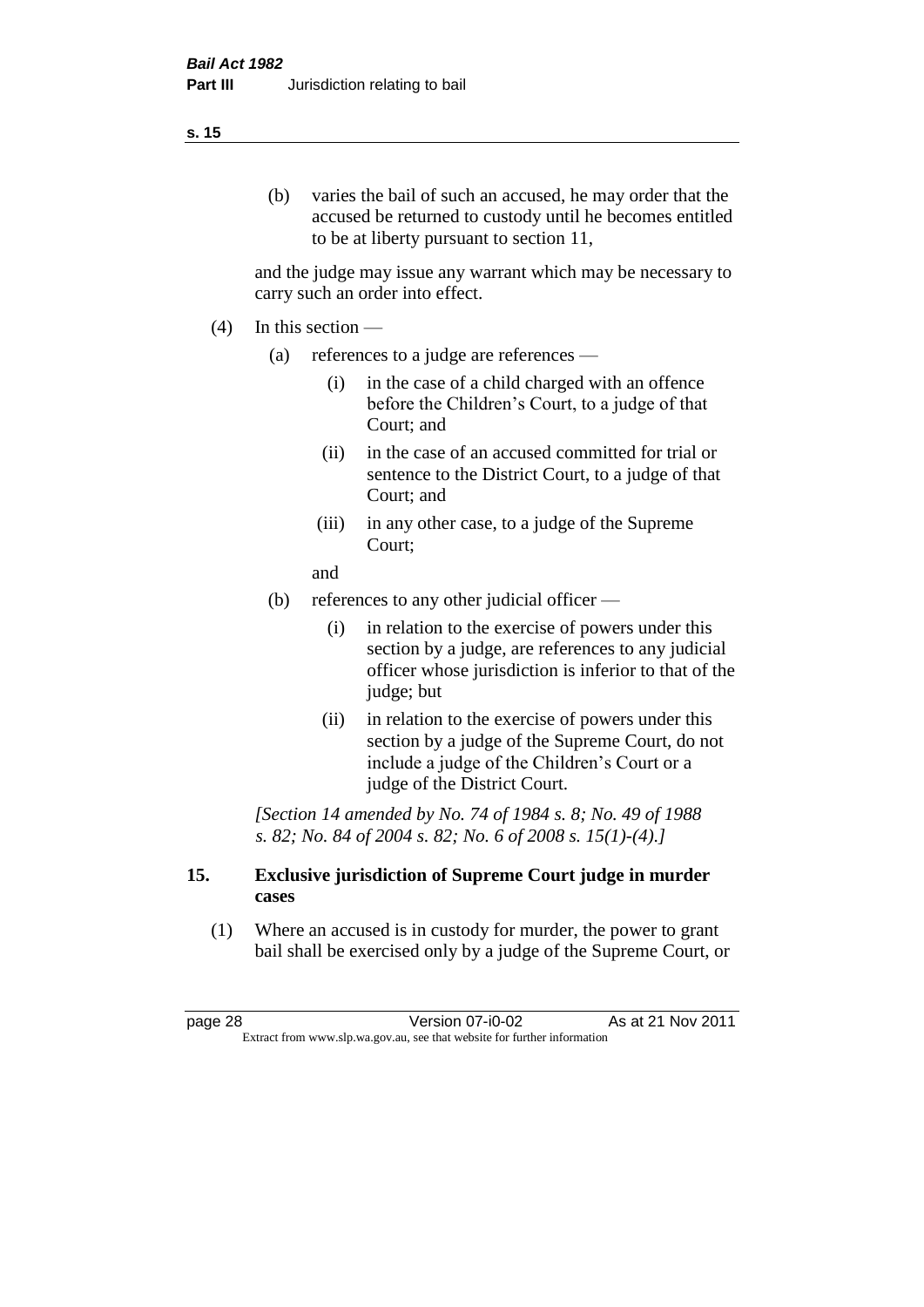#### **s. 15A**

in the case of an accused who is a child by a judge of the Children's Court, except —

- (a) where section  $31(2)(d)$  applies; or
- (b) to the extent that the Court of Appeal exercises its powers under Part A of Schedule 1.
- *[(2) deleted]*

*[Section 15 amended by No. 52 of 1984 s. 35; No. 74 of 1984 s. 9; No. 49 of 1988 s. 83; No. 70 of 1988 s. 45; No. 45 of 1993 s. 12; No. 45 of 2004 s. 28(4); No. 84 of 2004 s. 82; No. 29 of 2008 s. 24(5).]* 

#### **15A. Appeal from decision of judge**

(1) In this section —

*bail decision* means a decision —

- (a) to grant or refuse bail; or
- (b) to vary or revoke bail; or
- (c) to dispense with the requirement for bail; or
- (d) to impose any condition on a grant of bail,

and includes a decision under section 55 or 59A(4).

- (2) The prosecutor or the accused may appeal to the Court of Appeal against a bail decision of —
	- (a) a judge of the Children's Court; or
	- (b) a judge of the District Court; or
	- (c) a judge of the Supreme Court.
- (3) The leave of the Court of Appeal is required for each ground of appeal in an appeal under this section.
- (4) The *Criminal Appeals Act 2004* section 27(2), (3) and (4) apply, with necessary modifications, as if an appeal under this section were an appeal under Part 3 of that Act.

As at 21 Nov 2011 Version 07-i0-02 page 29 Extract from www.slp.wa.gov.au, see that website for further information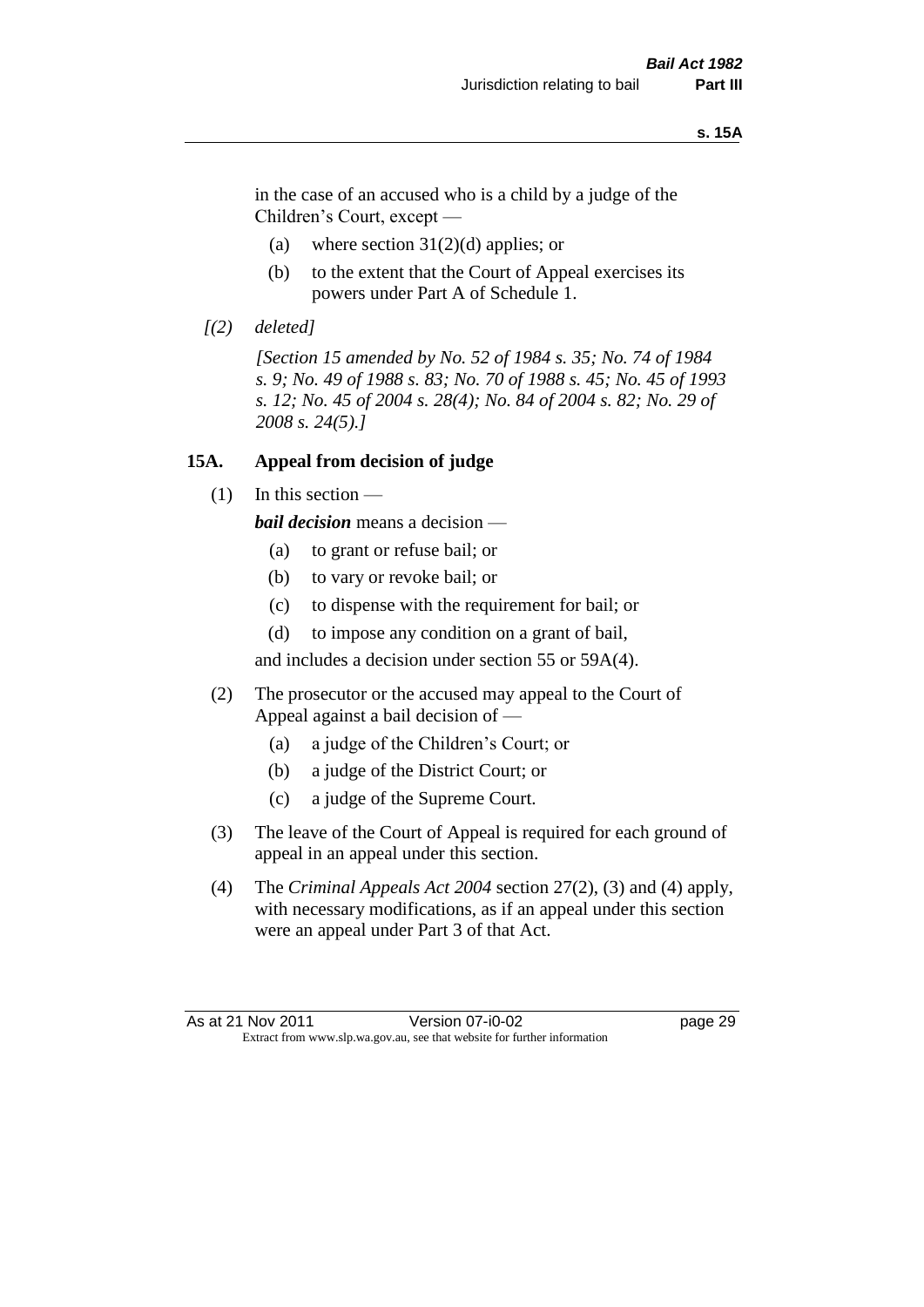#### **s. 15B**

- (5) An appeal under this section shall be commenced and conducted in accordance with this section, section 15B and rules of court made by the Supreme Court.
- (6) An appeal under this section shall be commenced by lodging with the Court of Appeal an application for leave to appeal that sets out the grounds of the appeal.
- (7) An appeal under this section cannot be commenced later than 21 days after the date of the bail decision unless the Court of Appeal orders otherwise.
- (8) An accused who is a party to an appeal under this section and who is in custody is entitled to be present at the hearing of the appeal if the accused so requests, and any official responsible for that custody who is informed of such a request shall do what is necessary to give effect to it.
- (9) For the purposes of giving effect to a request referred to in subsection (8), arrangements may be made for the accused to appear before the Court of Appeal by means of a video link or an audio link in accordance with section 66B, unless the Court of Appeal has ordered that the accused appear before it in person.

*[Section 15A inserted by No. 6 of 2008 s. 16(1).]*

# **15B. Determination of appeal under s. 15A and related provisions**

- (1) The Court of Appeal has jurisdiction to hear and determine an appeal under section 15A.
- (2) The Court of Appeal shall determine an appeal on the material and evidence that was before the judge whose decision is the subject of the appeal.
- (3) Any decision of the Court of Appeal in relation to bail shall be made in accordance with the relevant provisions of sections 13A and 17 and Schedule 1.

| page 30 |  |
|---------|--|
|         |  |

page 30 Version 07-i0-02 As at 21 Nov 2011 Extract from www.slp.wa.gov.au, see that website for further information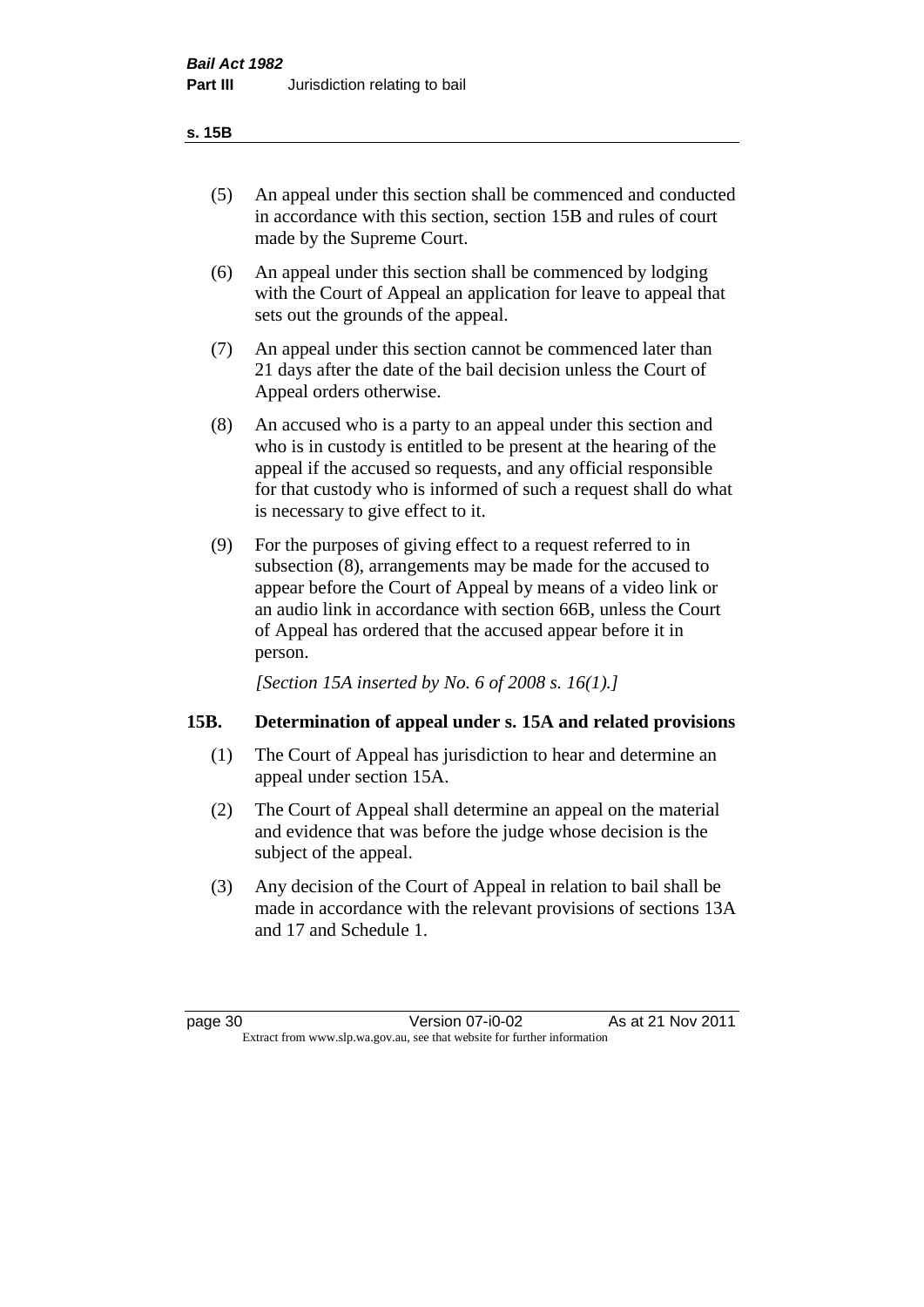- (4) Where in determining an appeal the Court of Appeal revokes the bail of an accused who is at liberty, it may order that the accused be returned to custody to await the appearance for which the bail was granted.
- (5) Where in determining an appeal the Court of Appeal varies the bail of an accused who is at liberty, it may order that the accused be returned to custody until the accused becomes entitled to be again at liberty pursuant to section 11.
- (6) A judge of appeal may issue any warrant that may be necessary to carry into effect an order under subsection (4) or (5).

*[Section 15B inserted by No. 6 of 2008 s. 16(1).]*

#### **16. Bail of person arrested on warrant**

- (1) Subject to sections 14 and 15 where the arrest of an accused for an offence is made pursuant to a warrant he shall not be granted bail before he is brought before a court or judicial officer as commanded by the warrant, except by a justice acting in terms of section 6(9).
- (2) Notwithstanding subsection (1) or any other provision of this Act, an accused who has been arrested pursuant to a warrant —
	- (a) issued under section 59B; or
	- (b) issued under the *Criminal Procedure Act 2004* for an offence against section 51(1) or (2),

shall not have a right to have his case for bail considered, and shall not be granted bail, before he is brought before the court as commanded by the warrant.

*[Section 16 amended by No. 59 of 2004 s. 141; No. 84 of 2004 s. 11 and 82; No. 59 of 2006 s. 4(3); No. 6 of 2008 s. 36(2).]*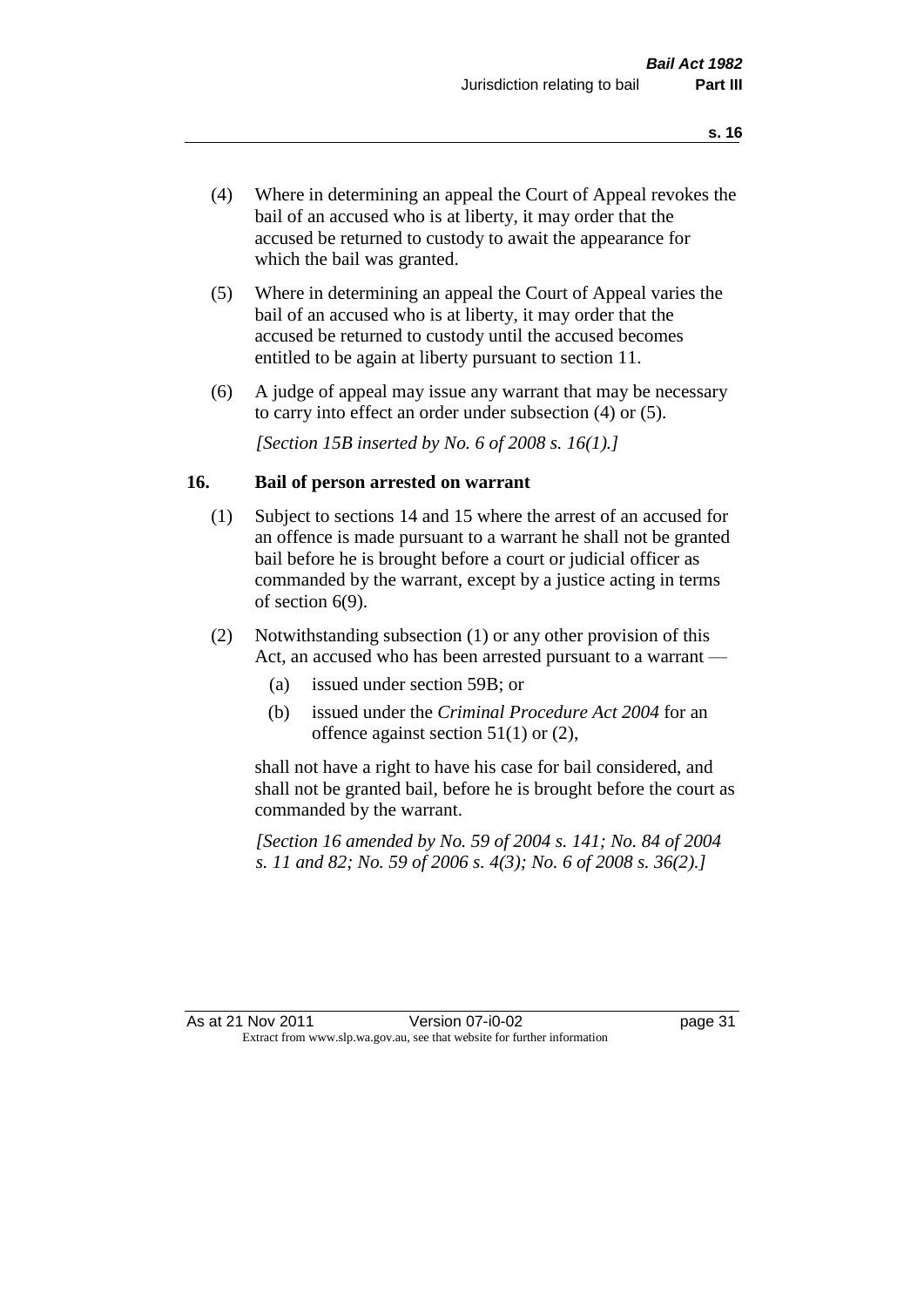| ۰, | ۰. |
|----|----|
|----|----|

# **16A. Restrictions on powers of authorised officers and justices in certain cases**

- (1) Where this section applies to a person who has been arrested for an offence jurisdiction does not arise under section 13 until the person is brought before —
	- (a) a court constituted by or so as to include a magistrate; or
	- (b) where section 15 applies, a judge of the Supreme Court or a judge of the Children's Court as the case may require.
- (2) This section applies where
	- (a) a person has been arrested in an urban area for a serious offence; and
	- (b) the serious offence is alleged to have been committed while the accused was —
		- (i) on bail for; or
		- (ii) at liberty under an early release order made in respect of,

another serious offence.

- (3) This section also applies where a person has been arrested in an urban area for an offence against section 61(1) of the *Restraining Orders Act 1997* (which creates offences for breaches of violence restraining orders).
- (4) In this section —

*urban area* means —

- (a) the metropolitan region as defined in the *Planning and Development Act 2005* and any prescribed area that adjoins that region; and
- (b) any other prescribed area of the State, being the whole or part of, or an area adjoining, a local government district under the *Local Government Act 1995* that is designated under that Act as a city or a town.

*[Section 16A inserted by No. 54 of 1998 s. 6(1); amended by No. 38 of 2004 s. 59; No. 84 of 2004 s. 82; No. 38 of 2005 s. 15.]*

page 32 Version 07-i0-02 As at 21 Nov 2011 Extract from www.slp.wa.gov.au, see that website for further information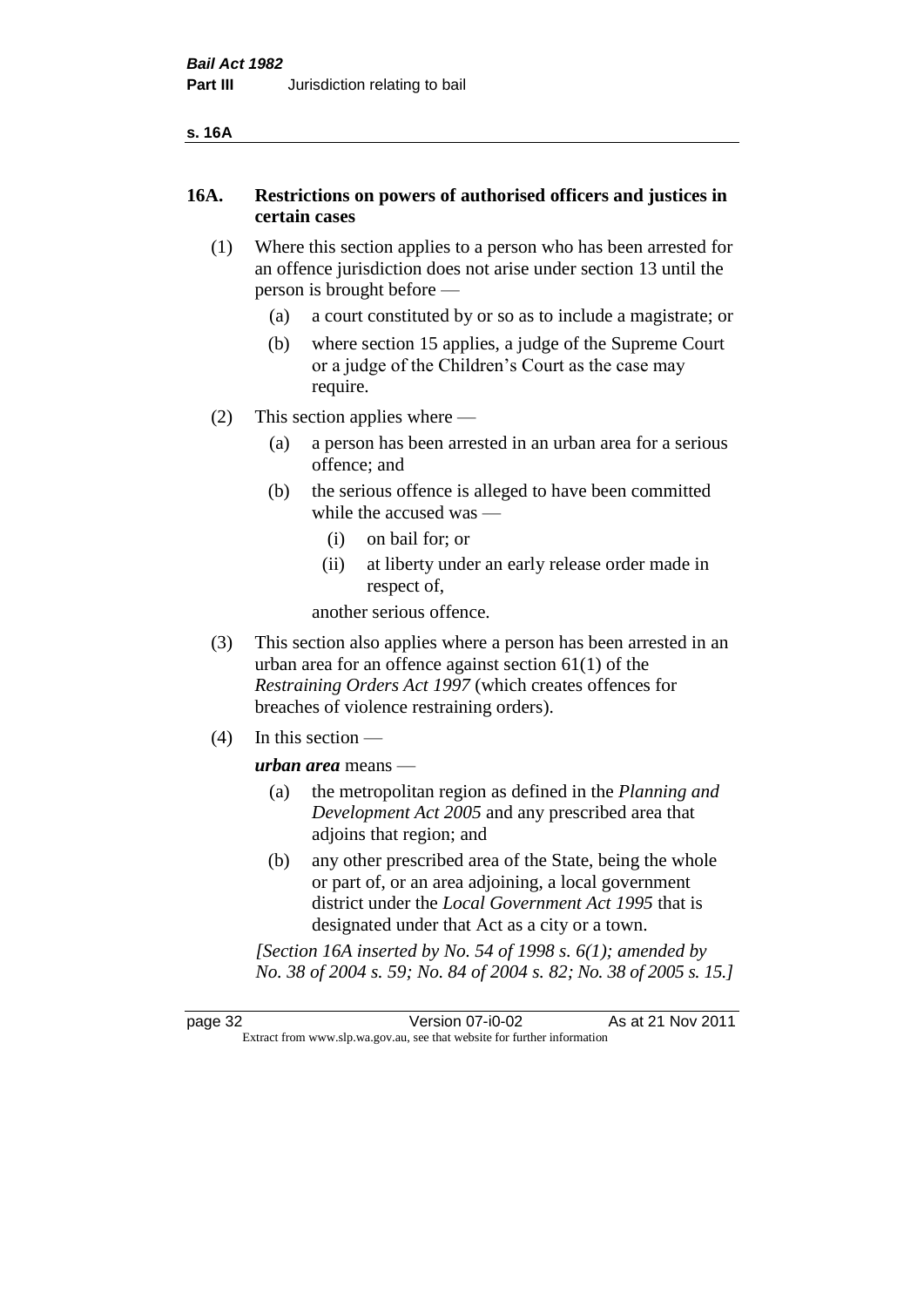#### **17. Conditions which may be imposed**

- (1) A judicial officer or authorised officer may impose conditions on a grant of bail only to the extent that he is authorised to do so by clause 2(3)(c) of Part C and Part D of Schedule 1.
- (2) Conditions imposed on a grant of bail shall not be any more onerous on the accused than the judicial officer or authorised officer considers is required in the public interest having regard to the nature of the offence for which the accused is in custody and the circumstances of the accused.

*[Section 17 amended by No. 45 of 1993 s. 8 and 12; No. 84 of 2004 s. 82.]* 

#### **17A. Further provisions as to responsible person's undertaking (Schedule 1 Part C clause 2)**

- (1) Where this section applies, an authorised police officer may
	- (a) cancel an undertaking of the kind described in clause 2(3)(c) of Part C of Schedule 1;
	- (b) approve of another person as a responsible person within the meaning in that clause; and
	- (c) detain the accused or order his detention until the person so approved enters into an undertaking of the kind mentioned in paragraph (a).
- (2) Subsection (1) applies where
	- (a) a person has entered into an undertaking referred to in paragraph (a) of that subsection;
	- (b) a judicial officer when granting bail ordered that the person may under this section be released from the undertaking by an authorised police officer; and
	- (c) the person wishes to be so released.
- (3) A police officer may, for the purpose of the exercise of the powers in subsection (1), take into custody a child accused who has been released on bail.

| As at 21 Nov 2011 | Version 07-i0-02                                                         | page 33 |
|-------------------|--------------------------------------------------------------------------|---------|
|                   | Extract from www.slp.wa.gov.au, see that website for further information |         |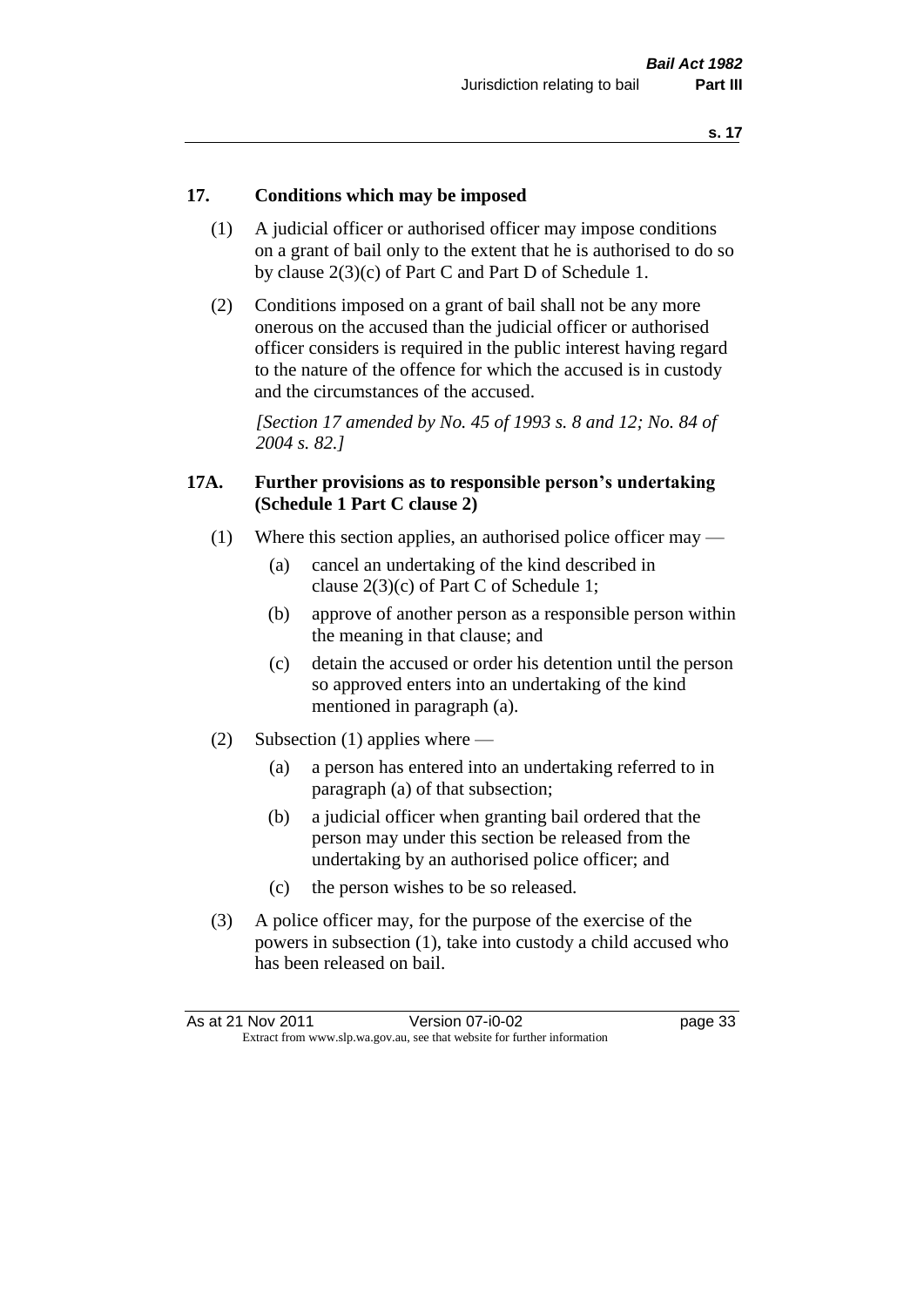#### **s. 17A**

- (4) If the police officer is not an authorised police officer he shall, as soon as is practicable, bring the accused before an authorised police officer for the purpose referred to in subsection (3).
- (5) After an undertaking has been entered into as mentioned in subsection  $(1)(c)$ , the accused, subject to this Act, has a right to be at liberty until he is required to appear before a court.

*[Section 17A inserted by No. 45 of 1993 s. 9; amended by No. 84 of 2004 s. 82.]* 

*[18-19. Deleted by No. 59 of 2006 s. 7(1).]*

page 34 Version 07-i0-02 As at 21 Nov 2011 Extract from www.slp.wa.gov.au, see that website for further information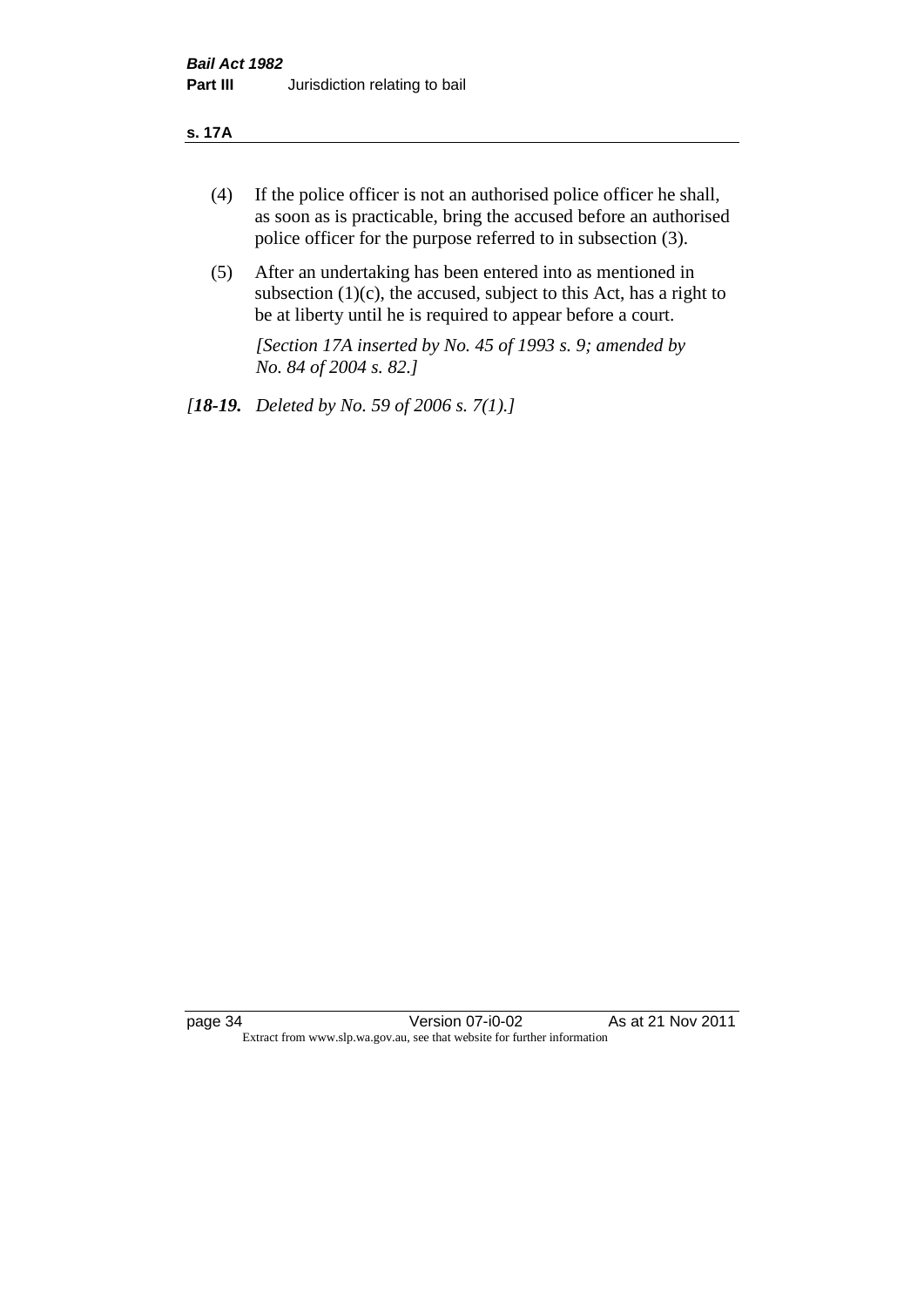# **Part IV — Hearing of case for bail, parties, and evidence**

# **20. Power to consider bail** *in camera* **and to prohibit publication**

- (1) On the consideration by a judicial officer of a case for bail of an accused who is charged with an offence triable by jury, the judicial officer may, to avoid prejudice to either party, exercise the powers described in subsection (2), but shall only exercise the power in paragraph (b) thereof if he considers that the exercise of the power in paragraph (a) is not, on its own, likely to be sufficient to avoid prejudice.
- (2) The powers referred to in subsection (1) are to order
	- (a) that no report, or summary, of any statement, or of any specified statement, made or furnished at the hearing shall be published by any means;
	- (b) that the bail application be heard *in camera*.
- (3) Where an order is made under subsection (2)(a), no report, or summary, of any statement referred to in that paragraph shall be published by any means —
	- (a) if the offence is one that may be tried on indictment, before a court decides that it is to be tried on indictment;
	- (b) if the accused is discharged from further proceedings upon the prosecution notice or indictment brought against him for the offence, before he is so discharged; or
	- (c) if the accused is tried on indictment for the offence, before the trial is ended.
- (4) A person who, except with lawful excuse, fails to comply with an order made under this section commits an offence.

Penalty: \$1 000.

*[Section 20 amended by No. 50 of 2003 s. 37(2); No. 4 of 2004 s. 58; No. 84 of 2004 s. 11 and 82.]*

As at 21 Nov 2011 Version 07-i0-02 page 35 Extract from www.slp.wa.gov.au, see that website for further information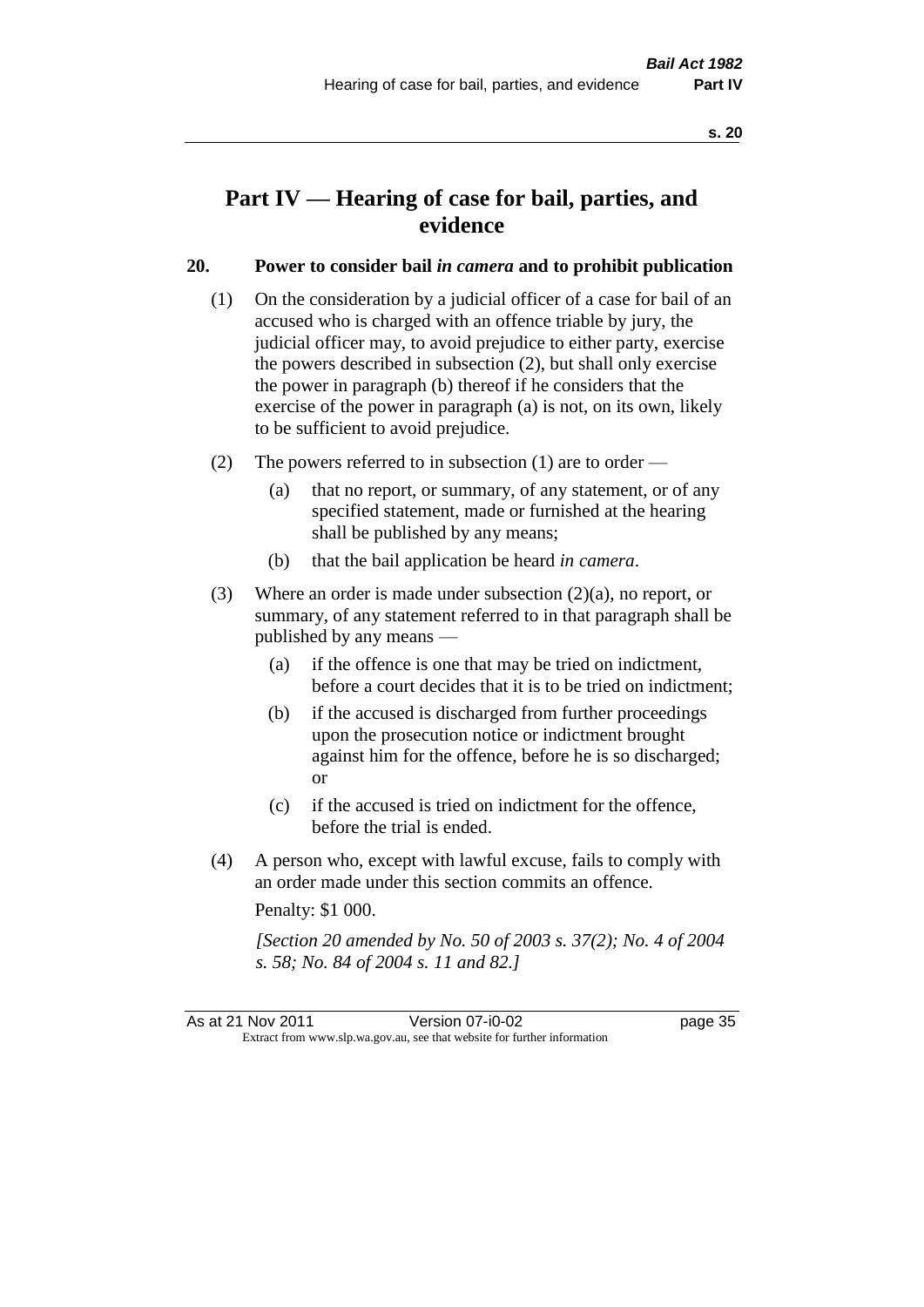#### **s. 21**

# **21. Parties**

- (1) The parties to proceedings on a case for bail are the prosecutor and the accused and, subject to subsection (2), no other person shall be a party to, or be represented at, the proceedings.
- (2) Nothing in subsection (1) affects the right of
	- (a) the Attorney General to apply for leave, or be an appellant, under Part 2 of the *Criminal Appeals Act 2004*; or
	- (b) the Director of Public Prosecutions or the State Solicitor to receive notice and be heard under section 7F(2); or
	- (c) an officer referred to in section 33 of the *Children's Court of Western Australia Act 1988* to be present at and participate in proceedings concerning a child under that section.

*[Section 21 amended by No. 15 of 1988 s. 9; No. 49 of 1988 s. 84; No. 33 of 1989 s. 18; No. 31 of 1993 s. 7; No. 65 of 2003 s. 88(3); No. 59 of 2004 s. 141; No. 84 of 2004 s. 11 and 82; No. 6 of 2008 s. 9(3).]* 

#### **22. Evidence**

A judicial officer or authorised person may in considering any case for bail receive and take into account such information as he thinks fit whether or not the same would normally be admissible in a court of law.

#### **23. Accused not bound to supply information**

An accused is not obliged to complete, or furnish information for, the form referred to in section  $8(1)(b)$ , or for any revision thereof, or to furnish any information, whether on oath or otherwise, for the purpose of having his case for bail considered.

*[Section 23 amended by No. 84 of 2004 s. 82; No. 6 of 2008 s. 43(2).]* 

page 36 Version 07-i0-02 As at 21 Nov 2011 Extract from www.slp.wa.gov.au, see that website for further information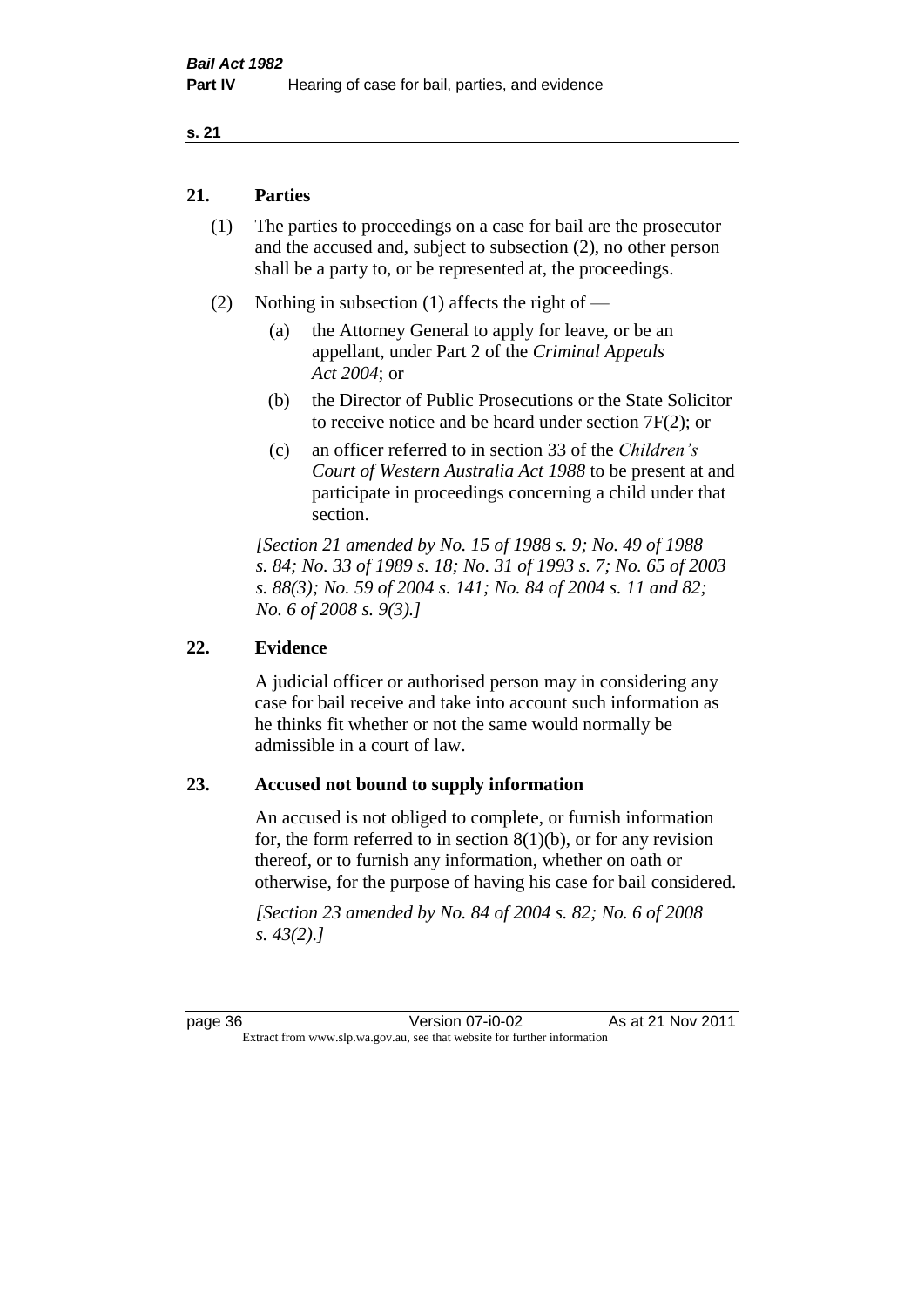# **24. Information may be referred to police officer for verification or for report**

- (1) A judicial officer or authorised officer who is called upon to consider a case for bail may —
	- (a) request that any information placed before the judicial officer or authorised officer by the accused for the purposes of the case be verified by a police officer, and to that end may refer to a police officer the form mentioned in section 8(1)(b), after it has been completed or revised;
	- (b) request that a report on any matter mentioned in Part C of Schedule 1, so far as it applies to an accused whose case is being or to be considered, be made by a police officer.
- (2) Where a reference or request is made under subsection (1) a police officer shall, as soon as is practicable —
	- (a) make a report to the judicial officer or the authorised officer accordingly; and
	- (b) furnish a copy of the report to the accused or his solicitor or counsel.

*[Section 24 inserted by No. 61 of 1990 s. 6; amended by No. 45 of 1993 s. 12; No. 84 of 2004 s. 82; No. 6 of 2008 s. 43(2).]* 

# **24A. Information may be referred to community corrections officer for verification or for report**

- (1) A judicial officer who is called upon to consider a case for bail may refer to a community corrections officer any matter referred to in section 24(1) and may request a community corrections officer to do any matter referred to in that section.
- (2) A judicial officer who is called upon to consider a case for bail and who desires to impose a home detention condition as a condition on a grant of bail, shall request that a report be made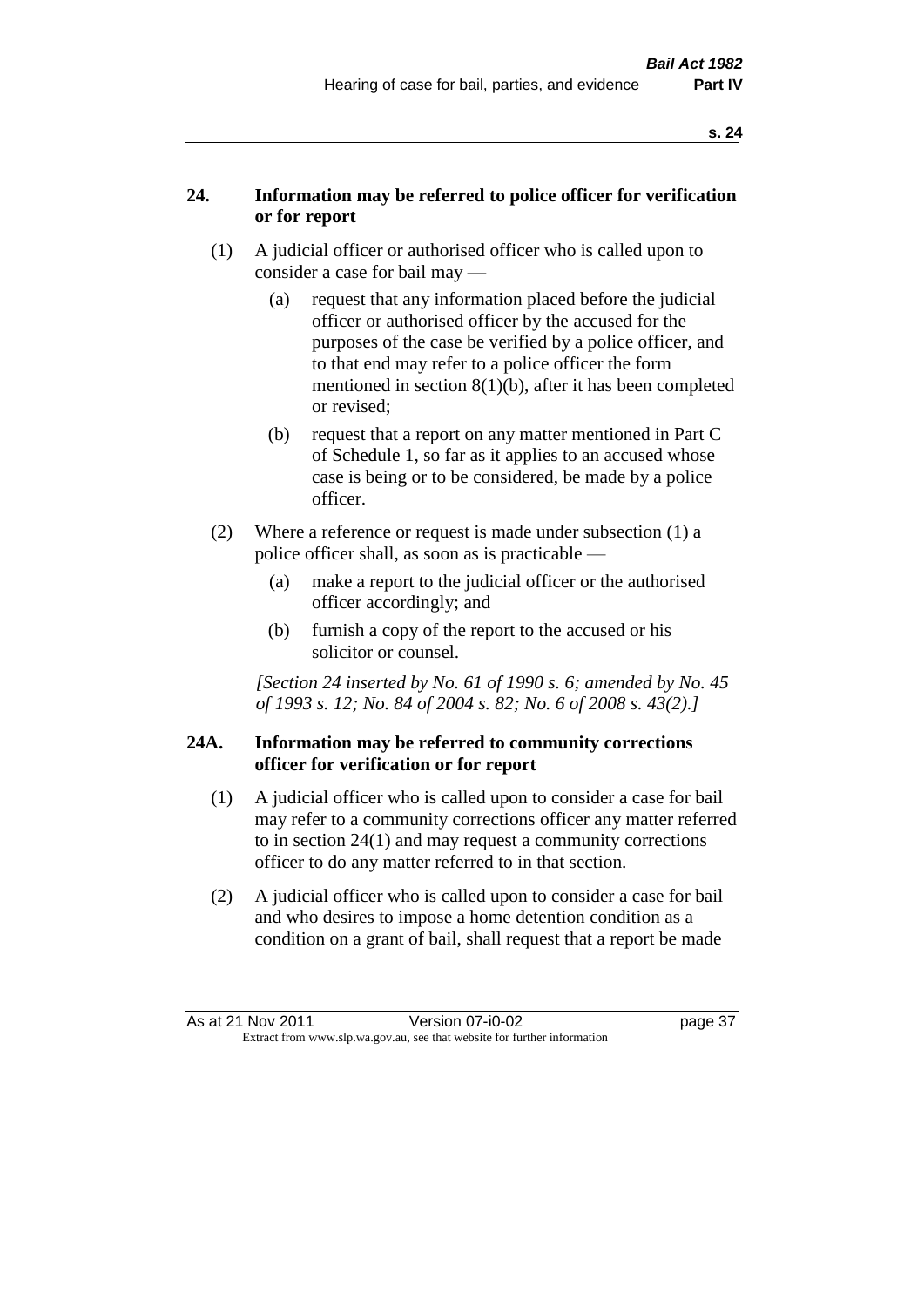**s. 25**

by a community corrections officer about the suitability of the accused to be subject to a home detention condition.

- (3) Where a reference or a request is made under subsection (1) or a report is requested under subsection (2) a community corrections officer shall, as soon as is practicable, make a report to the judicial officer and, at the discretion of the judicial officer, copies may be made available to the prosecution or to the accused or his solicitor or counsel.
- (4) Where a community corrections officer makes a report that an accused is suitable to be subject to a home detention condition, the officer shall annex to the report and provide to the accused or his solicitor or counsel, a list of those conditions in rules made under section 50L that may be applied to the accused by the CEO (corrections) while the accused is subject to the home detention condition.

*[Section 24A inserted by No. 61 of 1990 s. 7; amended by No. 31 of 1993 s. 9; No. 84 of 2004 s. 82; No. 65 of 2006 s. 53.]* 

# **25. Protection of accused as to information given for bail purposes**

A statement made by an accused to a judicial officer or authorised officer for the purpose of a decision whether bail should be granted to him for any appearance in court for an offence shall not be admissible in evidence against him at his trial for that offence.

*[Section 25 amended by No. 84 of 2004 s. 82.]* 

# **26. Record of decision and reasons**

- (1) A bail record form shall be completed by an authorised officer or a justice if he —
	- (a) refuses to grant bail to an accused; or
	- (b) grants bail to an accused in the circumstances referred to in clause 3 of Part B of Schedule 1; or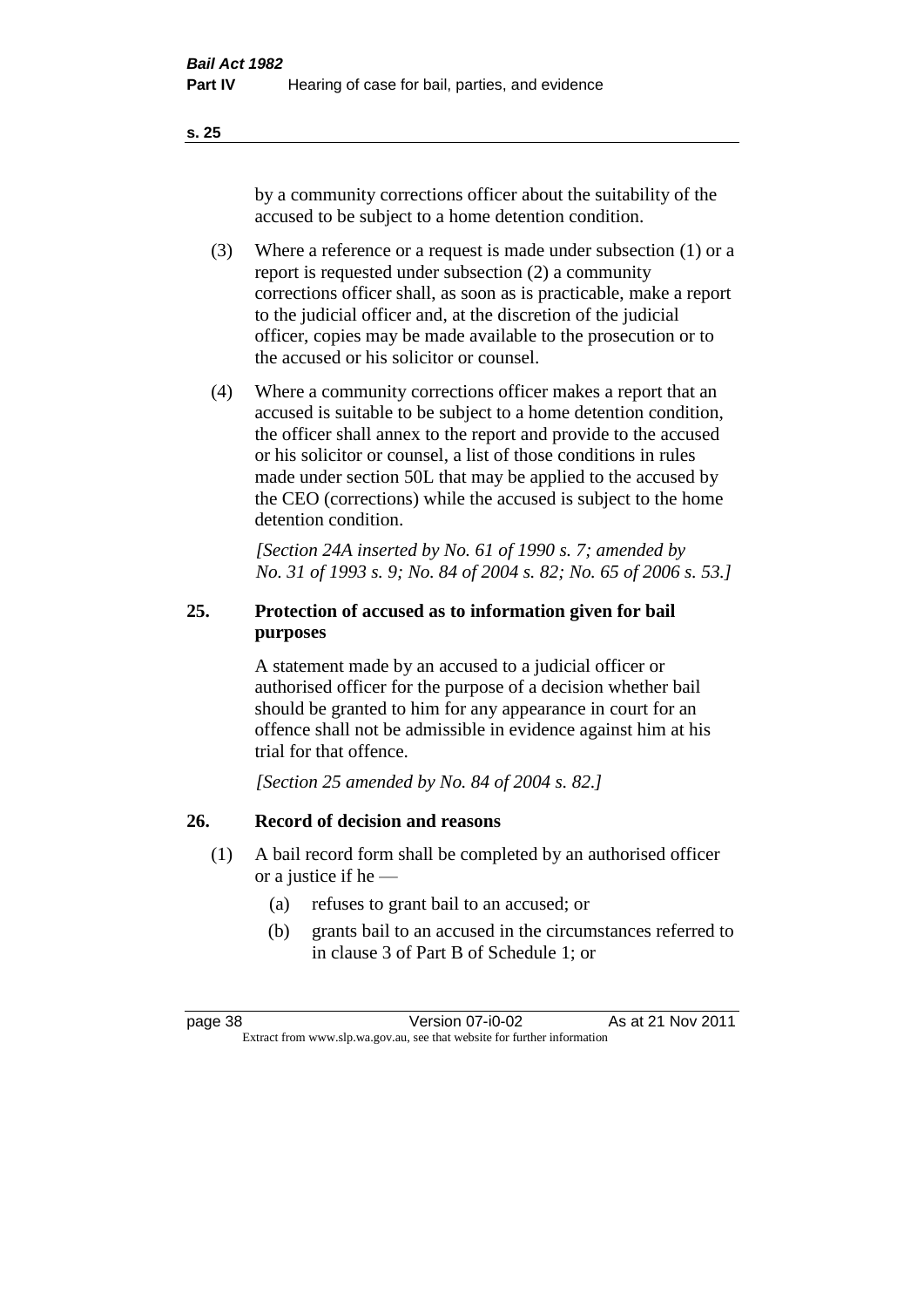- (ba) grants bail to an accused for a serious offence to which Schedule 1 Part C clause 3A applies; or
- (c) imposes any condition on a grant of bail and it appears to him that the accused is dissatisfied with the condition.
- (2) Where a judicial officer, other than a justice
	- (a) refuses to grant bail to an accused; or
	- (aa) grants bail to an accused for a serious offence to which Schedule 1 Part C clause 3A applies; or
	- (b) imposes any condition on a grant of bail and it appears to him that the accused is dissatisfied with the condition,

a record of the decision and of the reasons therefor shall be made.

- (3) The accused, the prosecutor or an intending prosecutor shall be entitled, upon request, to be furnished with a copy of the bail record form or, where subsection (2) applies, of the record made.
- (4) For the purposes of this section
	- (a) references to a justice do not include a magistrate or a judge of the District Court or the Supreme Court or the Children's Court who is a justice; and
	- (b) a bail record form is an approved form designed to contain a summary of the matters relevant to the decision as to the bail of an accused, including those matters set out in Part C of Schedule 1, the decision made, and the reasons for the decision.

*[Section 26 inserted by No. 15 of 1988 s. 10; amended by No. 49 of 1988 s. 85; No. 45 of 1993 s. 12; No. 59 of 2004 s. 141; No. 84 of 2004 s. 82; No. 6 of 2008 s. 17 and 43(1).]* 

# **27. Transmission of relevant papers to court**

(1) An authorised officer and a judicial officer who consider an accused's case for bail for an appearance for an offence and a

As at 21 Nov 2011 Version 07-i0-02 page 39 Extract from www.slp.wa.gov.au, see that website for further information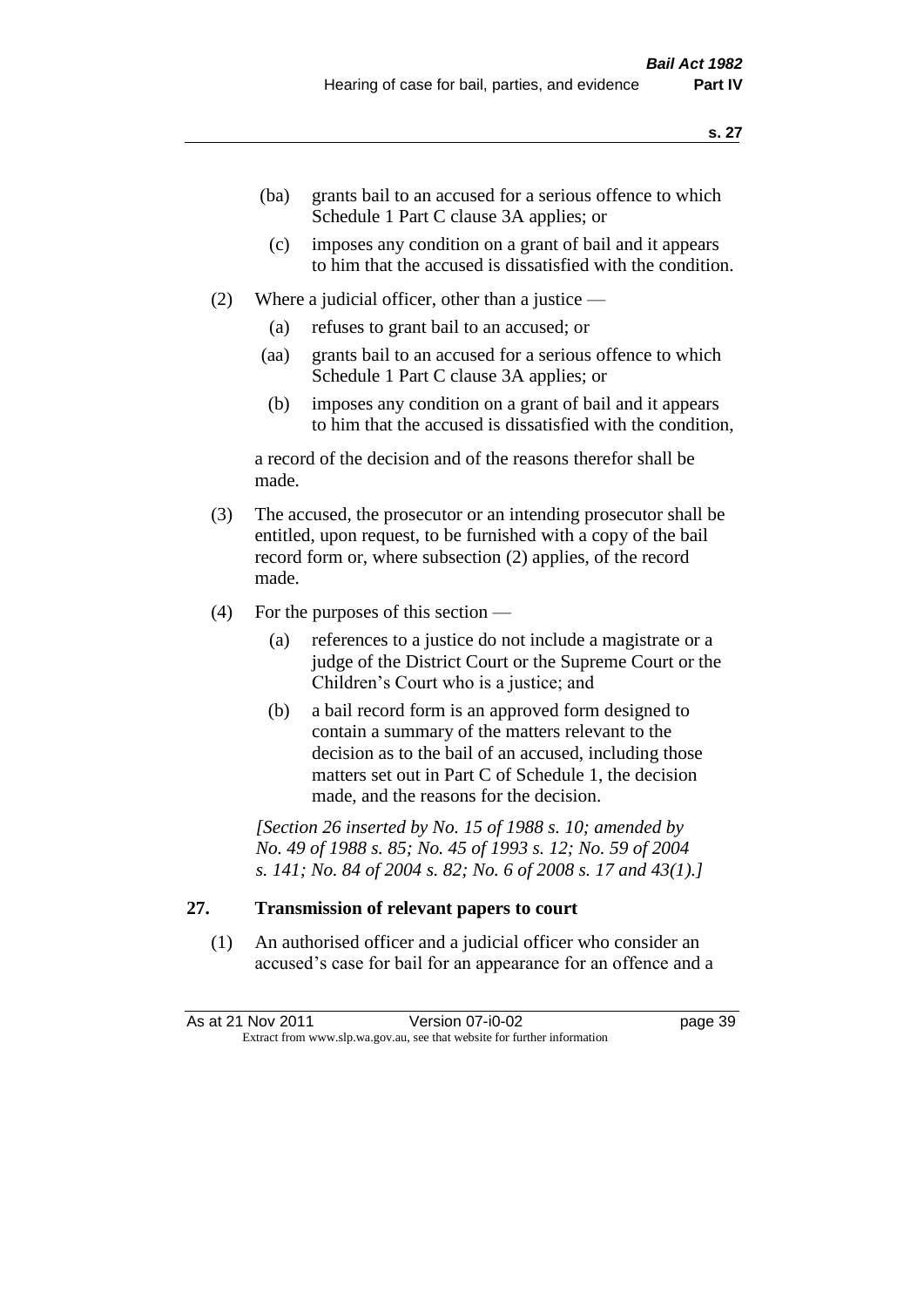**s. 27A**

person before whom a bail undertaking or a surety undertaking is entered into shall ensure that the relevant papers are sent as soon as is practicable, to the court before which the accused is required to appear.

(2) In subsection (1) *the relevant papers* in relation to any particular officer or person means such papers as are prescribed to be sent by that officer or person.

*[Section 27 amended by No. 84 of 2004 s. 82; No. 59 of 2006 s. 7(2).]* 

# **27A. Transmission of papers to CEO (corrections)**

A judicial officer who grants bail subject to a home detention condition shall ensure that a copy of the bail record form and of the bail undertaking are sent as soon as is practicable to the CEO (corrections).

*[Section 27A inserted by No. 61 of 1990 s. 8; amended by No. 31 of 1993 s. 9; No. 65 of 2006 s. 53.]*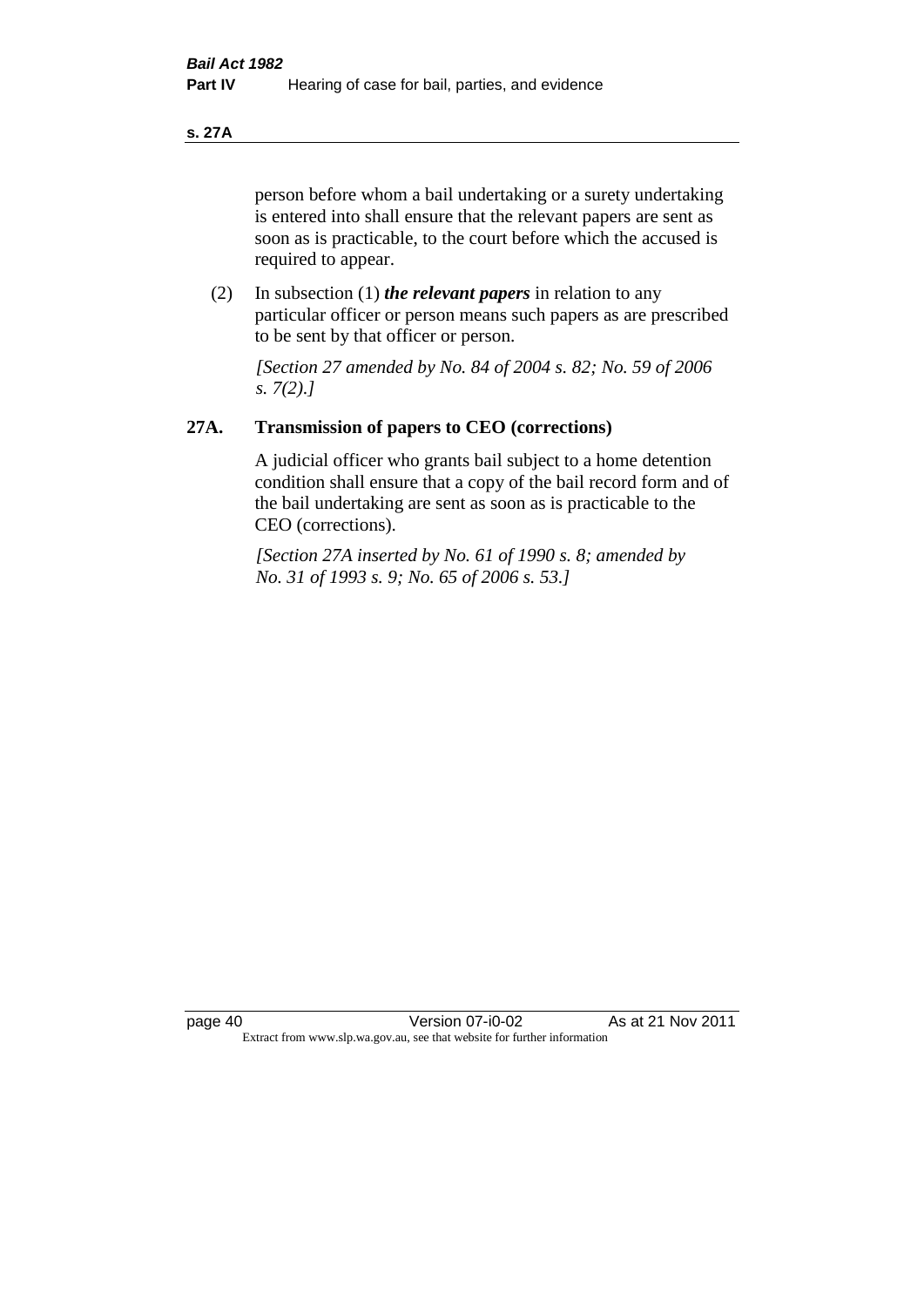# **Part V — Bail undertakings**

#### **28. Bail undertaking**

- (1) A person shall not be released on bail for an appearance in court unless he has entered into a bail undertaking for that appearance or is deemed to have done so under section 31(3).
- (2) A bail undertaking is an undertaking in writing by an accused in the prescribed form —
	- (a) that he will appear at a time and place specified, or deemed by section 31(3) to be specified, in the undertaking; and
	- (b) that if the accused fails to appear at that time and place the accused will, as soon as is practicable, appear at the court at which the accused was required to appear, when that court is sitting; and
	- (c) that he will comply with such conditions as may be imposed on him under clause 2 of Part D of Schedule 1; and
	- (d) that he will comply with any home detention condition which may be imposed as a condition on a grant of bail to him pursuant to clause 3 of Part D of Schedule 1,

and containing any agreement as to forfeiture of money by the accused which may be required pursuant to clause 1 of that Part.

- (3) A bail undertaking for any appearance may be entered into in respect of more than one offence.
- (4) The undertakings mentioned in subsection (2)(a) and (b) are, subject to section 34, enforceable under sections 51, 57 and 58.

*[Section 28 amended by No. 61 of 1990 s. 9; No. 45 of 1993 s. 12; No. 59 of 2004 s. 141; No. 84 of 2004 s. 82; No. 6 of 2008 s. 18(1).]*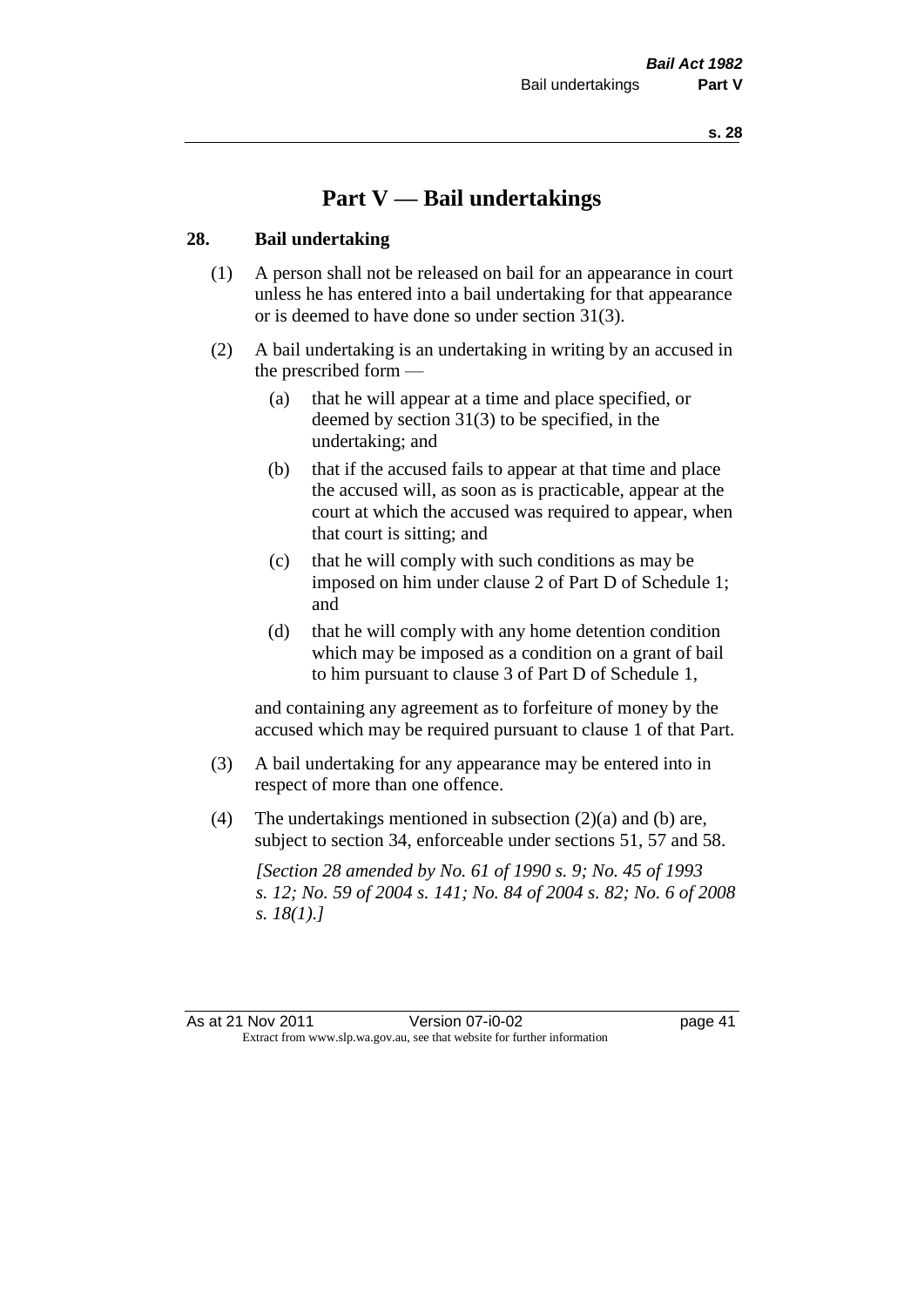# **29. Before whom bail undertaking may be entered into**

A bail undertaking need not be entered into before the judicial officer or authorised officer who granted bail but may be entered into before any of the following persons —

- (a) a judicial officer;
- (b) a registrar of a court, other than a deputy registrar of the Magistrates Court or the Children's Court;
- (c) an authorised police officer;
- (d) an associate of a judge of the Supreme Court, the District Court or the Children's Court;
- (e) where the accused is in a lock-up or prison, any person for the time being in charge of the lock-up or prison;
- (f) where the accused is in a court custody centre, any person for the time being in charge of the centre who is approved for the purposes of this paragraph by the chief executive officer of the department of the Public Service principally assisting in the administration of the *Court Security and Custodial Services Act 1999*;
- (g) where the accused is a child, any authorised community services officer.

*[Section 29 amended by No. 15 of 1988 s. 11; No. 49 of 1988 s. 86; No. 2 of 1996 s. 61; No. 59 of 2004 s. 141; No. 84 of 2004 s. 82; No. 6 of 2008 s. 19.]* 

#### **30. Duties of person before whom bail undertaking is entered into**

- (1) The person before whom a bail undertaking is to be entered into by an accused shall before it is entered into —
	- $(a)$  either
		- (i) read it to the accused; or
		- (ii) be informed by the accused that the accused has read it; or
		- (iii) if necessary, have it translated to the accused; and

page 42 Version 07-i0-02 As at 21 Nov 2011 Extract from www.slp.wa.gov.au, see that website for further information

#### **s. 29**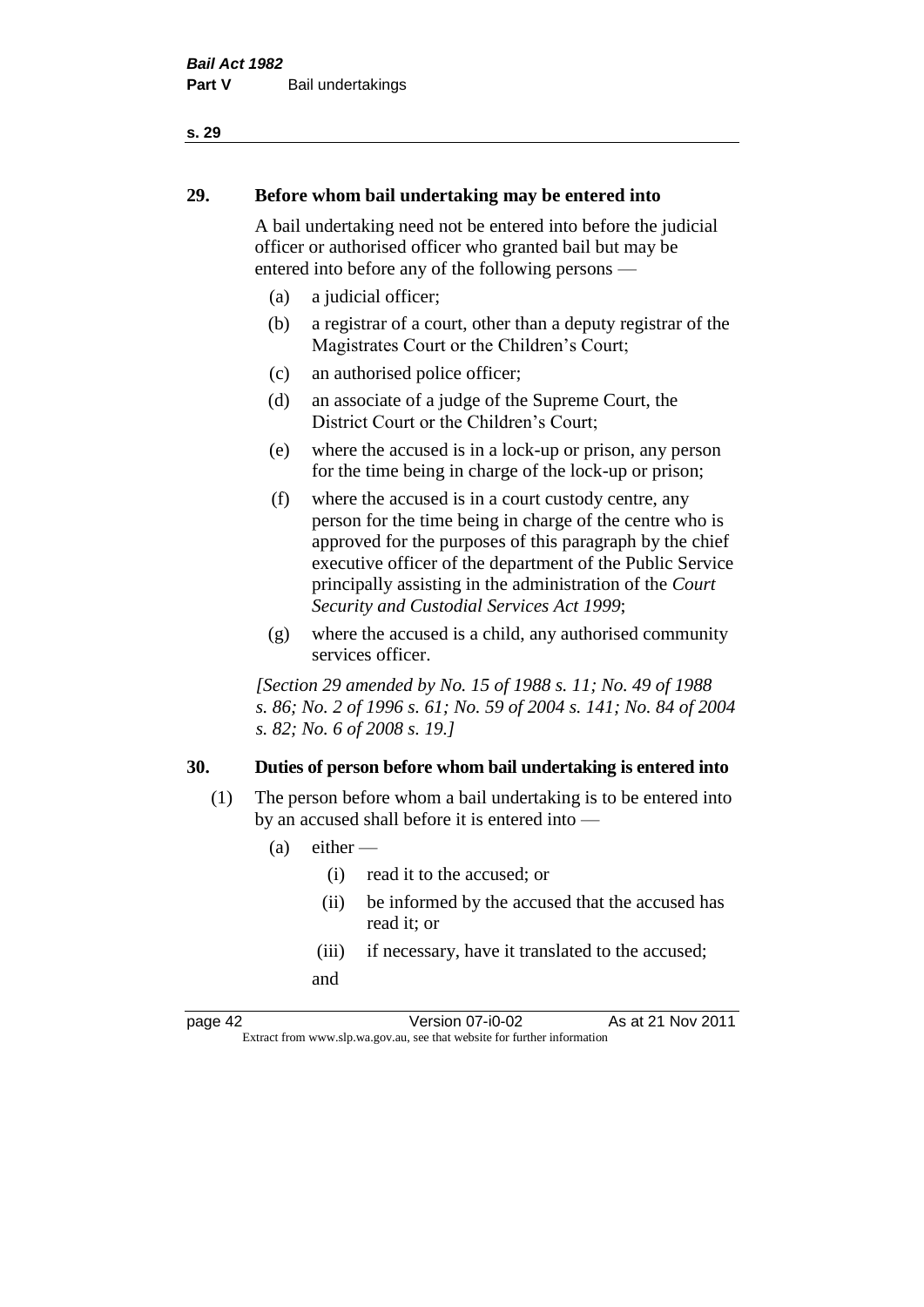- (b) ensure that all conditions which are to be complied with before the release of the accused have been complied with.
- (2) The person before whom a bail undertaking is entered into by an accused shall give to him, or cause to be given to him —
	- (a) a copy of the bail undertaking as duly completed; and
	- (b) a notice in writing in the approved form showing
		- (i) his obligations pursuant to the undertaking; and
		- (ii) the consequences of his failure to comply with them.
- (3) The person before whom a bail undertaking is entered into by an accused shall enquire of the accused whether he requires the notice referred to in subsection (2)(b) to be read or translated to him and shall take such steps as are necessary to comply with any such requirement of the accused.

*[Section 30 inserted by No. 15 of 1988 s. 12; amended by No. 84 of 2004 s. 82; No. 6 of 2008 s. 20 and 43(3).]* 

#### **31. Different time and place for appearance may be substituted**

- (1) A different time or a different time and place may be substituted in accordance with this section for the time and place for appearance specified, or deemed by this section to be specified, in a bail undertaking.
- (2) A different time, or a different time and place, for the appearance by the accused may be substituted as mentioned in subsection  $(1)$  —
	- (a) upon an adjournment of proceedings at which the accused is present, by the judicial officer, if he has power to grant bail for that appearance, fixing a time and place for the resumed proceedings and notifying the accused orally thereof;
	- (b) upon an adjournment of proceedings from which the accused is absent for reasonable cause, by the judicial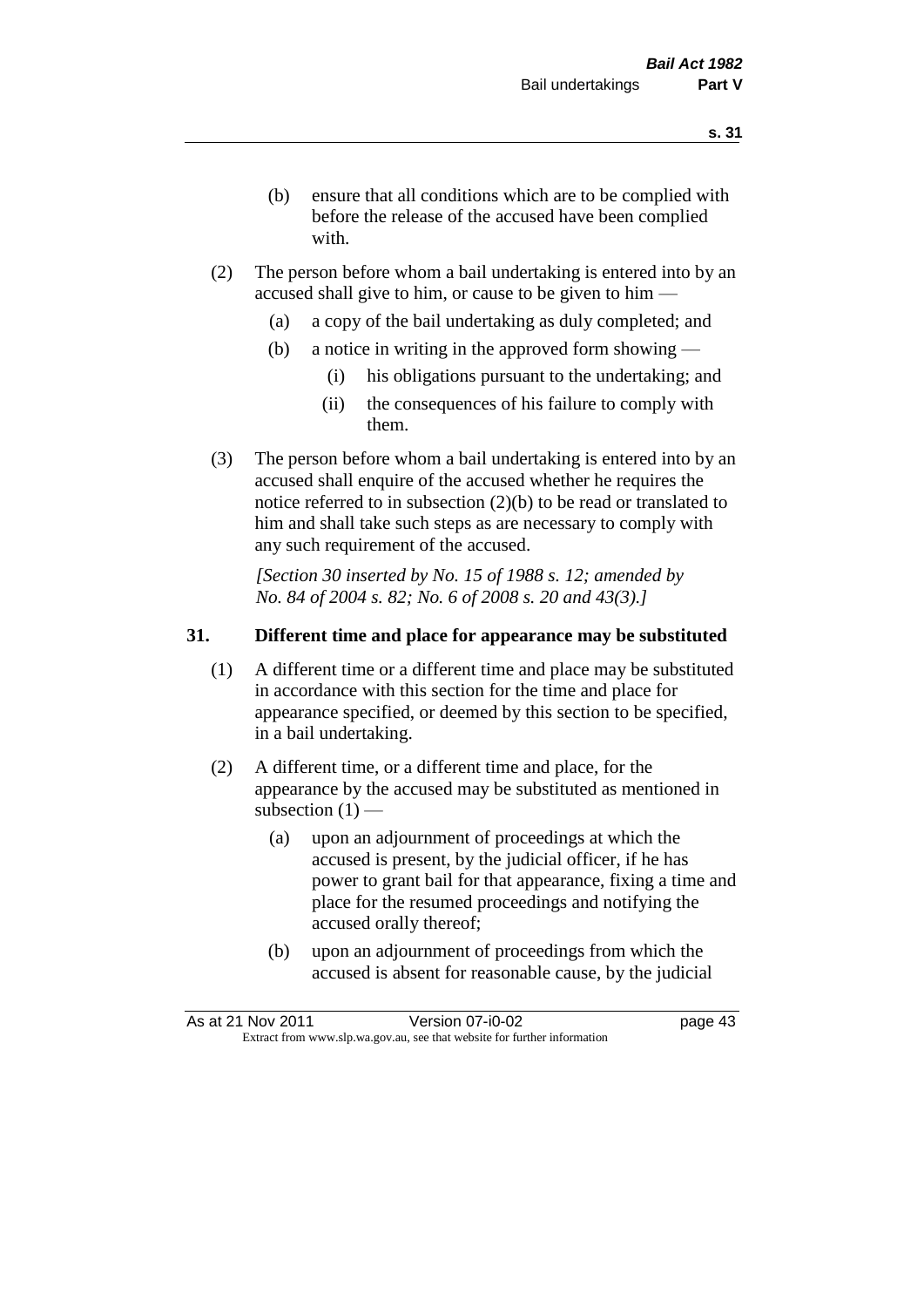officer, if he has power to grant bail for that appearance, fixing a time and place for the resumed proceedings and directing the registrar of the court to cause written notice of the time and place to be given to the accused;

- $(c)$  where
	- (i) a judge of the Supreme Court or a judge of the Children's Court has granted bail to an accused under section 15; and
	- (ii) a judicial officer, other than such a judge, has committed the accused to the Supreme Court,

by a judge of the Supreme Court or a judge of the Children's Court, as the case may require, notifying the accused orally, or directing the registrar of the court to cause written notice to be given to the accused of the time or time and place for the proceedings;

- $(d)$  where
	- (i) a judge of the Supreme Court or a judge of the Children's Court has granted bail to an accused under section 15;
	- *[(ii) deleted]*
	- (iii) the judicial officer is satisfied that there has been no material change in the facts or circumstances which applied on the grant of bail,

by the judicial officer notifying the accused orally, or directing the registrar of the court to cause written notice to be given to the accused, of the time or time and place for the resumed proceedings;

(e) upon a committal to the Supreme Court or District Court, by a judicial officer, if he has power to grant bail for that appearance, fixing a specified day in a specified sitting or session of that court and directing the registrar of the court to cause written notice of the day to be given to the accused;

**s. 31**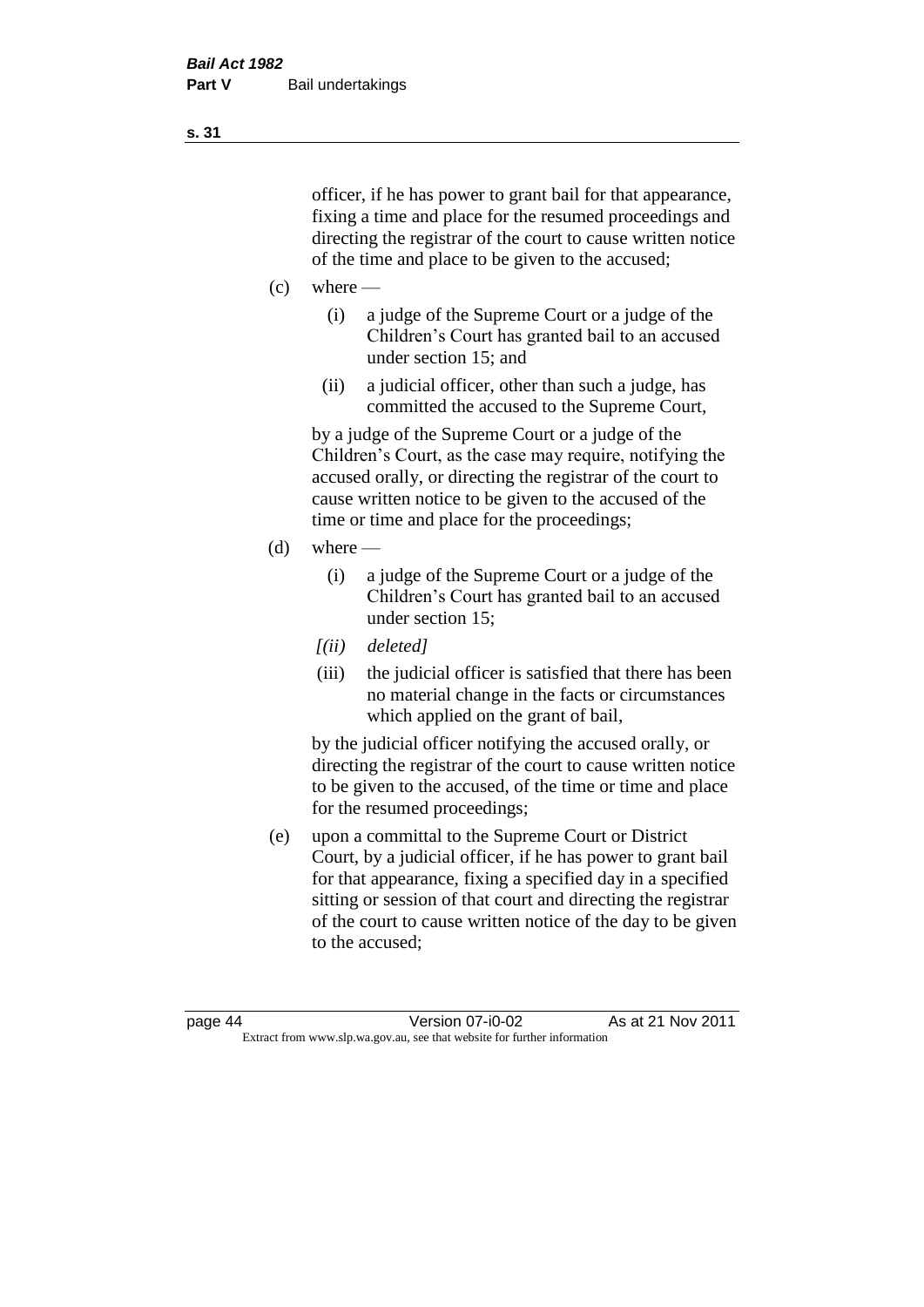- (f) where an accused has been committed for trial in the Supreme Court or the District Court in a specified sitting or session thereof or on a specified day in a specified sitting or session thereof, by an officer of the court, or a person authorised under subsection (5), fixing a time for the trial in that sitting or session and causing written notice of the time to be given to the accused;
- (g) if the parties agree to a different time or a different time and place for the proceedings, by an officer of the court giving written notice thereof to the accused.
- (3) Where a different time or a different time and place is notified to an accused pursuant to subsection (2) the bail undertaking shall be deemed to be amended to specify that time or that time and place for appearance, and the terms and conditions thereof shall continue to apply as so amended as if the accused had entered into the bail undertaking in that form.
- (4) Where the power in subsection (2)(b) is exercised upon an adjournment of proceedings the right of the accused to be at liberty under section 11(1) does not lapse by reason only that there is an interval between the adjournment of the proceedings and the time when he is notified of the time and place for the resumed proceedings.
- (5) The Chief Justice, in respect of committals to the Supreme Court, and the Chief Judge, in respect of committals to the District Court, may authorise a person or persons, by name or office, to perform the functions referred to in subsection (2)(f).

*[Section 31 amended by No. 15 of 1988 s. 13; No. 49 of 1988 s. 87; No. 27 of 2002 s. 21; No. 59 of 2004 s. 141; No. 84 of 2004 s. 82; No. 6 of 2008 s. 21(1) and (2).]*

#### **31A. Amendment of conditions during trial**

(1) In this section —

*amendment* means an addition, variation or cancellation under subsection (2);

As at 21 Nov 2011 Version 07-i0-02 page 45 Extract from www.slp.wa.gov.au, see that website for further information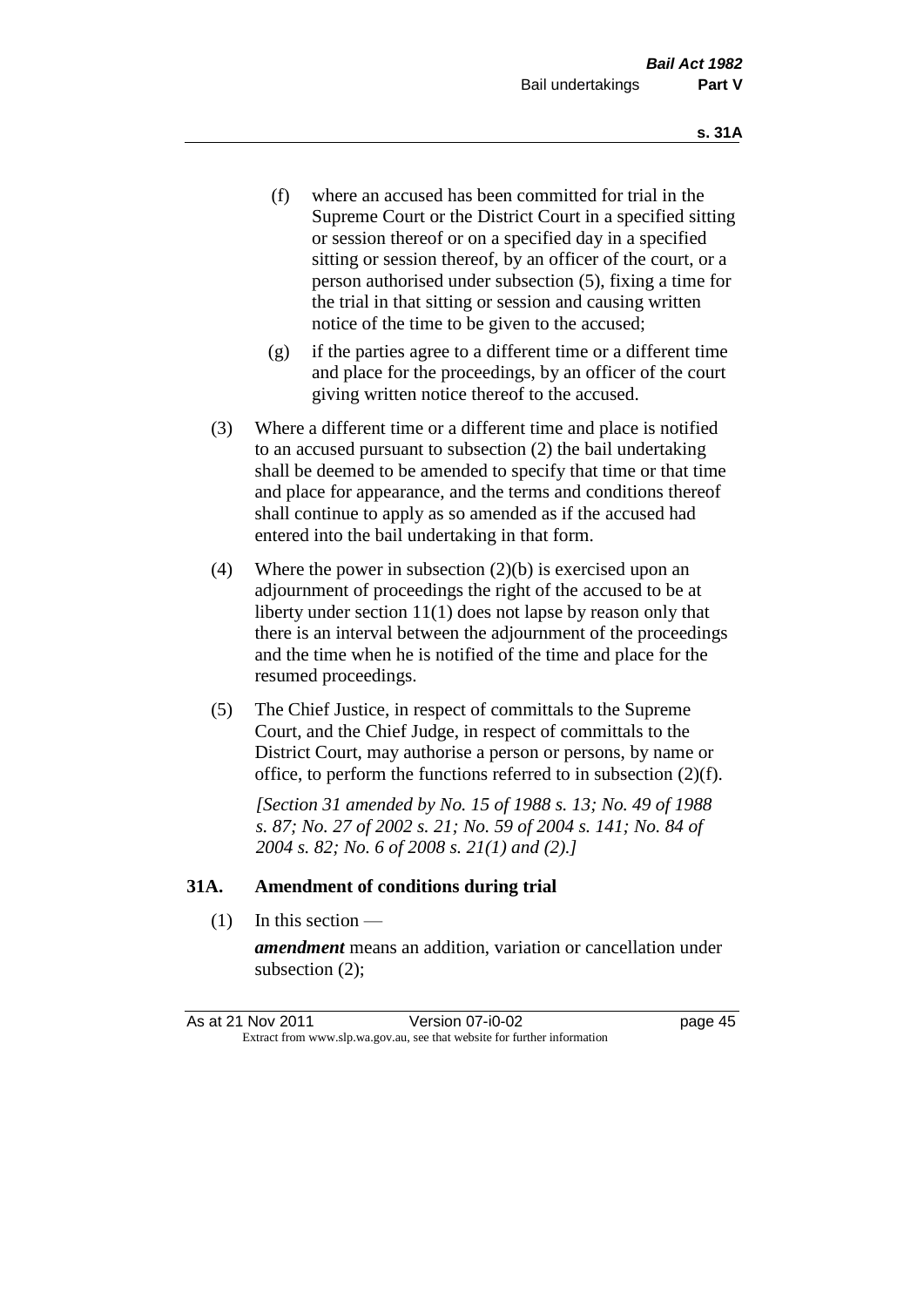#### **s. 31A**

*trial* means that part of proceedings for an offence when evidence is being received by the court in respect of the offence and also extends to any time when —

- (a) legal argument is being heard; or
- (b) a judicial officer or a jury is deliberating.

#### $(2)$  Where —

- (a) an accused has been granted bail for the accused's appearance for trial for an offence; and
- (b) the trial extends beyond one day,

a judicial officer who grants bail for the next appearance by exercising the power in section  $31(2)(a)$  may also do one or more of the following —

- (c) add any condition to the extent that is authorised by clause 2 or 3 of Part D of Schedule 1;
- (d) vary a condition to that extent;
- (e) cancel a condition.
- (3) A judicial officer who adds, varies or cancels a condition under subsection (2) shall cause an officer of the court —
	- (a) to endorse the amendment on the accused's copy of the bail undertaking or, if that copy is not available for endorsement, to give written notice of the amendment to the accused; and
	- (b) to endorse on a file copy of the undertaking a certificate as to the amendment and the action taken under paragraph (a).
- (4) If the judicial officer considers that the amendment is of a minor nature, the judicial officer may, for the purposes of section 44(4), cause the officer of the court to include a statement to that effect in the endorsement or notice under subsection (3)(a) and the certificate under subsection (3)(b).

page 46 Version 07-i0-02 As at 21 Nov 2011 Extract from www.slp.wa.gov.au, see that website for further information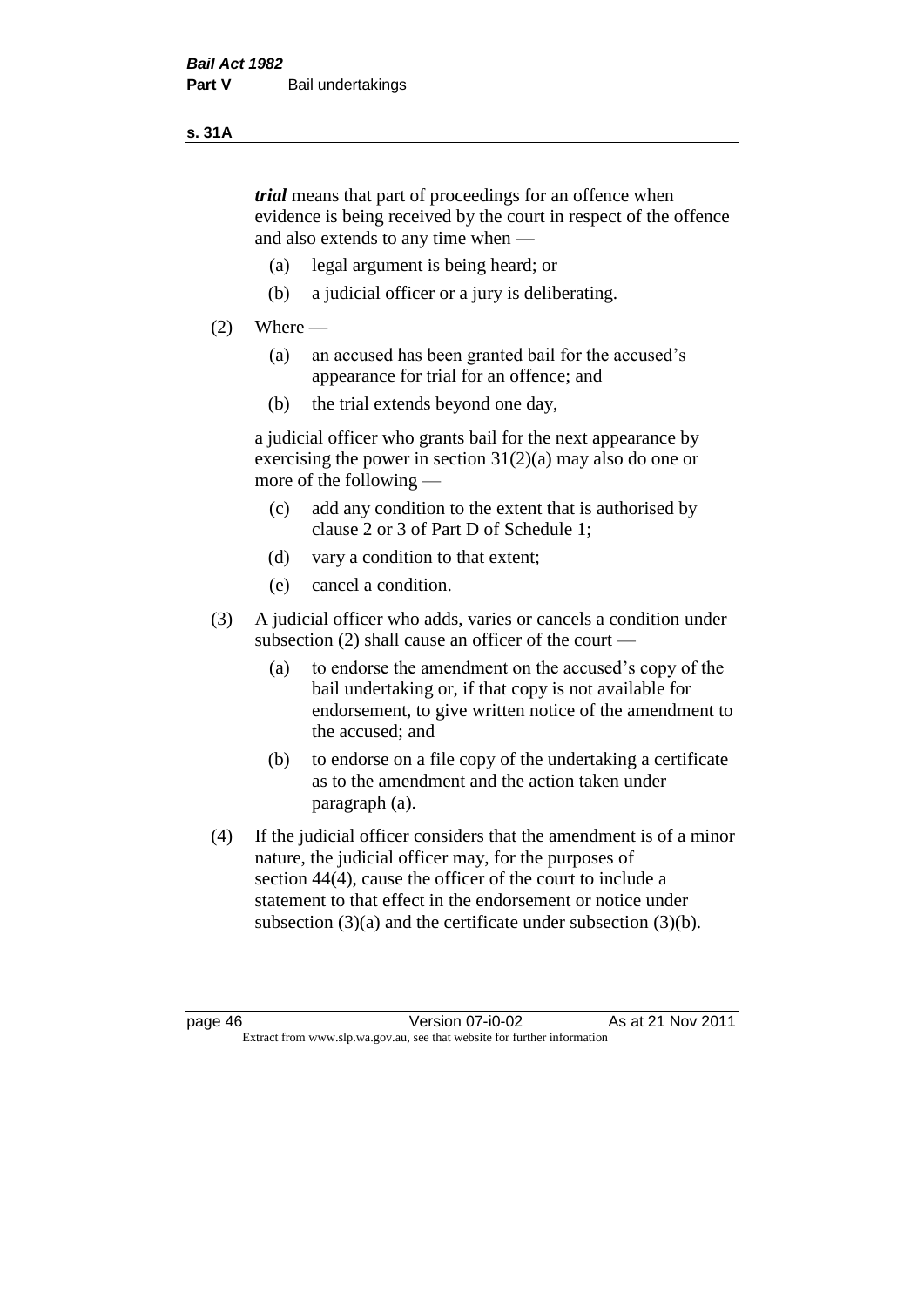- (5) When action is taken under subsection  $(3)(a)$ 
	- (a) the bail undertaking is to be regarded as having been amended as provided in the endorsement or notice, as the case requires; and
	- (b) the terms and conditions of the bail undertaking continue to apply as so amended as if the accused had entered into the bail undertaking in that form.
- (6) In any proceedings an endorsement on a copy of a bail undertaking referred to in subsection (3)(b) purporting to be a certificate referred to in that paragraph is evidence of the matters appearing in it without proof of the signature of the person who made the endorsement.

*[Section 31A inserted by No. 6 of 2008 s. 22(1).]*

#### **32. Giving and proof of notices under s. 31**

- (1) A written notice to an accused under section  $31(2)$ 
	- (a) shall be given to the accused personally; or
	- (b) shall be sent to the accused by post to the accused's address appearing in the records of the court; or
	- (c) in urgent cases or with the accused's consent, shall be sent to the accused by electronic communication.
- (2) A person who gives or sends a notice in accordance with subsection (1) shall endorse on a file copy of the notice a certificate showing —
	- (a) that the person has done so; and
	- (b) the time of doing so.
- (3) If a notice is sent by post under subsection  $(1)(b)$ , the notice is to be presumed, unless the contrary is shown, to have been received at the time when, in the ordinary course of events, it would have been delivered.
- (4) The judicial officer who under section  $31(2)(a)$  notifies an accused of the time and place for resumed proceedings shall

As at 21 Nov 2011 Version 07-i0-02 page 47 Extract from www.slp.wa.gov.au, see that website for further information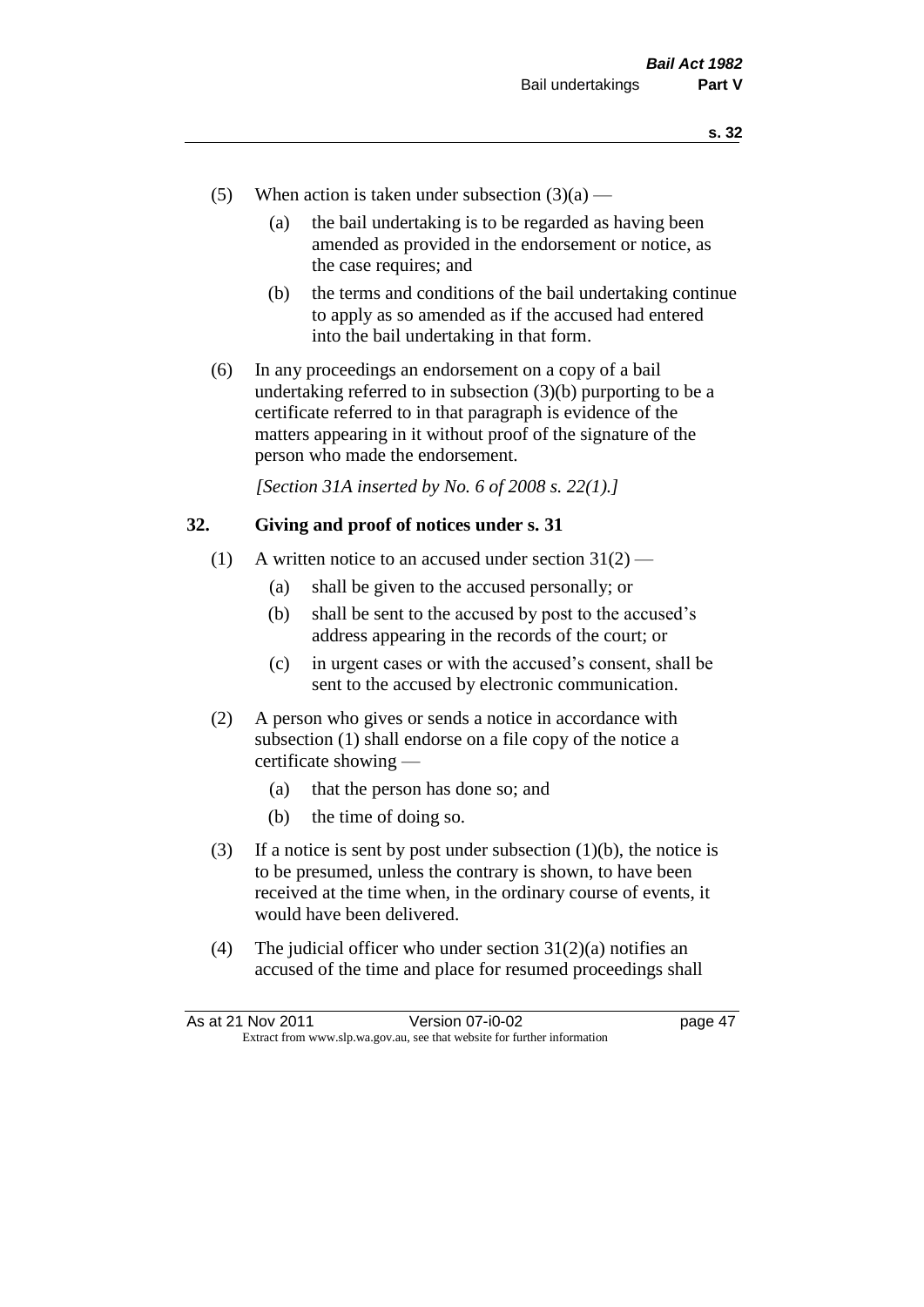cause to be endorsed on the accused's bail undertaking a certificate showing details of such time and place and that the accused has been notified of them.

- (5) In any proceedings
	- (a) a document purporting to be a copy of a notice referred to in subsection (1) shall be evidence of the terms of the notice; and
	- (b) an endorsement
		- (i) on a copy of a notice referred to in subsection (2); or
		- (ii) on a bail undertaking,

purporting to be a certificate referred to in subsection (2) or (4) is evidence of the matters appearing in it without proof of the signature of the person who made the endorsement.

*[Section 32 amended by No. 74 of 1984 s. 12; No. 84 of 2004 s. 82; No. 6 of 2008 s. 23(1)-(3).]* 

# **33. Judicial officer may order accused to enter into bail undertaking**

- (1) Where bail is granted to an accused by a judicial officer, whether with or without any condition being attached thereto, and the accused fails or refuses to enter into a bail undertaking in terms of the grant, the judicial officer who granted bail may, subject to subsection (3), order that the accused enter into the bail undertaking within such time as he may specify.
- (2) If an accused does not comply with an order under subsection (1), the judicial officer may, subject to subsection (3), further order that a bail undertaking, in such form as the judicial officer may approve, shall be deemed to have been entered into by the accused on the date of such further order, and thereupon that undertaking shall be treated as if it had been duly entered into by the accused for the purposes of this Act.

page 48 Version 07-i0-02 As at 21 Nov 2011 Extract from www.slp.wa.gov.au, see that website for further information

**s. 33**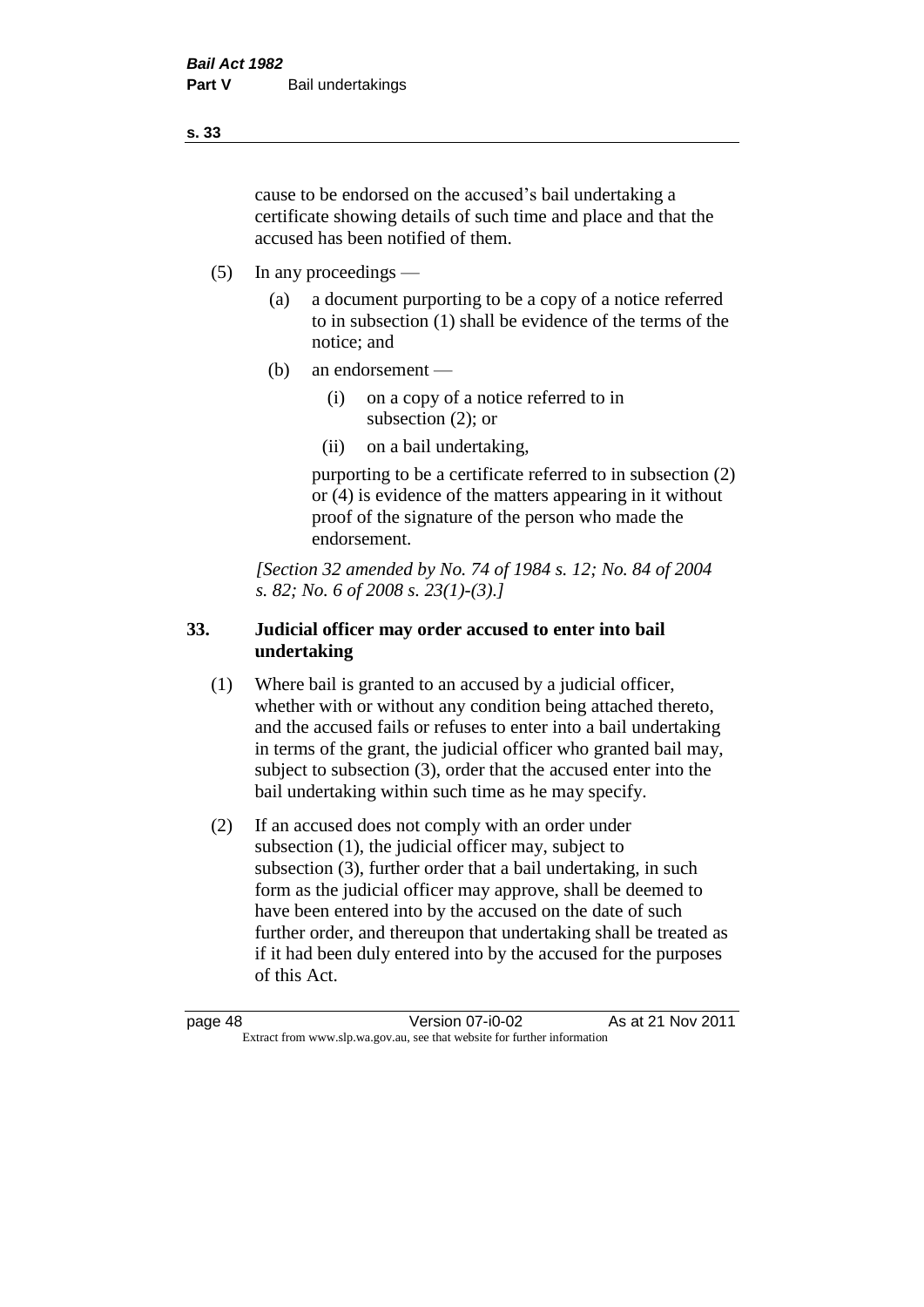- (3) A judicial officer shall not
	- (a) make an order under subsection (2) unless he has personally informed the accused of the terms and effect of the order made under subsection (1);
	- (b) exercise any of the powers conferred on him by this section unless he is satisfied that the accused has the capacity to enter into and comply with the undertaking.

*[Section 33 amended by No. 84 of 2004 s. 82.]* 

#### **34. Cessation and suspension of bail undertaking**

A bail undertaking ceases to have effect —

- (a) upon the revocation of bail under section 55;
- (b) upon the death of the accused, but only if no order has been made under section 57;
- (c) subject to section 31, upon the appearance in court by the accused as required by his bail undertaking;
- (d) upon the discharge of the accused according to law from any further proceedings for the offence, or all of the offences, to which the bail undertaking relates;
- (e) during any period before the time at which the accused is required to appear in court when he is in custody for any other offence or reason.

*[Section 34 amended by No. 84 of 2004 s. 82.]*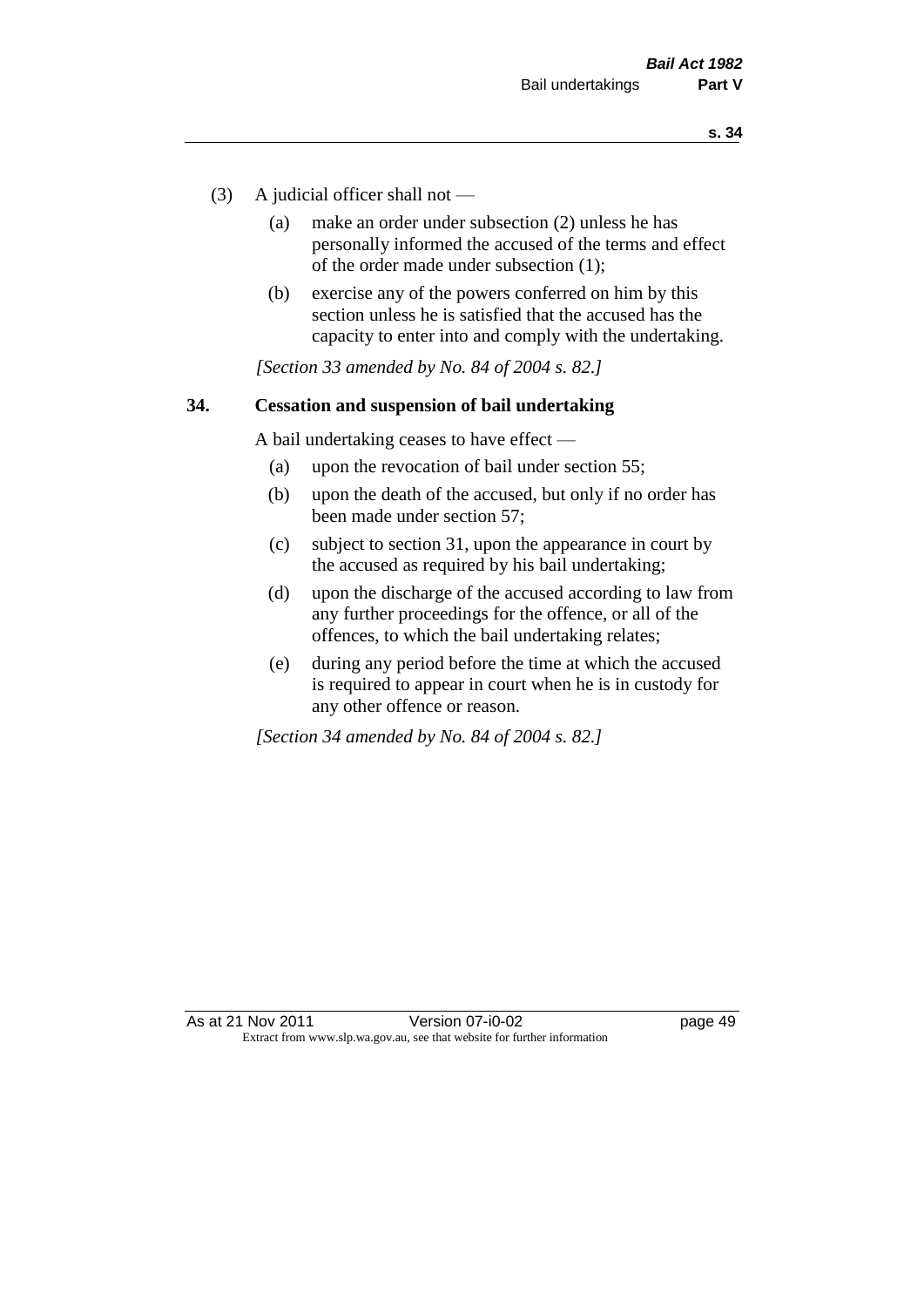**s. 35**

# **Part VI — Sureties and surety undertakings**

# **35. Surety and surety undertaking**

- (1) A surety is a person who, as a condition of the grant of bail to an accused, enters into a surety undertaking, that is to say, undertakes in writing that he will, subject to this Act, forfeit a specified amount of money if the accused fails to comply with any requirement of his bail undertaking mentioned in section  $28(2)(a)$  and (b).
- (2) A surety is required to be approved under section 40.
- (3) A forfeiture of money by a surety as mentioned in subsection (1) is enforceable as provided in section 49 but not otherwise.

*[Section 35 amended by No. 84 of 2004 s. 82; No. 6 of 2008 s. 18(3).]* 

#### **36. Authority to approve sureties**

- (1) The decision whether an applicant should be approved as a surety in any case is to be made —
	- (a) by a person referred to in section 29(a) to (d); or
	- (b) where the accused to whom bail has been granted is in prison, by a person for the time being in charge of the prison; or
	- (c) where the accused to whom bail has been granted is a child, by an authorised community services officer.
- (2) A judicial officer when granting bail to an accused subject to a requirement for a surety or sureties may make an order as to —
	- (a) the giving of notice to the prosecutor of an application for approval of any surety; or
	- (b) the person or persons who are to, or may, approve any surety,

and subsection (1) has effect subject to any such order. *[Section 36 inserted by No. 6 of 2008 s. 24(1).]*

page 50 Version 07-i0-02 As at 21 Nov 2011 Extract from www.slp.wa.gov.au, see that website for further information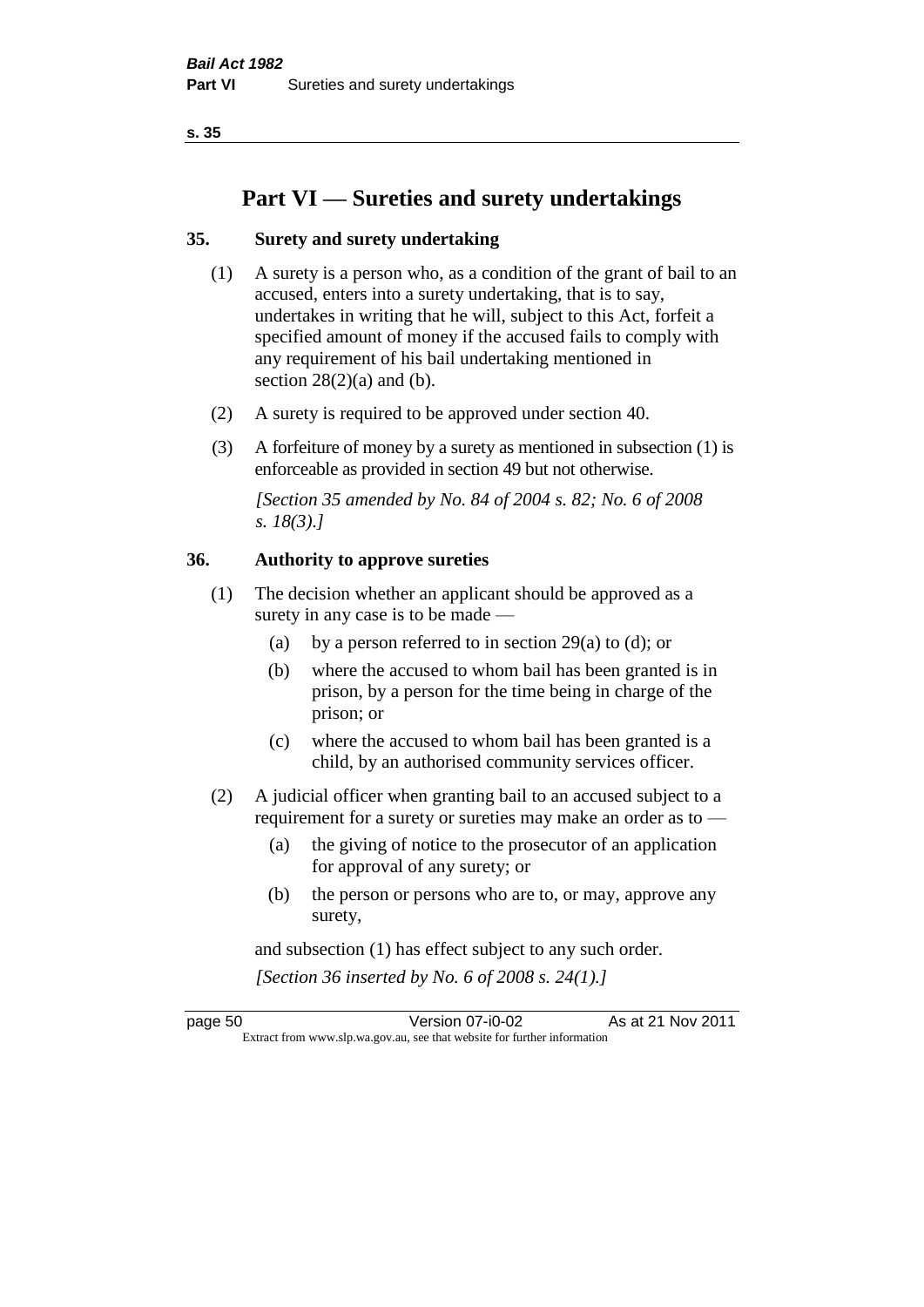#### **37. Proposed surety to receive certain information and prescribed form for completion**

- (1) Whenever a surety approval officer is called upon to decide whether an applicant should be approved as a surety, he shall ensure that the applicant is, or has been, given -
	- (a) a duly completed notice in the prescribed form showing details of the terms and conditions on which bail has been granted to the accused in whose case the surety is required;
	- (b) such information in writing as to the effect of this Act in relation to the rights, obligations and liabilities of sureties as is prescribed for the purposes of this paragraph; and
	- (c) a prescribed form of declaration for completion designed to disclose to the surety approval officer all information relevant to the decision.
- (2) Before he makes his decision, the surety approval officer shall ensure that the applicant furnishes to him the declaration referred to in subsection (1)(c) duly completed.
- (3) For the purposes of this section it is sufficient if  $-$ 
	- (a) the notice, information and declaration referred to in subsection (1) are sent by electronic communication to an electronic address provided by the applicant; and
	- (b) the declaration referred to in subsection  $(1)(c)$  duly completed is sent by electronic communication to an electronic address provided by the surety approval officer.

*[Section 37 amended by No. 84 of 2004 s. 82; No. 6 of 2008 s. 24(4), (5) and 25.]* 

#### **38. Persons disqualified from being sureties**

- (1) A person is not qualified to be approved as a surety if  $-$ 
	- (a) he is under 18 years of age; or

As at 21 Nov 2011 Version 07-i0-02 page 51 Extract from www.slp.wa.gov.au, see that website for further information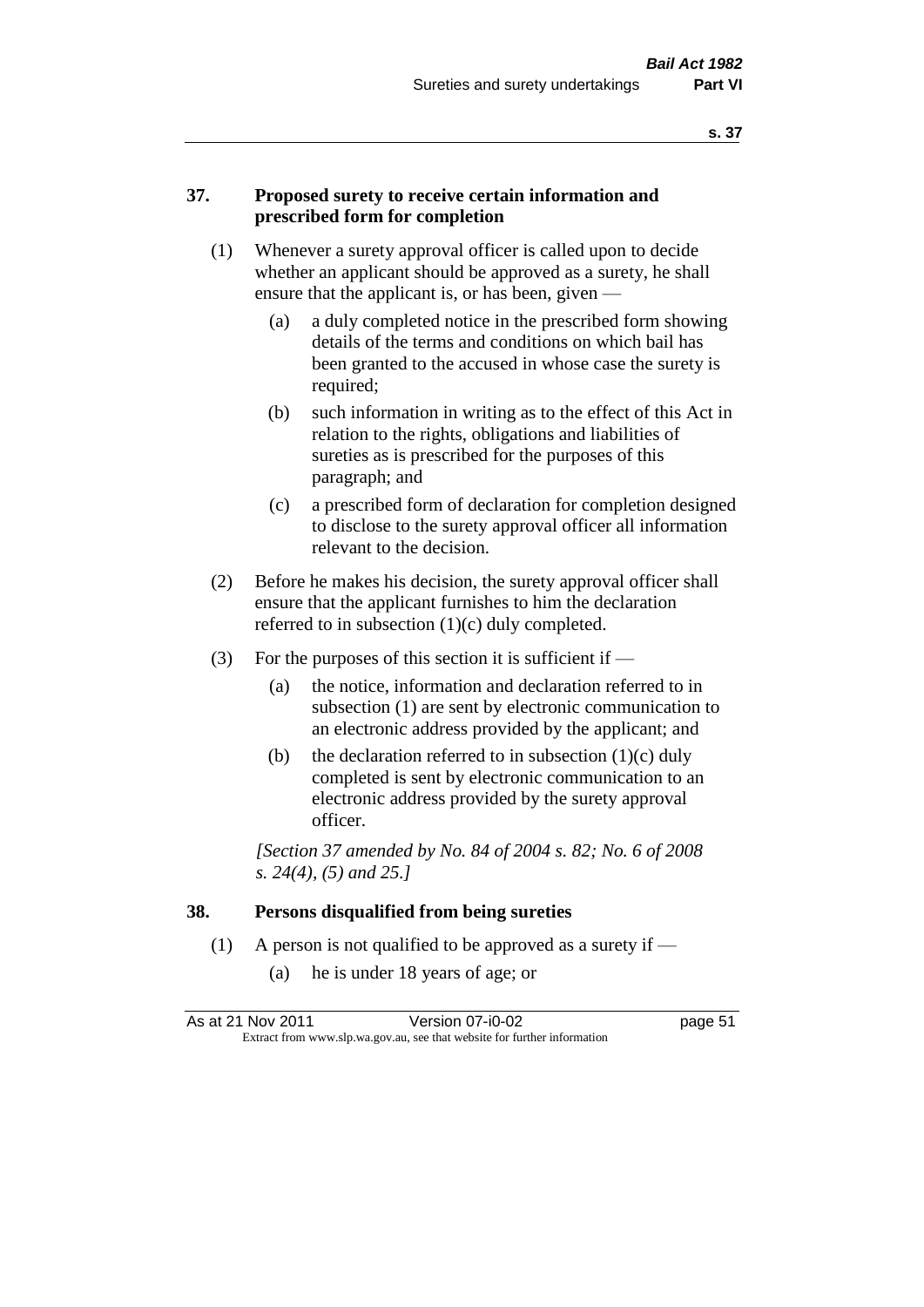(b) subject to subsection (2), the value of his assets, after provision is made for his debts and liabilities, is less than the amount which he might become liable to forfeit under his proposed surety undertaking; or

- (c) there are reasonable grounds for believing that he has been, or will be, indemnified by any person against any forfeiture referred to in paragraph (b).
- (2) Subsection (1)(b) does not apply where the applicant for approval is required to give security sufficient to cover the amount which he might become liable to forfeit.

#### **39. Matters relevant to approval of sureties**

In determining whether an applicant is suitable to be a surety a surety approval officer shall have regard to all matters which appear to him to be relevant including, as well as any others, the following —

- (a) the character and antecedents of the applicant;
- (b) his proximity to or connection with the accused, whether by kinship, place of residence or otherwise; and
- (c) his ability to pay, or give security for, the amount which he might become liable to forfeit under his proposed surety undertaking, without excessive hardship to himself or his dependants.

*[Section 39 amended by No. 84 of 2004 s. 82; No. 6 of 2008 s. 24(4).]* 

# **40. Decision on application by proposed surety**

- (1) Upon receipt of the duly completed declaration referred to in section  $37(1)(c)$ , the surety approval officer shall, after making any enquiries which he thinks desirable, make a decision, as soon as is practicable, either to approve or not to approve of the applicant as a surety in that case.
- (2) If the surety approval officer does not approve of the applicant as a surety he shall record the reasons for his doing so and

page 52 Version 07-i0-02 As at 21 Nov 2011 Extract from www.slp.wa.gov.au, see that website for further information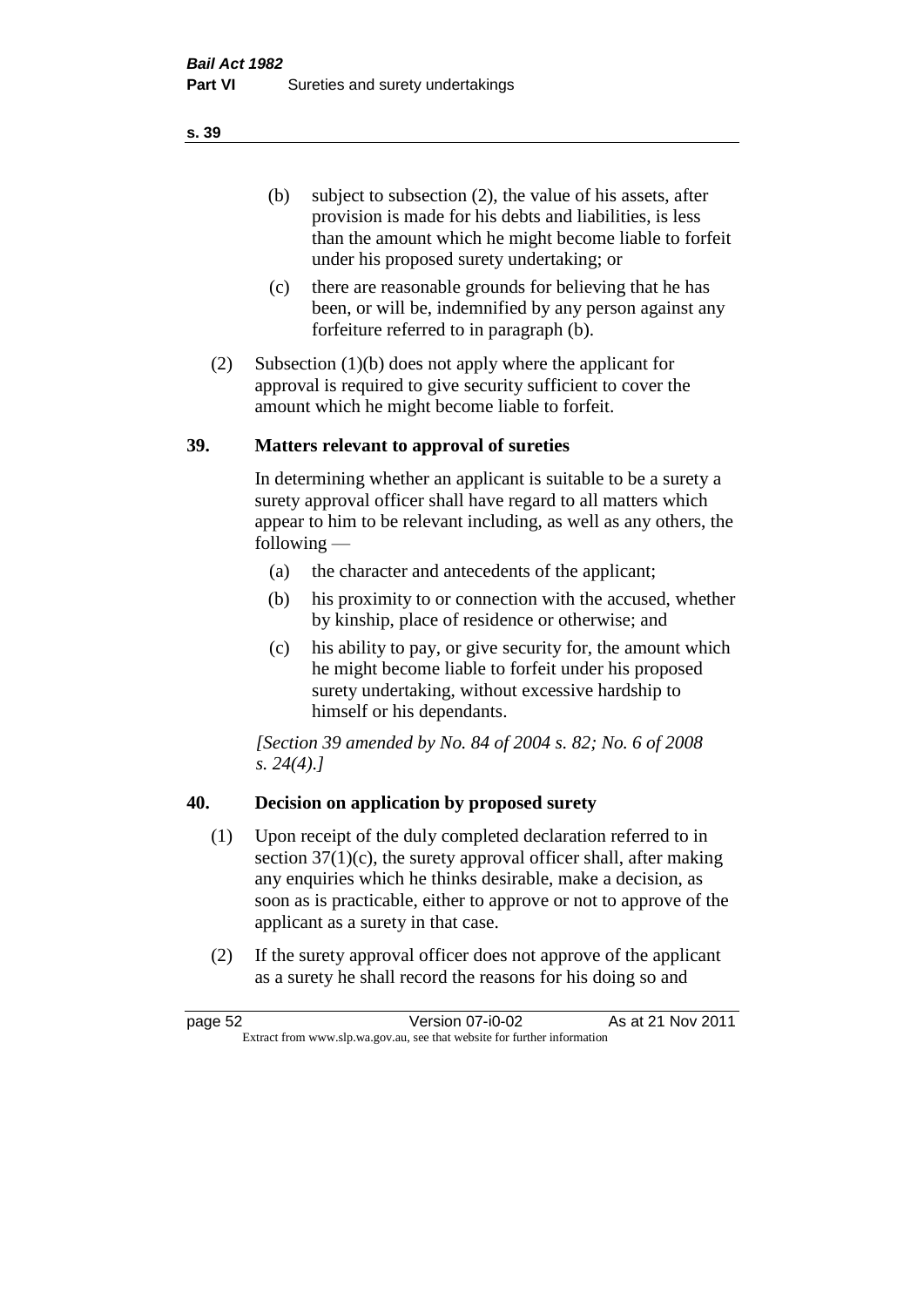inform the applicant and the accused thereof, or cause them to be so informed.

*[Section 40 amended by No. 15 of 1988 s. 15; No. 84 of 2004 s. 82; No. 6 of 2008 s. 24(5).]* 

# **41. Finality of decision to refuse approval**

- (1) A decision by a surety approval officer not to approve of the applicant as a surety is final unless the applicant becomes entitled to re-apply under subsection (2).
- (2) An applicant who is refused approval as a surety may re-apply for approval to the surety approval officer who made that decision, or if that officer is absent or unavailable to another surety approval officer, on the ground that —
	- (a) new facts have been discovered, new circumstances have arisen or the circumstances have changed since he was refused approval; or
	- (b) he failed to adequately present his case for approval on his previous application,

and the provisions of this Act, except section 37, shall, with necessary modifications, apply to any such further application and the decision thereon.

*[Section 41 amended by No. 6 of 2008 s. 24(3) and (4).]*

#### **42. Before whom surety undertaking may be entered into**

A surety undertaking need not be entered into before the surety approval officer who approved the surety but may be entered into before any person before whom the accused for whose appearance the surety is approved might enter into his bail undertaking under section 29.

*[Section 42 amended by No. 84 of 2004 s. 82; No. 6 of 2008 s. 24(5).]* 

As at 21 Nov 2011 Version 07-i0-02 page 53 Extract from www.slp.wa.gov.au, see that website for further information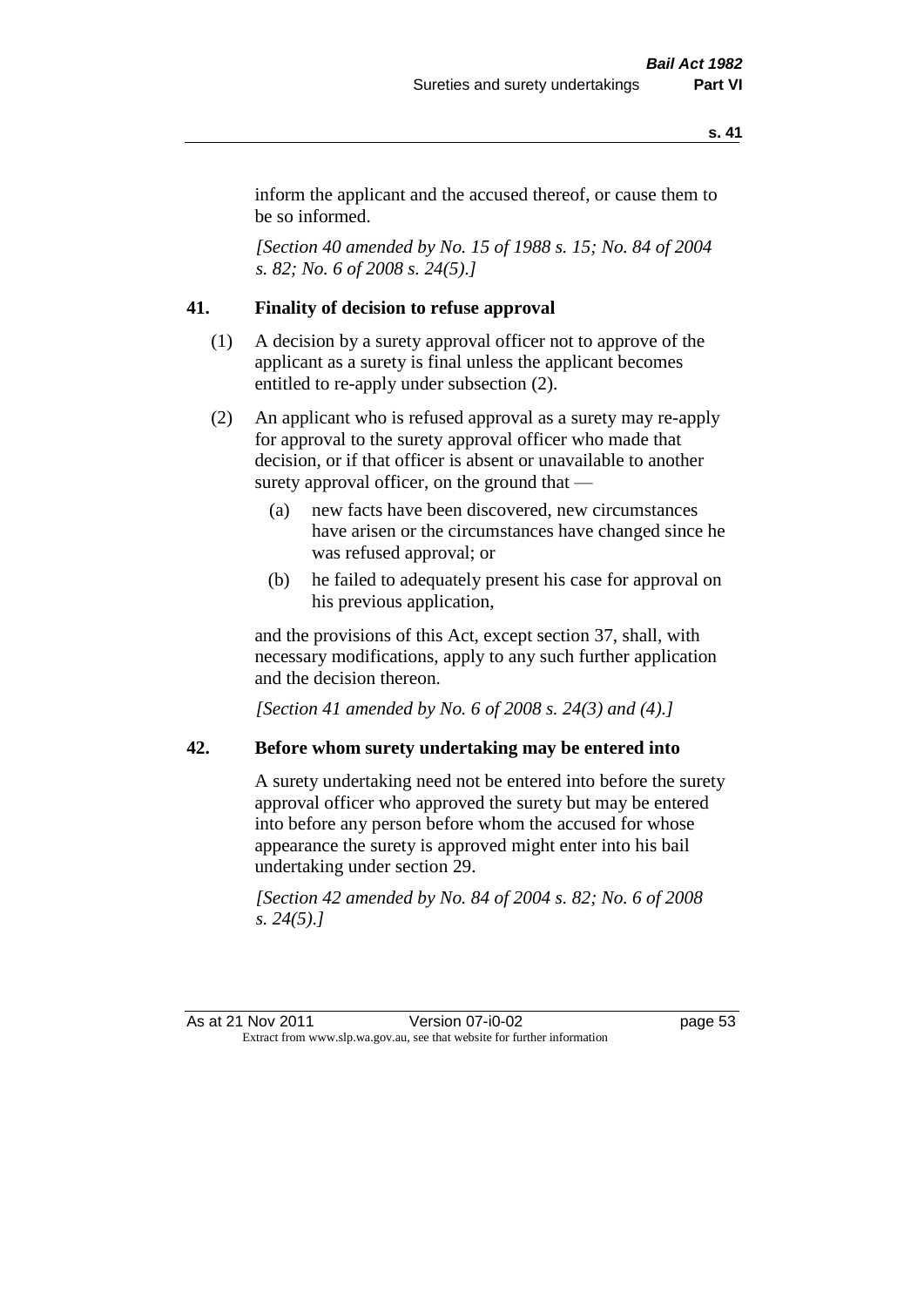#### **s. 43**

# **43. Duties of persons before whom surety undertaking is entered into**

A person before whom a surety undertaking is to be entered into —

- $(a)$  shall
	- (i) read to the surety;
	- (ii) be informed by the surety that he has read; or
	- (iii) if necessary, have translated to the surety,

the documents described in section  $37(1)(a)$  and (b), and the surety undertaking, before the surety enters into the undertaking;

- (b) shall ensure that all conditions which are to be complied with by the surety have been complied with before the surety enters into his undertaking; and
- (c) shall give to the surety a copy of his surety undertaking as duly completed.

*[Section 43 amended by No. 74 of 1984 s. 13.]* 

# **43A. Use of video link and electronic communication where proposed surety is interstate**

 $(1)$  In this section —

*proposed surety* means a person who is to enter into a surety undertaking;

*relevant official* means the person before whom the surety undertaking is to be entered into or was entered into, as the case requires;

*video link* means facilities (including closed circuit television) that enable, at the same time —

- (a) the relevant official to see and hear the proposed surety; and
- (b) the proposed surety to see and hear the relevant official.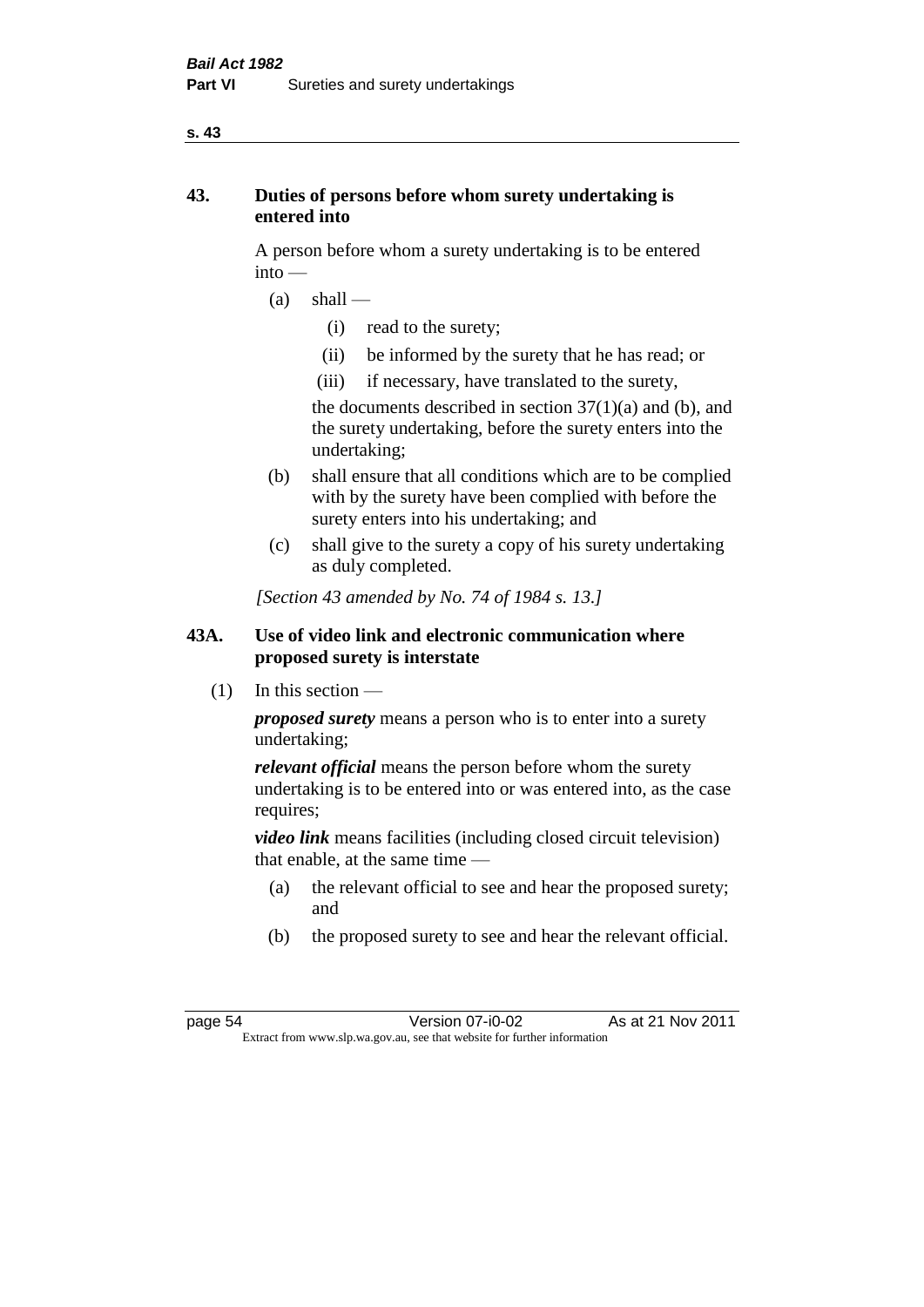- (2) This section applies if a proposed surety is in another State or a Territory.
- (3) The relevant official may comply with section  $43(a)$  and (b) by means of a video link.
- (4) The relevant official may send the surety undertaking to the proposed surety by electronic communication for completion.
- (5) The proposed surety may enter into the surety undertaking by sending the completed surety undertaking to the relevant official by electronic communication.
- (6) If the surety undertaking is sent by electronic communication under subsection (4) or (5), any requirement for the proposed surety or the relevant official to sign it is to be taken to have been complied with if the full name of the proposed surety or the relevant official, as the case requires, appears in the appropriate place in the undertaking.
- (7) The relevant official may comply with section  $43(c)$  by sending a copy of the surety undertaking as duly completed to the surety by electronic communication.
- (8) A surety undertaking that is entered into in accordance with this section is to be taken to have been entered into before the relevant official.
- (9) In any proceedings a document purporting to be a copy of a surety undertaking and purporting to be certified by the relevant official to be a copy of a surety undertaking entered into in accordance with this section is evidence of the surety undertaking without proof of the signature of the relevant official.
- (10) A reference in this section to sending a surety undertaking or copy of a surety undertaking to a person by electronic communication is a reference to sending the undertaking or copy by electronic communication to an electronic address provided by the person.

*[Section 43A inserted by No. 6 of 2008 s. 26.]*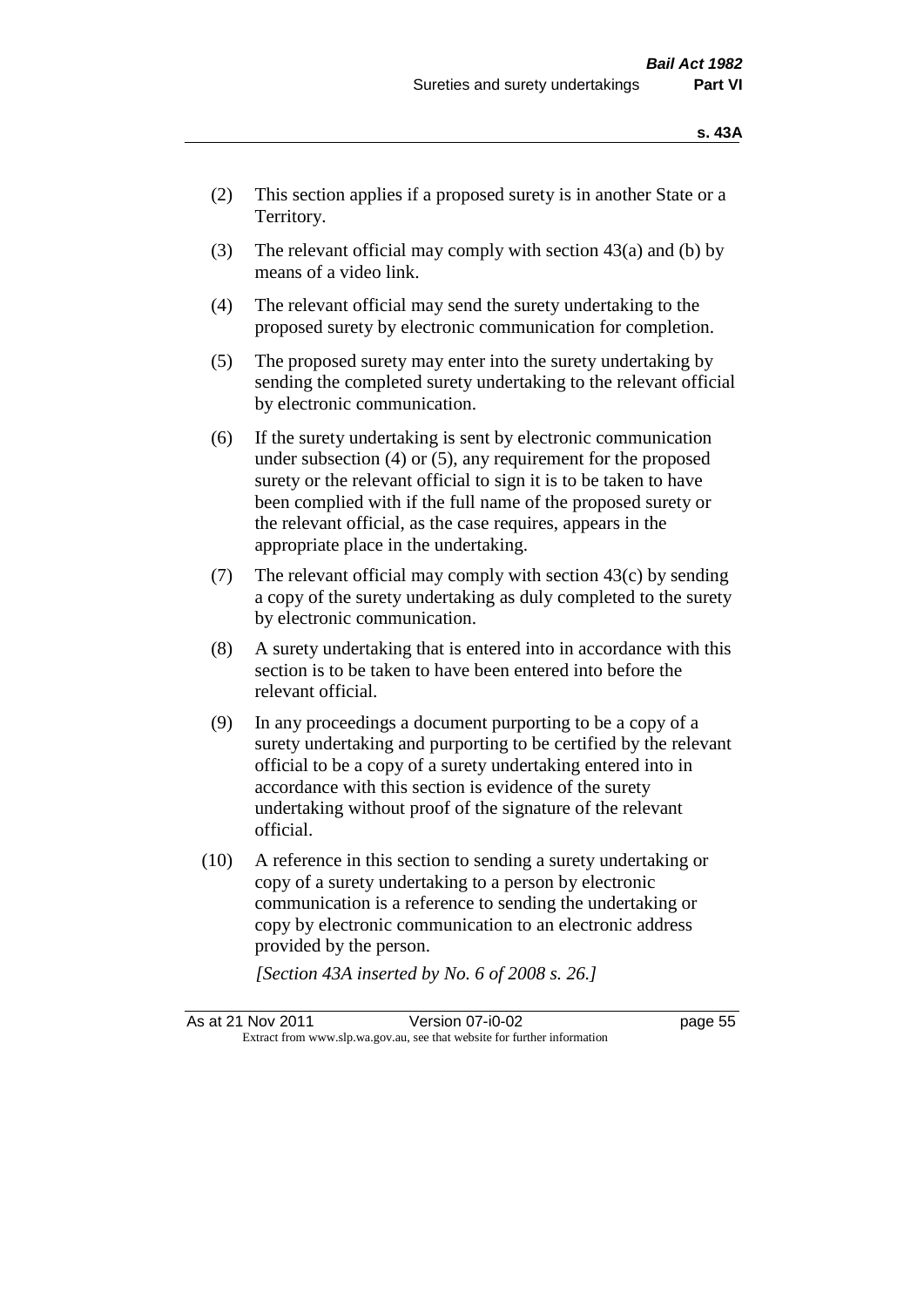#### **s. 44**

# **44. When surety undertaking extends to different time or different time and place substituted under s. 31**

- (1) A surety undertaking does not extend to the failure by the accused to appear at a different time or a different time and place substituted pursuant to section 31 unless —
	- (a) the surety undertaking contains a provision stating that it does so extend and, where applicable under subsection (5), the surety has received notice as mentioned in that subsection; or
	- (b) subsection (2) applies.
- (2) A surety undertaking extends to the failure by the accused to appear at a different time substituted pursuant to section 31 during a trial if, at the option of the surety, the undertaking contains a provision stating —
	- (a) that it does so extend; and
	- (b) the effect of subsection (4).
- (3) In subsection  $(2)$  —

*trial* means that part of proceedings for an offence when evidence is being received by the court in respect of the offence and also extends to any time when —

- (a) legal argument is being heard; or
- (b) a judicial officer or a jury is deliberating.
- (4) Subsection (2) applies despite any amendment as defined in section 31A(1) if the endorsement or notice under section 31A(3)(a) in respect of the amendment includes a statement referred to in section 31A(4).
- (5) A surety undertaking may, at the option of the surety, also contain a provision stating that where —
	- (a) a different time or a different time and place for the accused's appearance is substituted pursuant to section 31; and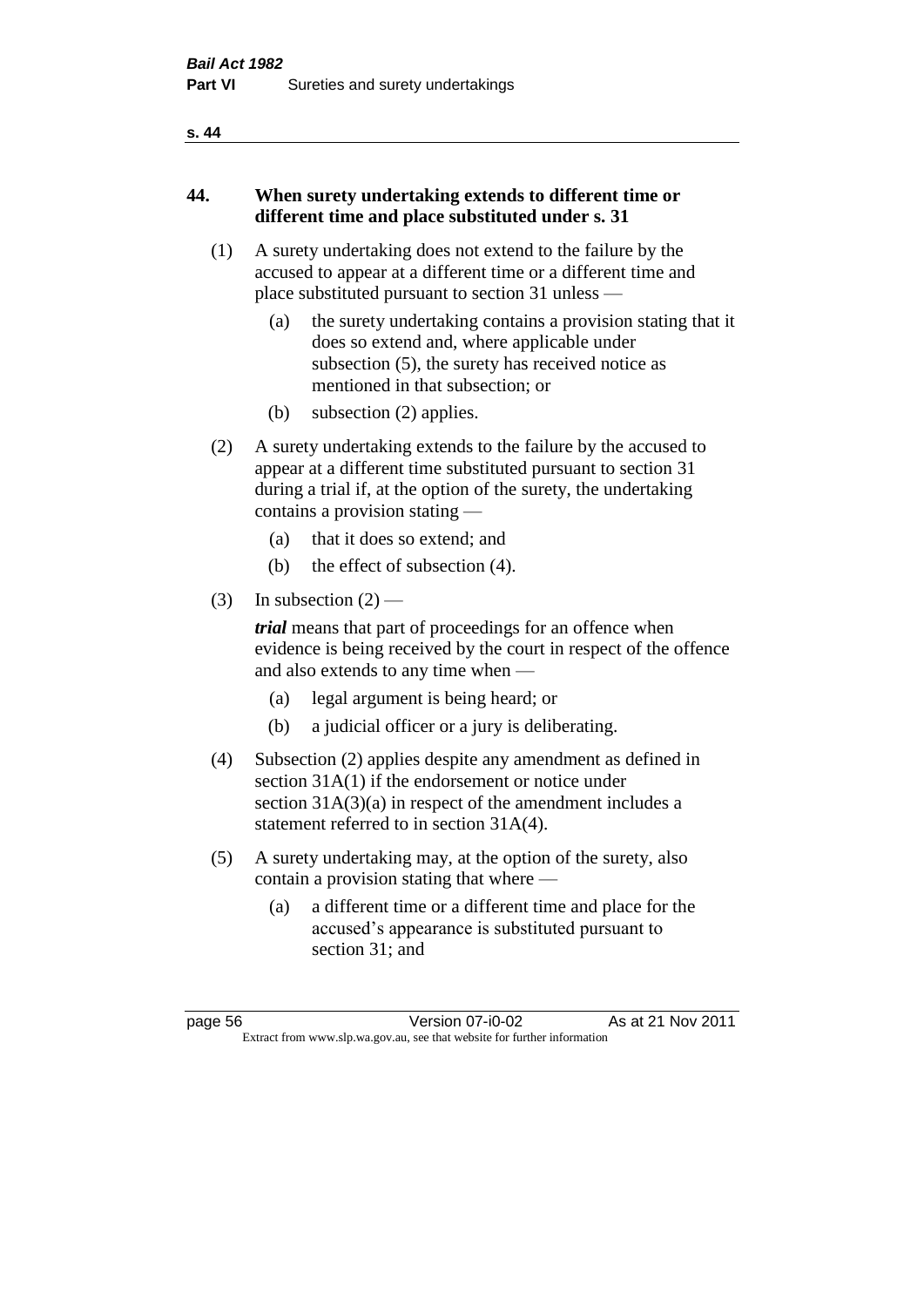(b) subsection (2) does not apply,

the surety's liability only arises if the surety is given notice, as soon as is practicable, of the different time or the different time and place.

(6) Where, by operation of this section, a surety undertaking would extend to the failure by the accused to appear at a different time or a different time and place substituted pursuant to section 31, that extension is not affected by a reduction in the number of offences to which the accused's bail undertaking relates.

*[Section 44 inserted by No. 6 of 2008 s. 27(1).]*

#### **45. Giving and proof of notices under s. 44**

- (1) For the purposes of section 44(5) notice to a surety may be  $given -$ 
	- (a) orally to the surety by the judicial officer when he fixes a time and place for the proceedings or the resumed proceedings; or
	- (b) in the approved form to the surety personally; or
	- (c) by a person authorised under subsection (5) sending or causing to be sent the approved form to the surety —
		- (i) by post to the surety's address appearing in the records of the court; or
		- (ii) in urgent cases or with the surety's consent, by electronic communication.
- (2) A person who gives a notice in accordance with subsection (1)(b) or (c) shall endorse on a file copy of the notice a certificate showing —
	- (a) that the person has done so; and
	- (b) the time of doing so.
- (2a) If a notice is sent by post under subsection  $(1)(c)$ , the notice is to be presumed, unless the contrary is shown, to have been

As at 21 Nov 2011 Version 07-i0-02 page 57 Extract from www.slp.wa.gov.au, see that website for further information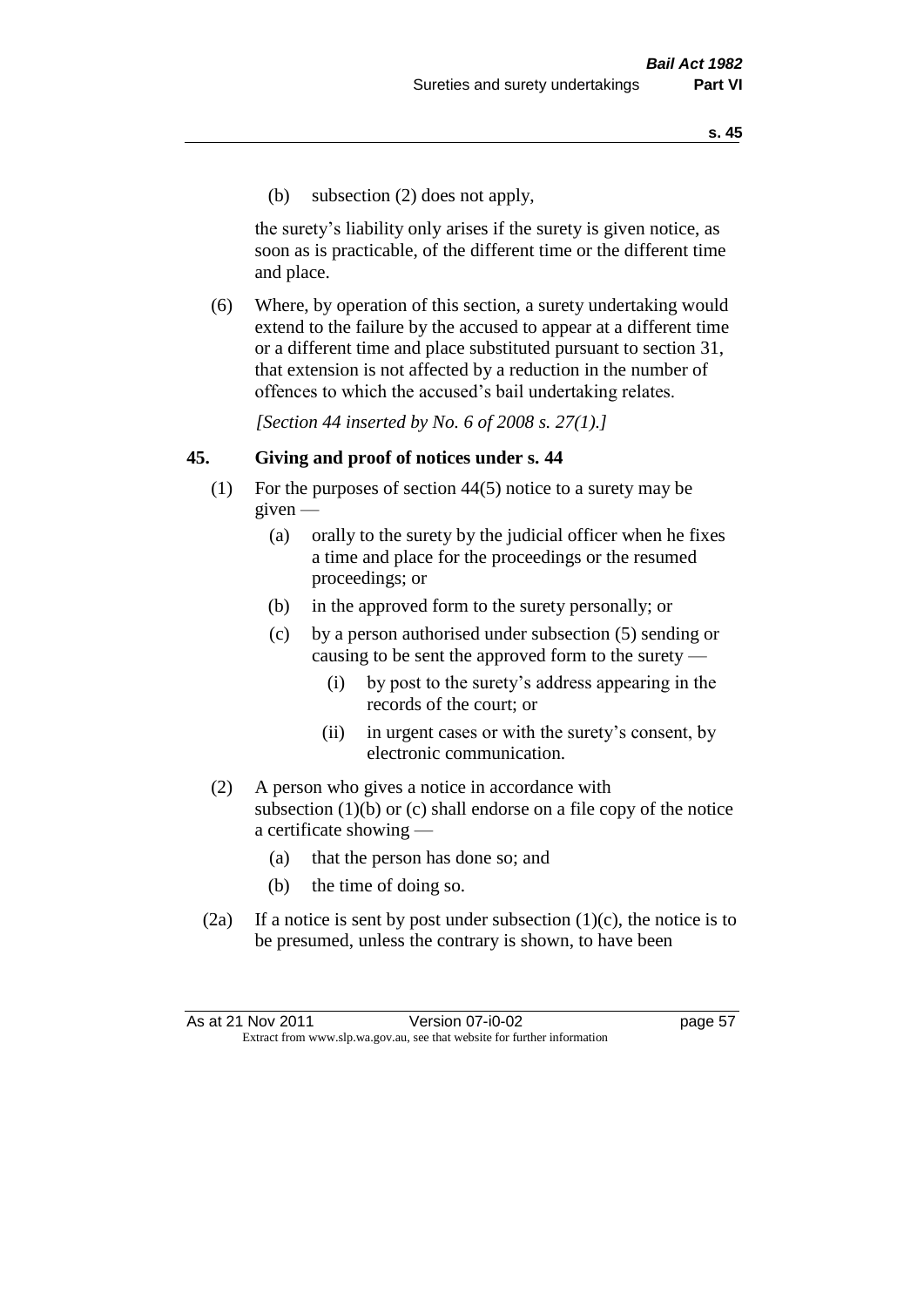received at the time when, in the ordinary course of events, it would have been delivered.

- (3) A judicial officer who, under subsection  $(1)(a)$ , notifies a surety of the time and place for the proceedings or the resumed proceedings shall cause to be endorsed on a file copy of the surety's undertaking a certificate showing details of such time and place and that the surety has been notified of them.
- (4) In any proceedings
	- (a) a document purporting to be a copy of a notice referred to in section 44(5) shall be evidence of the terms of the notice; and
	- (b) an endorsement
		- (i) on a file copy of a notice given under subsection  $(1)(b)$  or  $(c)$  purporting to be a certificate referred to in subsection (2); or
		- (ii) on a file copy of a surety undertaking purporting to be a certificate referred to in subsection (3),

is evidence of the matters appearing in the certificate without proof of the signature of the person who made the endorsement.

- (5) A registrar of the court, other than a deputy registrar of the Magistrates Court or the Children's Court, is an authorised person for the purposes of subsection (1)(c) and in addition —
	- (a) in respect of committals to the Supreme Court, the Chief Justice; and
	- (b) in respect of committals to the District Court, the Chief Judge,

may authorise a person or persons, by name or office, to perform the function referred to in subsection (1)(c).

*[Section 45 amended by No. 74 of 1984 s. 15; No. 59 of 2004 s. 141; No. 6 of 2008 s. 28(1)-(5).]* 

page 58 Version 07-i0-02 As at 21 Nov 2011 Extract from www.slp.wa.gov.au, see that website for further information

**s. 45**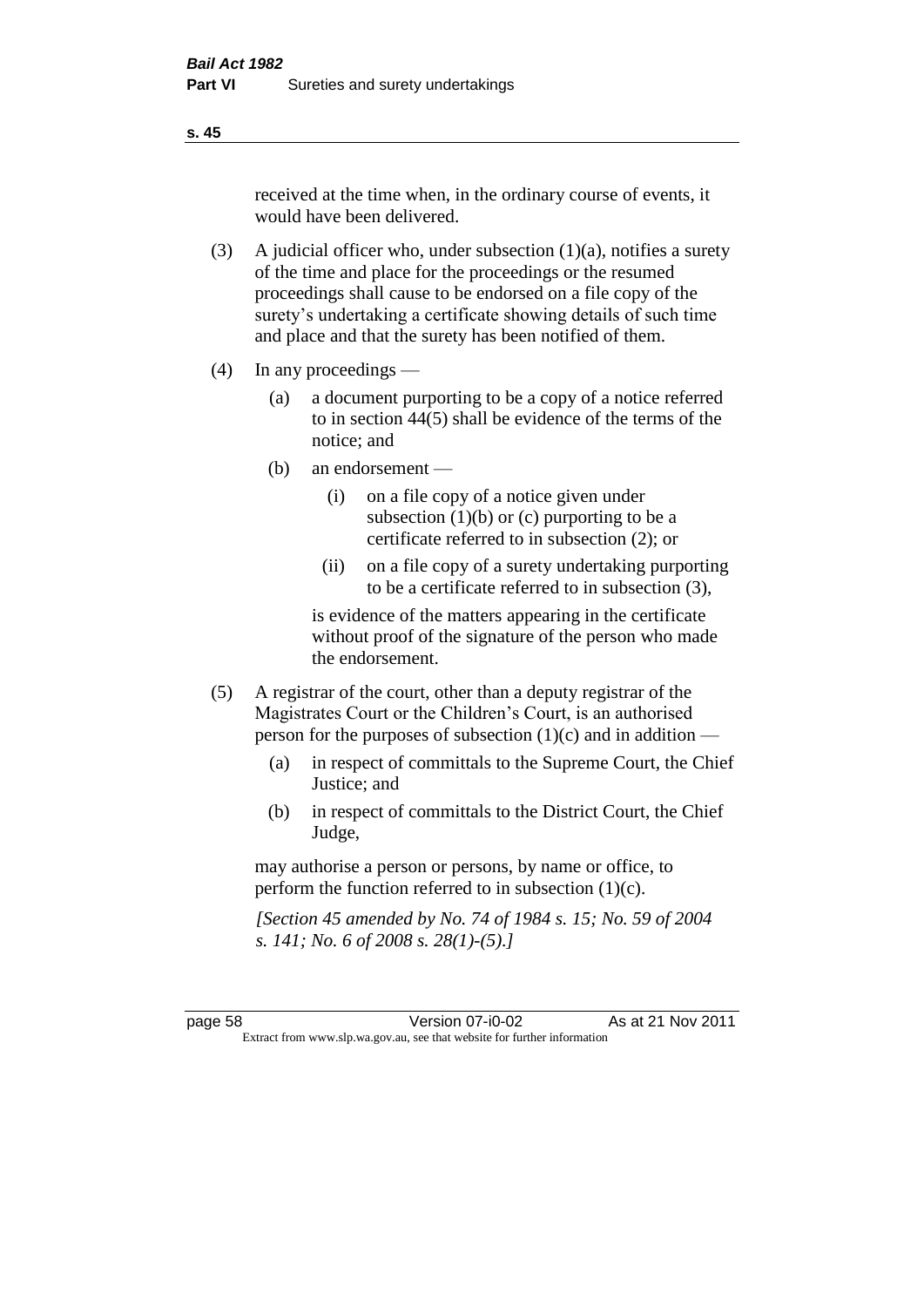#### **46. Power of surety to apprehend accused**

- (1) A surety may arrest an accused for whose appearance in court he has entered into a surety undertaking if the surety has reasonable grounds to believe that —
	- (a) the accused
		- (i) is not likely to comply with the requirements of his bail undertaking mentioned in section  $28(2)(a)$  or (b):
		- (ii) is, or has been, in breach of any condition of his bail undertaking mentioned in section 28(2)(c); or
		- (iii) is, or has been, in breach of a home detention condition mentioned in section 28(2)(d);

and

- (b) it is not expedient to invoke the assistance of the relevant officer under section 54(1) because the delay occasioned by doing so would defeat the purpose of that section.
- (2) A surety who arrests an accused under subsection (1) shall, as soon as is practicable, deliver him into the custody of a police officer and thereafter he shall be dealt with under section 54(4) and section 55, and those provisions shall apply, as if he had been arrested by a police officer under section 54(2).

*[Section 46 amended by No. 74 of 1984 s. 16; No. 61 of 1990 s. 10; No. 84 of 2004 s. 82; No. 6 of 2008 s. 33(5).]* 

#### **47. Cessation and suspension of surety undertaking**

A surety undertaking ceases to have effect —

- (a) upon the revocation of bail under section 55(1);
- (b) upon the release of an accused under section 55(2) if the surety does not consent to the continuance in force of his surety undertaking;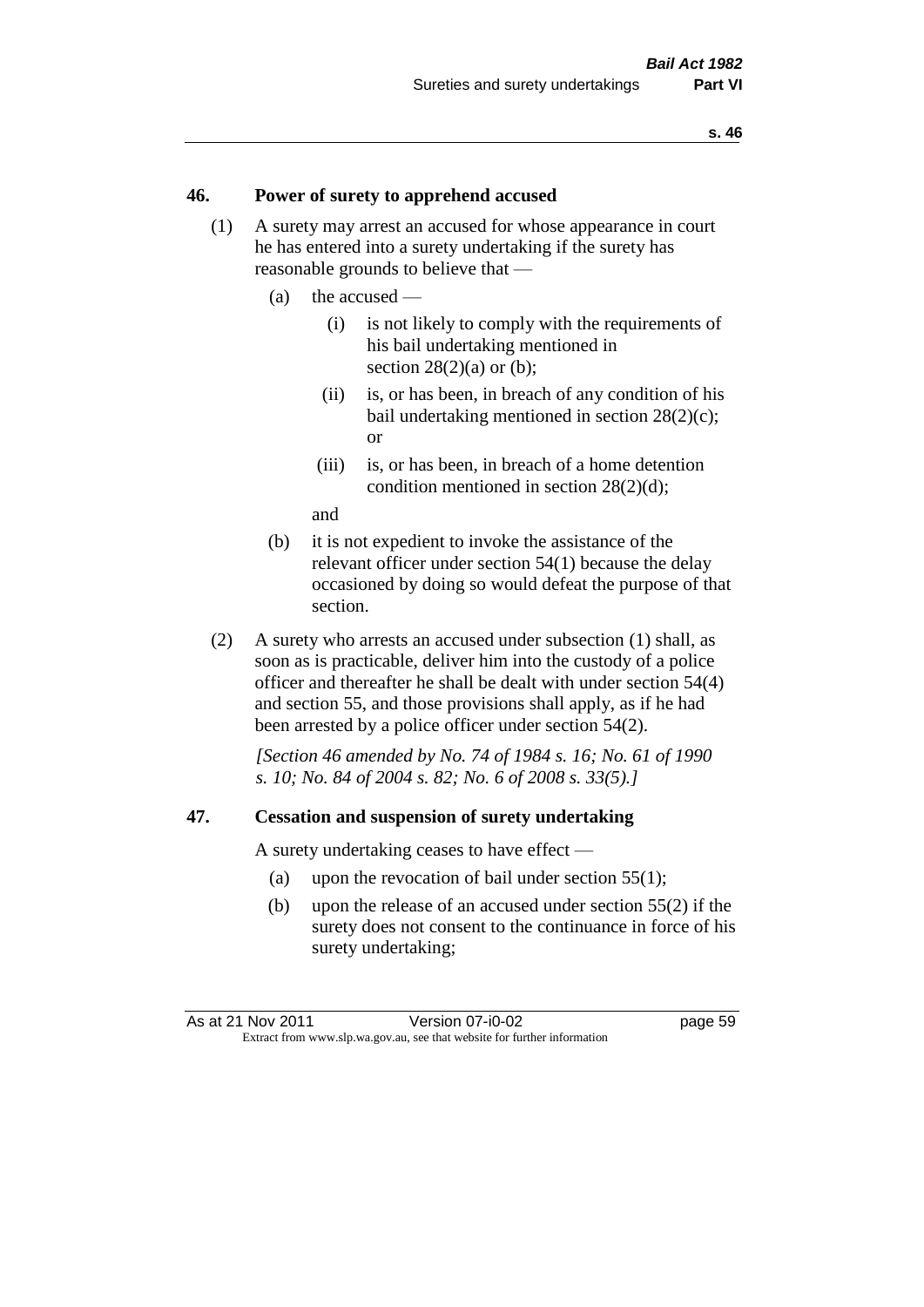- (c) upon its being cancelled under section 48(4) (and as from the time fixed therefor) by an appropriate judicial officer;
- (d) upon the death of the surety, but only if no order under section 49(1) has been made before then;
- (e) subject to sections 31 and 44, upon the appearance in court by the accused as required by his bail undertaking;
- (f) upon the discharge of the accused according to law from any further proceedings for the offence, or all of the offences, to which the surety undertaking relates; or
- (g) during any period before the time at which the accused is required to appear in court when he is in custody for any other offence or reason.

*[Section 47 amended by No. 84 of 2004 s. 82.]* 

# **48. Surety may apply for cancellation of his undertaking**

- (1) A surety may apply to an appropriate judicial officer for cancellation of his undertaking.
- (2) An application under subsection (1) may be made at any time before that specified, or deemed by section 31(3) to be specified, in the accused's bail undertaking for his appearance in court.
- (3) Upon an application being made under subsection (1) an appropriate judicial officer shall cause the accused to appear before him or another such officer and may issue a warrant or summons for that purpose.
- (4) Upon the appearance of the accused before the time mentioned in subsection (2) an appropriate judicial officer shall —
	- (a) cancel the surety undertaking; and
	- (b) exercise one of the powers set out in section  $55(1)(d)$ or (e).

page 60 Version 07-i0-02 As at 21 Nov 2011 Extract from www.slp.wa.gov.au, see that website for further information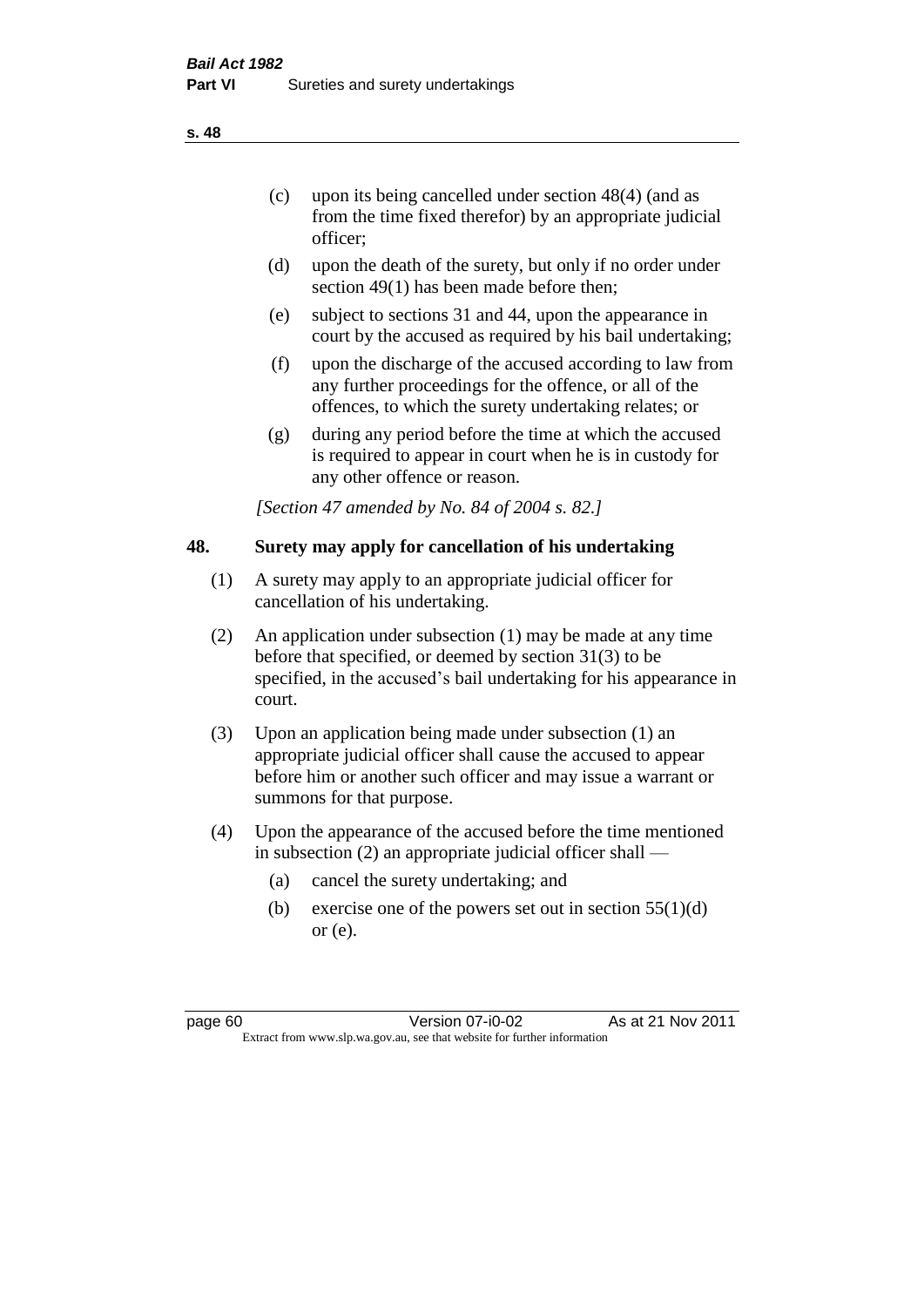- (5) An application under subsection (1) must be made, and proceedings on it are to be conducted —
	- (a) in a court of summary jurisdiction in accordance with the regulations;
	- (b) in the Supreme Court or the District Court  $-\text{in}$ accordance with rules of court.

*[Section 48 amended by No. 59 of 2004 s. 141; No. 84 of 2004 s. 7 and 82; No. 6 of 2008 s. 29.]* 

#### **49. Forfeiture of money under surety's undertaking**

- (1) Where an accused has failed to comply with any requirement of his bail undertaking mentioned in section 28(2)(a) or (b) the following provisions of this section apply for the purpose of enforcing payment to the State of any sum thereupon payable by a surety in terms of his surety undertaking —
	- (a) an application for an order that the sum be paid may be made to an appropriate judicial officer —
		- (i) by the Director of Public Prosecutions where the court before which the accused failed to appear was -
			- (I) the District Court, the Supreme Court or the Court of Appeal; or
			- (II) another court, if the Director of Public Prosecutions is the prosecutor in that court of the case against the accused;
			- or
		- (ii) in other cases, by the State Solicitor or the registrar of the court before which the accused failed to appear;
	- *[(b) deleted]*
	- (c) on the hearing of the application and upon proof of the surety's liability in terms of his undertaking, the judicial officer shall order forfeiture of the full amount specified

As at 21 Nov 2011 Version 07-i0-02 page 61 Extract from www.slp.wa.gov.au, see that website for further information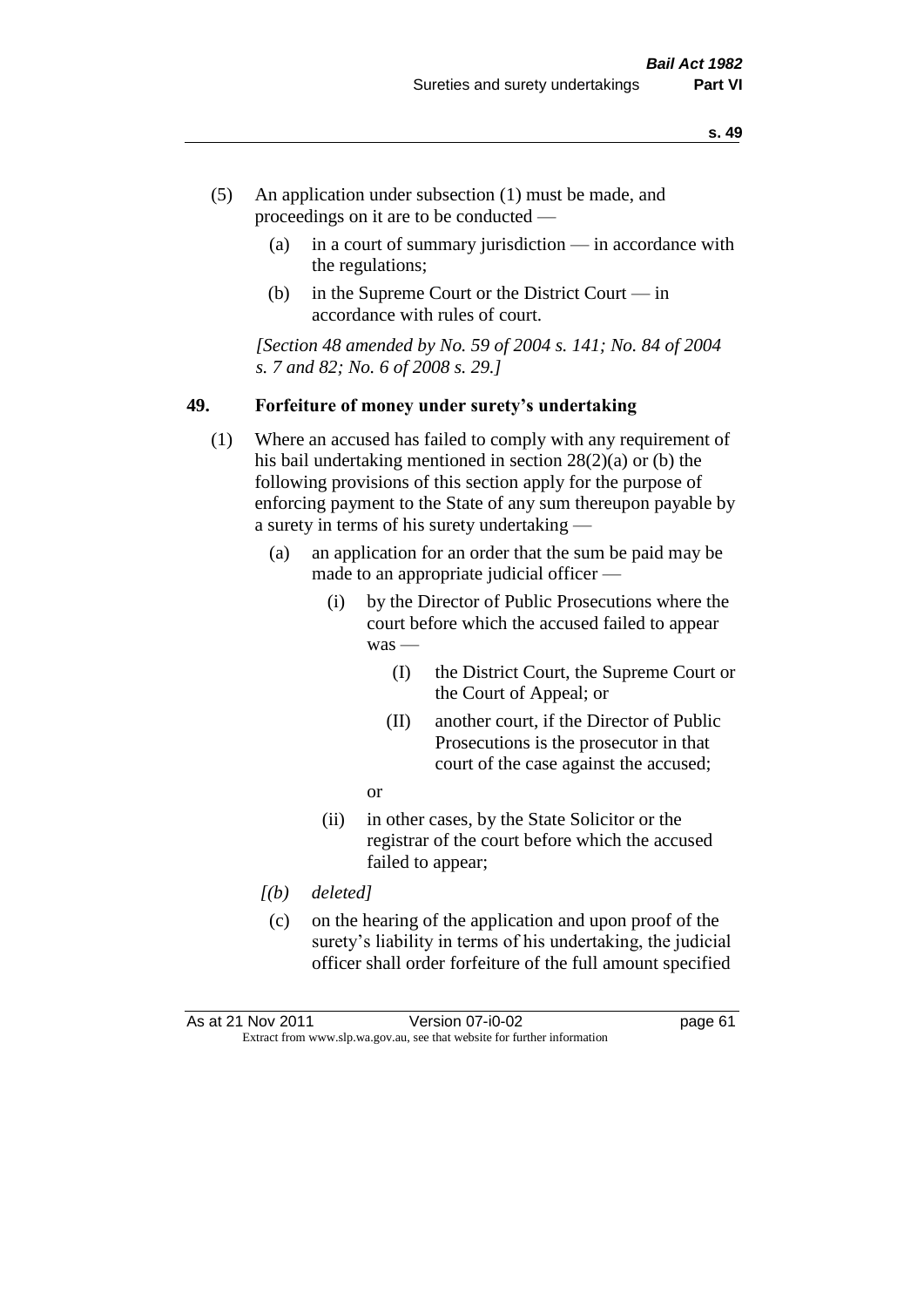in the undertaking unless the surety attends at the hearing and shows to the satisfaction of the judicial officer that there was reasonable cause for the failure of the accused to comply with the requirement to which the application relates;

- (d) notwithstanding paragraph (c), the judicial officer may decline to make an order under that paragraph or may order forfeiture in part only where the surety attends and shows to the satisfaction of the judicial officer —
	- (i) that, by reason of a change of circumstances since the undertaking was entered into, an order for forfeiture, or for forfeiture in full (as the case may be), would cause excessive hardship to the surety or his dependants; and
	- (ii) that such hardship would not be relieved by the exercise of one or more of the powers conferred by section 59;
- (e) an order may be made under this section whether or not the accused has been convicted of an offence against section 51(1) or (2) but if, after an order has been made, the surety satisfies the Governor that new facts have been discovered or new circumstances have arisen which show that there was reasonable cause for the failure of the accused as mentioned in paragraph (c), the Governor may exercise the power in section 139 of the *Sentencing Act 1995* as if the forfeiture were one to which that section applied.
- (2) An application under subsection (1) must be made, and proceedings on it are to be conducted —
	- (a) in a court of summary jurisdiction in accordance with the regulations;
	- (b) in the Supreme Court or the District Court in accordance with rules of court.

page 62 Version 07-i0-02 As at 21 Nov 2011 Extract from www.slp.wa.gov.au, see that website for further information

**s. 49**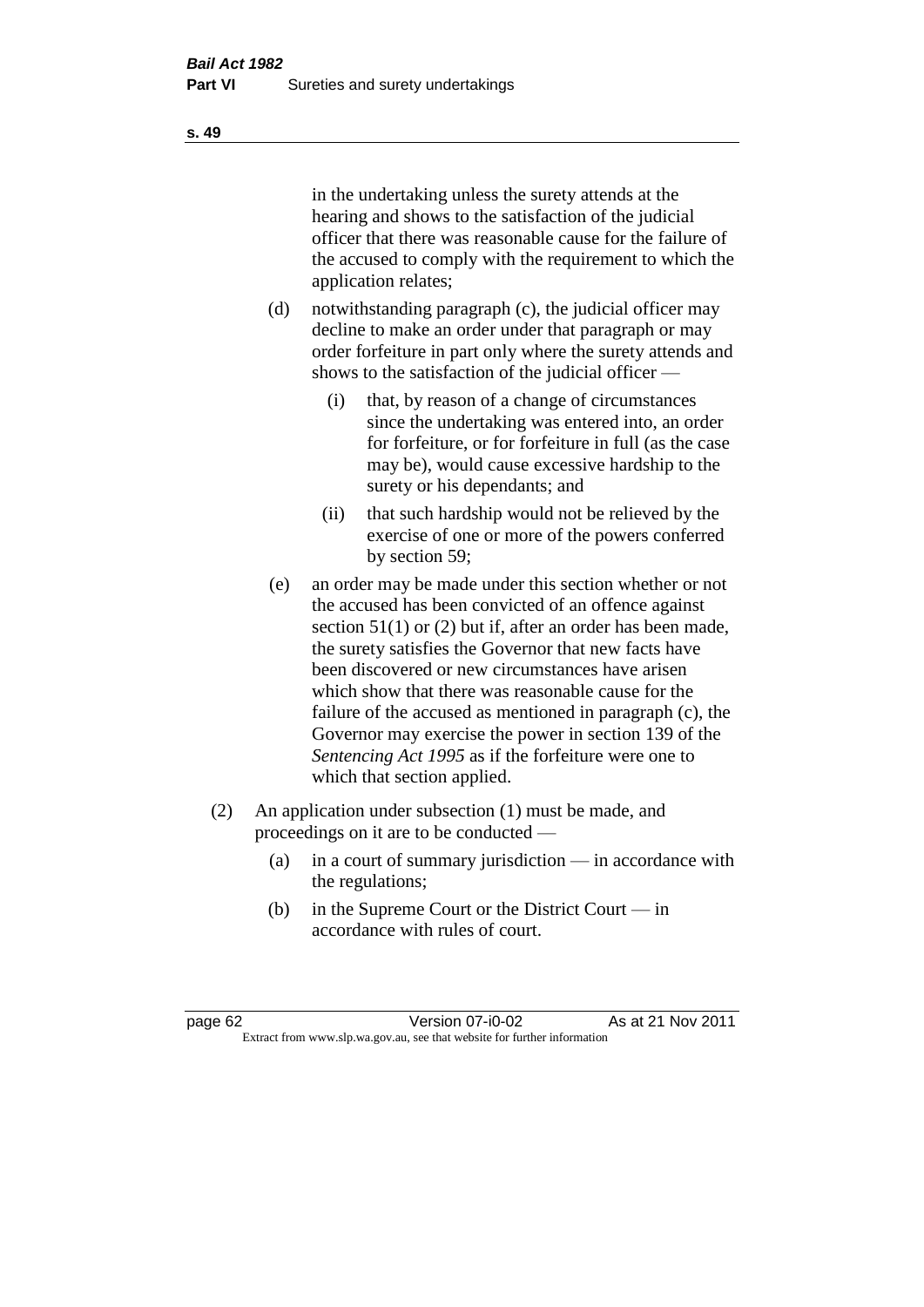- (3) Without prejudice to the recovery of such an amount as a civil debt due to the State, any amount to be paid under an order made under this section is to be paid, and its payment may be enforced under Part 5 of the *Fines, Penalties and Infringement Notices Enforcement Act 1994*, unless an order has been made under subsection (4).
- (4) If under this section the Supreme Court or the District Court makes an order requiring the payment of money, the court may make an order under section 59 of the *Sentencing Act 1995* in respect of the amount payable and for that purpose that section, with any necessary changes, applies as if the amount were a fine imposed on the surety.

*[Section 49 amended by No. 74 of 1984 s. 17; No. 92 of 1994 s. 5; No. 78 of 1995 s. 8; No. 65 of 2003 s. 121(3); No. 74 of 2003 s. 29; No. 59 of 2004 s. 141; No. 84 of 2004 s. 8, 11 and 82; No. 6 of 2008 s. 18(2) and 30(1) and (2).]* 

# **50. Offence to indemnify surety**

(1) If a person indemnifies, or agrees to indemnify, a surety or proposed surety against any liability which the surety or proposed surety may incur under this Act (including this section) he and the surety or proposed surety and any person with whom he agrees as aforesaid each commits an offence.

Penalty: \$1 000 or imprisonment for 12 months or both.

- (2) An offence is committed under subsection  $(1)$ 
	- (a) whether the agreement is made before or after the surety undertaking is entered into and whether or not a proposed surety actually becomes a surety; and
	- (b) whether the compensation is to be in money or in money's worth.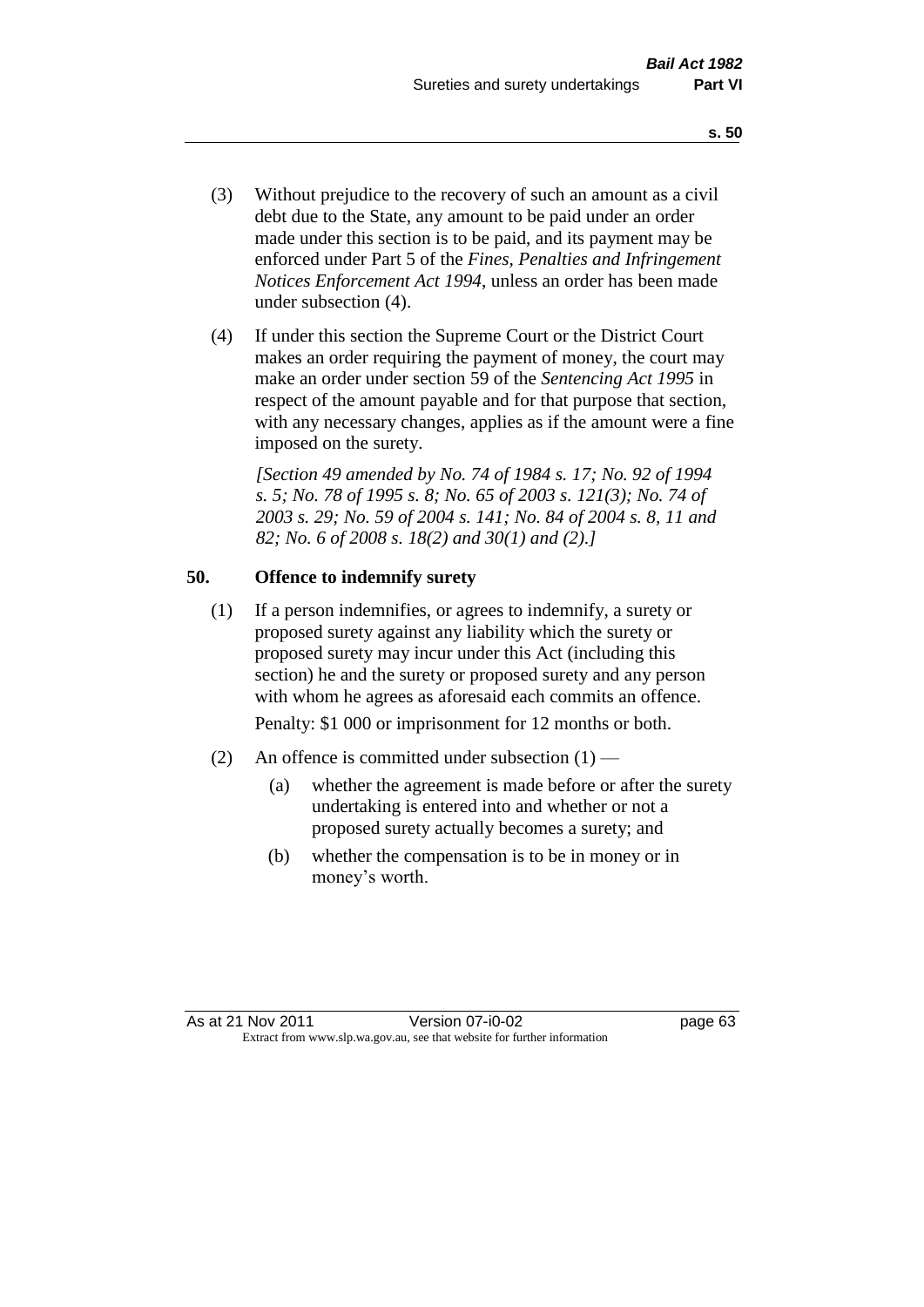| ÷<br>×<br>I<br>. .<br>×<br>۰.<br>×<br>۰.<br>v |
|-----------------------------------------------|
|-----------------------------------------------|

- (3) An offence is not committed under subsection (1) by a surety or proposed surety if he shows —
	- (a) that he had no knowledge of an agreement within the meaning of subsection  $(1)$  proposed to be entered into between 2 other persons; or
	- (b) that having such knowledge he took all steps reasonably available to him to prevent the agreement being entered into.

*[Section 50 amended by No. 74 of 1984 s. 18.]*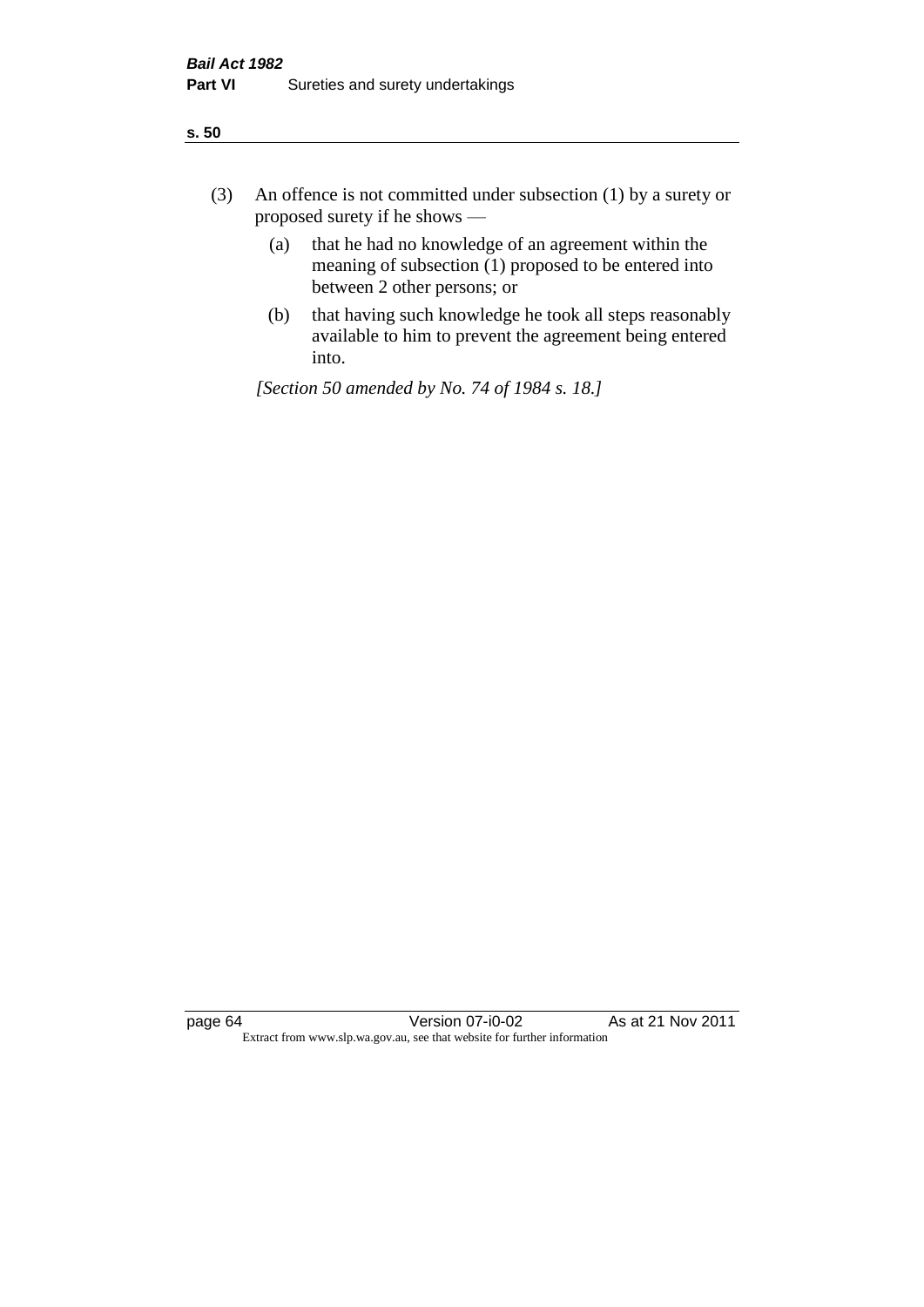#### **s. 50A**

# **Part VIA — Administration of home detention conditions**

*[Heading inserted by No. 61 of 1990 s. 11.]* 

#### **50A. Powers of CEO (corrections)**

The CEO (corrections) has all of the powers conferred under this Act on a community corrections officer and may review, vary, or rescind a direction given by a community corrections officer.

*[Section 50A inserted by No. 61 of 1990 s. 11; amended by No. 31 of 1993 s. 9; No. 65 of 2006 s. 53.]* 

*[50B. Deleted by No. 78 of 1995 s. 8.]* 

# **50C. Powers and duties of community corrections officers**

- (1) A community corrections officer may give such reasonable directions to an accused subject to a home detention condition as are necessary for the proper administration of the condition and any other condition imposed on the grant of bail to the accused including, without limiting the generality of the foregoing, directions as to —
	- (a) when the accused may leave the place where he is required by the home detention condition to remain;
	- (b) the period of any authorised absence from the place where he is required by the home detention condition to remain;
	- (c) when the accused shall return to the place where he is required by the home detention condition to remain;
	- (d) the method of travel to be used by the accused during any absence from the place where he is required by the home detention condition to remain; and
	- (e) the manner in which the accused shall report his whereabouts.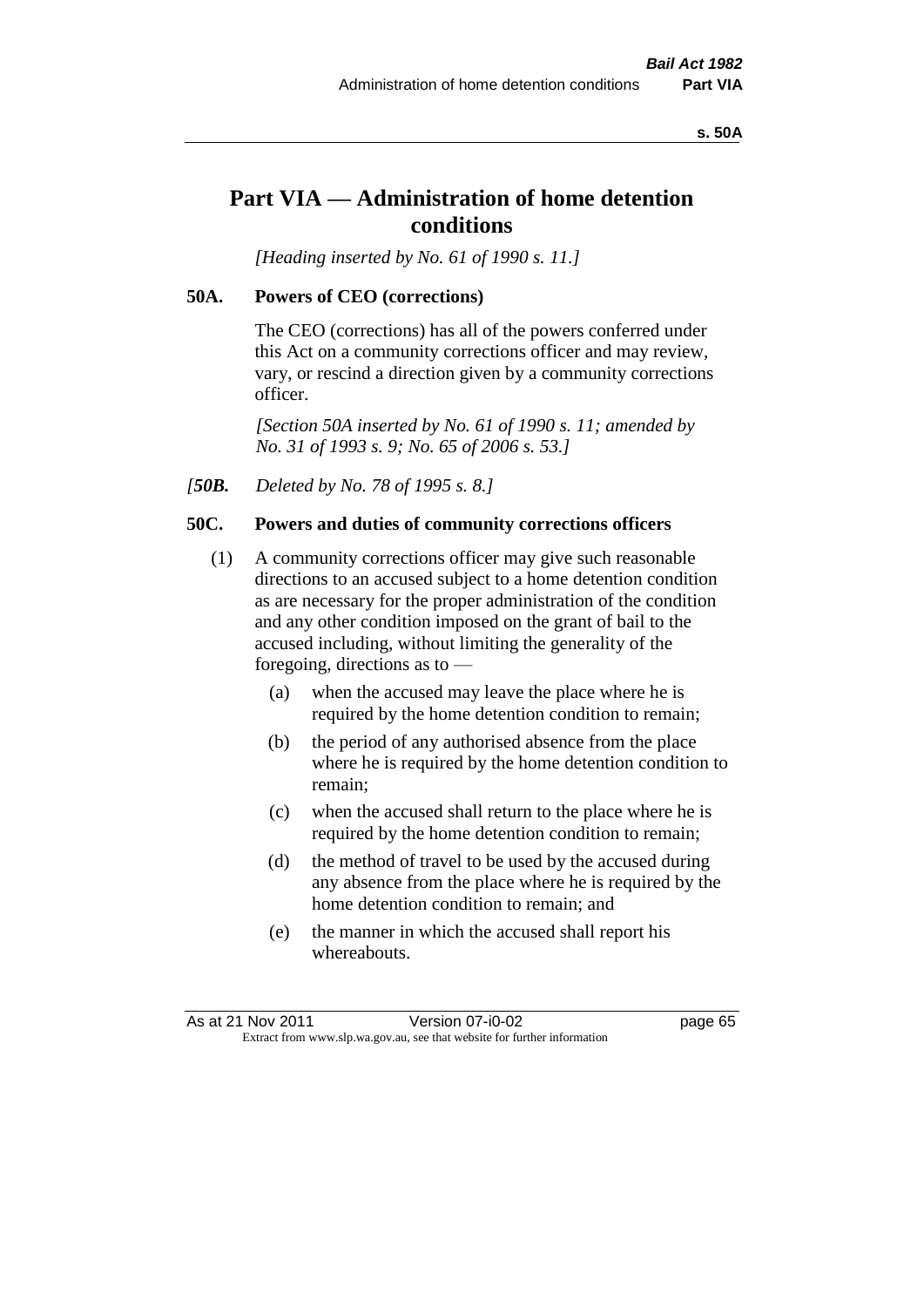**s. 50C**

| (2)     | For the purpose of ascertaining whether or not an accused is<br>complying with a home detention condition or any direction<br>given pursuant to subsection (1), a community corrections<br>officer may, at any time — |                                                                                                                                                                                              |  |
|---------|-----------------------------------------------------------------------------------------------------------------------------------------------------------------------------------------------------------------------|----------------------------------------------------------------------------------------------------------------------------------------------------------------------------------------------|--|
|         | (a)                                                                                                                                                                                                                   | enter or telephone the place where the accused is<br>required by a home detention condition to remain;                                                                                       |  |
|         | (b)                                                                                                                                                                                                                   | enter or telephone the accused's place of employment or<br>any other place where the accused is permitted or<br>required to attend; or                                                       |  |
|         | (c)                                                                                                                                                                                                                   | question any person at any place referred to in<br>paragraph $(a)$ or $(b)$ .                                                                                                                |  |
| (3)     |                                                                                                                                                                                                                       | A person who $-$                                                                                                                                                                             |  |
|         | (a)                                                                                                                                                                                                                   | hinders a person exercising powers under subsection (2);<br><sub>or</sub>                                                                                                                    |  |
|         | (b)                                                                                                                                                                                                                   | fails to answer a question put pursuant to<br>subsection $(2)(c)$ or gives an answer that the person<br>knows is false or misleading in a material particular,                               |  |
|         |                                                                                                                                                                                                                       | commits an offence.                                                                                                                                                                          |  |
|         |                                                                                                                                                                                                                       | Penalty: \$2 000 and imprisonment for 12 months.                                                                                                                                             |  |
| (4)     |                                                                                                                                                                                                                       | A community corrections officer -                                                                                                                                                            |  |
|         | (a)                                                                                                                                                                                                                   | shall keep such records and make such returns and<br>reports in relation to accused persons subject to home<br>detention conditions as the CEO (corrections) directs;<br>and                 |  |
|         | (b)                                                                                                                                                                                                                   | shall make any records relating to an accused subject to<br>a home detention condition available on the request of<br>the CEO (corrections) to him.                                          |  |
|         |                                                                                                                                                                                                                       | [Section 50C inserted by No. 61 of 1990 s. 11; amended by<br>No. 31 of 1993 s. 9; No. 50 of 2003 s. 37(3); No. 84 of 2004<br>s. 82 and 83(3); No. 65 of 2006 s. 53; No. 2 of 2008 s. 56(2).] |  |
|         |                                                                                                                                                                                                                       |                                                                                                                                                                                              |  |
| page 66 |                                                                                                                                                                                                                       | Version 07-i0-02<br>As at 21 Nov 2011<br>Extract from www.slp.wa.gov.au, see that website for further information                                                                            |  |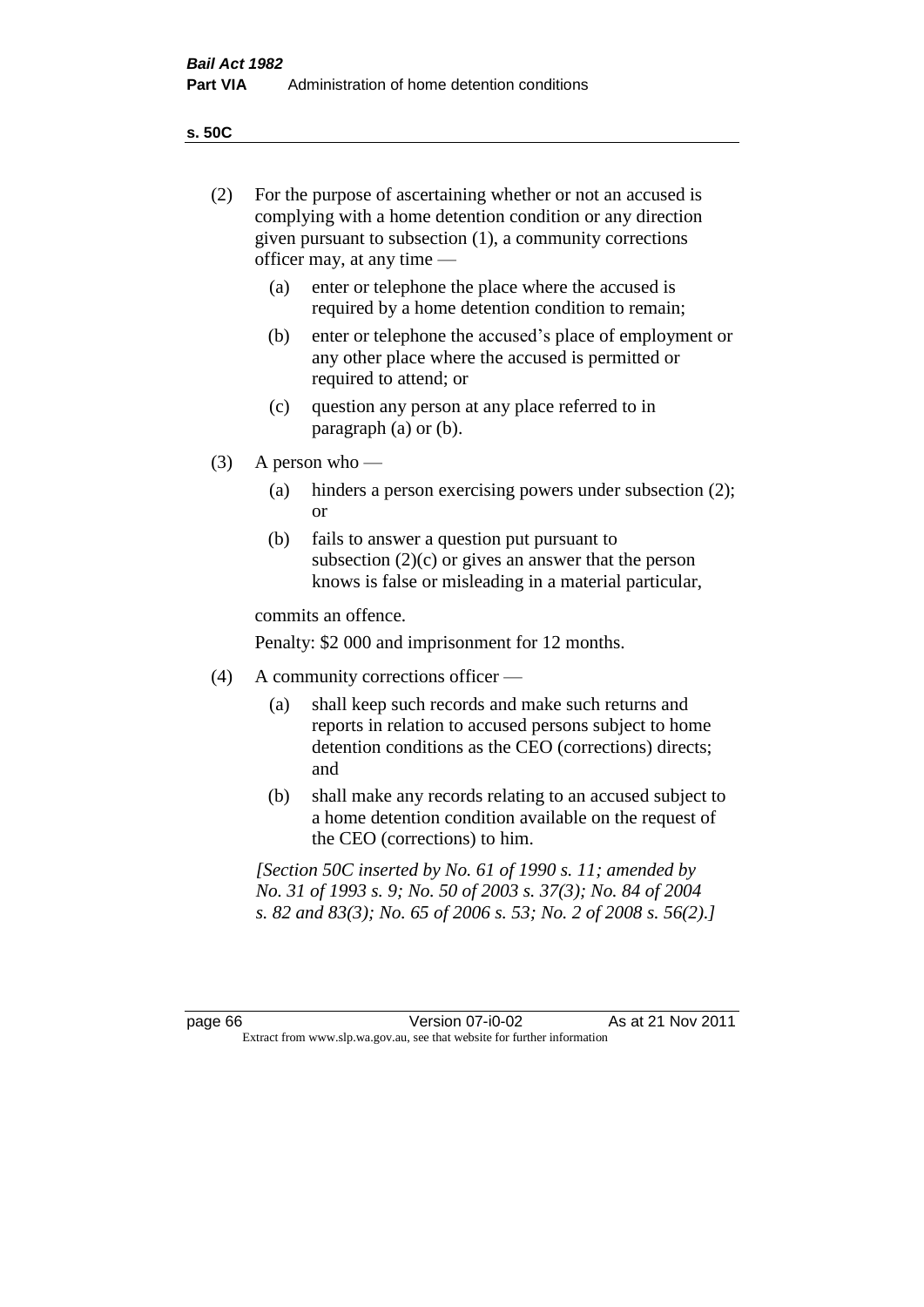# **50D. Powers of members of the Police Force**

- (1) For the purpose of ascertaining whether or not an accused is complying with a home detention condition, a member of the Police Force may —
	- (a) require the accused to produce a copy of his bail undertaking and any notice by the CEO (corrections) under section 50E(a) for inspection; and
	- (b) require the accused to explain why he is absent from the place where he is required by the home detention condition to remain.
- (2) An accused who fails to comply with subsection  $(1)(a)$  or who fails to explain when required to do so under subsection  $(1)(b)$ or who gives an explanation that the accused knows is false or misleading in a material particular, commits an offence.

Penalty: \$2 000.

*[Section 50D inserted by No. 61 of 1990 s. 11; amended by No. 31 of 1993 s. 9; No. 50 of 2003 s. 37(4); No. 84 of 2004 s. 82; No. 65 of 2006 s. 53.]* 

# **50E. CEO (corrections) may substitute a different place of detention and apply conditions**

The CEO (corrections) may, at any time, by notice in writing given to an accused granted bail subject to a home detention condition —

- (a) substitute a different place for the place where an accused is required by a home detention condition to remain;
- (b) require the accused to comply with such of the conditions specified in the list provided to the accused under section 24A(4) as are specified in the notice.

*[Section 50E inserted by No. 61 of 1990 s. 11; amended by No. 31 of 1993 s. 9; No. 84 of 2004 s. 82; No. 65 of 2006 s. 53.]*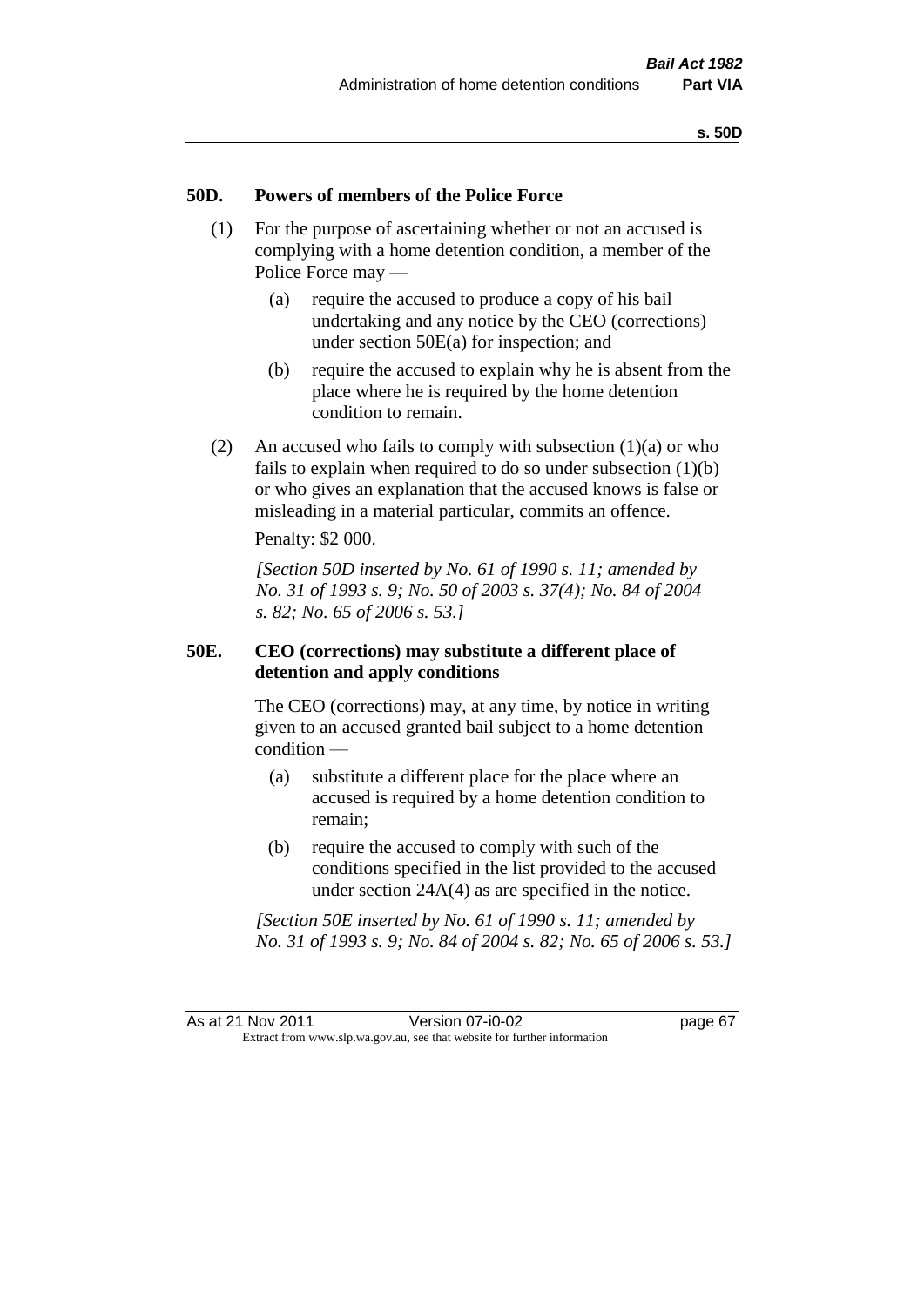| ۰.<br>×<br>-<br>۰.<br>× |  |
|-------------------------|--|
|-------------------------|--|

### **50F. CEO (corrections) may revoke bail**

- (1) Where a home detention condition has been imposed as a condition on a grant of bail to an accused the CEO (corrections) may, in his absolute discretion, by instrument signed by him and if practicable, given to the accused, revoke the bail.
- (2) Without limiting the generality of subsection (1), the power to revoke bail may be exercised where the accused —
	- (a) is not likely to comply with any requirement of his bail undertaking mentioned in section  $28(2)(a)$  or (b); or
	- (b) is, or has been, or is likely to be in breach of any condition of his bail undertaking mentioned in section  $28(2)(c)$ .
- (3) Subject to subsection (4), where the CEO (corrections) revokes bail he shall include a statement of his reasons for the cancellation in the instrument cancelling the bail.
- (4) Where the CEO (corrections) is of the opinion that it would be in the interest of the accused or any other person, or the public, to withhold from the accused any or all of the reasons referred to in subsection (3), the CEO (corrections) may so withhold the reason or reasons.
- (5) Where the CEO (corrections) revokes bail, he may, whenever necessary, issue a warrant directed to all members of the Police Force to have the accused arrested and brought before an appropriate judicial officer.

*[Section 50F inserted by No. 61 of 1990 s. 11; amended by No. 31 of 1993 s. 9; No. 84 of 2004 s. 82; No. 65 of 2006 s. 53.]* 

#### **50G. Procedure on arrest after revocation of bail**

(1) An accused arrested pursuant to a warrant issued under section 50F shall be taken as soon as is practicable before an appropriate judicial officer unless he is arrested less than 24 hours before the time at which he is due to appear in

page 68 Version 07-i0-02 As at 21 Nov 2011 Extract from www.slp.wa.gov.au, see that website for further information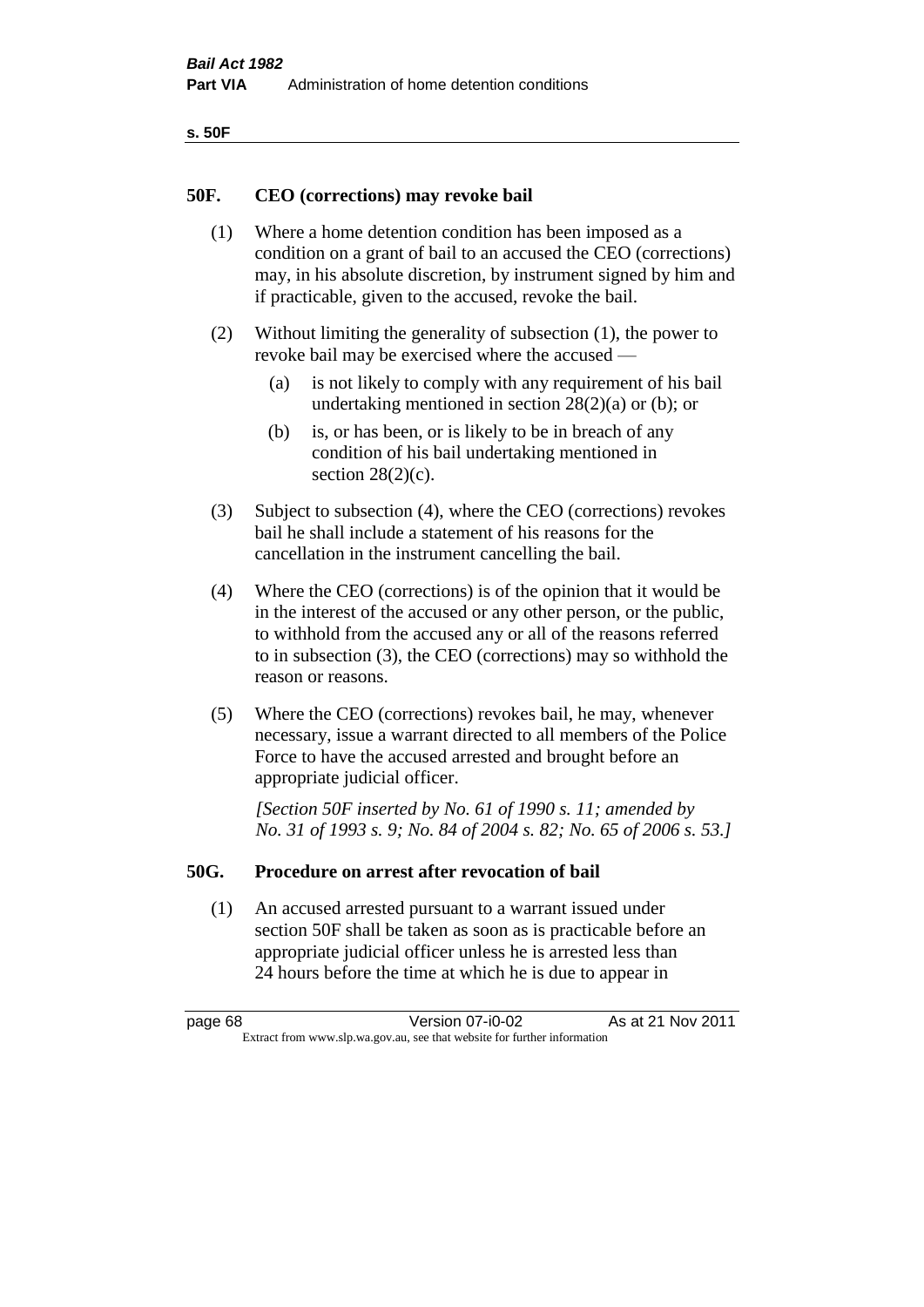accordance with his bail undertaking, in which case he shall be held in custody and brought before an appropriate judicial officer at that time.

- (2) The judicial officer before whom an accused appears under this section may —
	- (a) remand the accused in custody to appear at the time and place specified, or deemed by section 31(3) to be specified, in his bail undertaking; or
	- (b) grant fresh bail to the accused in accordance with this Act, other than clause 2 of Part B of Schedule 1.

*[Section 50G inserted by No. 61 of 1990 s. 11; amended by No. 45 of 1993 s. 12; No. 84 of 2004 s. 82.]* 

# **50H. Exclusion of the rules of natural justice**

The rules known as the rules of natural justice (including any duty of procedural fairness) do not apply to or in relation to the doing or omission of any act, matter or thing under this Part by the CEO (corrections).

*[Section 50H inserted by No. 61 of 1990 s. 11; amended by No. 31 of 1993 s. 9; No. 65 of 2006 s. 53.]* 

# **50J. Delegation by CEO (corrections)**

The CEO (corrections) may, either generally or as otherwise provided by the instrument of delegation, by writing signed by him, delegate to any person any power or duty under this Part, other than this power of delegation.

*[Section 50J inserted by No. 61 of 1990 s. 11; amended by No. 31 of 1993 s. 9; No. 65 of 2006 s. 53.]* 

# **50K. Retrieval of monitoring equipment**

If under rules made under section 50L any device or equipment has been installed at the place where an accused is required by a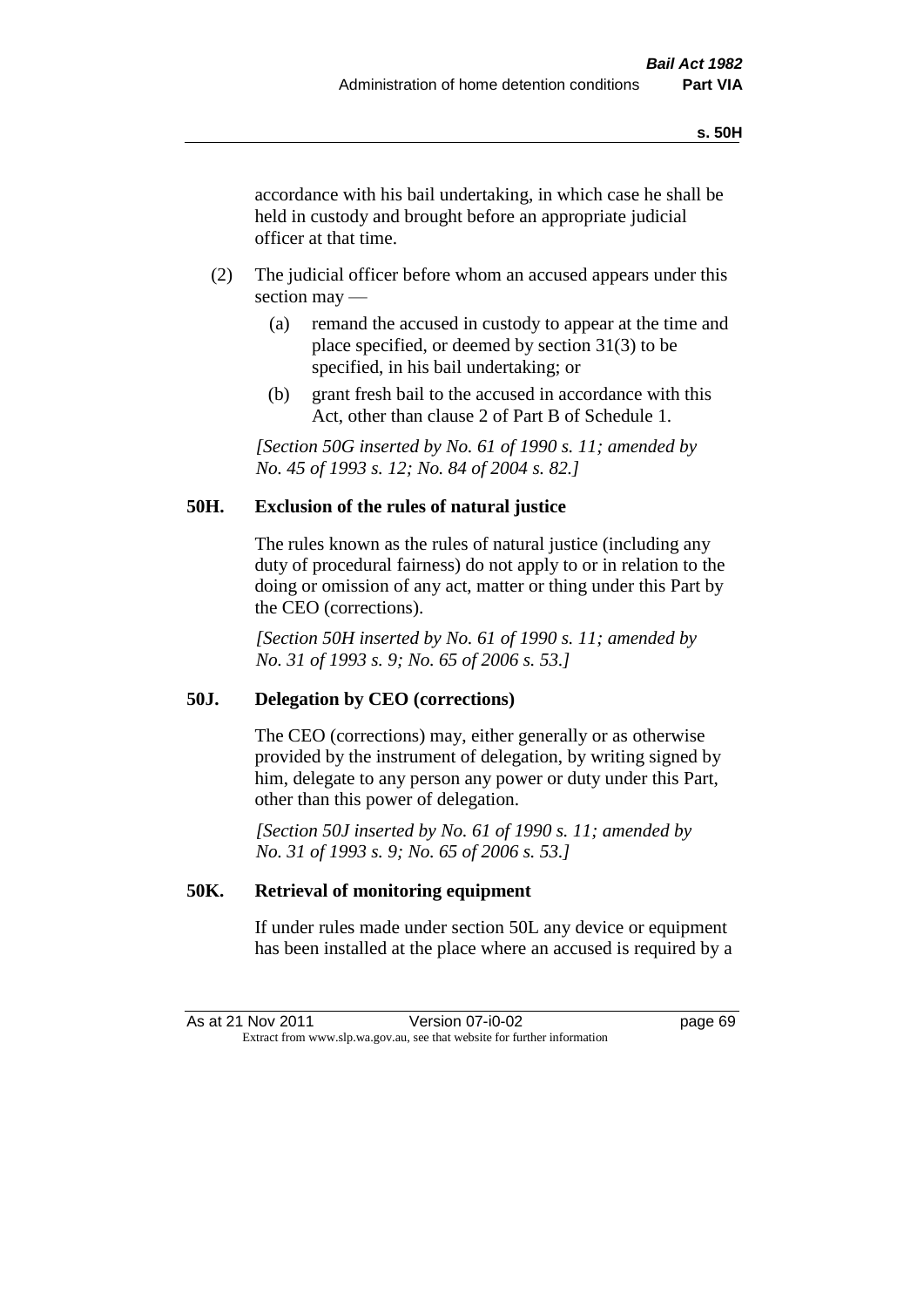#### **s. 50L**

home detention condition to remain, section 118 of the *Sentence Administration Act 2003* applies.

*[Section 50K inserted by No. 78 of 1995 s. 8; amended by No. 50 of 2003 s. 29(3); No. 84 of 2004 s. 82.]* 

# **50L. Rules**

- (1) The CEO (corrections) may, with the approval of the Minister, make rules for the purposes of this Part which may provide for the manner of ensuring that accused persons are complying with home detention conditions and for conditions to be applied to accused persons granted bail subject to home detention conditions including conditions —
	- (a) requiring an accused to wear any device;
	- (b) requiring an accused to permit the CEO (corrections) to install any device or equipment at the place where the accused is required by a home detention condition to remain.
- (2) Rules made under this section may confer a discretionary authority on any person or class of persons.
- (3) Sections 41 and 42 of the *Interpretation Act 1984* do not apply to rules made under this section.

*[Section 50L inserted by No. 61 of 1990 s. 11; amended by No. 31 of 1993 s. 9; No. 84 of 2004 s. 82 and 83(3); No. 65 of 2006 s. 53; No. 2 of 2008 s. 56(3) and (4).]*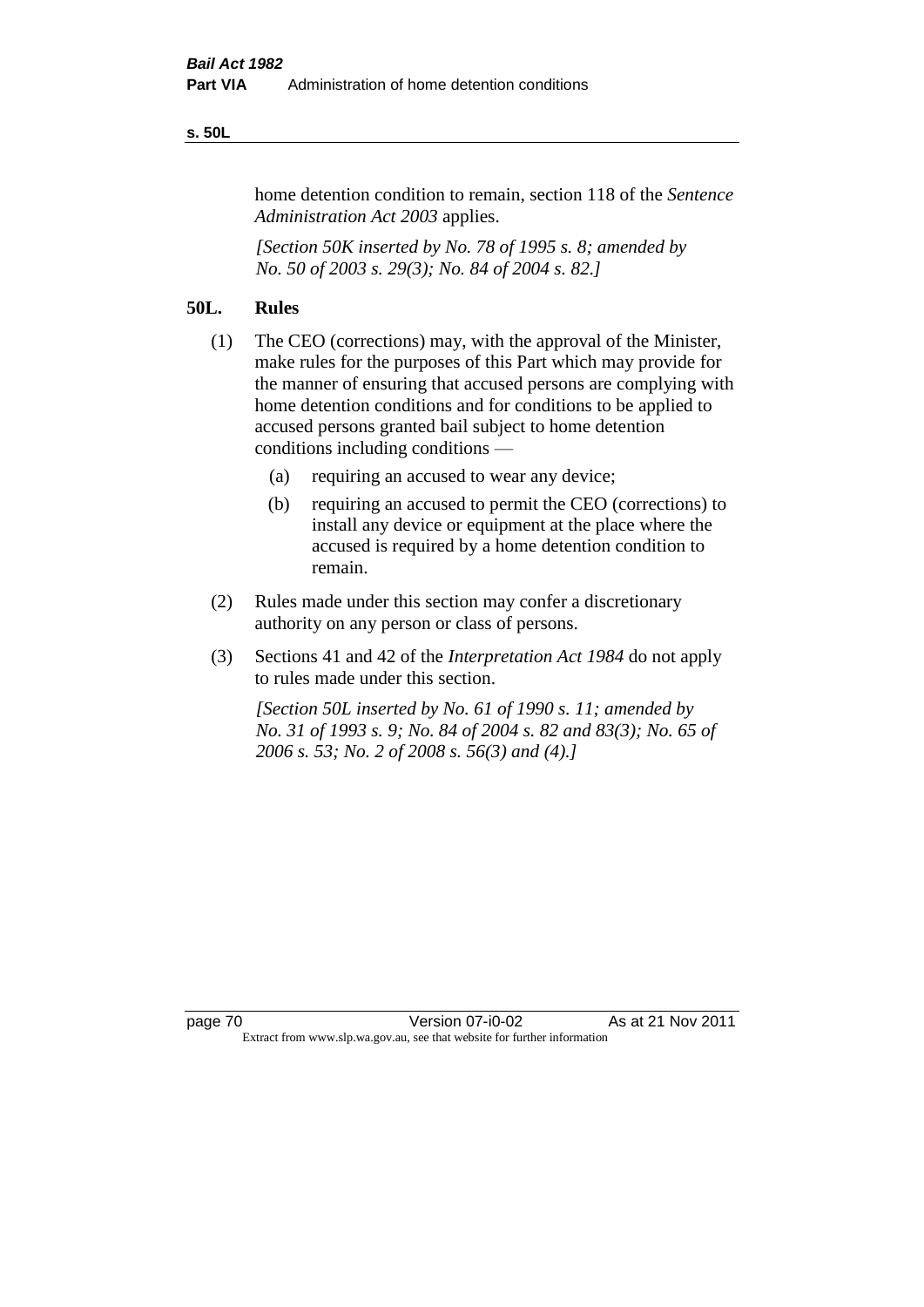# **Part VII — Enforcement of bail undertakings**

# **51. Offence to fail to comply with bail undertaking**

- (1) An accused who, without reasonable cause, fails to comply with the requirement of his bail undertaking mentioned in section 28(2)(a) commits an offence.
- (2) An accused who fails to comply with the requirement of his bail undertaking mentioned in section 28(2)(b) commits an offence.
- $(2a)$  An accused
	- (a) whose bail undertaking includes any condition imposed for a purpose mentioned in clause  $2(2)(c)$  or (d) of Part D of Schedule 1; and
	- (b) who fails to comply with the condition,

commits an offence.

- (3) An accused shall not be convicted in his absence of an offence against this section.
- (4) An accused who is charged with an offence against subsection (1) or (2) may be convicted of the other of those offences if that other offence is proved by the evidence.
- (5) A prosecution for an offence against subsection (1), (2) or (2a) may be brought at any time.
- (6) A person who is convicted of an offence against subsection (1), (2) or (2a) is liable to a fine not exceeding \$10 000 or imprisonment for a term not exceeding 3 years, or both.
- (7) A court which convicts an accused of an offence against this section may, in addition to any penalty which it may impose, order that the accused pay such sum as it may fix in or towards defraying the costs and expenses of and consequent upon his apprehension following the failure to comply with his bail undertaking for which he was convicted.

As at 21 Nov 2011 Version 07-i0-02 page 71 Extract from www.slp.wa.gov.au, see that website for further information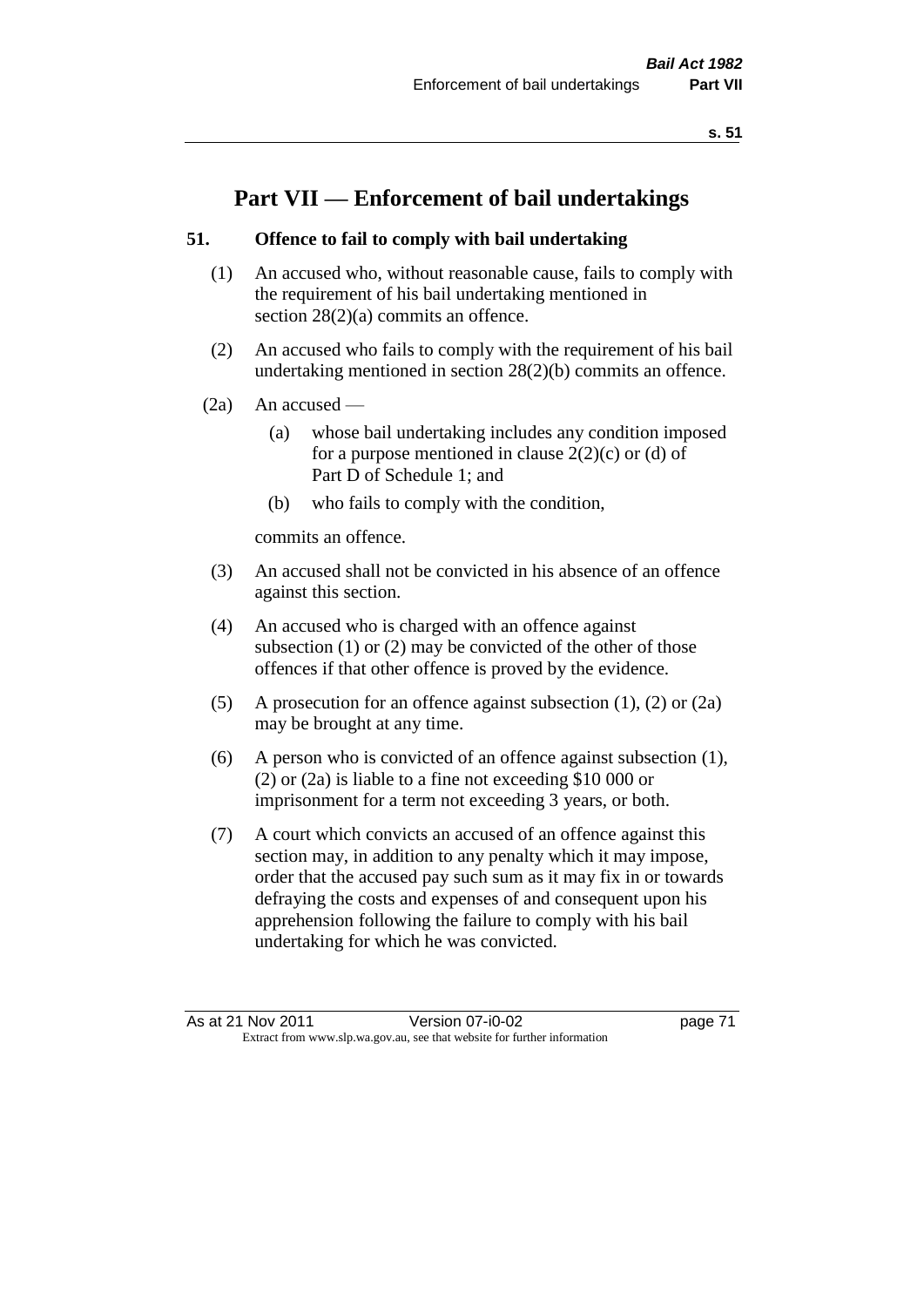#### **s. 51A**

- (8) An order made under subsection (7)
	- (a) shall specify to whom and in what manner the sum shall be paid; and
	- (b) may be enforced as though the sum were a penalty imposed under this section.

*[Section 51 amended by No. 54 of 1998 s. 9; No. 59 of 2004 s. 141; No. 84 of 2004 s. 11 and 82; No. 6 of 2008 s. 18(3).]*

# **51A. Proceedings before courts of summary jurisdiction for an offence under s. 51**

- (1) This section applies for the purpose of prosecuting an offence against section  $51(1)$ ,  $(2)$  or  $(2a)$  where the court before which the accused is bound to appear at the time when the accused fails to comply with the accused's bail undertaking is a court of summary jurisdiction.
- (2) Where this section applies, the prosecution shall be commenced and conducted by the person who was conducting the proceedings in which the accused failed to comply with the accused's bail undertaking or by a police officer.
- (3) Where this section applies, the registrar of the court before which the accused was bound to appear shall cause to be issued to the Commissioner of Police a certificate under section 64 as to the accused's failure to appear.

*[Section 51A inserted by No. 6 of 2008 s. 31(1).]*

# **52. Provisions as to summary proceedings before superior courts for an offence under s. 51**

(1) This section applies, notwithstanding any other Act, for the purpose of prosecuting an offence against section 51(1), (2) or (2a) where the court before which the accused is bound to appear at the time when he fails to comply with his bail undertaking is the Supreme Court or the District Court.

page 72 Version 07-i0-02 As at 21 Nov 2011 Extract from www.slp.wa.gov.au, see that website for further information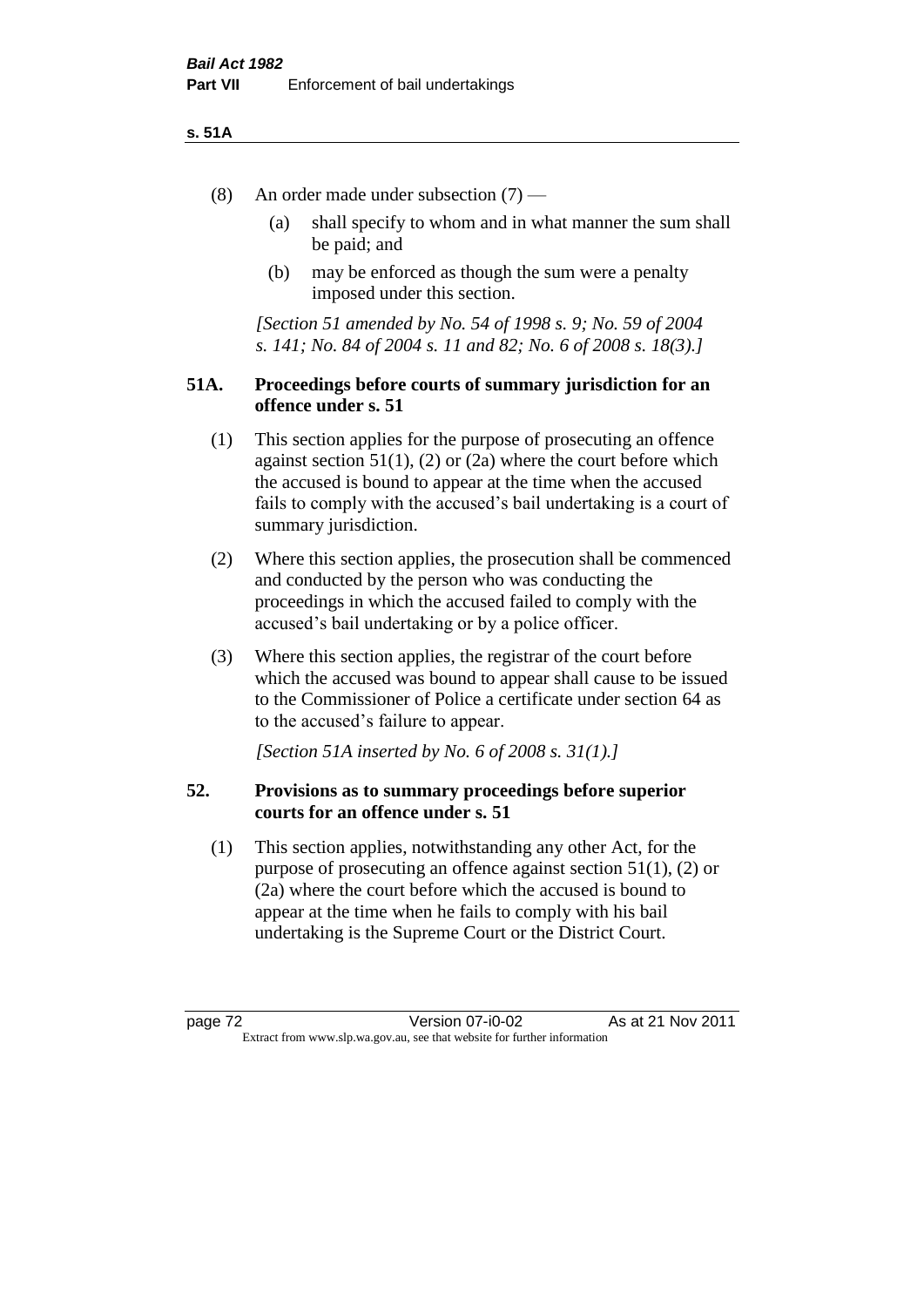- (2) Where this section applies, the accused shall be dealt with summarily for the offence and shall be so dealt with —
	- (a) by a judge of the Supreme Court in any case where the accused was bound to appear before the General Division of the Supreme Court;
	- (ab) by a judge of appeal in any case where the accused was bound to appear before the Court of Appeal;
	- (b) by a judge of the District Court in any case where the accused was bound to appear before that Court.
- (3) A prosecution for an offence which is to be dealt with under this section shall be commenced by the authorised officer (as defined in section 80 of the *Criminal Procedure Act 2004*) who was conducting the proceedings in which the accused failed to comply with his bail undertaking or by a police officer —
	- (a) where subsection  $(2)(a)$  or (ab) applies, in the Supreme Court; and
	- (b) where subsection (2)(b) applies, in the District Court.
- (3a) Where this section applies, a person authorised under subsection (3b) shall cause to be issued to the Commissioner of Police a certificate under section 64 as to the accused's failure to appear.
- (3b) The Chief Justice, in respect of cases where the court before which the accused was bound to appear is the Supreme Court, and the Chief Judge, in respect of cases where the court before which the accused was bound to appear is the District Court, may authorise a person or persons, by name or office, to perform the function referred to in subsection (3a).
- (3c) A prosecution that has been commenced under subsection (3) by a police officer shall be conducted by the Director of Public Prosecutions.
- (4) Subject to section 51(3) and (5), a prosecution for an offence which is to be dealt with under this section is to be commenced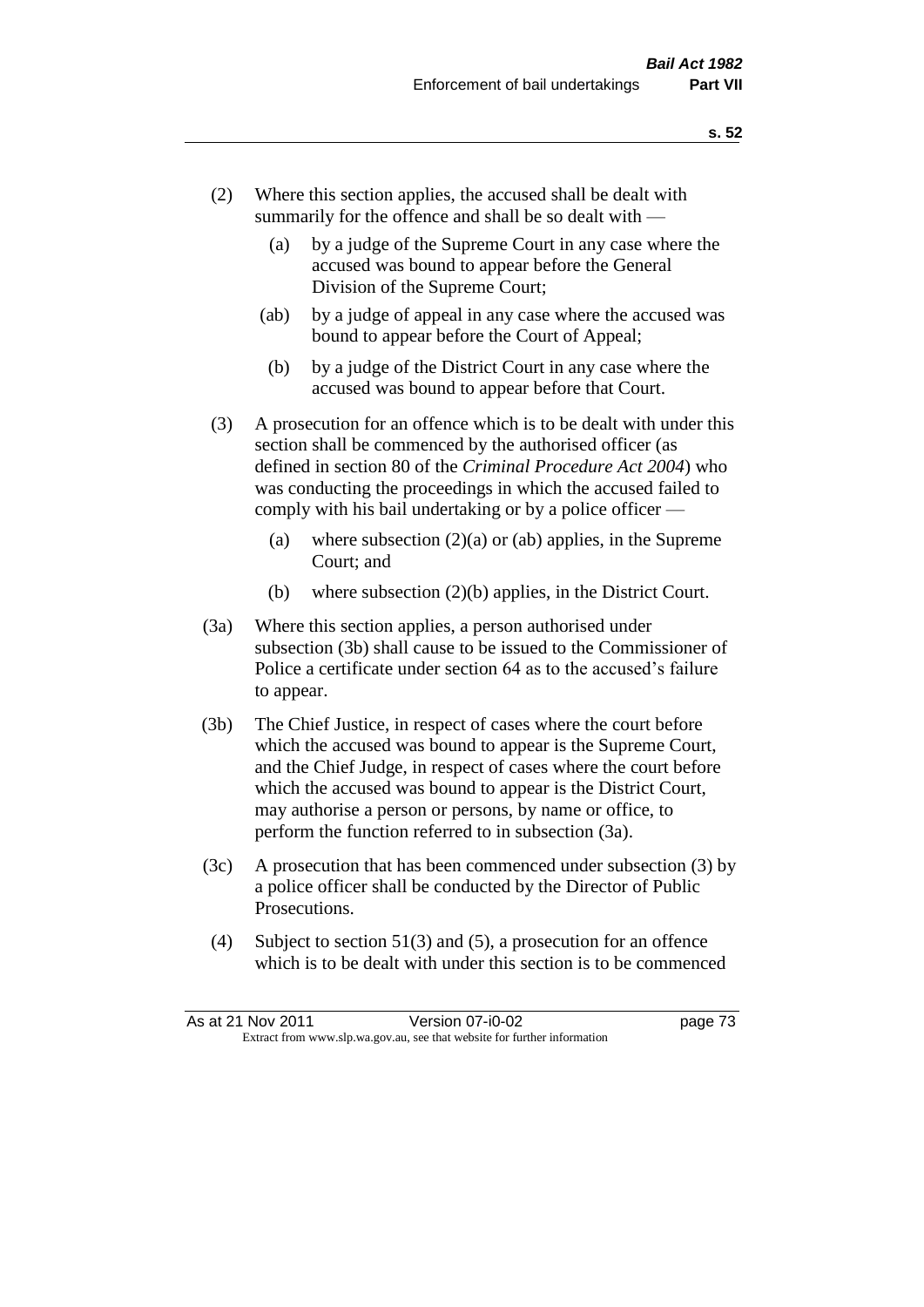and conducted under the *Criminal Procedure Act 2004* as if it were a prosecution of a simple offence in a court of summary jurisdiction, but —

- (a) no fees shall be charged by the Supreme Court or District Court for or in respect of any act or proceeding that relates to the prosecution; and
- (b) the Supreme Court or District Court cannot order a party to the prosecution to pay another party's costs of or relating to the prosecution, except under section 166(2) of the *Criminal Procedure Act 2004*.
- (5) If under section 51(6) or (7) the Supreme Court or the District Court imposes a pecuniary penalty the court may make an order under section 59 of the *Sentencing Act 1995* in respect of the amount payable.

*[Section 52 amended by No. 92 of 1994 s. 6; No. 78 of 1995 s. 8; No. 54 of 1998 s. 10; No. 45 of 2004 s. 28(2) and (4); No. 59 of 2004 s. 141; No. 84 of 2004 s. 11 and 82; No. 2 of 2008 s. 56(5); No. 6 of 2008 s. 32(1) and (2).]* 

# **53. Appeals against decisions made under s. 52**

- (1) A person who is dissatisfied with a decision (as defined in section 6 of the *Criminal Appeals Act 2004*) made under section 52 may, with the leave of the Court of Appeal, appeal against it.
- (2) For the purposes of subsection (1), Part 2 of the *Criminal Appeals Act 2004*, with any necessary changes, applies as if —
	- (a) the decision referred to in subsection (1) were a decision of a court of summary jurisdiction;
	- (b) a reference in that Part to a court of summary jurisdiction were a reference to the court that made the decision referred to in subsection (1); and
	- (c) a reference in that Part to commencing an appeal were a reference to applying for leave to appeal.

**s. 53**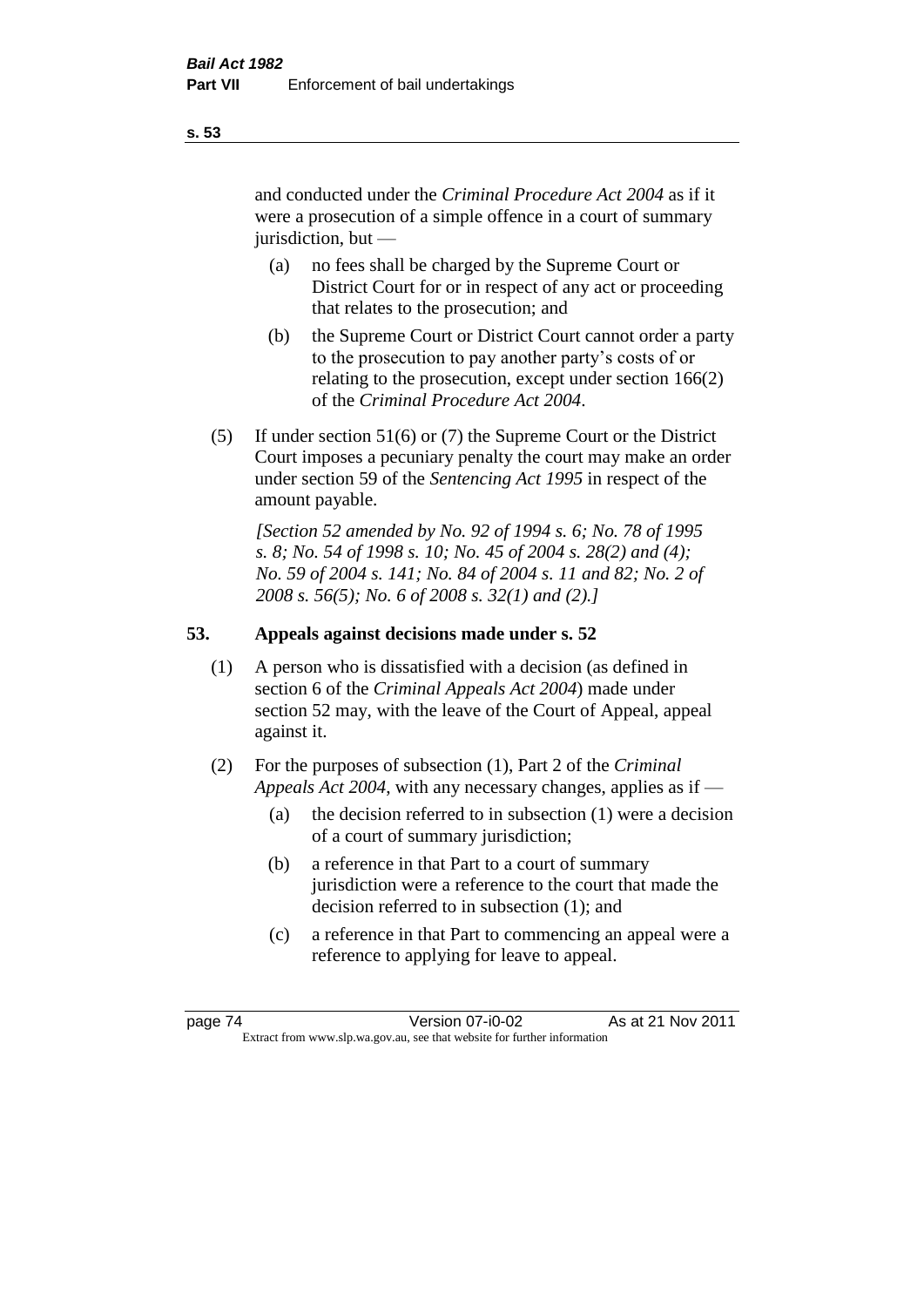(3) Despite section 13(1) of the *Criminal Appeals Act 2004*, the appeal is to be dealt with by the Court of Appeal.

*[Section 53 inserted by No. 45 of 2004 s. 28(3); amended by No. 84 of 2004 s. 11 and 82.]*

# **54. Accused on bail may be taken before a judicial officer for variation or revocation of bail**

(1a) In this section —

*relevant officer* means —

- (a) if the court before which the accused is required to appear is the District Court, the Supreme Court or the Court of Appeal — the prosecutor; or
- (b) in any other case the prosecutor or a police officer.
- (1) Where an accused has been released on bail the relevant officer may cause the accused to appear before an appropriate judicial officer to show cause why the accused's bail should not be varied or revoked if the relevant officer —
	- (a) has reasonable grounds to believe, or is notified in writing by a surety for the accused that the surety has reasonable grounds to believe, that the accused —
		- (i) is not likely to comply with any requirement of his bail undertaking mentioned in section  $28(2)(a)$  or (b);
		- (ii) is, or has been, or is likely to be in breach of any condition of his bail undertaking mentioned in section  $28(2)(c)$ ; or
		- (iii) is, or has been, in breach of a home detention condition mentioned in section 28(2)(d);
	- (b) has reasonable grounds to believe that
		- (i) any surety for the accused's appearance is no longer suitable under section 39 to be a surety, or is dead;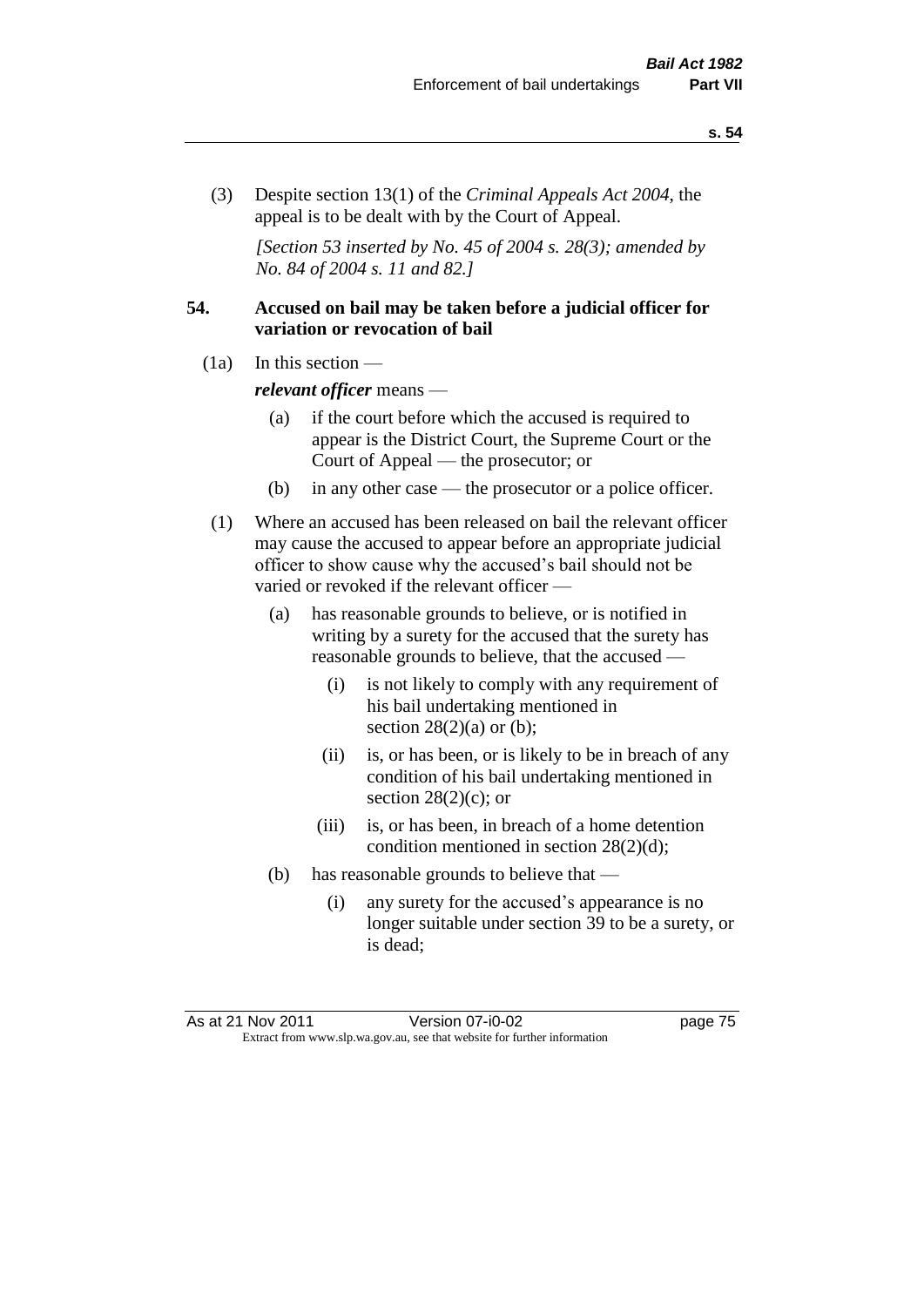| (11)  | for any reason any security required under Part D<br>of Schedule 1 is no longer sufficient; or                                                                                     |
|-------|------------------------------------------------------------------------------------------------------------------------------------------------------------------------------------|
| (111) | in a case where the accused has been granted bail<br>for the purposes of an appeal, the accused has<br>discontinued the appeal or has not prosecuted it<br>with all due diligence. |
|       | For the purposes of causing an accused to appear before an                                                                                                                         |

- appropriate judicial officer as provided in subsection  $(1)$ 
	- (a) a police officer may arrest the accused without warrant and bring the accused before an appropriate judicial officer; or
	- (b) the relevant officer may apply to an appropriate judicial officer for a summons or warrant on any ground specified in subsection  $(1)$ .
- (2a) A police officer shall not exercise the power conferred by subsection (2)(a) unless the police officer is the relevant officer or is requested in writing to do so by the relevant officer.
- (3) An application under subsection (2)(b) must be made, and proceedings on it are to be conducted —
	- (a) in a court of summary jurisdiction in accordance with regulations made under the *Criminal Procedure Act 2004*;
	- (b) in the Supreme Court or the District Court in accordance with rules of court made under the *Criminal Procedure Act 2004*.
- (4) An accused arrested under this section shall be taken as soon as is practicable before an appropriate judicial officer unless he is arrested less than 24 hours before the time at which he is due to appear in accordance with his bail undertaking, in which case he shall be held in custody and brought before an appropriate judicial officer at that time.

**s. 54**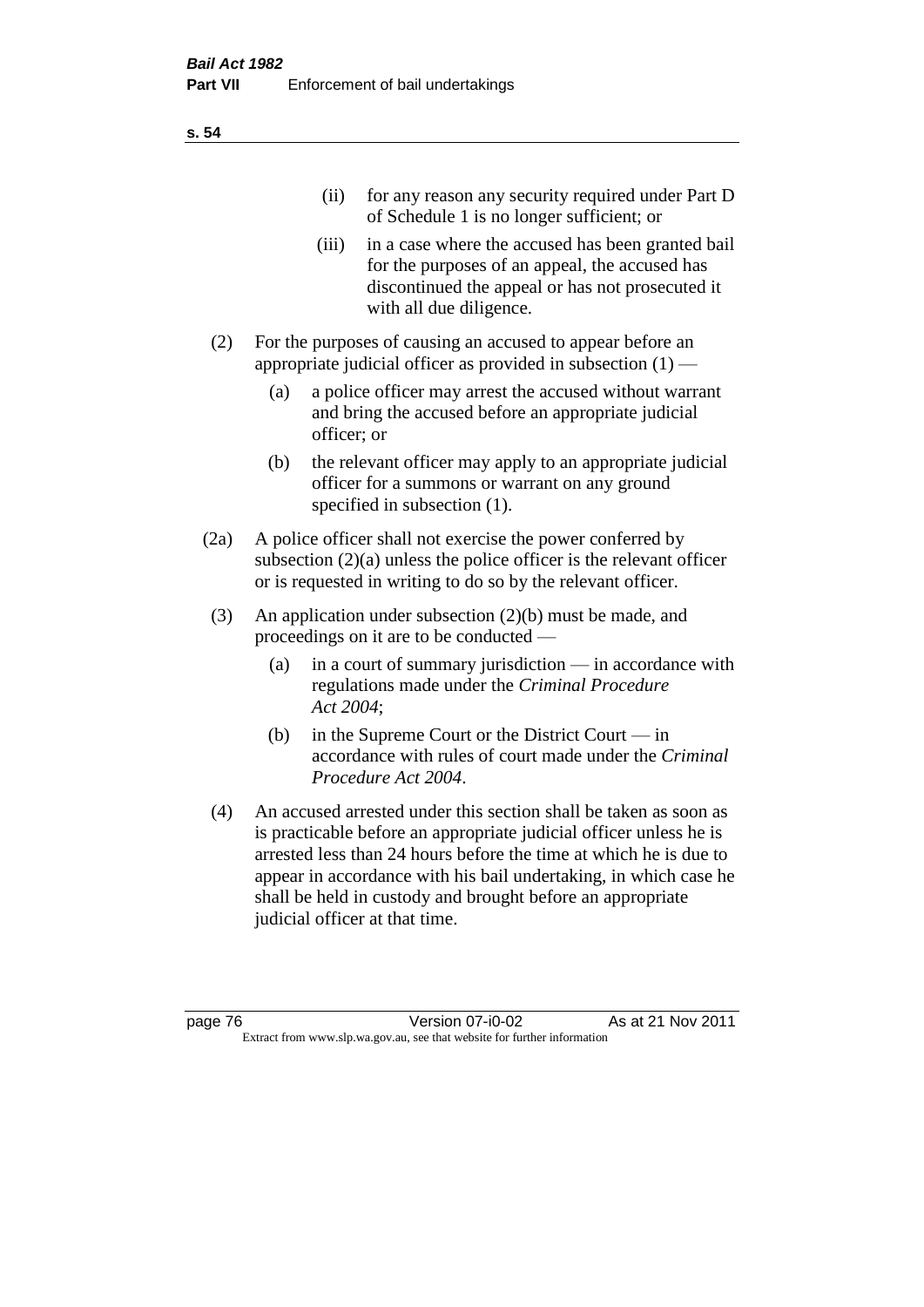- $(5)$  If
	- (a) the court before which the accused is required to appear is the District Court, the Supreme Court or the Court of Appeal; and
	- (b) a police officer is satisfied that because of the urgency of the case it is not practicable for the prosecutor to exercise the power conferred by subsection (1),

the police officer may exercise that power.

(6) If a police officer, acting under subsection (5), exercises the power conferred by subsection (1), the police officer is to be regarded as the relevant officer for the purposes of this section.

*[Section 54 amended by No. 33 of 1989 s. 18; No. 61 of 1990 s. 12; No. 45 of 1993 s. 12; No. 59 of 2004 s. 141; No. 84 of 2004 s. 9, 11 and 82; No. 6 of 2008 s. 33(1)-(4).]* 

# **54A. Accused on committal may be taken before court by which committed**

- (1) This section applies to an accused
	- (a) who has been released on bail following the accused's committal to the District Court or the Supreme Court to be tried (otherwise than for murder) or sentenced or otherwise dealt with; and
	- (b) who has not made an appearance in that court on the committal; and
	- (c) who, in the opinion of the relevant officer under section 54, should be made to show cause in terms of subsection (1) of that section.
- (2) The relevant officer may, under section 54, cause an accused to whom this section applies to appear before a judicial officer who is empowered to exercise jurisdiction in the court in which the committal order was made, instead of before an appropriate judicial officer.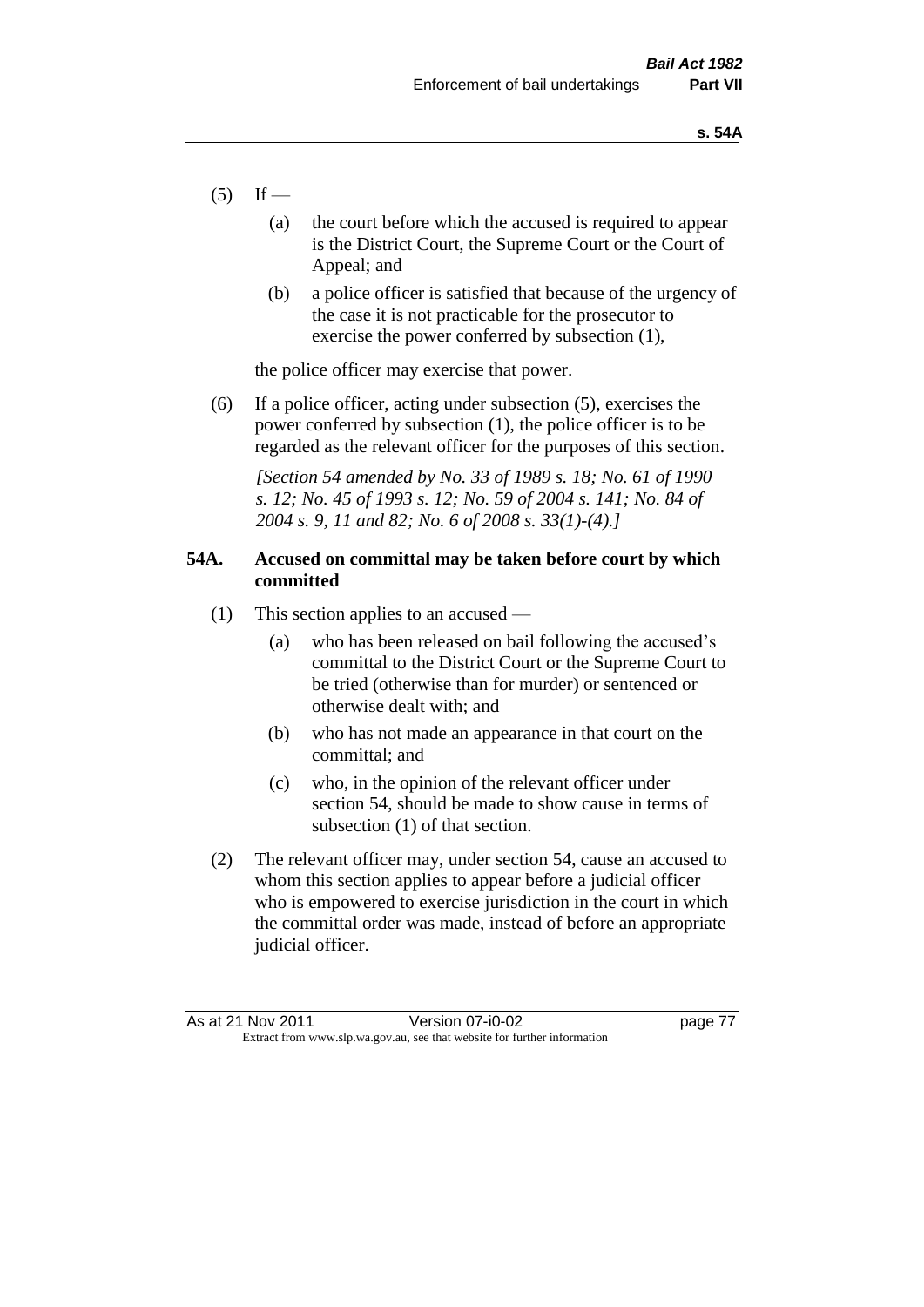# (3) A judicial officer before whom an accused so appears is to be regarded as an appropriate judicial officer for the purposes of section 54(2).

- (4) A judicial officer before whom an accused so appears is not obliged to exercise any power conferred by section 55 but may refuse to do so and direct the relevant officer to cause the accused to appear before an appropriate judicial officer.
- (5) A relevant officer shall comply with a direction given to that officer under subsection (4).

*[Section 54A inserted by No. 6 of 2008 s. 34; amended by No. 29 of 2008 s. 24(6).]*

# **55. Powers of judicial officer to revoke or vary bail**

- (1) If the judicial officer before whom an accused appears under section 54 is satisfied that —
	- (a) the accused is not likely to comply with any requirement of his bail undertaking mentioned in section 28(2)(a) or (b);
	- (b) he is, or has been, or is likely to be, in breach of any condition of his bail undertaking mentioned in section  $28(2)(c)$ ;
	- (ba) he is, or has been, in breach of a home detention condition mentioned in section 28(2)(d); or
		- (c) any of the grounds set out in section  $54(1)(b)$  has been established,

# he may —

- (d) revoke the bail and remand the accused in custody to appear at the time and place specified, or deemed by section 31(3) to be specified, in his bail undertaking; or
- (e) revoke the bail and grant fresh bail to the accused in accordance with this Act, other than clause 2 of Part B of Schedule 1.

#### **s. 55**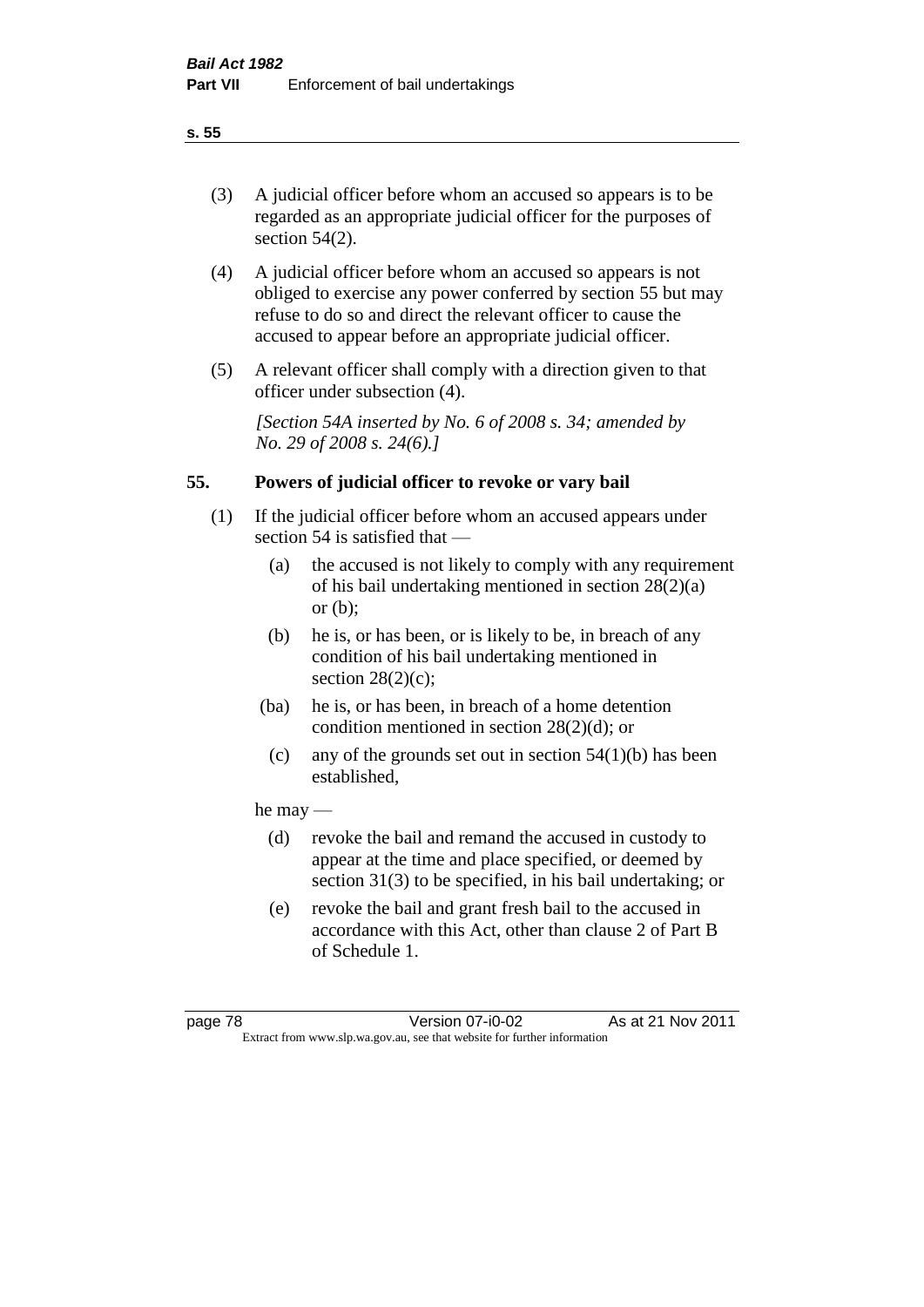(2) If the judicial officer before whom the accused so appears is not satisfied as to any of the matters mentioned in subsection (1)(a), (b), or (c) he shall release the accused on his existing bail undertaking and, with the consent in writing of the surety, on any existing surety undertaking.

*[Section 55 amended by No. 61 of 1990 s. 13; No. 45 of 1993 s. 12; No. 84 of 2004 s. 82.]* 

#### *[56. Deleted by No. 6 of 2008 s. 35.]*

#### **57. Forfeiture of money under bail undertaking**

- (1) Where an accused is convicted of an offence against section  $51(1)$ , (2) or (2a), the court by which he is convicted shall, whether or not an application is made therefor by the prosecutor, order that the full amount agreed to be forfeited, in the accused's bail undertaking, be forfeited to the State.
- (2) Notwithstanding subsection (1), the court may decline to make an order thereunder or may order forfeiture in part only where the accused shows to the satisfaction of the judicial officer —
	- (a) that, by reason of a change of circumstances since the bail undertaking was entered into, an order for forfeiture, or for forfeiture in full (as the case may be), would cause excessive hardship to the accused or his dependants; and
	- (b) that such hardship would not be relieved by the exercise of one of the powers conferred by section 59.
- (3) Without prejudice to the recovery of such an amount as a civil debt due to the State, any amount to be paid under an order made under this section is to be paid, and its payment may be enforced under Part 5 of the *Fines, Penalties and Infringement Notices Enforcement Act 1994*, unless an order has been made under subsection (4).
- (4) If under this section the Supreme Court or the District Court makes an order requiring the payment of money, the court may make an order under section 59 of the *Sentencing Act 1995* in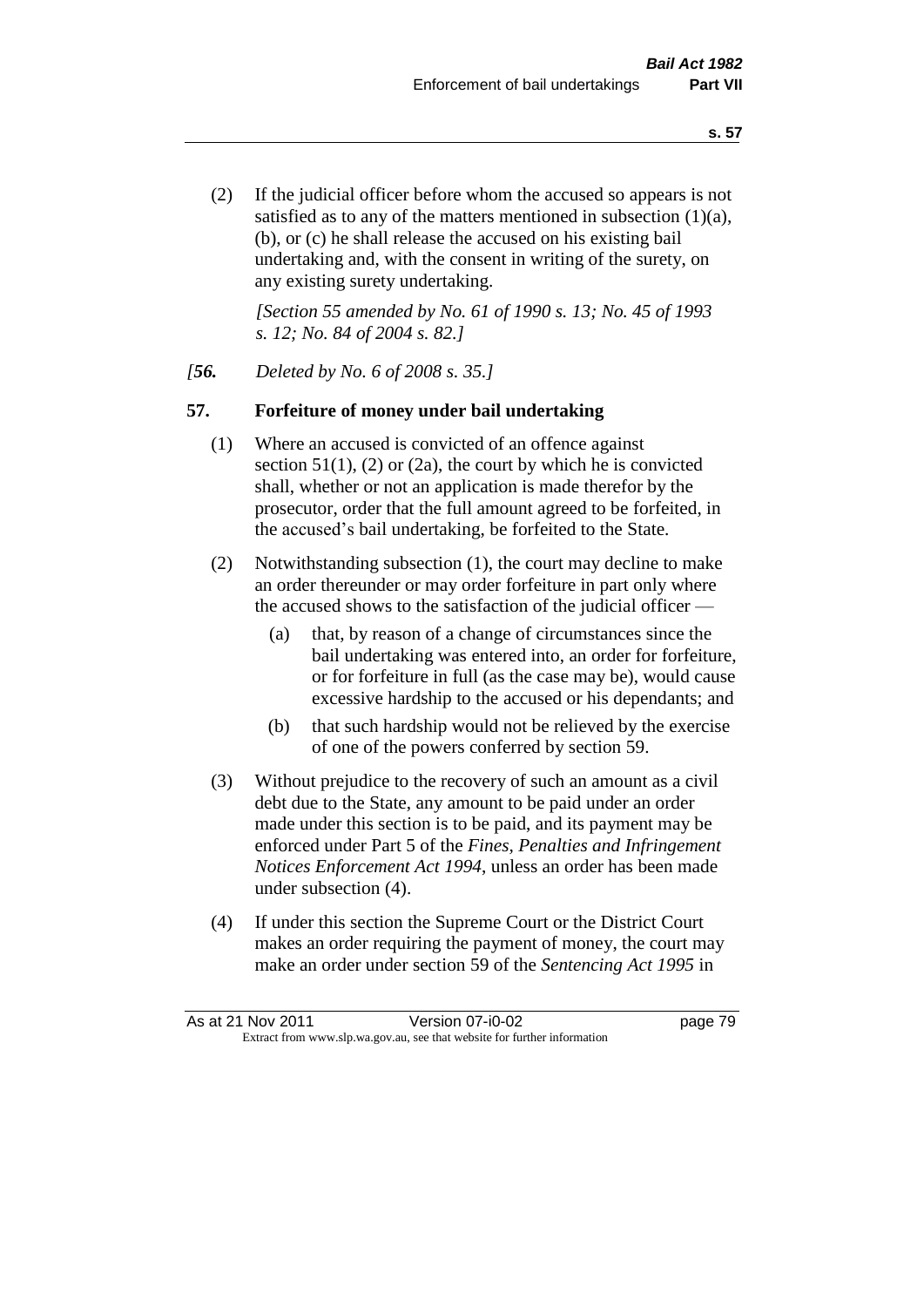respect of the amount payable and for that purpose that section, with any necessary changes, applies as if the amount were a fine imposed on the accused.

*[Section 57 amended by No. 74 of 1984 s. 19; No. 92 of 1994 s. 7; No. 78 of 1995 s. 8; No. 54 of 1998 s. 11; No. 65 of 2003 s. 121(3); No. 84 of 2004 s. 82.]* 

# **58. Automatic forfeiture on expiration of one year after absconding**

- (1) If after the expiration of one year from the day on which the accused is required to appear in court in accordance with the requirement of his bail undertaking mentioned in section  $28(2)(a)$  he has not —
	- (a) been arrested under section 59B; or
	- (b) appeared in court in accordance with the requirement of his bail undertaking mentioned in section 28(2)(b); or
	- (c) otherwise surrendered himself or been taken into custody to be dealt with on the charge or charges for which the bail undertaking was entered into,

the full amount specified in the bail undertaking shall, on the expiration of the said period, be forfeited to the State by virtue of this section without any order of the court or other formality.

(2) Upon the occurrence of a forfeiture under subsection (1) any security given by the accused may be resorted to by the State as if an order of forfeiture had been made under section 57(1).

*[Section 58 amended by No. 65 of 2003 s. 121(3); No. 84 of 2004 s. 82; No. 6 of 2008 s. 18(3) and 36(2).]*

**s. 58**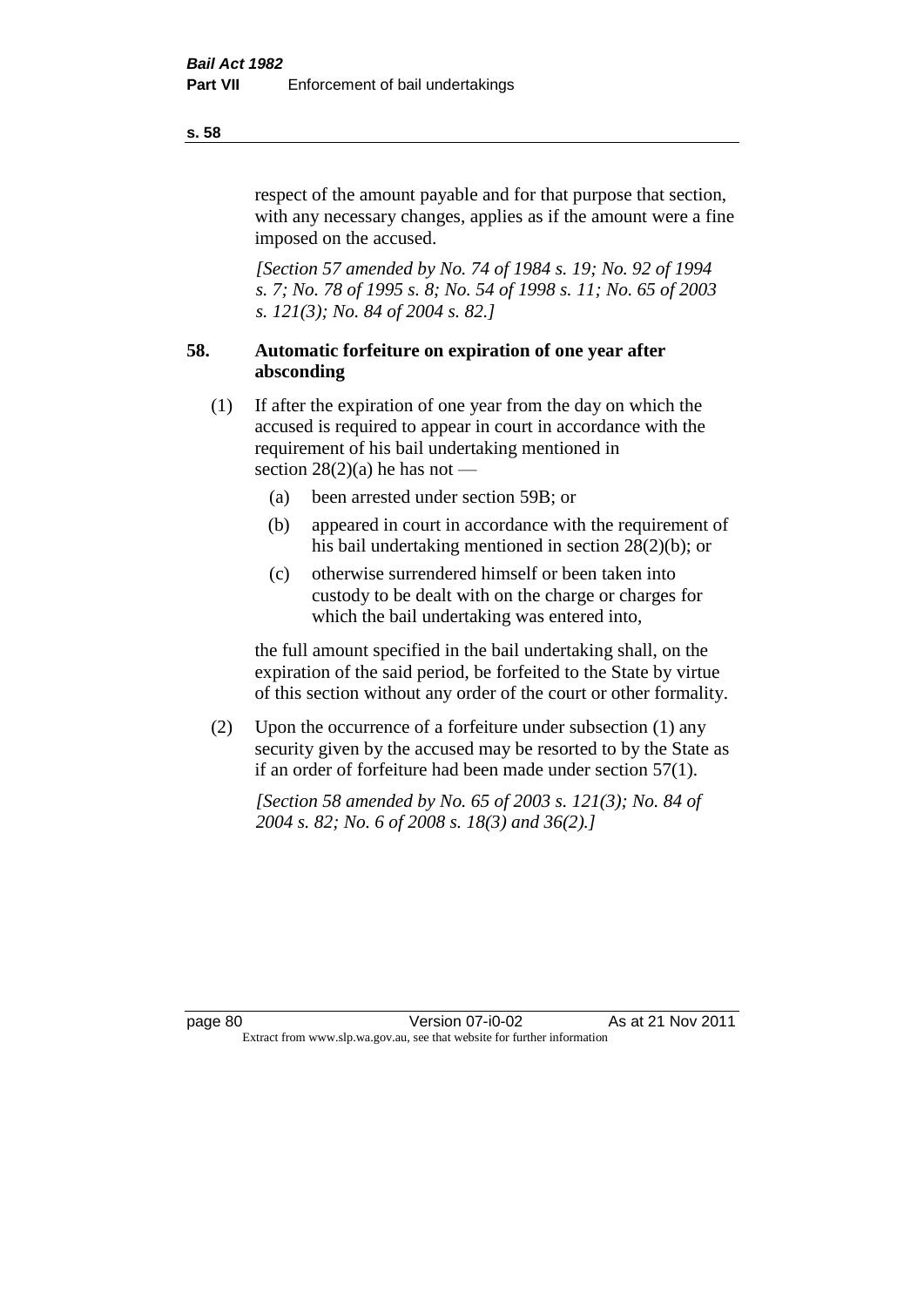# **Part VIII — Miscellaneous**

# **59. Further power of judicial officer in relation to enforcement of undertakings**

A court or an appropriate judicial officer who makes an order for forfeiture under section 49 or 57 may, when doing so, or at any time thereafter, further order —

- (a) that payment of any sum be made by specified instalments or be postponed to a specified date;
- (b) that any security given be applied in or towards payment of the sum forfeited; or
- (c) that the accused or the surety, as the case may be, do all such things and execute all such documents as may be necessary, or as may be specified in the order, for the purpose of vesting any security in the State or enabling the State to realize the same or to resort thereto to recover the sum forfeited,

and the court or an appropriate judicial officer may at any time vary or revoke an order made under paragraph (a), (b), or (c).

*[Section 59 amended by No. 65 of 2003 s. 121(3); No. 84 of 2004 s. 82.]*

# **59A. Where bail dispensed with, accused may be taken before judicial officer for reconsideration of matter**

- $(1)$  In this section *relevant officer* has the meaning given in section 54(1a).
- (2) Where the requirement for bail has been dispensed with for an accused under section 7A, the relevant officer may cause the accused to appear before an appropriate judicial officer for reconsideration of the matter, if the relevant officer has reasonable grounds to believe that the accused is not likely to appear at the time and place specified in a notice under section 13A(3).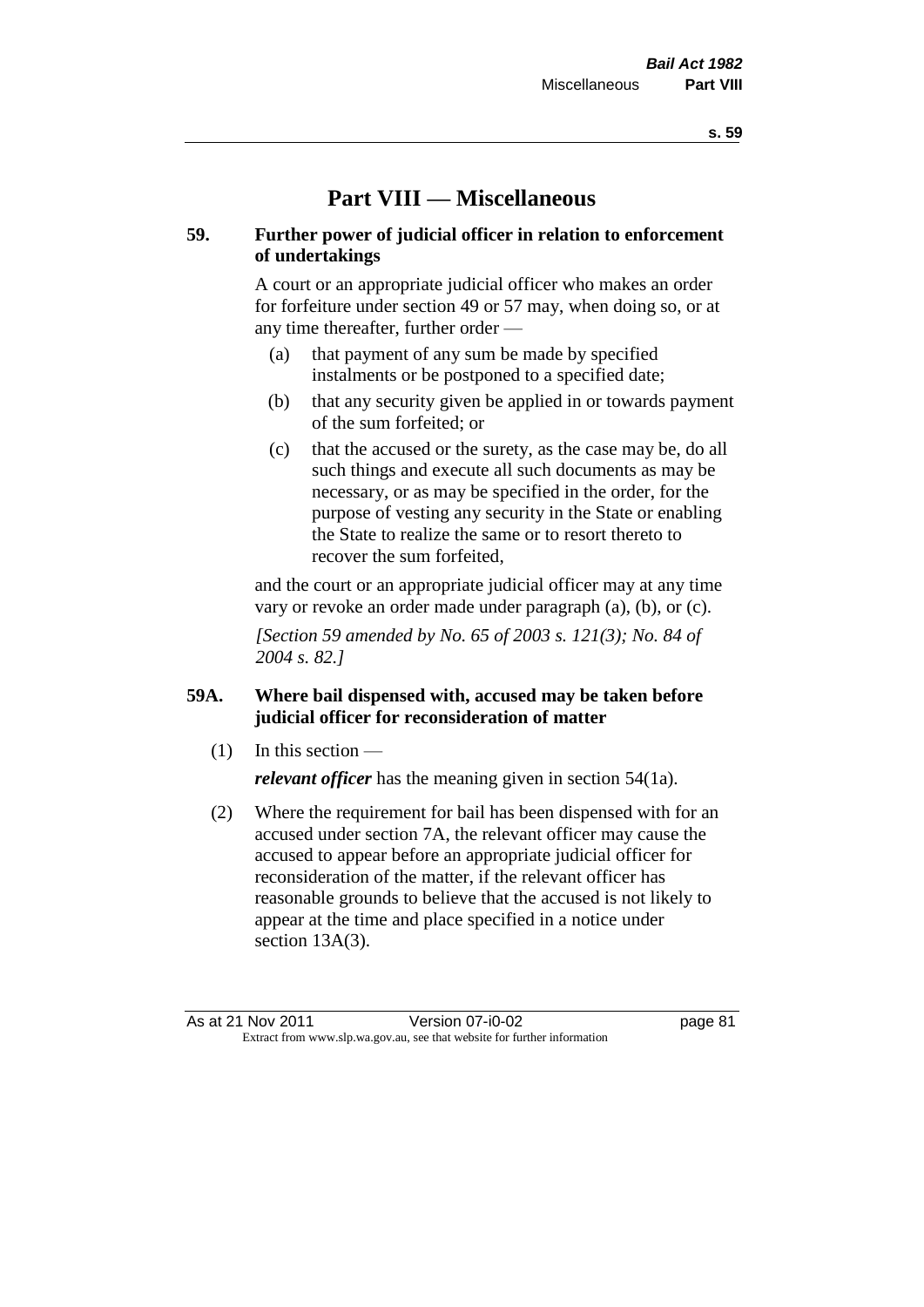- (3) Section 54(2), (2a), (3) and (4) apply, with necessary modifications, for the purposes of subsection (2).
- (4) The judicial officer before whom an accused appears under subsection (2) shall reconsider the accused's case and may, notwithstanding section 13 —
	- (a) again dispense with the requirement for bail; or
	- (b) grant bail; or
	- (c) refuse to grant bail,

in accordance with this Act, for the accused's appearance in court.

- $(5)$  If
	- (a) the court before which the accused is required to appear is the District Court, the Supreme Court or the Court of Appeal; and
	- (b) a police officer is satisfied that because of the urgency of the case it is not practicable for the prosecutor to exercise the power conferred by subsection (2),

the police officer may exercise that power.

(6) If a police officer, acting under subsection (5), exercises the power conferred by subsection (2), the police officer is to be regarded as the relevant officer for the purposes of this section.

*[Section 59A inserted by No. 6 of 2008 s. 36(1).]*

# **59B. Warrant for arrest of absconding accused**

Where —

(a) at any time after that specified in an accused's bail undertaking for an accused's appearance the accused has failed to comply with the requirements of the accused's bail undertaking mentioned in section  $28(2)(a)$  or (b); or

page 82 Version 07-i0-02 As at 21 Nov 2011 Extract from www.slp.wa.gov.au, see that website for further information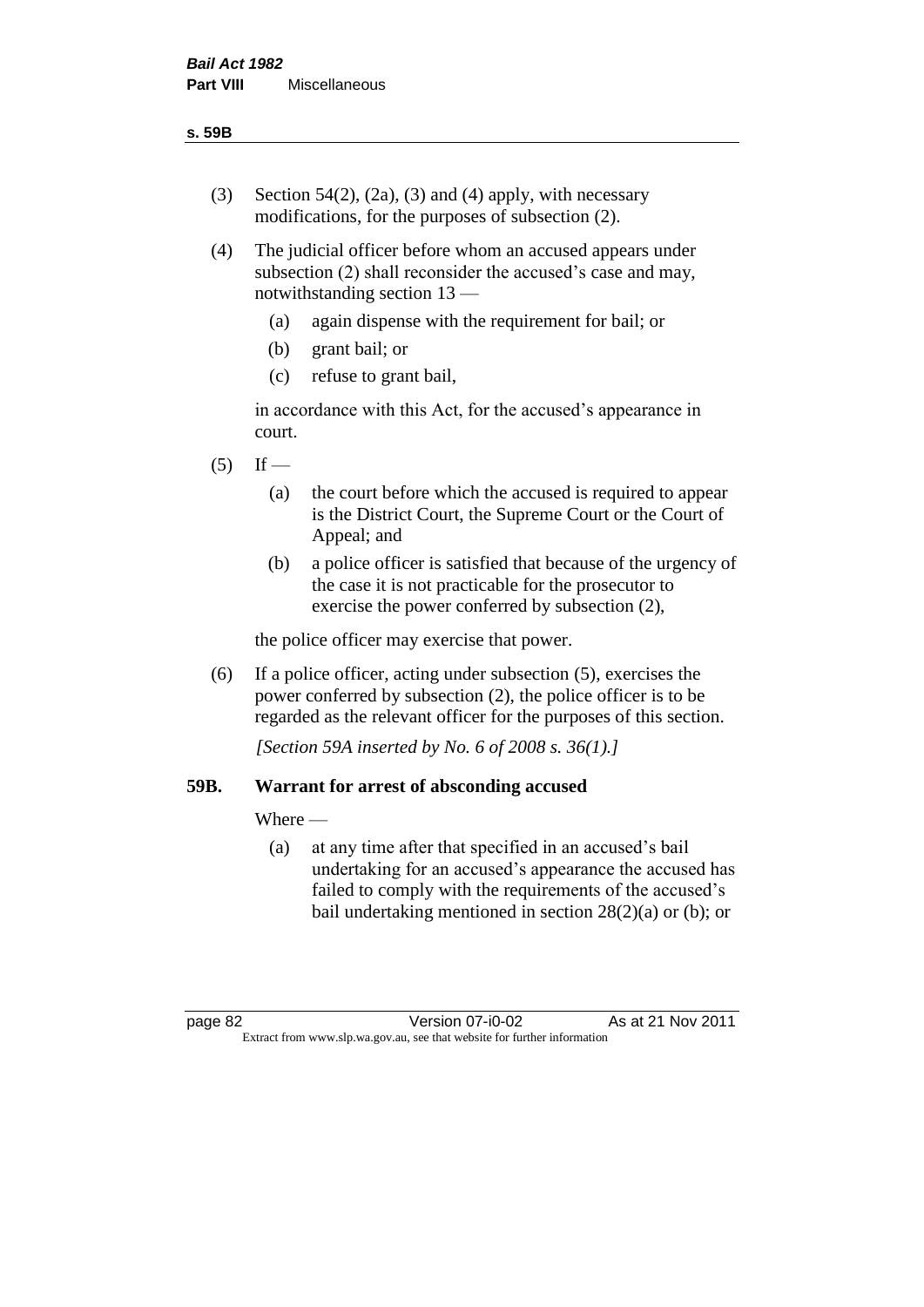(b) an accused has failed to appear at the time and place specified in a notice under section 13A(3).

the court before which the accused was required to appear may issue a warrant to arrest the accused and bring the accused before that court or a court of like jurisdiction.

*[Section 59B inserted by No. 6 of 2008 s. 36(1).]*

#### **60. Accused and surety to notify any change of address**

Where the residential address of —

- (a) an accused who has been released on bail or for whom the requirement for bail has been dispensed with; or
- (b) a surety,

changes from that appearing on his bail undertaking, surety undertaking or notice under section 13A(3), as the case may be, he shall forthwith, in writing, notify details of the change to the registrar of the court before which, at the time when the change occurs, the accused is required to appear, and if without reasonable cause he fails to do so he commits an offence.

#### Penalty: \$1 000.

*[Section 60 amended by No. 50 of 2003 s. 37(5); No. 59 of 2004 s. 141; No. 84 of 2004 s. 82; No. 6 of 2008 s. 37.]*

# **61. Offence of failing to bring arrested person before court or person able to grant bail**

- (1) A person to whom this section applies commits an offence if, having arrested another for an offence, he wilfully and without reasonable excuse fails to take that other person, or cause him to be taken, as soon as is practicable —
	- (a) before an authorised officer or judicial officer empowered by this Act to grant bail for that offence; or
	- (b) before a court.

Penalty: \$1 000 or imprisonment for 12 months or both.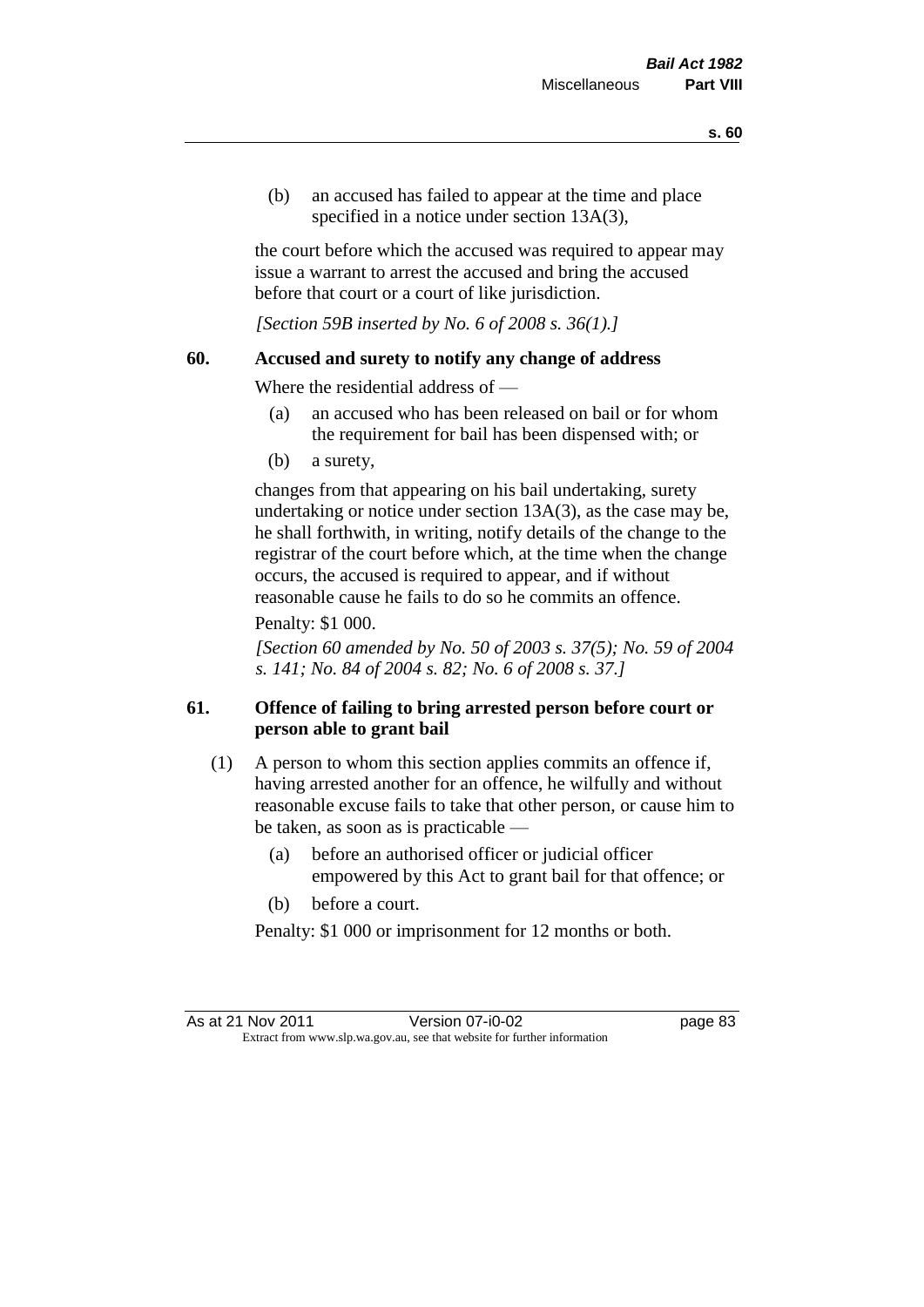#### **s. 62**

- (2) This section applies to a person who
	- (a) is not empowered by this Act to grant bail for the offence; or
	- (b) being so empowered, elects to act under section 6(7).

*[Section 61 amended by No. 15 of 1988 s. 17; No. 59 of 2006 s. 4(4); No. 6 of 2008 s. 38.]* 

# **62. Offence to give false information for bail purposes**

A person who for the purpose of obtaining —

- (a) a grant of bail for himself or a variation of the terms and conditions thereof; or
- (b) approval of himself as a surety,

makes any statement which he knows is false in a material particular, or recklessly makes any statement which is false in a material particular, commits an offence.

Penalty: \$1 000 or imprisonment for 12 months or both.

#### **63. Protection of persons carrying out this Act**

A person shall not be liable in civil proceedings on account of anything done, or omitted to be done, by him in good faith in the course of carrying out any provision of this Act, or purporting to be so done or omitted; but the liability (if any) of any other person (including the State or the Commonwealth) as his employer is not affected by this section and shall be determined as if it had not been passed.

*[Section 63 amended by No. 65 of 2003 s. 121(4).]*

#### **64. Evidence of non-appearance etc. by an accused**

Where it is required for the purposes of this Act to prove —

(a) that an accused did not appear before a particular court, at a particular place, on a particular day, at a particular time or during a particular period; or

page 84 Version 07-i0-02 As at 21 Nov 2011 Extract from www.slp.wa.gov.au, see that website for further information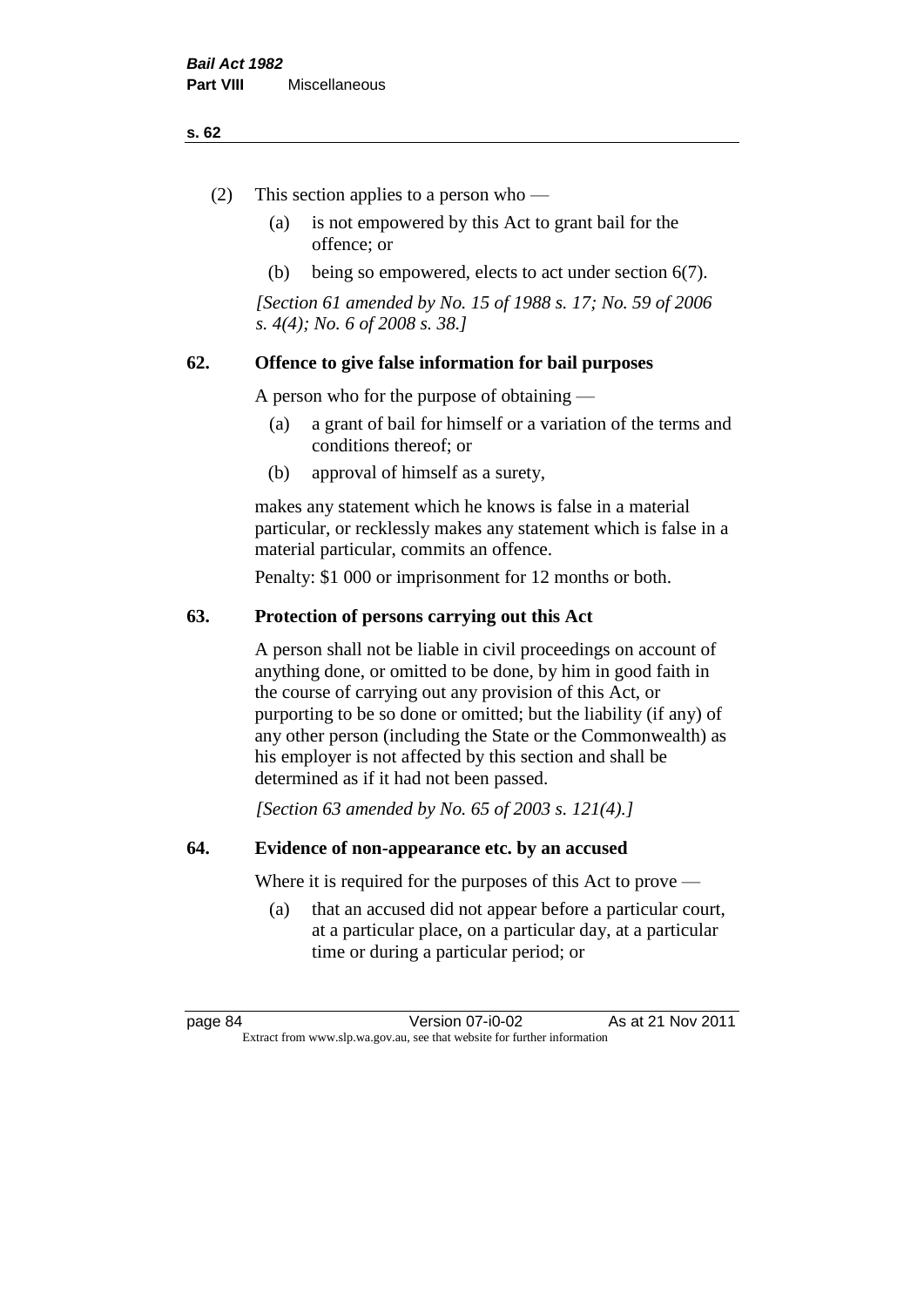(b) the day, time or period when or during which an accused did appear before a particular court at a particular place,

a certificate as to any such matter, purporting to be signed by a judicial officer or registrar of the court before which the accused was required to appear, shall be evidence of the matter so certified.

*[Section 64 amended by No. 59 of 2004 s. 141; No. 84 of 2004 s. 82.]* 

# **65. Bail undertakings by minors**

A bail undertaking entered into by a person who is under the age of 18 years shall bind him as if he were of full age.

#### **66. Abolition of other powers to grant bail**

- (1) Any power or duty that, at the commencement of this Act, exists apart from statute to grant bail to an accused awaiting an appearance in court for an offence, is abolished.
- (2) Subsection (1) has effect notwithstanding anything in section 16 of the *Supreme Court Act 1935*.
- (3) In subsection (1) *statute* means an Act of the Parliament of Western Australia, other than the *Supreme Court Act 1935*.

*[Section 66 amended by No. 84 of 2004 s. 82.]*

# **66A. Delegation by registrar**

- (1) The registrar of a court may, either generally or as otherwise provided by the instrument of delegation, by instrument signed by him, delegate to an officer of that court any function conferred on him by or under this Act other than —
	- (a) this power of delegation; or
	- (aa) a function conferred by section  $11(3)$  or  $36(1)(a)$ ; or
	- (b) any function that a judicial officer has required him to perform personally.

As at 21 Nov 2011 Version 07-i0-02 page 85 Extract from www.slp.wa.gov.au, see that website for further information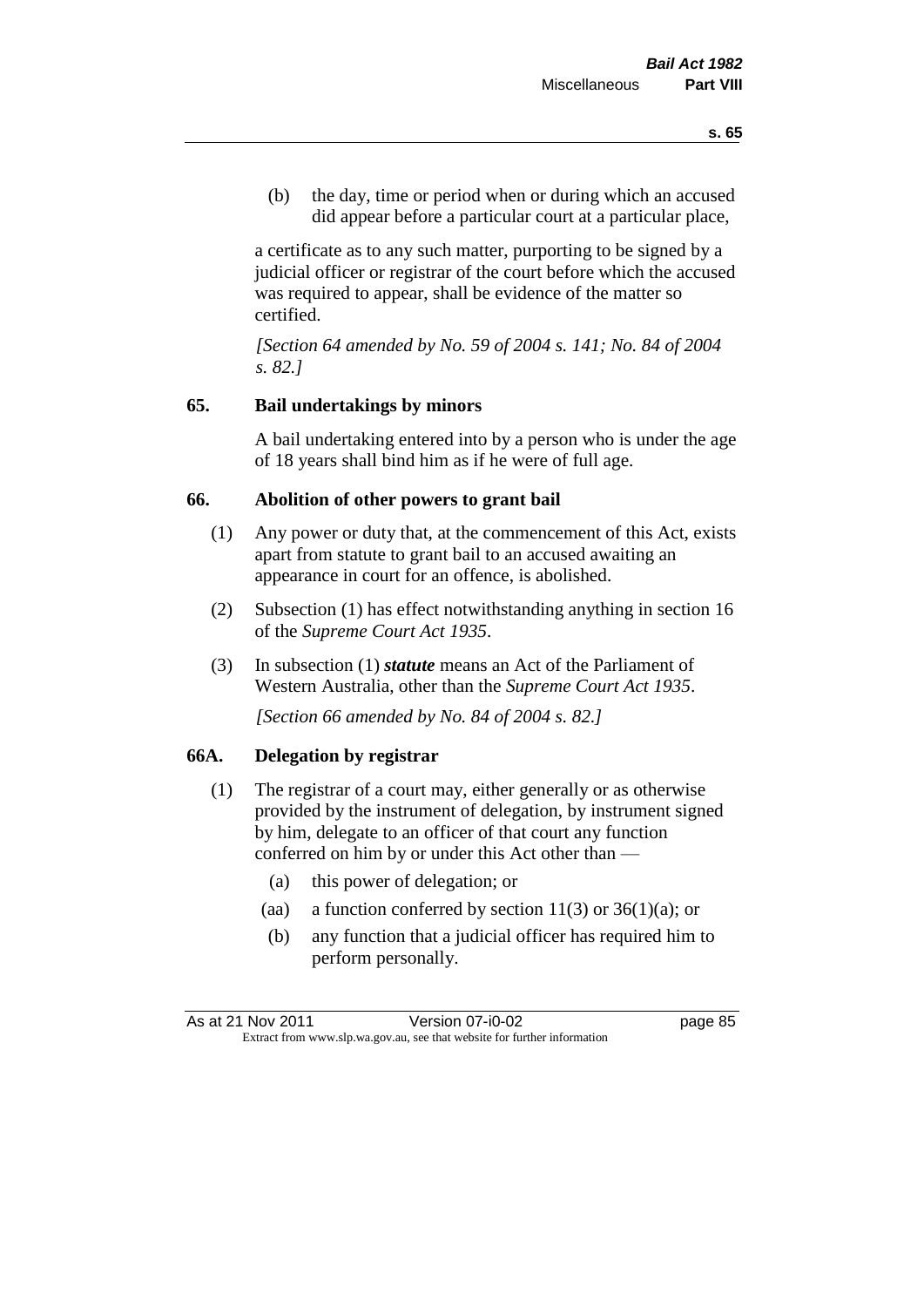**s. 66B**

(2) The superintendent of a detention centre under the *Young Offenders Act 1994* may, either generally or as otherwise provided by the instrument of delegation, by instrument signed by him, delegate to an officer of the Public Sector agency principally assisting the Minister administering that Act in its administration any function conferred on him by or under this Act, other than this power of delegation.

*[Section 66A inserted by No. 15 of 1988 s. 18; amended by No. 49 of 1988 s. 89; No. 31 of 1993 s. 8; No. 59 of 2004 s. 141; No. 65 of 2006 s. 52; No. 6 of 2008 s. 39.]* 

# **66B. Use of video link or audio link**

(1) In this section —

*audio link* means facilities (including telephone) that enable, at the same time, a judicial officer or authorised officer at one place to hear the accused at another place and vice versa;

*bail proceedings* means any proceedings under this Act including —

- (a) proceedings on a case for bail;
- (b) proceedings relating to the variation or revocation of bail;
- (c) proceedings on an application under section 48 or 49;
- (d) proceedings on an appeal under section 15A or 53;

*video link* means facilities (including closed circuit television) that enable, at the same time, a judicial officer or authorised officer at one place to see and hear the accused at another place and vice versa.

- (2) Bail proceedings may be conducted by means of a video link or an audio link.
- (3) Without limiting subsection (2), if a provision of this Act requires or authorises an accused to be brought before, or appear before, a court, judicial officer or authorised officer, the accused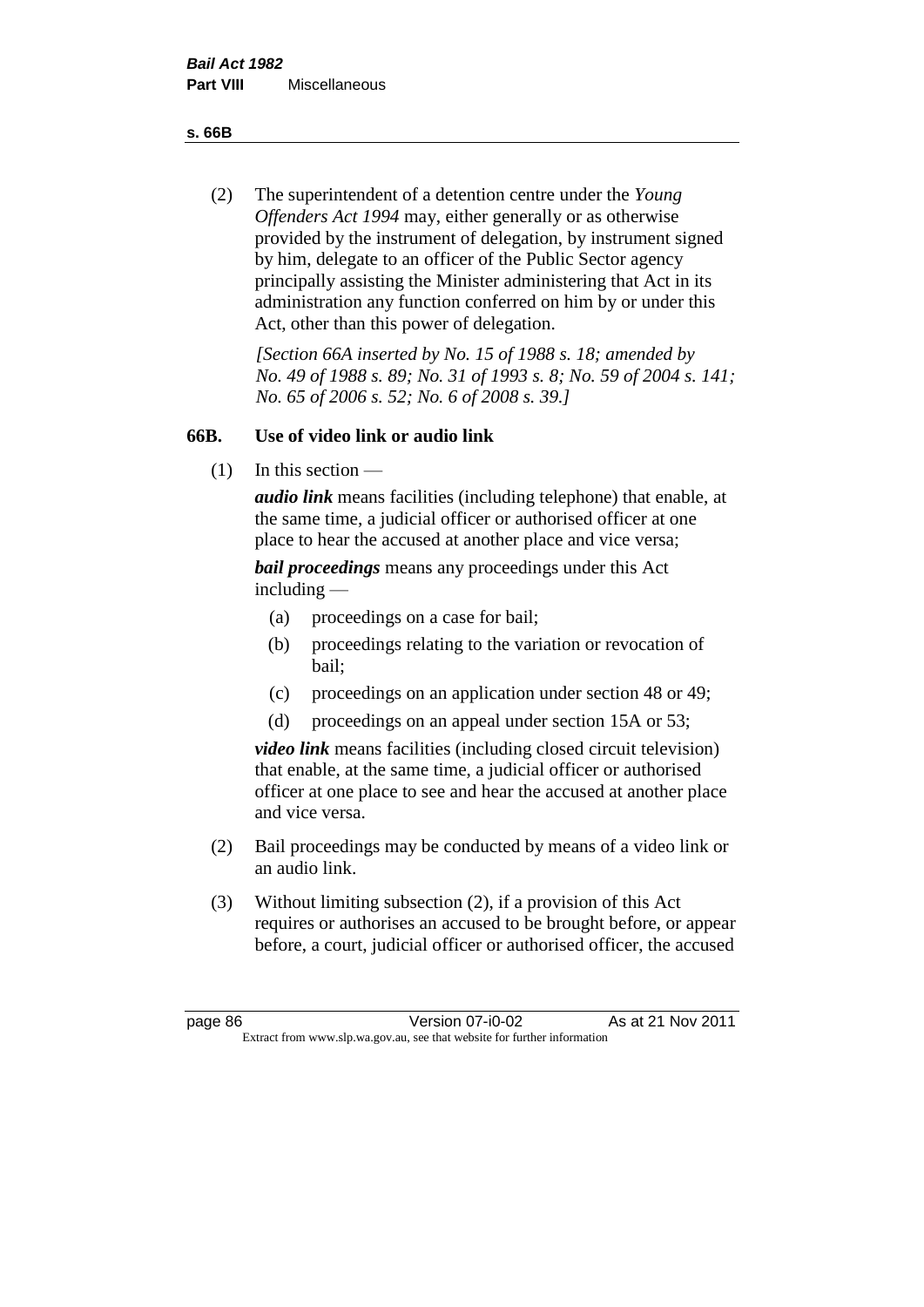may be brought before, or appear before, the court or officer by means of a video link or an audio link.

- (4) An audio link is not to be used under this section unless a video link is not available and cannot reasonably be made available.
- (5) Nothing in this section prevents a court, judicial officer or authorised officer from requiring that an accused be brought before, or appear before, the court or officer in person for the purposes of bail proceedings.

*[Section 66B inserted by No. 6 of 2008 s. 40(1).]*

### **67. Regulations**

- (1) The Governor may make regulations, not inconsistent with this Act, prescribing such things as are required or permitted by this Act to be prescribed or as it is necessary or expedient to prescribe for the purposes thereof.
- (2) Without limiting the generality of subsection (1) regulations  $\text{max}$  —
	- (a) make provision for or with respect to the making of applications —
		- (i) for or in relation to bail;
		- (ii) for the approval of sureties;
		- (iii) for the approval of security to be given by accused persons and sureties;
		- (iv) for the cancellation of a surety undertaking;
		- (v) for an order under section 49,

and for the manner in which such applications are to be made and the procedure to be followed on such applications;

(b) for the purposes of clause 5 of Part A of Schedule 1, prescribe the officer or officers who may grant bail for any prescribed appearance or class of appearance in court by an accused who is in custody;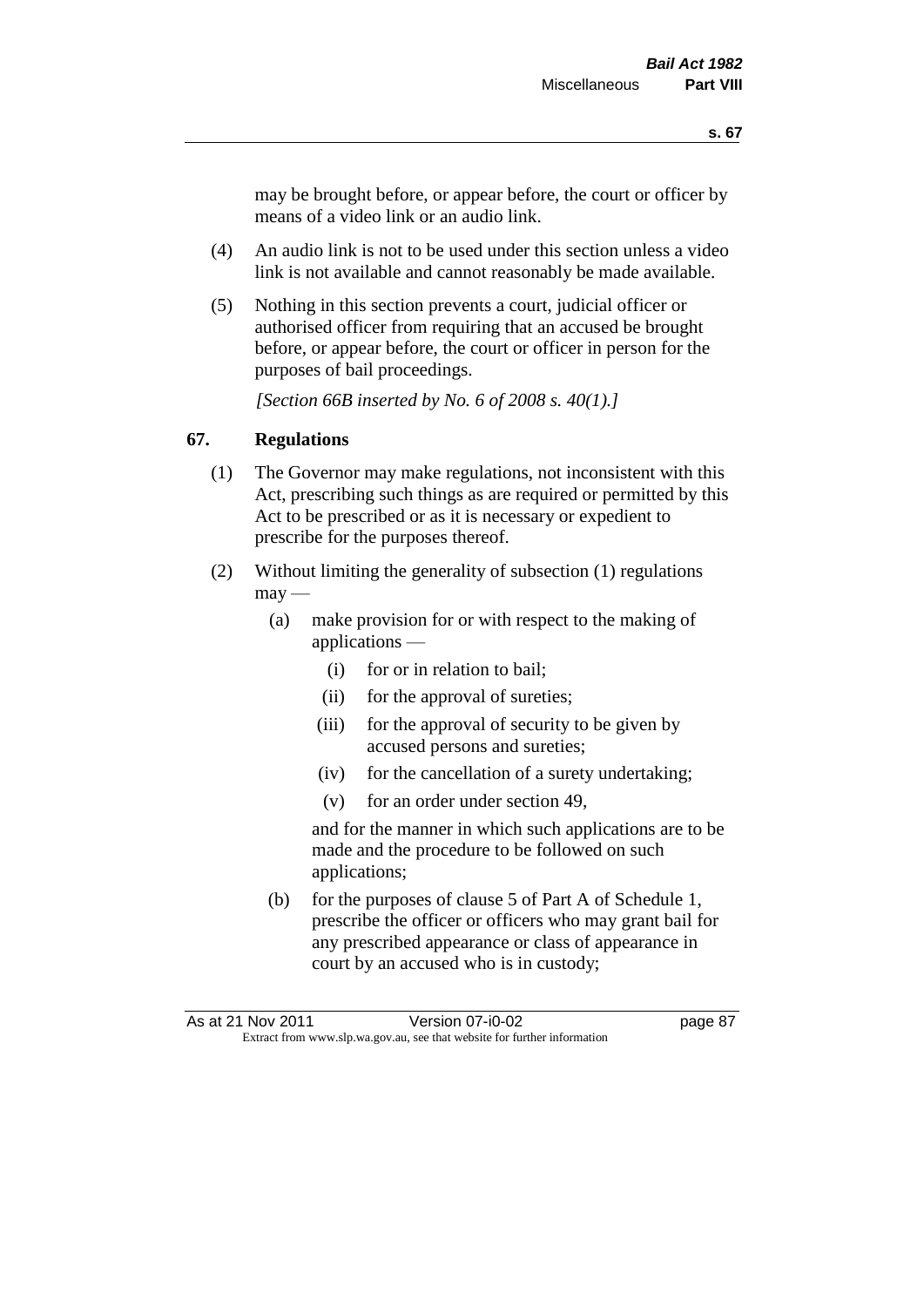**s. 67**

- (c) make provision for, or with respect to the management, control, supervision and good order of premises established for the accommodation of persons to whom bail has been granted.
- (3) Regulations made under this section may provide that a contravention or failure to comply with a regulation constitutes an offence and may provide for penalties not exceeding a fine of \$500 for offences against the regulations.

*[Section 67 amended by No. 45 of 1993 s. 12; No. 84 of 2004 s. 83(3); No. 2 of 2008 s. 56(6); No. 6 of 2008 s. 30(3).]* 

*[68. Omitted under the Reprints Act 1984 s. 7(4)(g).]*

page 88 Version 07-i0-02 As at 21 Nov 2011 Extract from www.slp.wa.gov.au, see that website for further information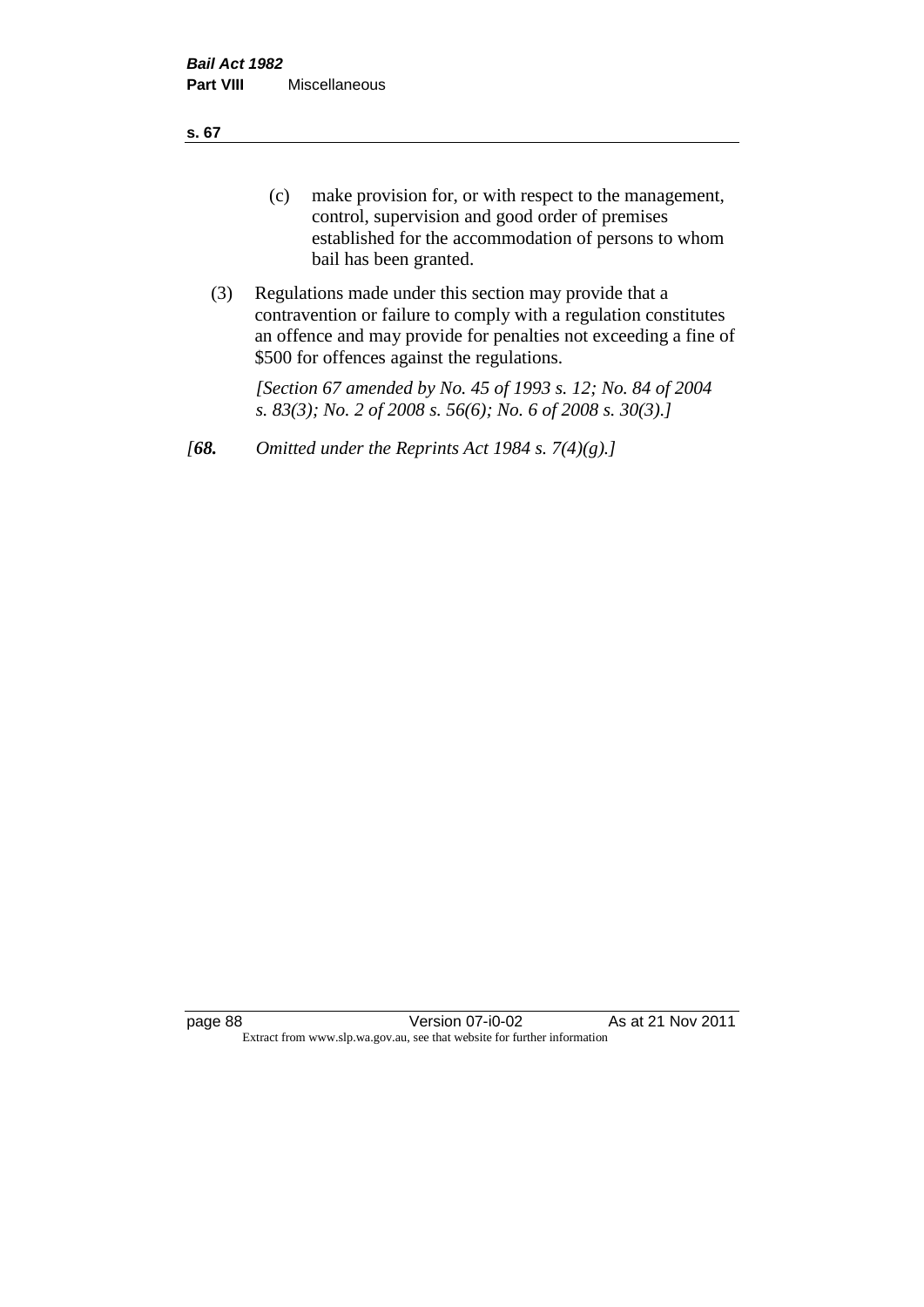# **Schedule 1 — Jurisdiction as to bail and related matters**

[s. 13, 17]

*[Heading inserted by No. 6 of 2008 s. 41(1).]*

# **Part A** — **Jurisdiction relating to bail**

*[Heading inserted by No. 6 of 2008 s. 41(2)(a).]*

**First Column** *Appearances in court* 

#### **Second Column**

*By whom bail may be granted or (where applicable) dispensed with*

*[Heading amended by No. 6 of 2008 s. 41(2)(b) and (c).]*

### **1. Initial appearance**

| (1) | The initial appearance in a<br>court of summary<br>jurisdiction or the Children's | (a)<br>(b) | In any case $-$<br>a justice; or<br>an authorised police                                             |
|-----|-----------------------------------------------------------------------------------|------------|------------------------------------------------------------------------------------------------------|
|     | Court by an accused in, or in<br>connection with,<br>proceedings for an offence.  |            | officer; and<br>in addition, in the case of a child,<br>an authorised community<br>services officer. |
|     |                                                                                   |            |                                                                                                      |

(2) The initial appearance in the A judge of the District Court or a District Court or the Supreme Court, not being the initial appearance to which clause 3 applies. judge of the Supreme Court, as the case requires.

*[Clause 1 amended by No. 15 of 1988 s. 19; No. 49 of 1988 s. 90(a)(i); No. 59 of 2004 s. 141; No. 84 of 2004 s. 10(1) and 82.]*

**2. Appearance after adjournment** Appearance in any court or before a judicial officer by an accused after any adjournment of proceedings for an offence, not being a committal under clause 3. The judicial officer who orders the adjournment.

*[Clause 2 amended by No. 84 of 2004 s. 82.]*

As at 21 Nov 2011 Version 07-i0-02 page 89 Extract from www.slp.wa.gov.au, see that website for further information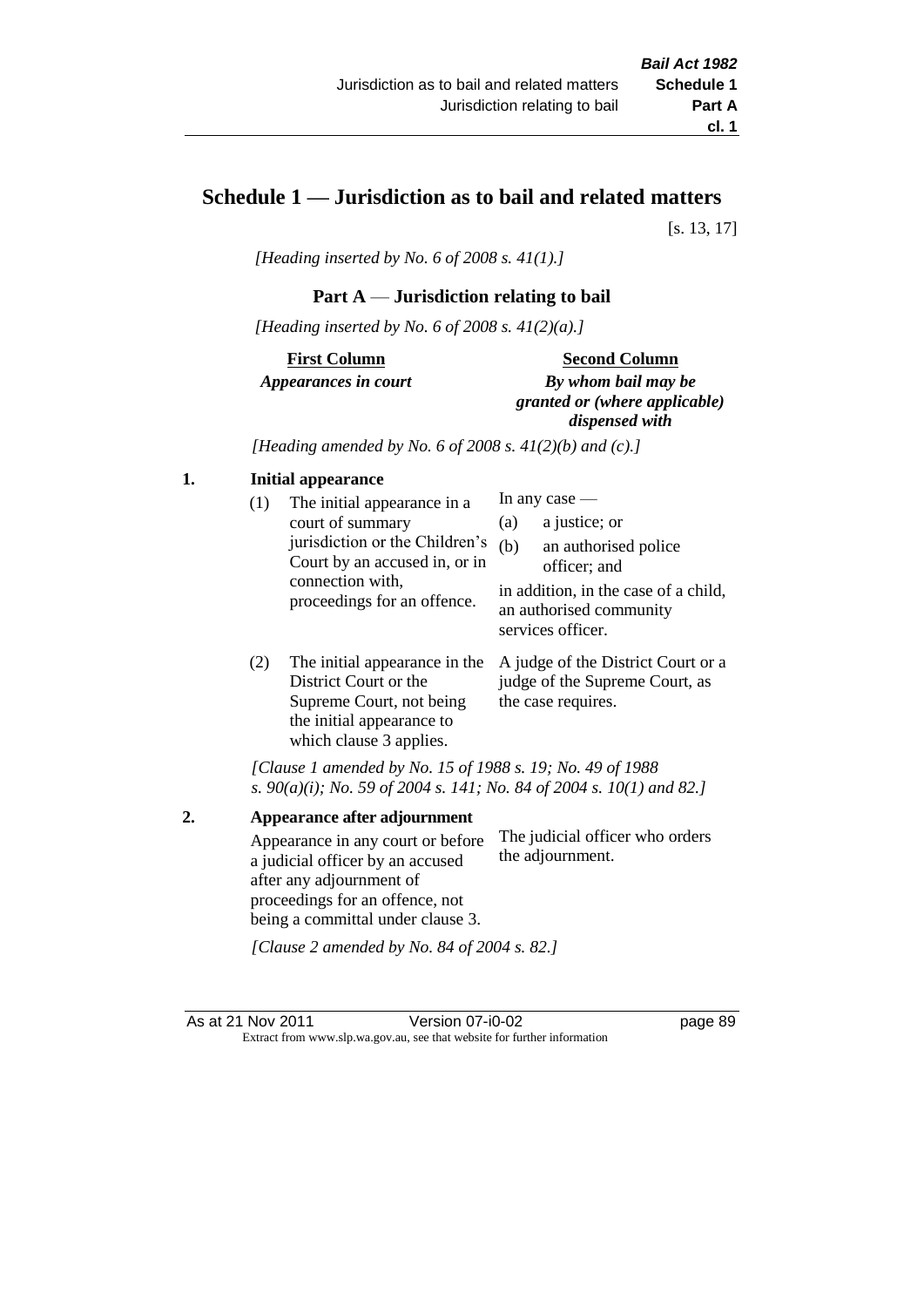|                                                 |     | <b>First Column</b><br>Appearances in court                                                                                                                                                    | <b>Second Column</b><br>By whom bail may be<br>granted or (where applicable)<br>dispensed with                                                                                                                                                 |
|-------------------------------------------------|-----|------------------------------------------------------------------------------------------------------------------------------------------------------------------------------------------------|------------------------------------------------------------------------------------------------------------------------------------------------------------------------------------------------------------------------------------------------|
| 3.                                              |     |                                                                                                                                                                                                | <b>Appearance on committal to Supreme Court or District Court</b>                                                                                                                                                                              |
|                                                 |     | The initial appearance by an<br>accused in the Supreme Court or<br>District Court after he has been<br>committed thereto under any Act to<br>be tried or sentenced or otherwise<br>dealt with. | The judicial officer who orders<br>the committal.                                                                                                                                                                                              |
|                                                 |     | [Clause 3 amended by No. 84 of 2004 s. 82.]                                                                                                                                                    |                                                                                                                                                                                                                                                |
| 4.<br>Appearance in connection with appeal etc. |     |                                                                                                                                                                                                |                                                                                                                                                                                                                                                |
|                                                 | (1) | Appearance in connection<br>with an application or appeal<br>made under the Criminal<br>Appeals Act 2004 or with<br>any order made in<br>determining the application<br>or appeal.             | If the appeal is being determined<br>by a single judge of the Supreme<br>Court, a single judge of the<br>Supreme Court;<br>If the appeal is being determined<br>by the Court of Appeal, the Court<br>of Appeal or a single judge of<br>appeal. |
|                                                 | (2) | Appearance in connection<br>with a rehearing of<br>proceedings ordered under<br>section 28 of the Children's<br>Court of Western Australia<br>Act 1988.                                        | The Children's Court.                                                                                                                                                                                                                          |
|                                                 | (3) | Appearance in connection<br>with the reconsideration of<br>an order under section 40 of<br>the Children's Court of<br>Western Australia Act 1988.                                              | The Children's Court constituted<br>by the President.                                                                                                                                                                                          |

*[Clause 4 inserted by No. 84 of 2004 s. 10(2).]*

page 90 Version 07-i0-02 As at 21 Nov 2011 Extract from www.slp.wa.gov.au, see that website for further information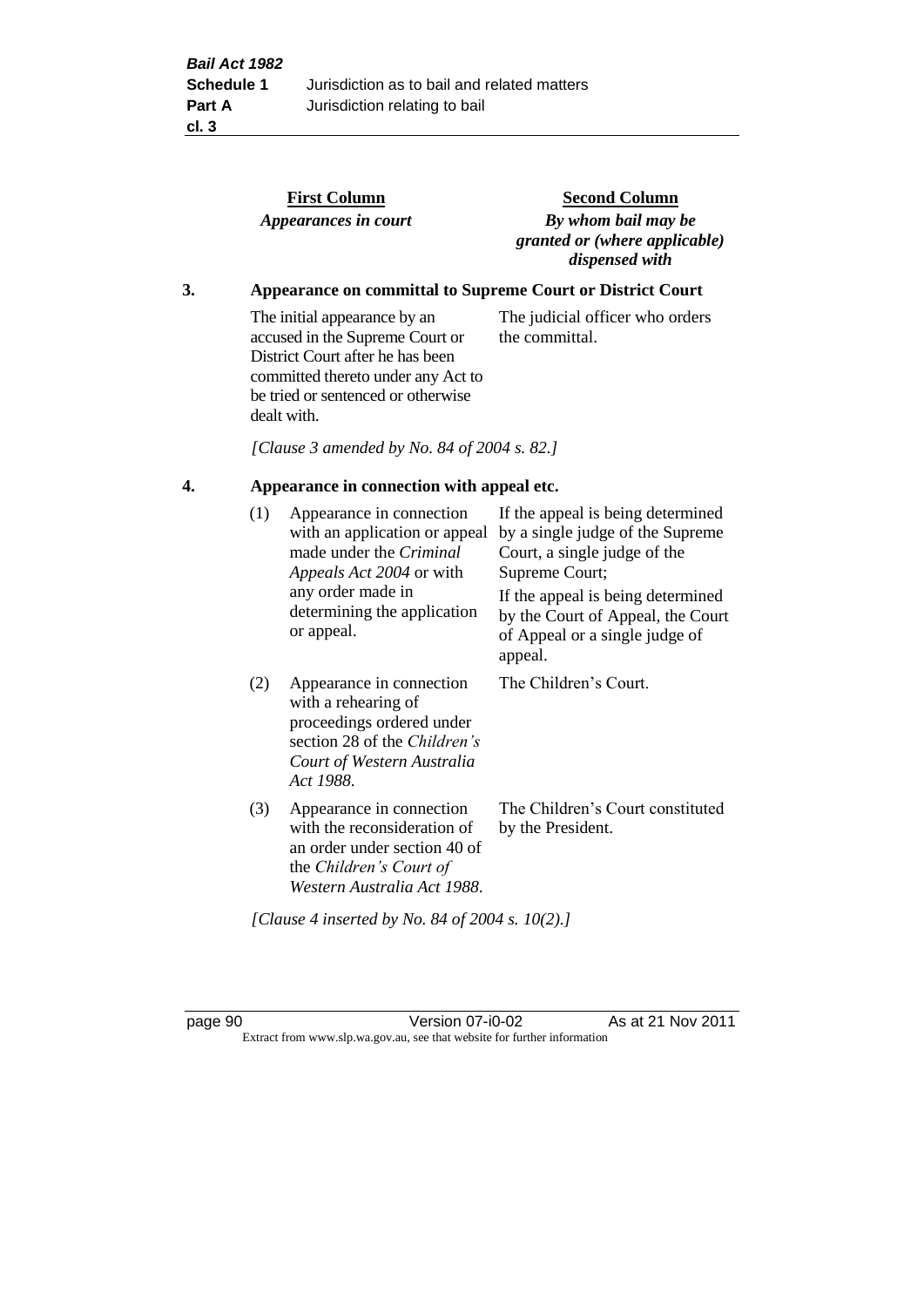| <b>First Column</b>  |  |
|----------------------|--|
| Appearances in court |  |

**Second Column** *By whom bail may be granted or (where applicable) dispensed with*

#### **5. Appearance prescribed by regulation**

Appearance in a court for any other purpose or following any other occurrence prescribed by regulations under this Act. The judicial or other officer prescribed by such regulations.

#### **6. Appearances not otherwise provided for**

Any appearance in a court not otherwise provided for in this Part or by regulations under this Act. The judicial officer who, or court which, orders the appearance.

# **7. Term used: proceedings for an offence**

In this Part, unless the contrary intention appears —

*proceedings for an offence* in clause 2 (but not in clause 1) includes any of the following proceedings relating to that offence —

- (a) appeal proceedings;
- (b) proceedings on a writ of *habeas corpus*; and
- (c) proceedings on the re-appearance of an offender under section 50 of the *Sentencing Act 1995*.

*[Clause 7 inserted by No. 84 of 2004 s. 10(3).]*

# **Part B** — **Cessation of powers relating to bail**

*[Heading inserted by No. 6 of 2008 s. 41(3)(a).]*

# **1. Upon decision by judge, power of other officers ceases**

(1) In this clause —

*judge* means a judge of the Supreme Court, the Children's Court or the District Court.

(2) After a judge has granted or refused bail for an appearance by an accused the power to grant bail for that appearance ceases to be vested  $in -$ 

As at 21 Nov 2011 Version 07-i0-02 Page 91 Extract from www.slp.wa.gov.au, see that website for further information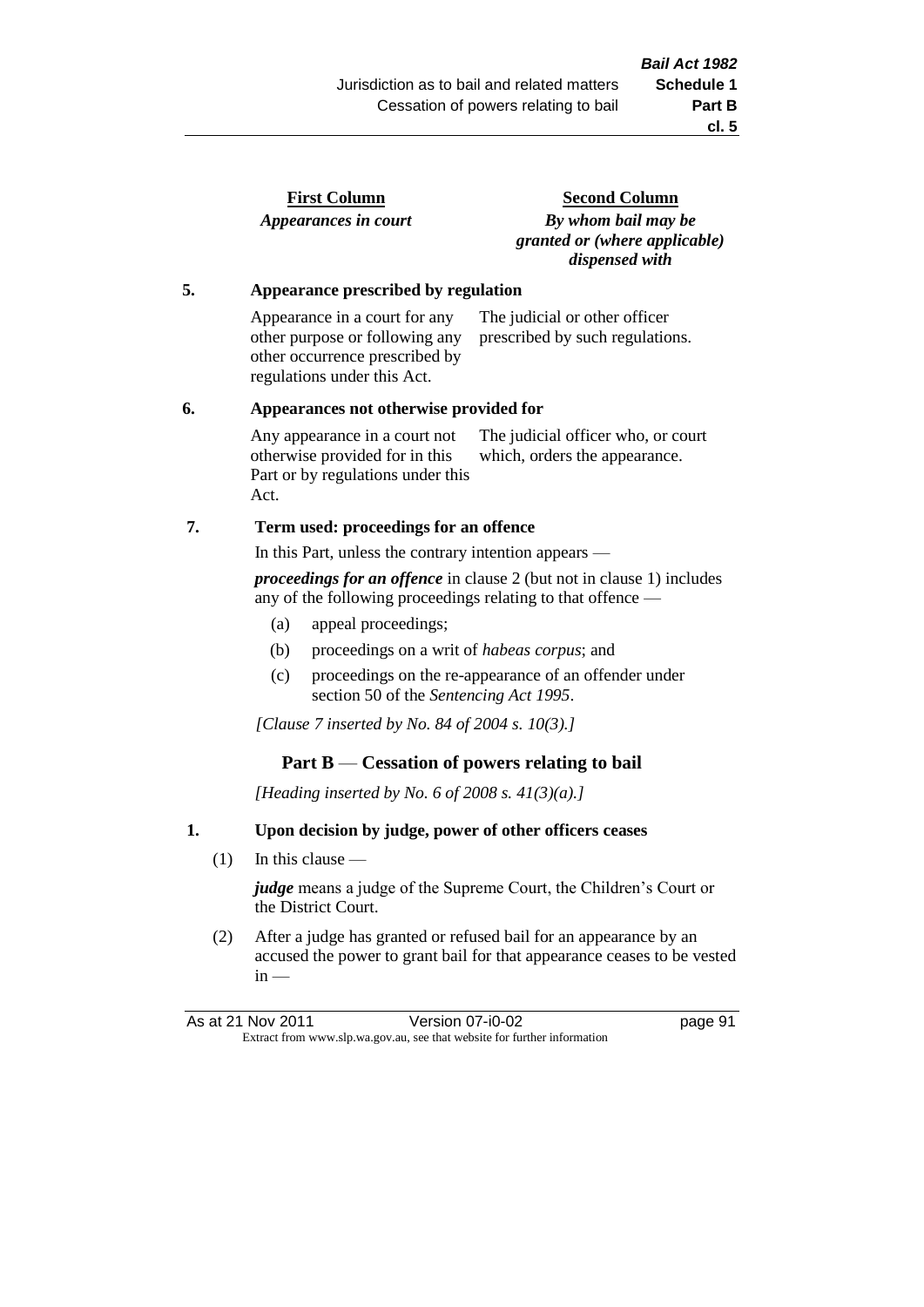- (a) any judicial officer whose jurisdiction is inferior to that of the judge; or
- (b) any authorised officer.
- (3) After a judge has dispensed with the requirement for bail for an appearance by an accused the power to grant or refuse bail for that appearance ceases to be vested in any officer referred to in subclause  $(2)(a)$  or  $(b)$ .

*[Clause 1 inserted by No. 6 of 2008 s. 41(3)(b).]*

#### **1A. Upon decision by Court of Appeal, other powers cease**

After the Court of Appeal on an appeal under section 15A —

- (a) has granted or refused bail for an appearance by an accused, the power to grant or refuse bail for that appearance; or
- (b) has dispensed with the requirement for bail for an appearance by an accused, the power to grant or refuse bail for that appearance,

ceases to be vested in any judicial officer or in any authorised officer.

*[Clause 1A inserted by No. 6 of 2008 s. 41(3)(b).]*

#### **2. Upon decision by judicial officer, his power and that of his peers ceases**

Except where clause 4 applies, the power to grant, refuse or dispense with bail for an appearance by an accused ceases to be vested in any judicial officer (including a judge of the Supreme Court) after he, or another judicial officer whose jurisdiction is co-extensive with his, has granted, refused or dispensed with bail for that appearance.

*[Clause 2 amended by No. 84 of 2004 s. 82; No. 6 of 2008 s. 41(3)(c) and (d).]*

#### **3. Cessation of power upon refusal of bail for initial appearance**

(1) After an authorised officer has refused bail for an initial appearance by an accused, the power to grant bail for that appearance ceases to be vested in another authorised officer, but a justice may nevertheless grant bail for that appearance.

page 92 Version 07-i0-02 As at 21 Nov 2011 Extract from www.slp.wa.gov.au, see that website for further information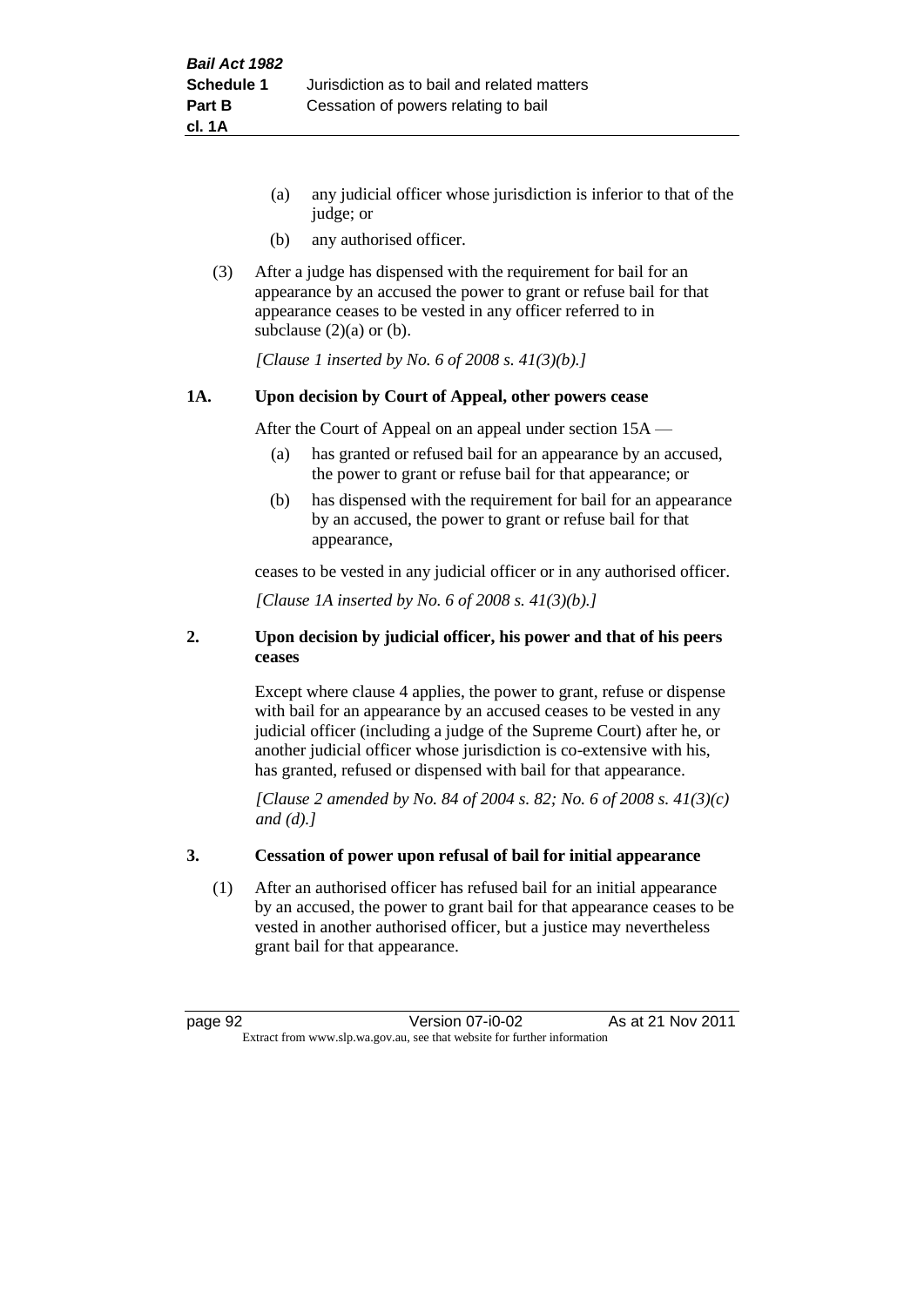(2) After a justice has refused bail for an initial appearance by an accused, the power to grant bail for that appearance ceases to be vested in an authorised officer or another justice.

*[Clause 3 inserted by No. 6 of 2008 s. 41(3)(e).]*

#### **4. Judicial officer's powers where accused proves new facts or changed circumstances**

Notwithstanding clause 2, where an accused has been refused bail for an appearance or has been granted bail therefor on terms or conditions with which he is unable or unwilling to comply, the judicial officer who granted or refused bail or another judicial officer whose jurisdiction is co-extensive with his has power to grant bail for that appearance or to vary the terms or conditions of bail previously granted therefor if the accused makes application and satisfies him  $that -$ 

- (a) new facts have been discovered, new circumstances have arisen or the circumstances have changed since bail was previously granted or refused for that appearance;
- (b) he failed to adequately present his case for bail on the previous occasion when it was considered; or
- (c) where bail was granted subject to a home detention condition, he has, since the previous occasion when his case for bail was considered, complied with the home detention condition for a period of one month or more.

*[Clause 4 amended by No. 61 of 1990 s. 14; No. 84 of 2004 s. 82.]*

# **Part C — Manner in which jurisdiction to be exercised**

*[Heading deleted by No. 6 of 2008 s. 41(4)(a).]*

#### **1. Bail before conviction to be at discretion of bail authority, except for a child**

Subject to clauses 3A and 3C, the grant or refusal of bail to an accused, other than a child, who is in custody awaiting an appearance in court before conviction for an offence shall be at the discretion of the judicial officer or authorised officer in whom jurisdiction is vested, and that discretion shall be exercised having regard to the

**cl. 4**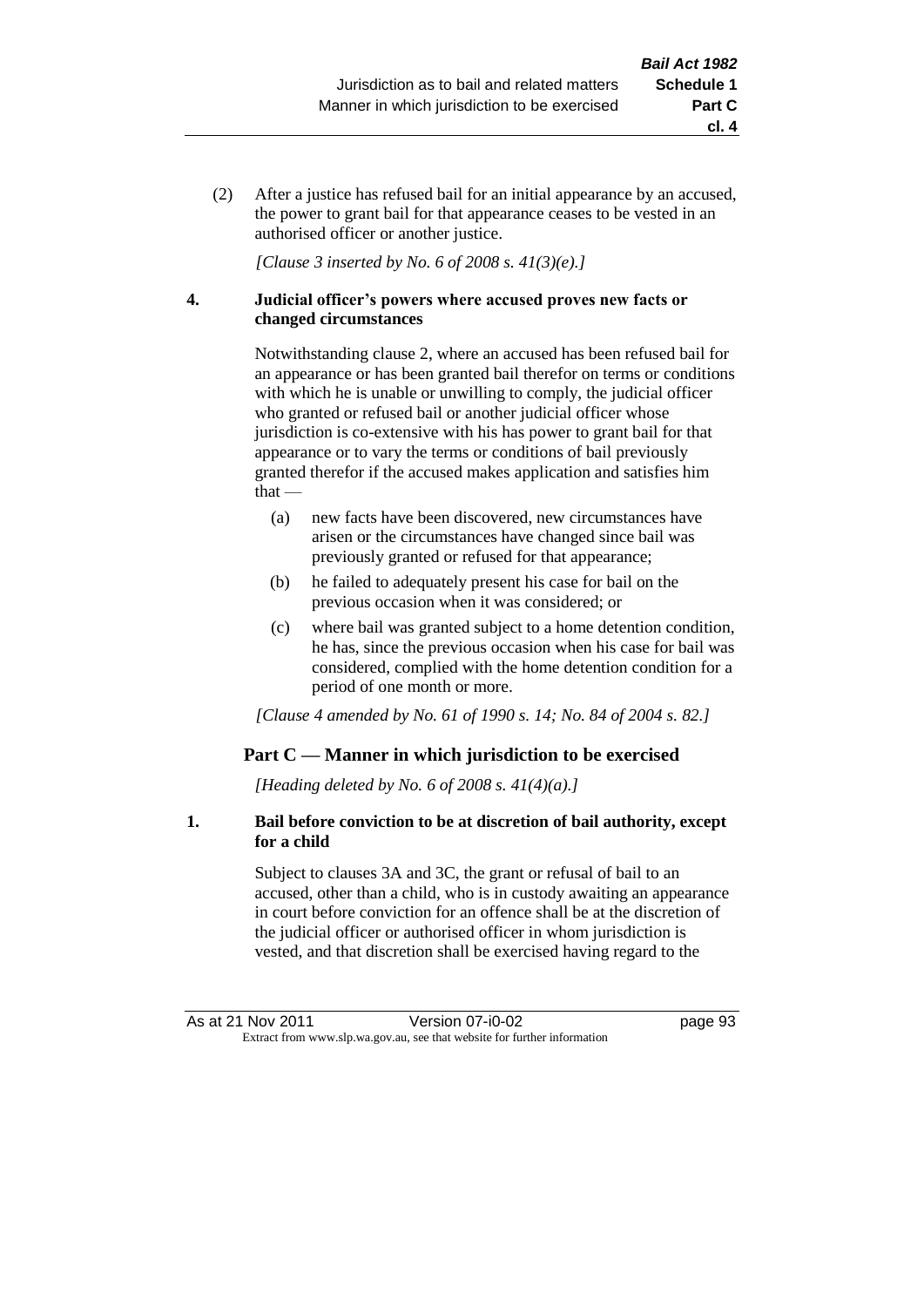following questions as well as to any others which he considers relevant —

- (a) whether, if the accused is not kept in custody, he may  $-$ 
	- (i) fail to appear in court in accordance with his bail undertaking;
	- (ii) commit an offence;
	- (iii) endanger the safety, welfare, or property of any person; or
	- (iv) interfere with witnesses or otherwise obstruct the course of justice, whether in relation to himself or any other person;
- (b) whether the accused needs to be held in custody for his own protection;
- (c) whether the prosecutor has put forward grounds for opposing the grant of bail;
- (d) whether, as regards the period when the accused is on trial, there are grounds for believing that, if he is not kept in custody, the proper conduct of the trial may be prejudiced;
- (e) whether there is any condition which could reasonably be imposed under Part D which would —
	- (i) sufficiently remove the possibility referred to in paragraphs (a) and (d);
	- (ii) obviate the need referred to in paragraph (b); or
	- (iii) remove the grounds for opposition referred to in paragraph (c);
- (f) where the accused is charged with an offence that is alleged to have been committed in respect of a child, whether a condition should be imposed under Part D requiring the accused to reside at a place other than the place where the child resides;
- (g) whether the alleged circumstances of the offence or offences amount to wrongdoing of such a serious nature as to make a grant of bail inappropriate.

*[Clause 1 amended by No. 14 of 1992 s. 11; No. 45 of 1993 s. 10(2)(a); No. 54 of 1998 s. 8(a) and (b); No. 84 of 2004 s. 82; No. 6 of 2008 s. 41(4)(b).]*

| page 94                                                                  | Version 07-i0-02 | As at 21 Nov 2011 |
|--------------------------------------------------------------------------|------------------|-------------------|
| Extract from www.slp.wa.gov.au, see that website for further information |                  |                   |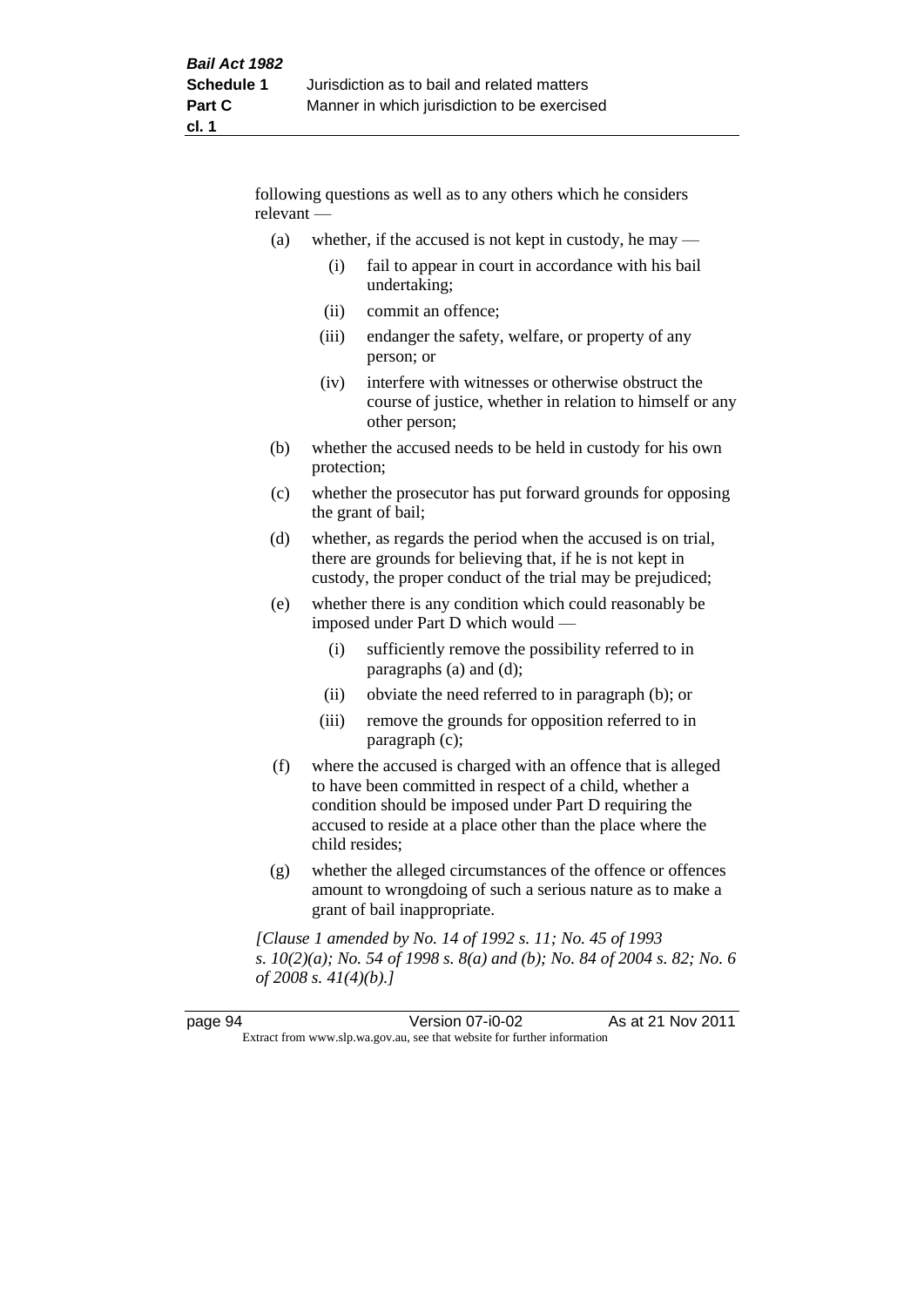#### **2. Child to have qualified right to bail**

(1) In this clause —

*responsible person* means a parent, relative, employer or other person who, in the opinion of the judicial officer or authorised officer, is in a position to both influence the conduct of the child and provide the child with support and direction.

- (2) Subject to subclause (3), a child accused who is in custody awaiting an appearance in court before conviction for an offence has a right to be granted bail unless —
	- (a) in the opinion of the judicial officer or authorised officer in whom jurisdiction is vested —
		- (i) one or more of the questions set out in clause  $1(a)$ , (b), (d) and (g) must be answered in the affirmative; and
		- (ii) there is no condition which he could reasonably impose under Part D which would satisfy the relevant provision of clause 1(e);
		- or
	- (b) there is no responsible person willing to enter into an undertaking of the kind described in subclause  $(3)(c)$ ,

and if the child is refused bail he shall be dealt with in accordance with section 19(2) of the *Young Offenders Act 1994*.

- (3) The right of a child accused under subclause (2) is subject to
	- (a) clauses 3A and 3C; and
	- *[(b) deleted]*
	- (c) there being imposed as a condition on the grant of bail a requirement that before the release of the child on bail a responsible person undertakes in writing in the approved form to ensure that the child complies with any requirement of his bail undertaking mentioned in section  $28(2)(a)$ , (b), (c) and (d).
- (4) Subclauses (2)(b) and (3)(c) do not apply to a child accused if it appears to the judicial officer or authorised officer that the accused —
	- (a) is over the age of 17 years; and

| As at 21 Nov 2011                                                        | Version 07-i0-02 | page 95 |
|--------------------------------------------------------------------------|------------------|---------|
| Extract from www.slp.wa.gov.au, see that website for further information |                  |         |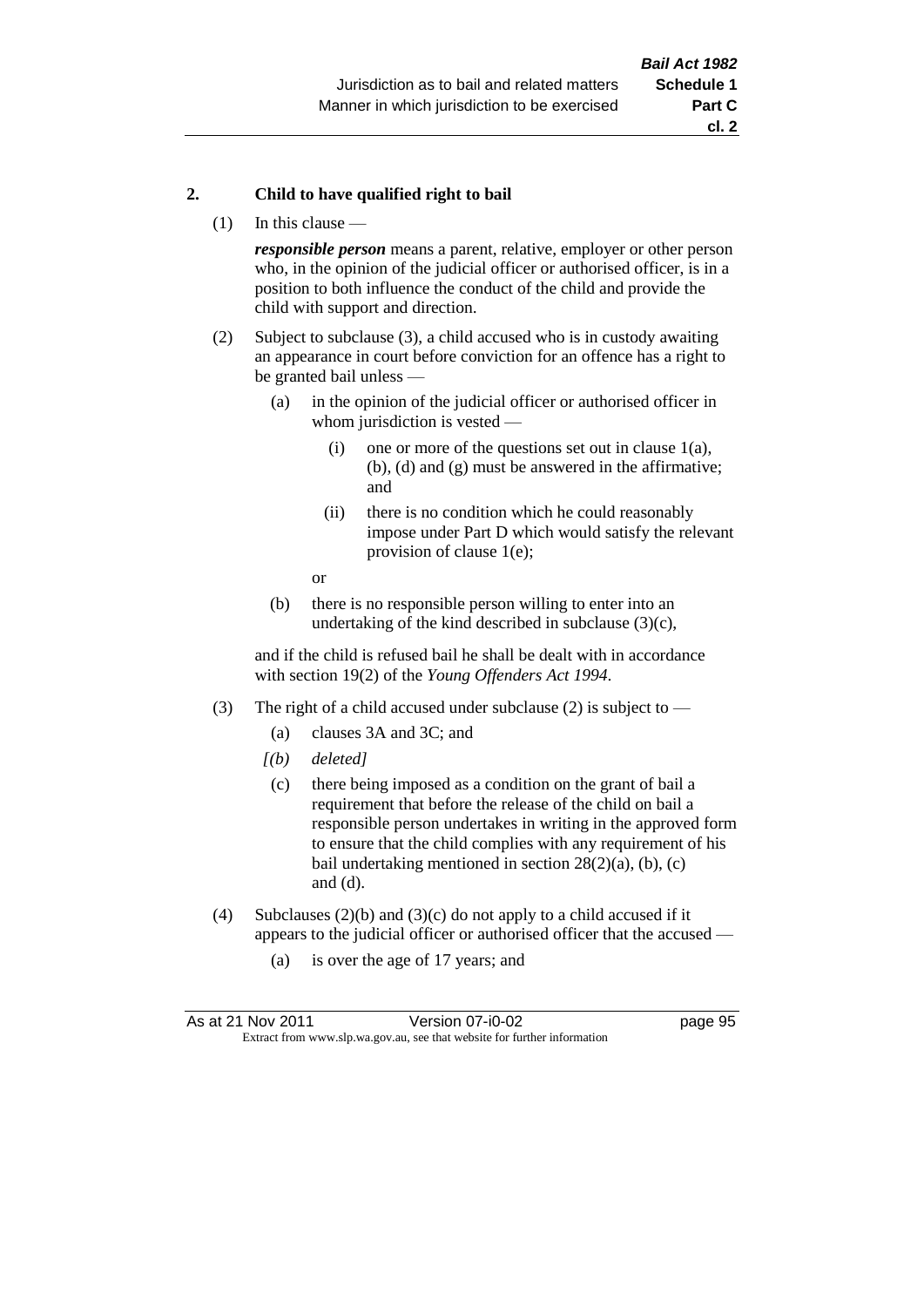- (b) has sufficient maturity to live independently without the guidance or control of a parent or guardian.
- (5) For the purposes of this clause, the provisions of sections 46, 47, 48, 54, 55(2), 60 and  $67(2)(a)(iv)$  apply with all necessary changes as  $if -$ 
	- (a) references in those provisions to a surety and a surety undertaking were references to a responsible person and to an undertaking referred to in subclause (3)(c) respectively; and
	- (b) section  $54(1)(b)(i)$  read as follows
		- <u>، د</u>
- (i) a person who has entered into an undertaking referred to in clause 2(3)(c) of Part C of Schedule 1 should no longer be regarded as a responsible person for the purposes of that clause, or is dead;

".

(6) Where a child accused is released on bail his right to be at liberty is subject to the exercise of the powers in section 17A.

*[Clause 2 inserted by No. 45 of 1993 s. 10(2)(b); amended by No. 57 of 1997 s. 21(3)(a); No. 54 of 1998 s. 8(c); No. 34 of 2004 s. 251; No. 84 of 2004 s. 82; No. 6 of 2008 s. 41(4)(c) and 43(4).]*

# **3. Matters relevant to consideration of clause 1(a)**

In considering whether an accused may do any of the things mentioned in clause 1(a), the judicial officer or authorised officer shall have regard to the following matters, as well as to any others which he considers relevant —

- (a) the nature and seriousness of the offence or offences (including any other offence or offences for which he is awaiting trial) and the probable method of dealing with the accused for it or them, if he is convicted;
- (b) the character, previous convictions, antecedents, associations, home environment, background, place of residence, and financial position of the accused;
- (c) the history of any previous grants of bail to him; and

page 96 Version 07-i0-02 As at 21 Nov 2011 Extract from www.slp.wa.gov.au, see that website for further information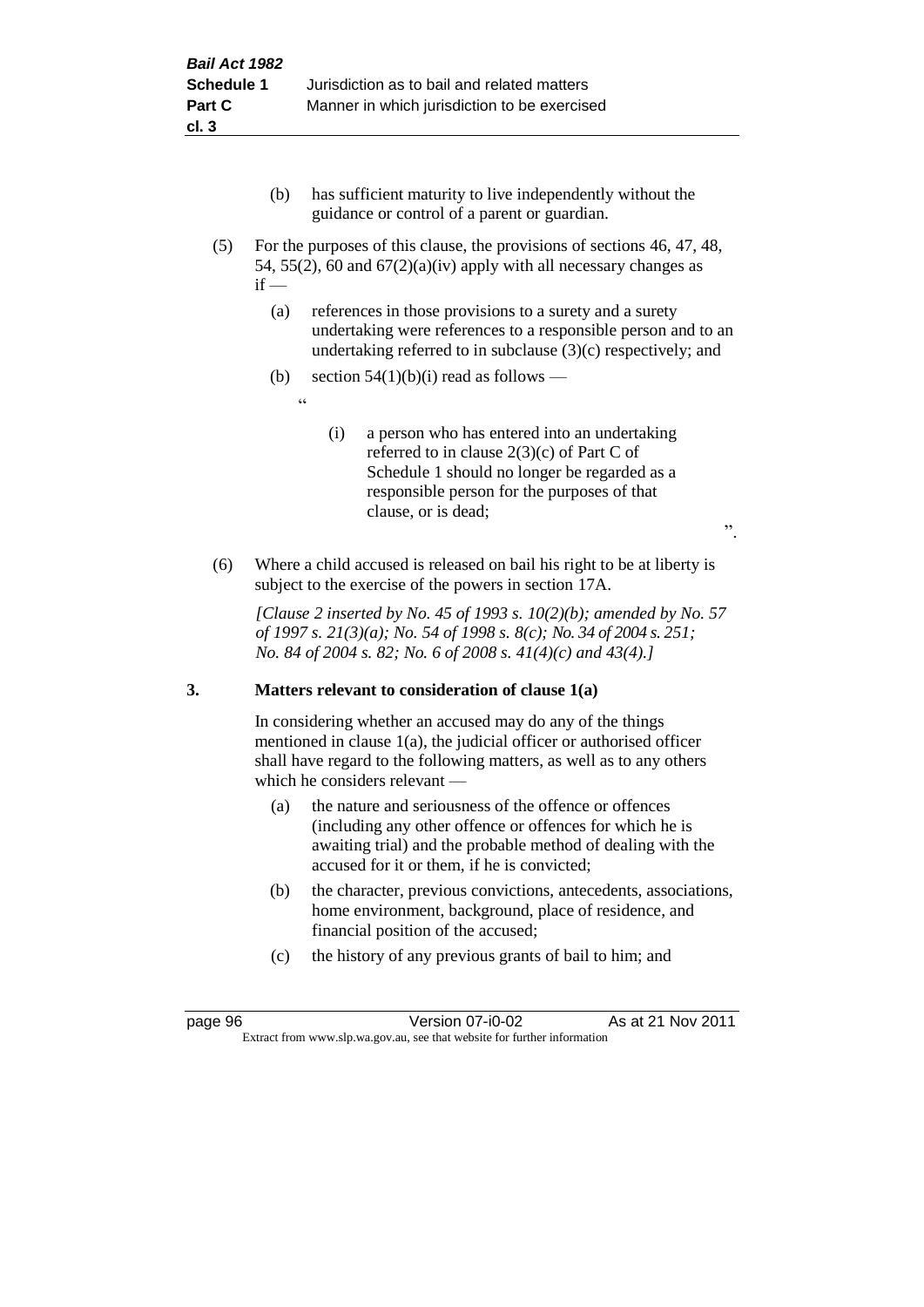(d) the strength of the evidence against him.

*[Clause 3 amended by No. 84 of 2004 s. 82.]*

#### **3A. Bail where serious offence committed while accused on bail for another serious offence**

- (1) Notwithstanding clause 1, 2 or 4 or any other provision of this Act, where —
	- (a) an accused is in custody
		- (i) awaiting an appearance in court before conviction for a serious offence; or
		- (ii) waiting to be sentenced or otherwise dealt with for a serious offence of which the accused has been convicted;

and

- (b) the serious offence is alleged to have been committed while the accused was
	- (i) on bail for; or
	- (ii) at liberty under an early release order made in respect of,

another serious offence,

the judicial officer or (if section 16A does not apply) the authorised officer in whom jurisdiction is vested shall refuse to grant bail for the serious offence referred to in paragraph (a) unless the judicial officer or authorised officer —

- (c) is satisfied that there are exceptional reasons why the accused should not be kept in custody and, if clause 3B applies, is so satisfied only after complying with that clause; and
- (d) is also satisfied that bail may properly be granted having regard to the provisions of clauses 1 and 3 or, in the case of a child accused, clauses 2 and 3.
- (2) Notwithstanding section 7(1), where an accused is refused bail under subclause (1) for an appearance for a serious offence his case for bail need not be considered again under that subsection for an appearance for that offence unless he satisfies the judicial officer who may order his detention that —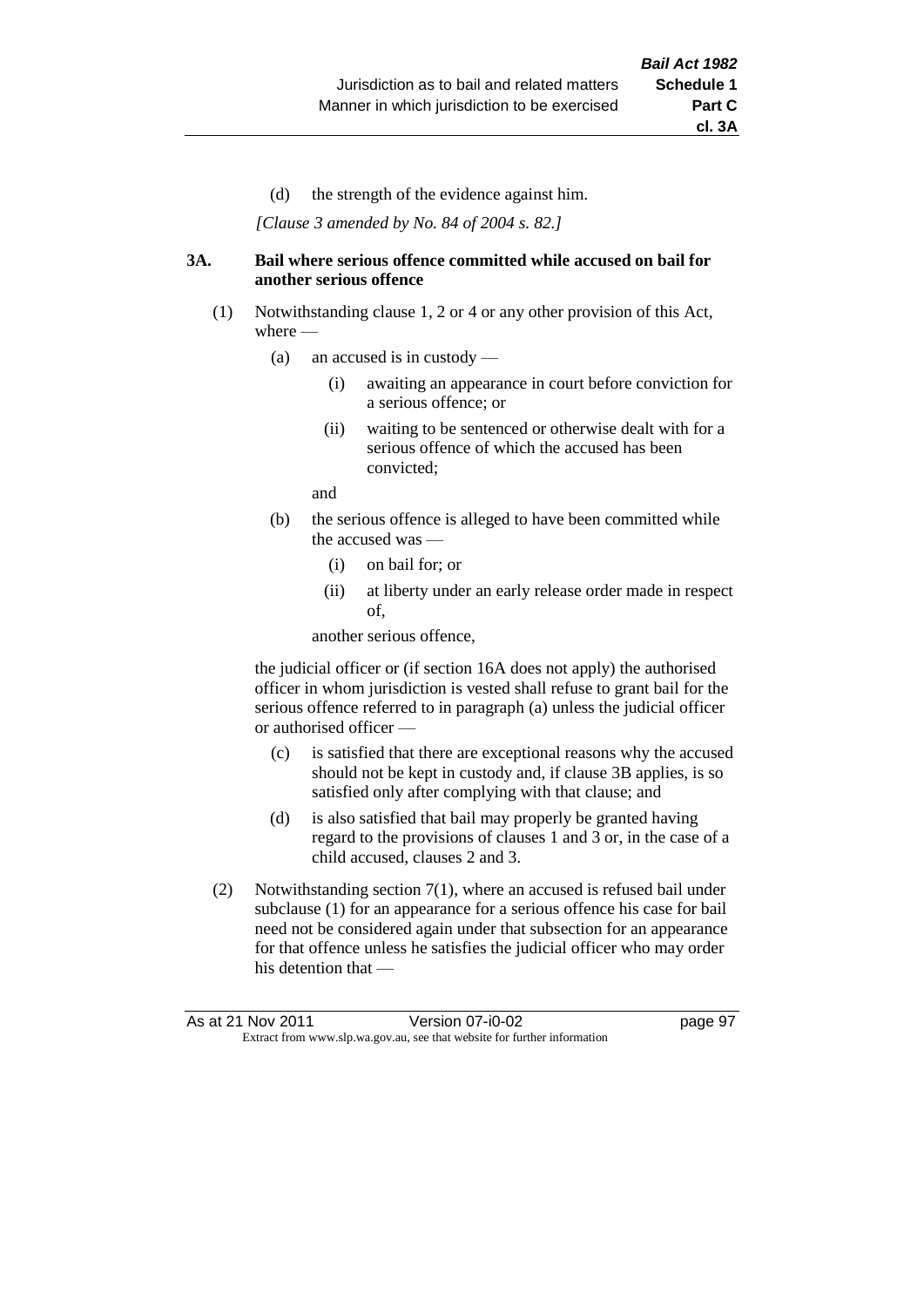- (a) new facts have been discovered, new circumstances have arisen or the circumstances have changed since bail was refused; or
- (b) he failed to adequately present his case for bail on the occasion of that refusal.
- (3) Where a child accused is refused bail under subclause (1) he shall be dealt with in accordance with section 19(2) of the *Young Offenders Act 1994*.

*[Clause 3A inserted by No. 45 of 1993 s. 10(2)(c); amended by No. 57 of 1997 s. 21(3)(b); No. 54 of 1998 s. 7 and 13(1); No. 84 of 2004 s. 82; No. 6 of 2008 s. 41(4)(d).]*

#### **3B. Determination of exceptional reasons under clause 3A(1)**

- (1) This clause applies where it appears to the judicial officer or (if section 16A does not apply) the authorised officer that all or any of the acts alleged to constitute a serious offence referred to in clause 3A(1)(b) would, if proved in the appropriate proceedings, amount to a breach by the accused of a protective condition or order.
- (2) The judicial officer or authorised officer shall, before making a decision that there are exceptional reasons for the purposes of clause  $3A(1)(c)$ , make enquiry, or cause enquiry to be made, whether there has already been —
	- (a) any breach by the accused of the protective condition or order that has been proved in proceedings;
	- (b) any alleged breach by the accused of the protective condition or order that has not been so proved, including an allegation that has not been the subject of a prosecution or any other communication to any relevant official; or
	- (c) any alleged breach by the accused of any other protective condition or order that has been the subject of a prosecution.
- (3) On becoming aware of any such alleged breach, the judicial officer or authorised officer shall give each person for whose protection a protective condition or order referred to in subclause (2) was imposed or made (a *relevant person*) a reasonable opportunity to give evidence by affidavit on matters relating to that protective condition or order.

page 98 Version 07-i0-02 As at 21 Nov 2011 Extract from www.slp.wa.gov.au, see that website for further information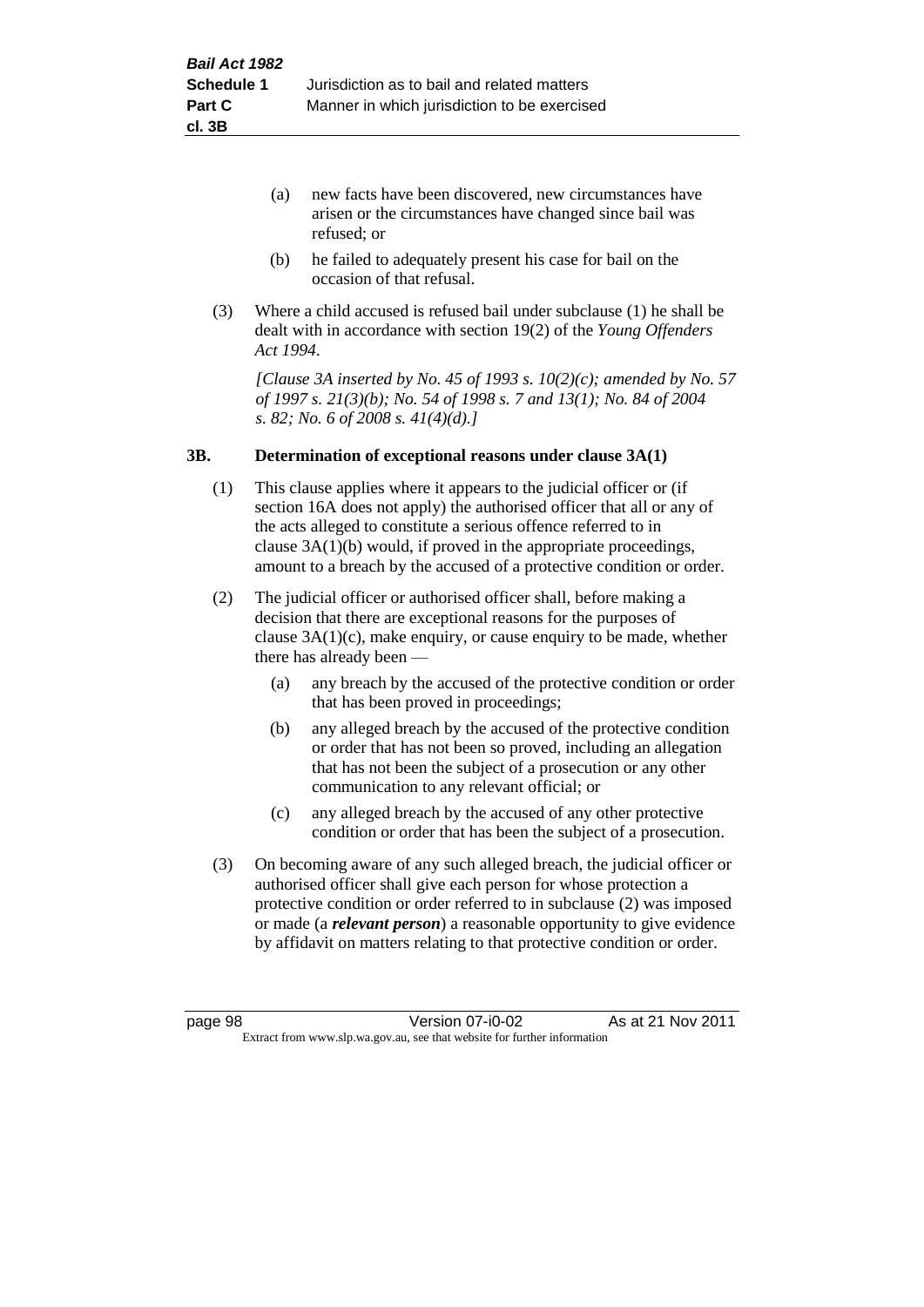- (4) The judicial officer or authorised officer shall in making any decision for the purposes of clause  $3A(1)(c)$  —
	- (a) give due weight to  $-$ 
		- (i) any evidence given under subclause (3);
		- (ii) any adverse effect that a grant of bail to the accused would have on a relevant person; and
		- (iii) any difficulty that a relevant person might have in proving any future breach of a protective condition or order;
	- (b) consider whether it would be appropriate to refuse bail and make a hospital order under section 5 of the *Criminal Law (Mentally Impaired Accused) Act 1996*;
	- (c) in the case of a condition imposed for a purpose mentioned in clause 2(2)(c) or (d) of Part D, treat any alleged breach of the condition as a serious matter even if the conduct alleged to amount to the breach in itself appears to be trivial; and
	- (d) consider whether any alleged breach of a protective condition or order that has occurred shows that the purpose of the condition or order has not been achieved and that the accused should be kept in custody.
- (5) The provisions of this clause do not limit the matters that the judicial officer or authorised officer may take into account for the purposes of clause  $3A(1)(c)$ .
- $(6)$  In this clause —

*protective condition or order* means —

- (a) a condition imposed for a purpose mentioned in clause  $2(2)(c)$  or (d) of Part D;
- (b) a violence restraining order or a police order under the *Restraining Orders Act 1997*; or
- (c) a Part VII order under the *Justices Act 1902* <sup>3</sup>
	- (i) that under section 86 of the *Restraining Orders Act 1997* is taken to be a misconduct restraining order under that Act; and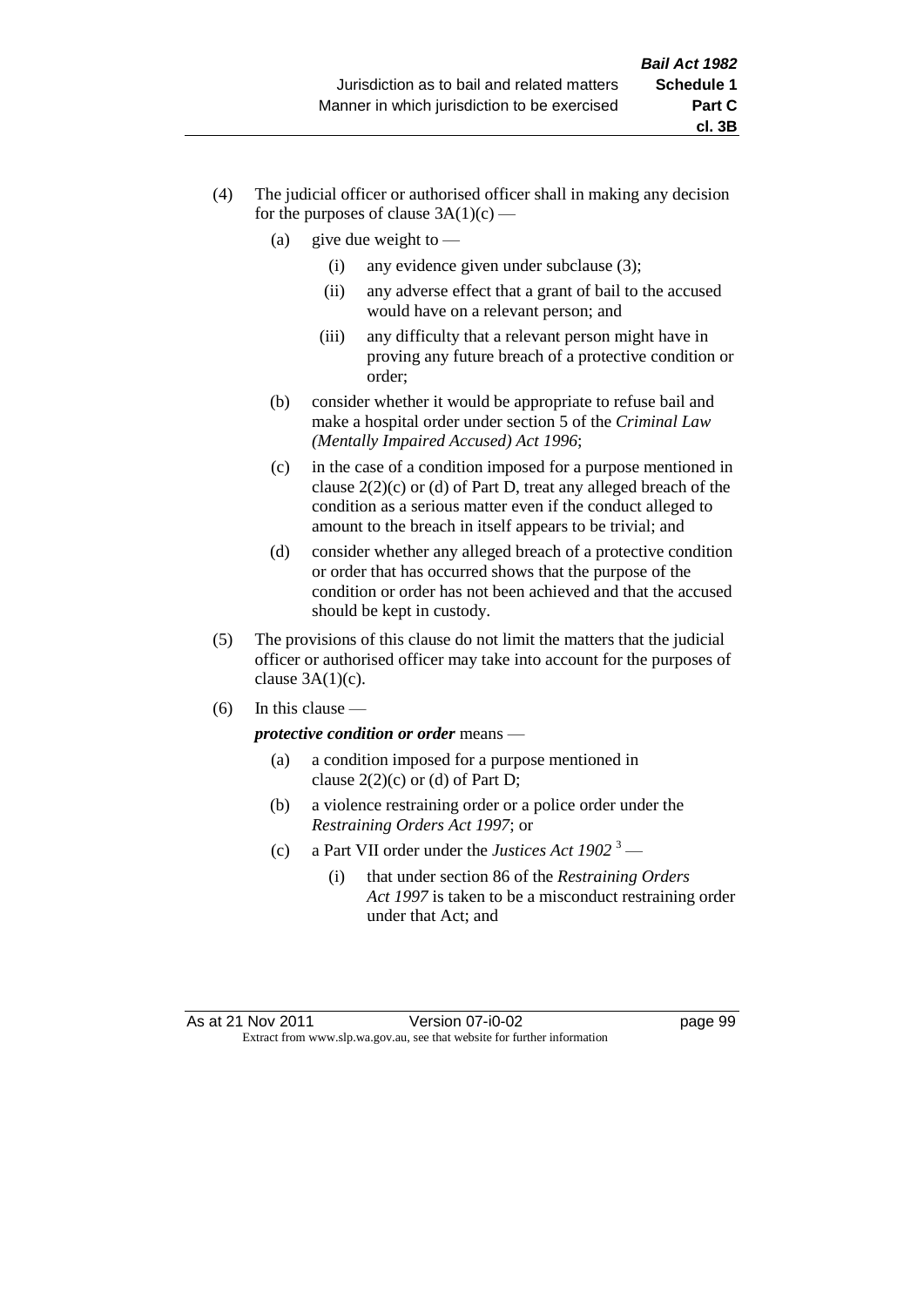(ii) that shows on the face of the order that the causing or threatening of personal injury by the accused was a ground for the making of the order.

*[Clause 3B inserted by No. 54 of 1998 s. 13(2); amended by No. 38 of 2004 s. 60; No. 59 of 2004 s. 141; No. 84 of 2004 s. 11 and 82.]*

#### **3C. Bail in murder cases**

Notwithstanding clause 1, 2 or 4 or any other provision of this Act, where an accused is in custody —

- (a) awaiting an appearance in court before conviction for an offence of murder; or
- (b) waiting to be sentenced or otherwise dealt with for an offence of murder of which the accused has been convicted,

the judicial officer in whom jurisdiction is vested shall refuse to grant bail for the offence unless the judicial officer is satisfied that —

- (c) there are exceptional reasons why the accused should not be kept in custody; and
- (d) bail may properly be granted having regard to the provisions of clauses 1 and 3 or, in the case of a child, clauses 2 and 3.

*[Clause 3C inserted by No. 6 of 2008 s. 41(4)(e); amended by No. 29 of 2008 s. 24(7).]*

#### **4. Bail after conviction: accused awaiting sentence**

- (1) Subject to clauses 3A and 3C, the grant or refusal of bail to an accused, other than a child, who is in custody waiting to be sentenced or otherwise dealt with for an offence of which the accused has been convicted shall be at the discretion of the judicial officer in whom jurisdiction is vested, and that discretion shall be exercised having regard to the questions set out in clause 1 as well as to any others which the judicial officer considers relevant.
- (2) A child accused who is in custody waiting to be sentenced or otherwise dealt with for an offence of which the child accused has been convicted has the same right to be granted bail as a child accused referred to in clause 2(2), and the provisions of clause 2 apply accordingly.

*[Clause 4 inserted by No. 6 of 2008 s. 41(4)(f).]*

page 100 Version 07-i0-02 As at 21 Nov 2011 Extract from www.slp.wa.gov.au, see that website for further information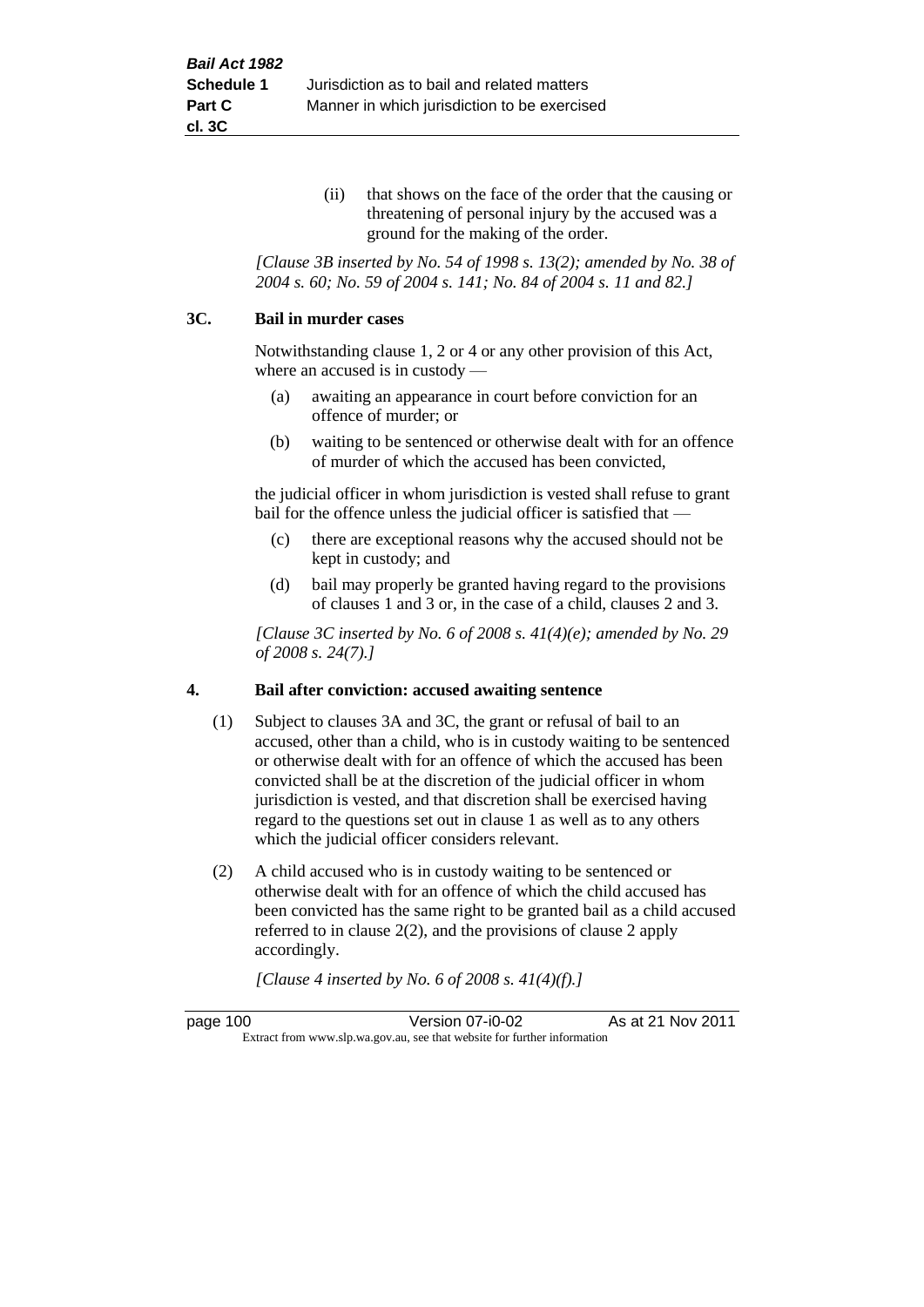# **4A. Bail after conviction: accused awaiting disposal of appeal**

In deciding whether or not to grant bail to an accused who is in custody waiting for the disposal of appeal proceedings, the judicial officer shall consider whether there are exceptional reasons why the accused should not be kept in custody, and shall only grant bail to the accused if satisfied that —

- (a) exceptional reasons exist; and
- (b) it is proper to do so having regard to the provisions of clauses 1 and 3 or, in the case of a child, clauses 2 and 3.

*[Clause 4A inserted by No. 6 of 2008 s. 41(4)(f).]*

# **5. Exception for bail for an appeal under the** *Criminal Appeals Act 2004* **Part 2**

Clause 4A does not apply to the bail of a person who is awaiting the disposal of appeal proceedings under Part 2 of the *Criminal Appeals Act 2004*; such a person shall be deemed for the purposes of this Part to be awaiting an appearance in court before conviction for an offence.

*[Clause 5 inserted by No. 33 of 1989 s. 18; amended by No. 59 of 2004 s. 141; No. 84 of 2004 s. 11; No. 6 of 2008 s. 41(4)(g).]*

#### **6. Bail of people on community orders etc.**

For the purpose of determining whether clause 4 applies, a person in custody —

- (a) under section 50, 79, 84E, 128, 129 or 132 of the *Sentencing Act 1995* in connection with a possible breach of a conditional release order, a sentence of suspended imprisonment or conditional suspended imprisonment or a community order imposed under that Act; or
- (b) under section 43 of the *Young Offenders Act 1994* in respect of an alleged breach of a youth community based order, an intensive youth supervision order or a conditional release order made under that Act,

is to be taken as not having been convicted of the offence for which the sentence was imposed.

As at 21 Nov 2011 Version 07-i0-02 had page 101 Extract from www.slp.wa.gov.au, see that website for further information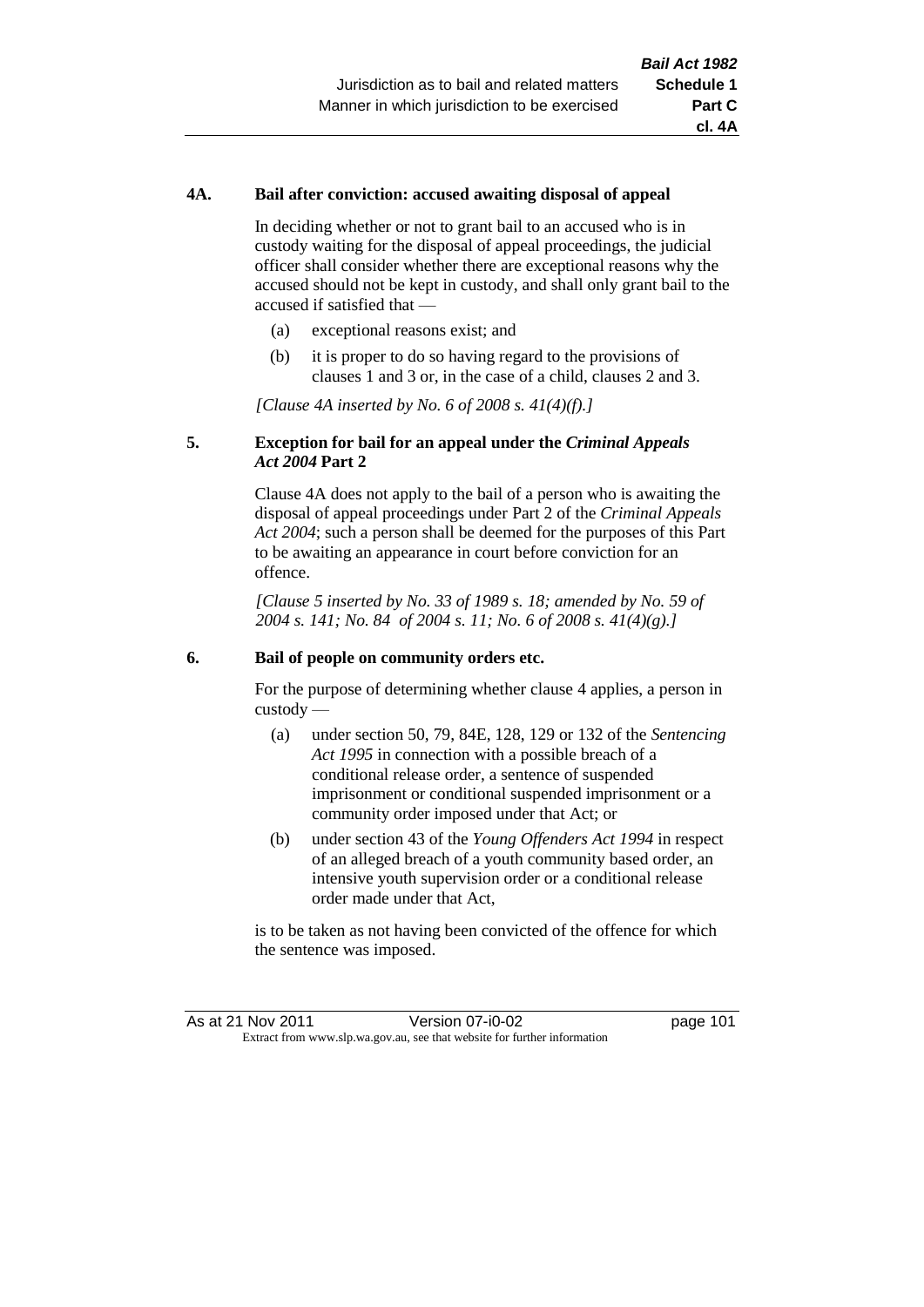*[Clause 6 inserted by No. 78 of 1995 s. 8; amended by No. 27 of 2004 s. 13(3).]*

*[Heading deleted by No. 6 of 2008 s. 41(4)(h).]*

# **7. Bail for initial appearance to be for not more than 30 days**

In fixing the terms of bail of an accused for his initial appearance in court for an offence, a justice or an authorised officer shall require him to make the appearance within the period of 30 days commencing on and including the day on which the accused was arrested for the offence.

*[Clause 7 amended by No. 84 of 2004 s. 82; No. 6 of 2008 s. 41(4)(i).]*

# **8. Bail on adjournment in court of summary jurisdiction to be for not more than 30 days except by consent**

In fixing the terms of bail of an accused for an appearance in court after an adjournment of proceedings for an offence, a judicial officer sitting as a court of summary jurisdiction shall require him to make the appearance within the period of 30 days commencing on and including the day on which the proceedings are adjourned, unless the accused consents to appear on a later day.

*[Clause 8 amended by No. 49 of 1988 s. 90(c); No. 59 of 2004 s. 141; No. 84 of 2004 s. 82.]*

# **9. Provision as to calculation of time**

The periods specified in clauses 7 and 8 shall be calculated to include any Sunday or public holiday.

# **Part D — Conditions which may be imposed on a grant of bail**

# **1. Conditions as to forfeiture and giving security may be imposed on the accused and sureties**

(1) A judicial officer or authorised officer, on a grant of bail, may impose conditions under this clause if he considers that it is desirable to do so to ensure the performance of the accused's bail undertaking.

page 102 Version 07-i0-02 As at 21 Nov 2011 Extract from www.slp.wa.gov.au, see that website for further information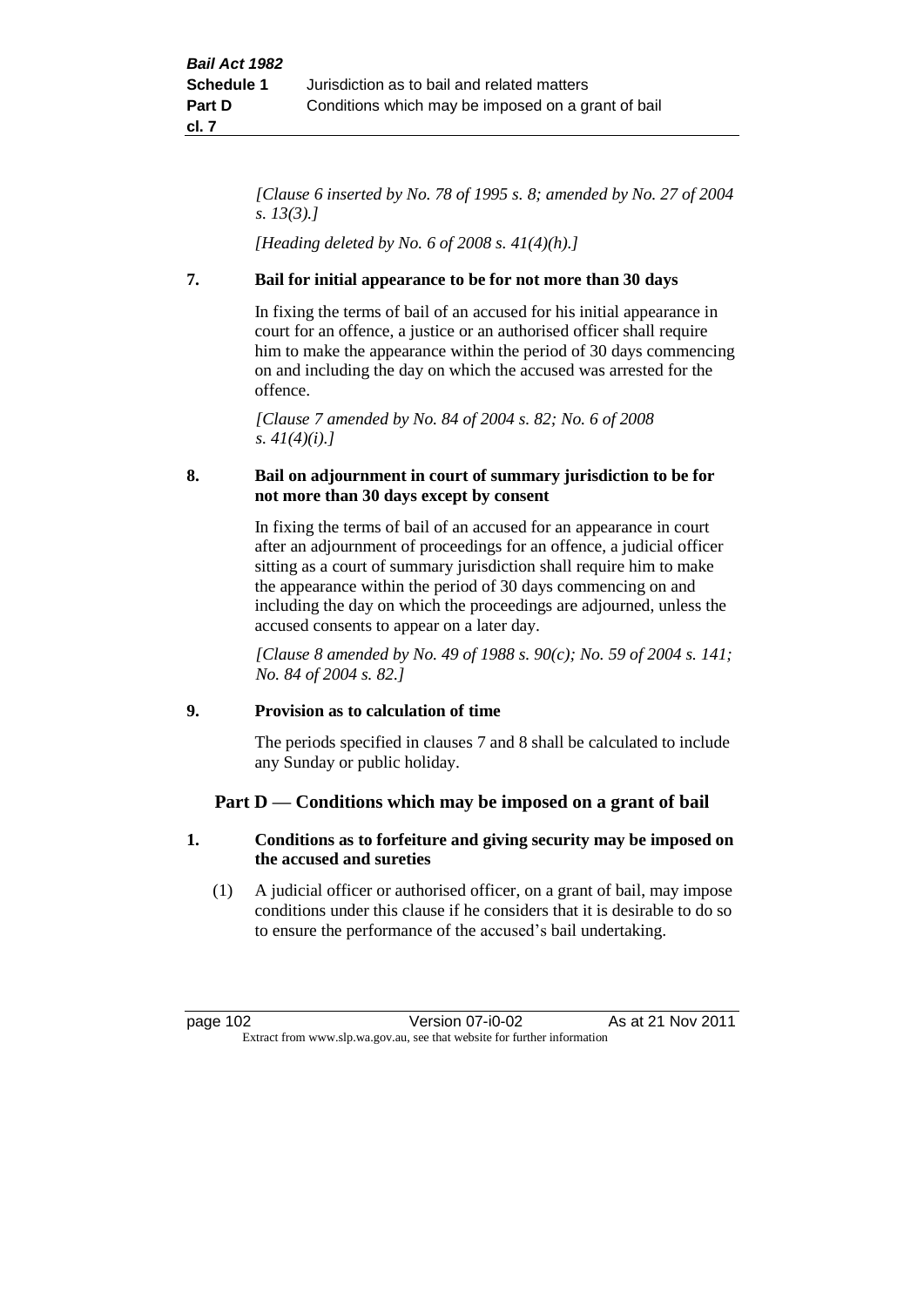- (2) If a judicial officer or authorised officer considers that it is desirable as mentioned in subclause (1), he may in addition to releasing the accused on his bail undertaking impose any one or more of the following conditions —
	- (a) that the accused in his bail undertaking agree to forfeit a specified amount of money if he fails to comply with any requirement of his bail undertaking mentioned in section  $28(2)(a)$  or (b);
	- (b) that a surety or a specified number of sureties enter into a surety undertaking or surety undertakings whereby he or they agree to forfeit a specified amount or specified amounts of money if the accused fails to comply with any requirement of his bail undertaking mentioned in section 28(2)(a) or (b);
	- (c) that any of them the accused and the surety or sureties give security of a specified value, including the deposit of a specified amount of cash, for the performance of their respective obligations;
	- (d) that any of them the accused and the surety or sureties deposit with a specified officer any specified passbook or document relating to the title to, or ownership of, any account or other asset offered as security for the performance of their respective obligations; or
	- (e) that any of them the accused and the surety or sureties, at his or their own expense or otherwise, enter into such mortgage, charge, assignment or other transaction, or take such other step, as may be required, including completion of the necessary documents, to render any security effective and enforceable by the State.
- (3) The nature and sufficiency of any security, and the documentation therefor, required under subclause (2) shall be determined by the judicial officer or authorised officer who imposed the condition or, if no determination is so made —
	- (a) by the person before whom the bail undertaking is entered into, where the security is to be given by the accused; and
	- (b) where the security is to be given by a surety, by any person authorised under section 36 to approve the surety or before whom the surety undertaking is entered into.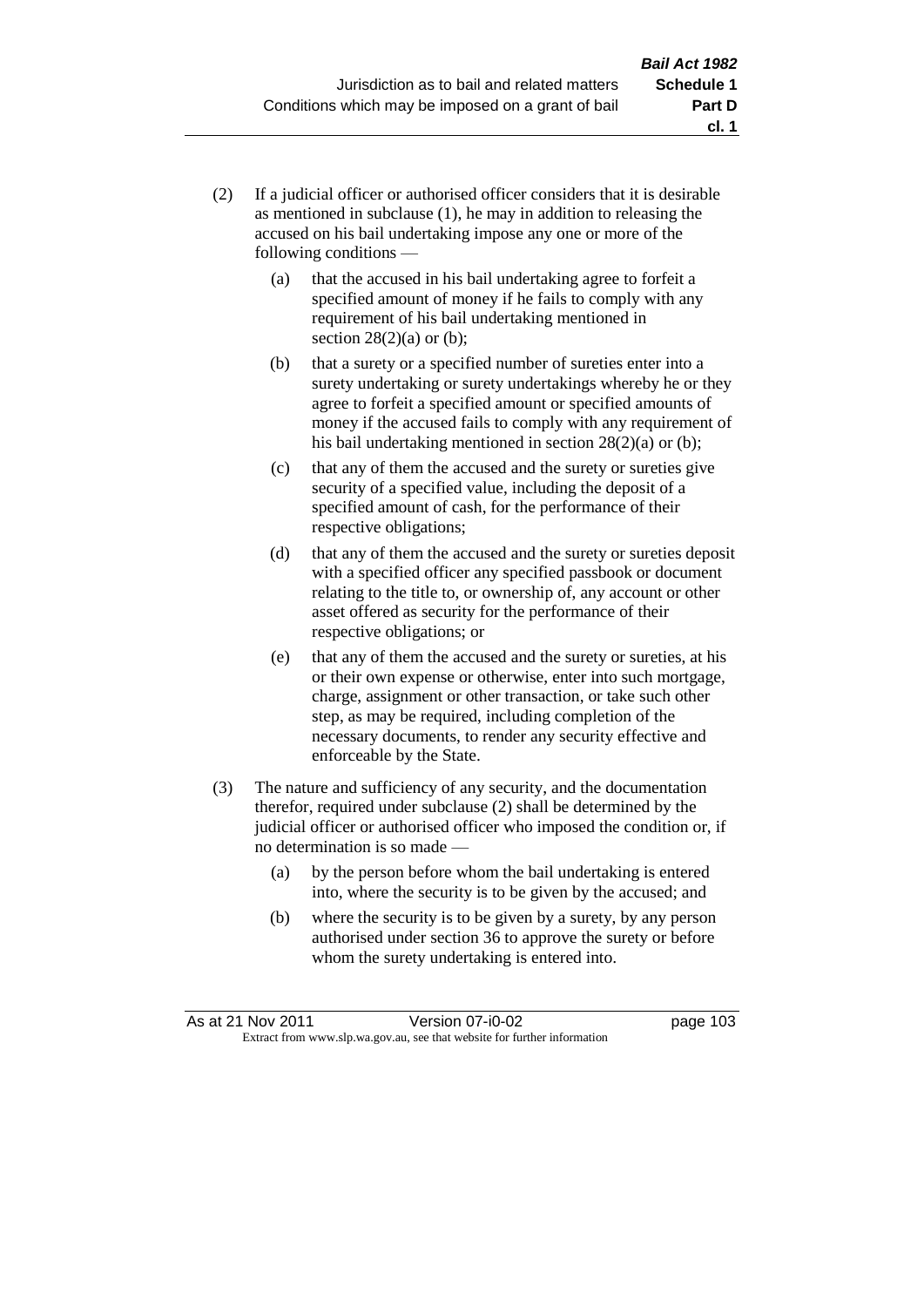- (4) When a bail undertaking ceases to have effect as provided in section 34(a) to (d), or upon an accused being acquitted of a charge under section  $51(1)$  or (2) or discharged from further proceedings therefor, each of them the accused, or where section 34(b) applies his personal representative, and any surety is entitled to have returned to him any security given under subclause  $(2)$ .
- (5) When a surety undertaking ceases to have effect as provided in section 47(a) to (f), a surety is entitled to have returned to him any security given under subclause  $(2)$ .

*[Clause 1 amended by No. 65 of 2003 s. 121(3); No. 84 of 2004 s. 82; No. 6 of 2008 s. 18(3).]*

## **2. Other conditions which may be imposed**

- (1) A judicial officer or authorised officer, on a grant of bail, may impose conditions —
	- (a) to be complied with before the accused is released on bail or while the accused is on bail;
	- (b) as to the accused's conduct while on bail; or
	- (c) as to where the accused shall reside while on bail,

if he considers that it is desirable for any purpose mentioned in subclause (2), (2b), (3) or (4).

- (1a) Without limiting subclause (1), a judicial officer or authorised officer shall, on a grant of bail to a child accused, consider whether it is desirable for any purpose mentioned in subclause (2) to impose a condition as to —
	- (a) any period in each day during which the child is to remain at a particular place;
	- (b) any person with whom the child is not to associate or communicate;
	- (c) any place that the child is not to frequent;
	- (d) the attendance by the child at a school or other educational institution; or
	- (e) any other matter,

and the judicial officer or authorised officer may impose any such condition.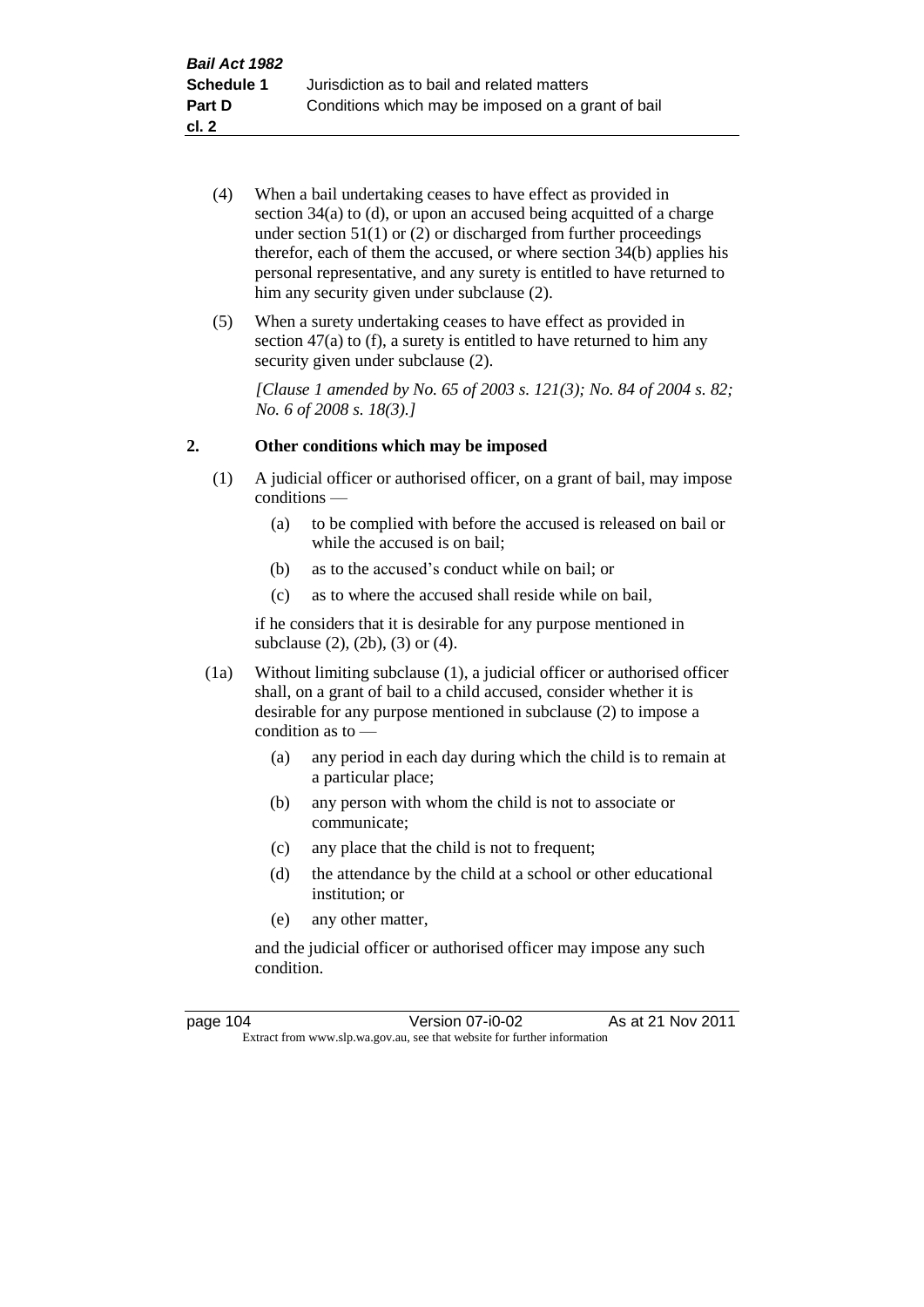- (2) Any condition may be imposed under subclause (1) or (1a) to ensure that an accused —
	- (a) appears in court in accordance with his bail undertaking;
	- (b) does not while on bail commit an offence;
	- (c) does not endanger the safety, welfare or property of any person;
	- (d) does not interfere with witnesses or otherwise obstruct the course of justice, whether in relation to himself or any other person; or
	- (e) as regards the period when the accused is on trial, does not prejudice the proper conduct of the trial.
- (2a) Before imposing a condition on a grant of bail for a purpose mentioned in subclause (2)(c) or (d) a judicial officer or authorised officer is to consider whether that purpose would be better served, or could be better assisted, by a restraining order made under the *Restraining Orders Act 1997* and whether, in the case of a judicial officer, to exercise the power in section 63 of that Act or, in the case of an authorised officer, to make a telephone application under that Act.
- (2b) Where a judicial officer is of the opinion that the accused should while on bail —
	- (a) be counselled for a behavioural problem; or
	- (b) attend a course or programme that may assist with such a problem,

the judicial officer may under subclause (1) impose a condition for that purpose that requires the accused to —

- (c) attend a prescribed person to be counselled; or
- (d) attend a prescribed course or programme,

that is specified by the judicial officer in the condition.

(3) Where a judicial officer who grants bail to an accused is of the opinion that the accused's physical condition ought to be examined the officer may, under subclause (1), impose any condition which the officer considers desirable for the purpose of ensuring that the accused is examined by a medical practitioner.

**cl. 2**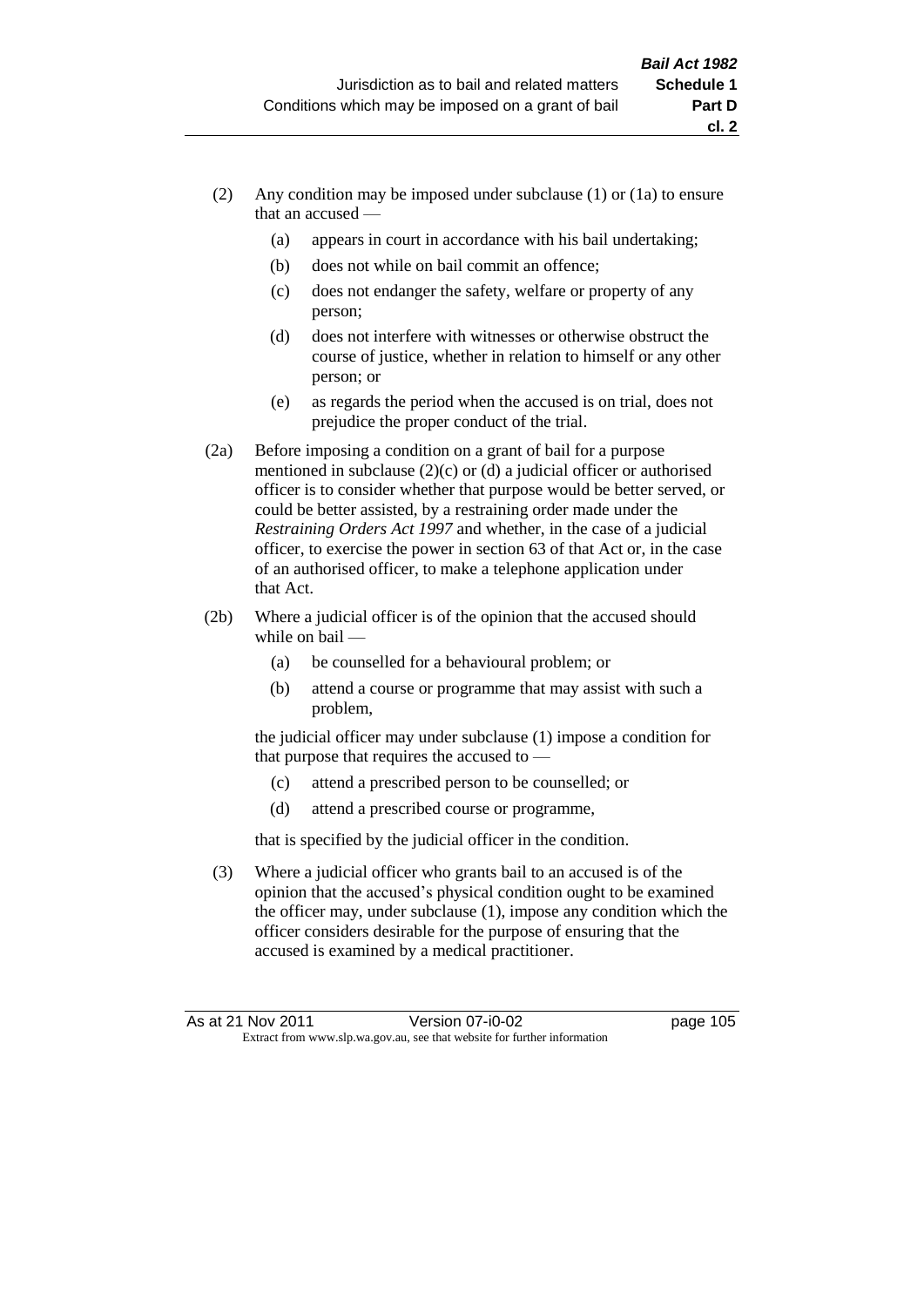- (3a) Where a judicial officer who grants bail to an accused is of the opinion that the accused's mental condition ought to be examined the officer may, under subclause (1), impose any condition which the officer considers desirable for the purpose of ensuring that the accused's mental condition is examined including a condition —
	- (a) that the accused be examined by a medical practitioner or an authorised mental health practitioner (as defined in the *Mental Health Act 1996*) for the purpose of deciding whether to make a referral under section 29 of that Act;
	- (b) that the accused be admitted to an authorised hospital (as defined in the *Mental Health Act 1996*);
	- (c) that the accused be examined by a psychiatrist.
- (4) Where a judicial officer is of the opinion that an accused is suffering from alcohol or drug abuse and is in need of care or treatment either on that account, or to enable him to be prepared for his trial, the judicial officer may, under subclause (1), impose any condition which he considers desirable for the purpose of ensuring that the accused receives such care or treatment, including that he lives in, or from time to time attends at, a specified institution or place in order to receive such care or treatment.
- (5) Where a judicial officer imposes a condition for a purpose mentioned in subclause (2b), (3), (3a) or (4), the judicial officer shall cause to be sent to the person who is to counsel or examine the accused, or the place at which the accused is to attend, a statement of the reasons for imposing the condition.
- (6) Where a condition is imposed under this clause that an accused shall reside in premises established for the accommodation of persons to whom bail has been granted, that condition shall be deemed to include a further condition that the accused shall comply with such rules as are for the time being laid down for the maintenance of the good order of those premises, whether such rules are made under section 67 or by the authority responsible for the good order of the premises.
- (7) In this clause —

*medical practitioner* means a person registered under the *Health Practitioner Regulation National Law (Western Australia)* in the medical profession;

page 106 Version 07-i0-02 As at 21 Nov 2011 Extract from www.slp.wa.gov.au, see that website for further information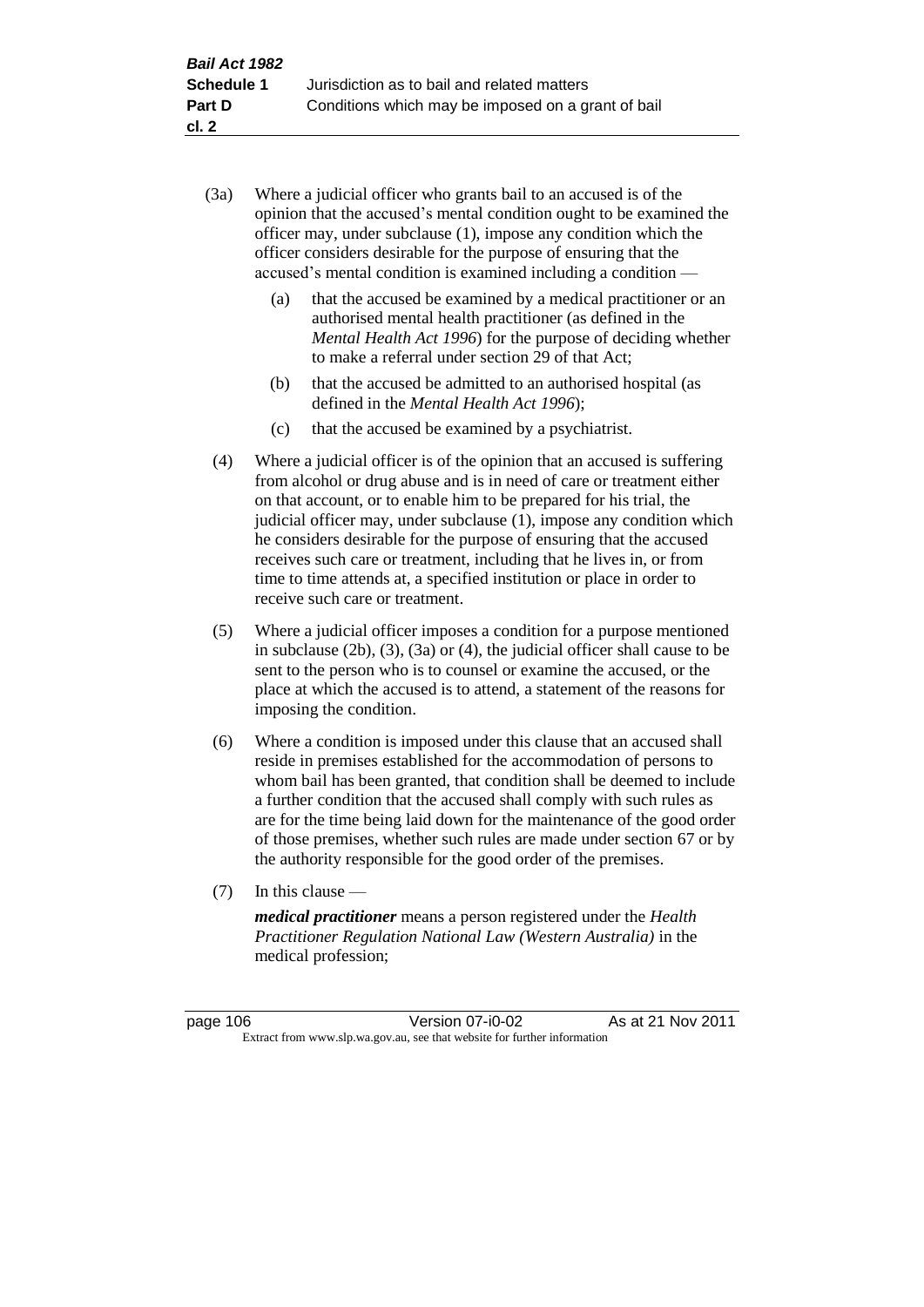*psychiatrist* has the same meaning as it has in the *Mental Health Act 1996*.

*[Clause 2 amended by No. 45 of 1993 s. 10(3); No. 69 of 1996 s. 3; No. 54 of 1998 s. 12; No. 84 of 2004 s. 82; No. 22 of 2008 Sch. 3 cl. 4; No. 35 of 2010 s. 29.]*

*[Clause 2. Modifications to be applied in order to give effect to Cross-border Justice Act 2008: clause altered 1 Nov 2009. See endnote 1M.]*

#### **3. Home detention condition may be imposed**

- (1) A judicial officer may, subject to this clause, impose a home detention condition as a condition on a grant of bail.
- (2) A home detention condition shall not be imposed unless the accused is over the age of 17 years and the judicial officer is satisfied —
	- (a) after considering a report from a community corrections officer about the accused and his circumstances, that the accused is suitable to be subject to a home detention condition;
	- (b) that the place where it is proposed the accused will remain while subject to the home detention condition is a suitable place; and
	- (c) that unless a home detention condition is imposed, the accused will not be released on bail.
- (3) A home detention condition is a condition that while the accused is on bail the accused shall —
	- (a) remain at and not leave the place specified in the bail record form and in the bail undertaking (or in a notice under section 50E) until the time specified, or deemed by section 31(3) to be specified, in the bail undertaking except —
		- (i) to work in gainful employment approved by a community corrections officer;
		- (ii) with the approval of a community corrections officer, to seek gainful employment;
		- (iii) to obtain urgent medical or dental treatment for the accused;

As at 21 Nov 2011 Version 07-i0-02 page 107 Extract from www.slp.wa.gov.au, see that website for further information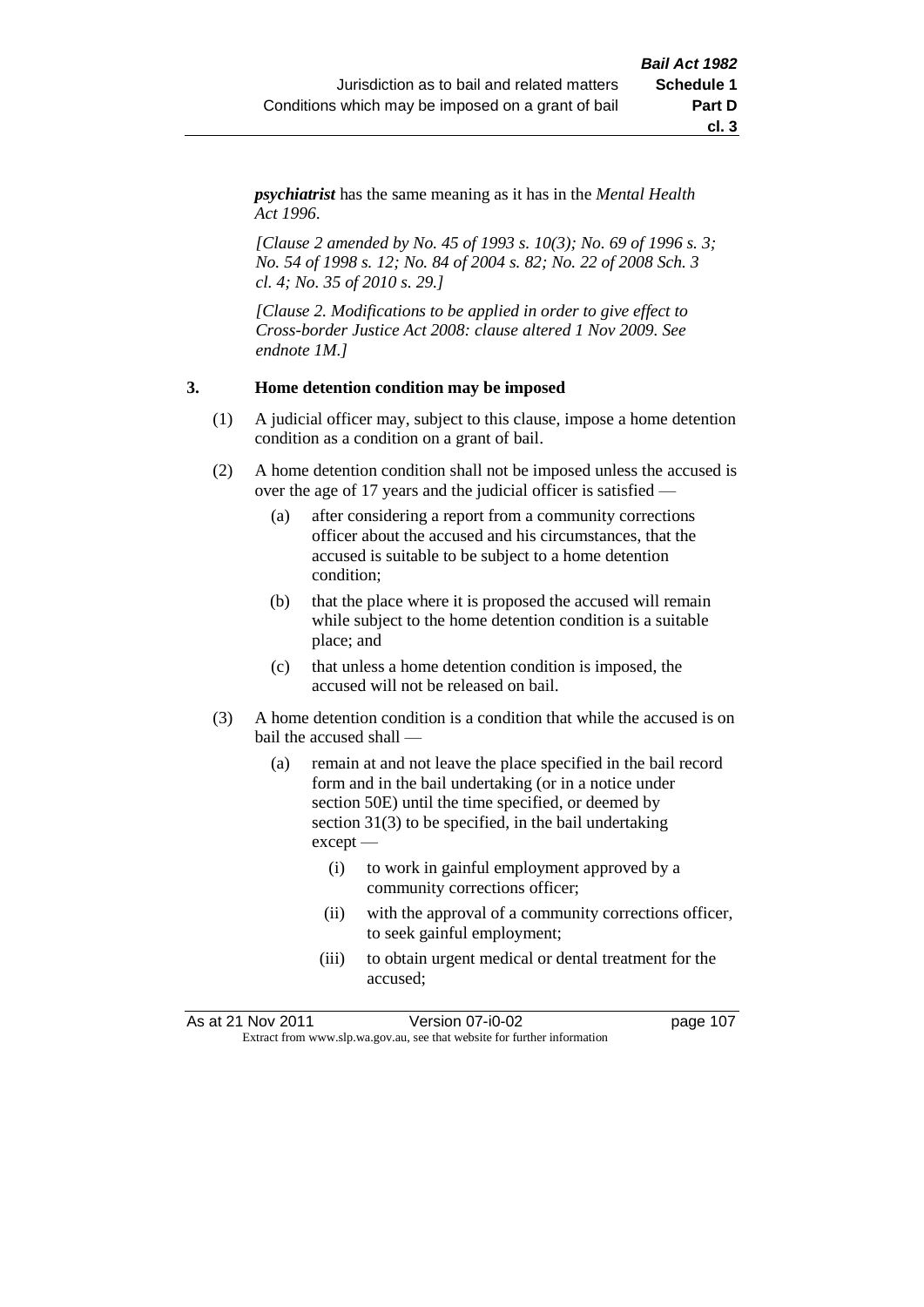|     | (iv)  | for the purpose of averting or minimizing a serious<br>risk of death or injury to the accused or to another<br>person; |
|-----|-------|------------------------------------------------------------------------------------------------------------------------|
|     | (v)   | to obey an order issued under a written law (such as a<br>summons) requiring the accused's presence<br>elsewhere;      |
|     | (vi)  | for a purpose approved of by a community<br>corrections officer; or                                                    |
|     | (vii) | on the direction of a community corrections officer;                                                                   |
| (h) |       | not logya the States                                                                                                   |

- (b) not leave the State;
- (c) comply with every reasonable direction of a community corrections officer;
- (d) comply with such of the conditions specified in the list provided under section 24A(4) as may be specified in a notice given under section 50E(b); and
- (e) when requested to do so, produce a copy of his bail undertaking and any notice by the CEO (corrections) under section 50E for inspection by a community corrections officer or a member of the Police Force.

*[Clause 3 inserted by No. 61 of 1990 s. 15; amended by No. 31 of 1993 s. 9; No. 84 of 2004 s. 82; No. 65 of 2006 s. 53.]*

*[Clause 3. Modifications to be applied in order to give effect to Cross-border Justice Act 2008: clause altered 1 Nov 2009. See endnote 1M.]*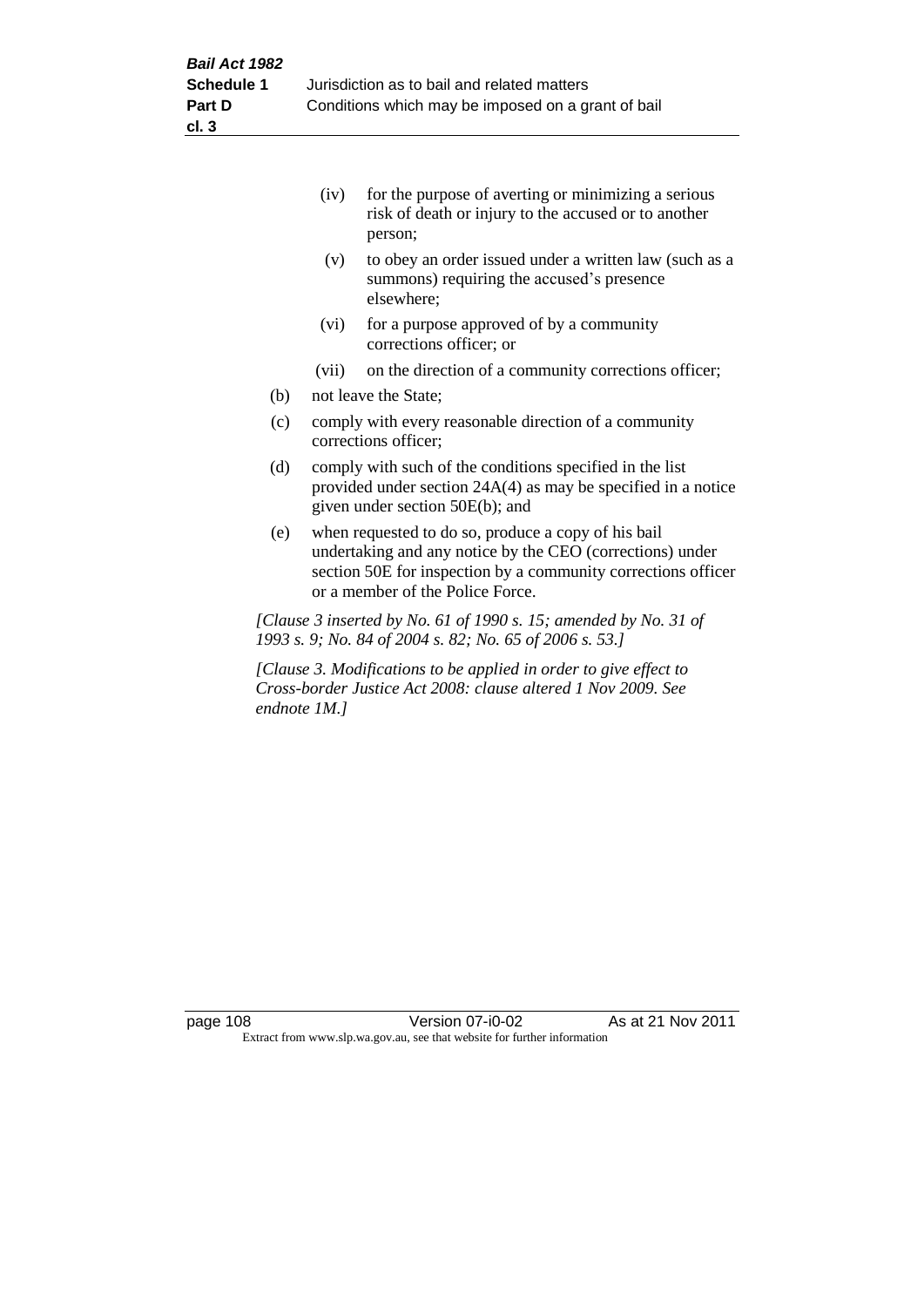**cl. 1**

# **Schedule 2 — Serious offences**

 $[s. 3(1)]$ 

*[Heading inserted by No. 6 of 2008 s. 42(1).]*

|    | <b>Enactment</b>         | <b>Description of offence</b>                                                    |
|----|--------------------------|----------------------------------------------------------------------------------|
| 1. | <b>The Criminal Code</b> |                                                                                  |
|    | s. 279                   | Murder                                                                           |
|    | s. 280                   | Manslaughter                                                                     |
|    | s. 281                   | Unlawful assault causing death                                                   |
|    | s. 283                   | Attempt to murder                                                                |
|    | s. 292                   | Disabling in order to commit<br>indictable offence                               |
|    | s. 294                   | Acts intended to cause grievous<br>bodily harm or to resist or prevent<br>arrest |
|    | s. 297                   | Grievous bodily harm                                                             |
|    | s. 301                   | Wounding and similar acts                                                        |
|    | s. $304(2)$              | Acts or omissions, with intent to<br>harm, causing bodily harm or<br>danger      |
|    | s. 317                   | Assault occasioning bodily harm                                                  |
|    | s. $317A(a)$             | Assault with intent to commit or<br>facilitate a crime                           |
|    | s. $317A(b)$             | Assault with intent to do grievous<br>bodily harm                                |
|    | s. 318                   | Serious assaults                                                                 |
|    | s. 323                   | Indecent assault                                                                 |
|    | s. 324                   | Aggravated indecent assault                                                      |
|    | s. 325                   | Sexual penetration without consent                                               |
|    | s. 326                   | Aggravated sexual penetration<br>without consent                                 |
|    |                          |                                                                                  |

As at 21 Nov 2011 Version 07-i0-02 page 109 Extract from www.slp.wa.gov.au, see that website for further information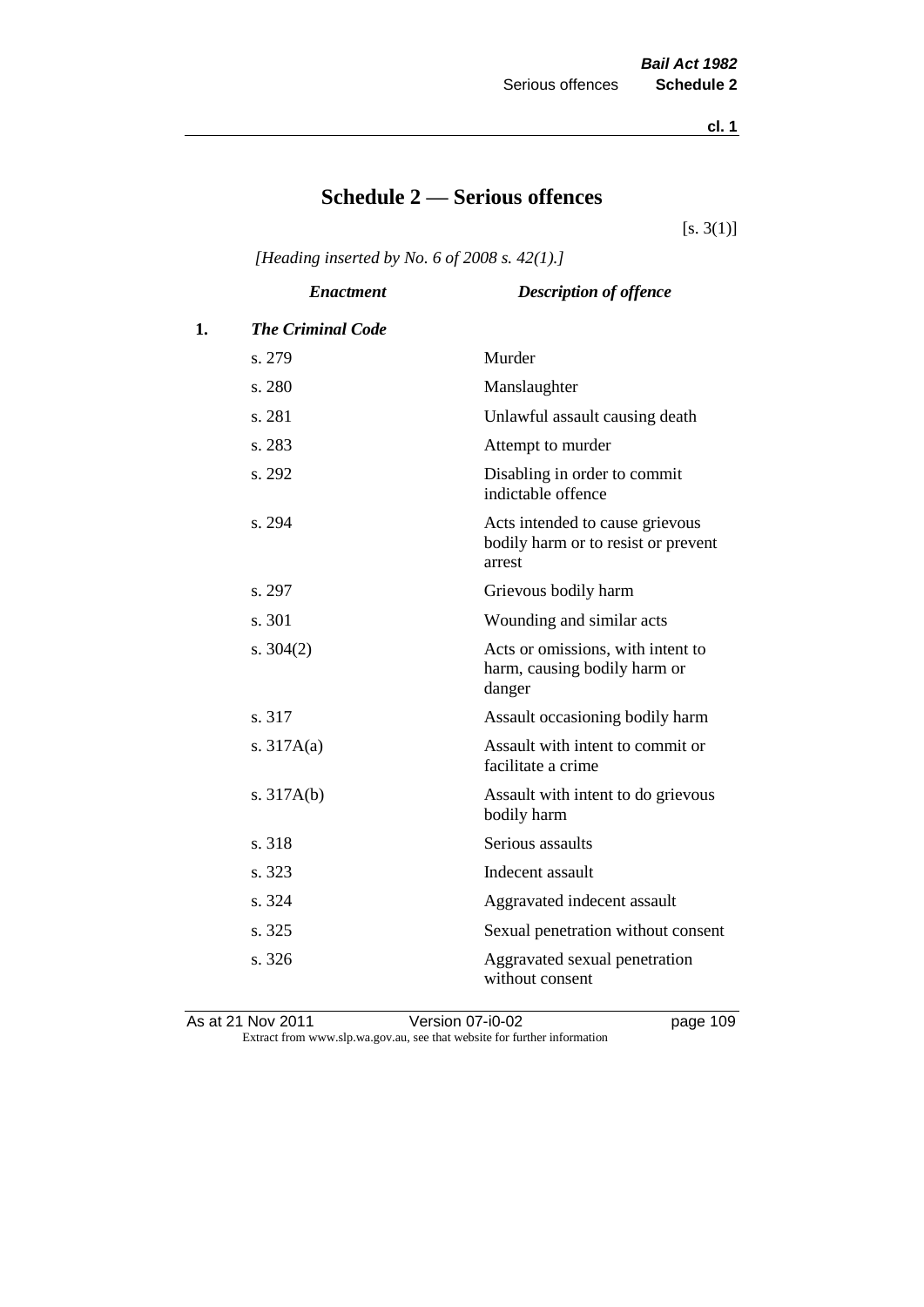**cl. 2**

|     | <b>Enactment</b>                | <b>Description of offence</b>                                                                                                                      |
|-----|---------------------------------|----------------------------------------------------------------------------------------------------------------------------------------------------|
|     | s. 331B                         | Sexual servitude                                                                                                                                   |
|     | s. 331C                         | Conducting business involving<br>sexual servitude                                                                                                  |
|     | s. 331D                         | Deceptive recruiting for<br>commercial sexual services                                                                                             |
|     | s. 332                          | Kidnapping                                                                                                                                         |
|     | s. 333                          | Deprivation of liberty                                                                                                                             |
|     | s. 338E                         | Stalking                                                                                                                                           |
|     | s. 378                          | Stealing a motor vehicle                                                                                                                           |
|     | s. 392                          | Robbery                                                                                                                                            |
|     | s. 393                          | Assault with intent to rob                                                                                                                         |
|     | s. 401                          | <b>Burglary</b>                                                                                                                                    |
|     | s.444                           | Criminal damage, if the property is<br>destroyed or damaged by fire                                                                                |
| 2.  | <b>Bush Fires Act 1954</b>      |                                                                                                                                                    |
|     | s. 32                           | Wilfully lighting a fire or causing a<br>fire to be lit under such<br>circumstances as to be likely to<br>injure or damage a person or<br>property |
| 2a. | <b>Misuse of Drugs Act 1981</b> |                                                                                                                                                    |
|     | s. $6(1)$                       | Offences concerned with<br>prohibited drugs generally                                                                                              |
|     | s. $7(1)$                       | Offences concerned with<br>prohibited plants generally                                                                                             |
|     | s. $33(1)(a)$                   | Attempting to commit an offence<br>under section $6(1)$ or $7(1)$                                                                                  |
|     | s. $33(2)(a)$                   | Conspiracy to commit an offence<br>under s. $6(1)$ or $7(1)$                                                                                       |

page 110 Version 07-i0-02 As at 21 Nov 2011 Extract from www.slp.wa.gov.au, see that website for further information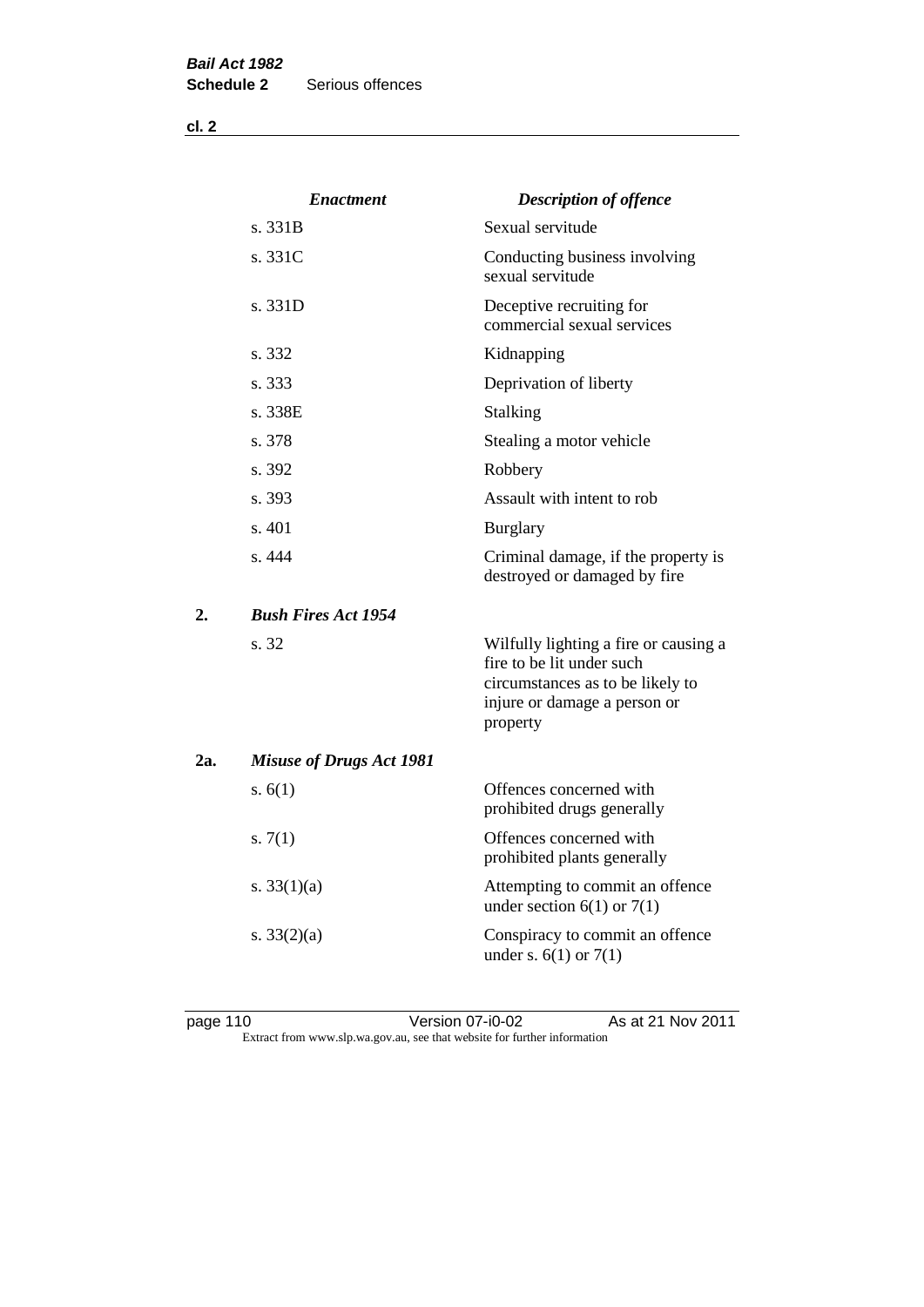**cl. 2b**

|     | <b>Enactment</b>                   |       | <b>Description of offence</b>                                                                                                                                  |
|-----|------------------------------------|-------|----------------------------------------------------------------------------------------------------------------------------------------------------------------|
| 2b. | <b>Restraining Orders Act 1997</b> |       |                                                                                                                                                                |
|     | s. $61(1)$                         | order | Breach of a violence restraining                                                                                                                               |
|     | s. $61(2a)$                        |       | Breach of a police order                                                                                                                                       |
|     | s. $86(2)$                         |       | Breach of a Part VII order under<br>the Justices Act 1902 <sup>3</sup> —                                                                                       |
|     |                                    | (a)   | that under section 86 of the<br><b>Restraining Orders Act 1997</b><br>is taken to be a misconduct<br>restraining order under that<br>Act; and                  |
|     |                                    | (b)   | that shows on the face of the<br>order that the causing or<br>threatening of personal<br>injury by the accused was a<br>ground for the making of the<br>order. |
| 3.  | Road Traffic Act 1974              |       |                                                                                                                                                                |
|     | s. 59                              |       | Dangerous driving causing death,<br>injury, etc.                                                                                                               |
|     | s. 59A                             |       | Dangerous driving causing bodily                                                                                                                               |

*[Schedule 2 inserted by No. 45 of 1993 s. 11; amended by No. 82 of 1994 s. 13; No. 38 of 1998 s. 4(2); No. 54 of 1998 s. 15; No. 23 of 2001 s. 10(1); No. 4 of 2004 s. 24 and 26; No. 38 of 2004 s. 61; No. 62 of 2004 s. 9(1); No. 84 of 2004 s. 82; No. 6 of 2008 s. 42(2); No. 29 of 2008 s. 24(8); No. 47 of 2011 s. 19.]* 

harm

#### As at 21 Nov 2011 Version 07-i0-02 Page 111 Extract from www.slp.wa.gov.au, see that website for further information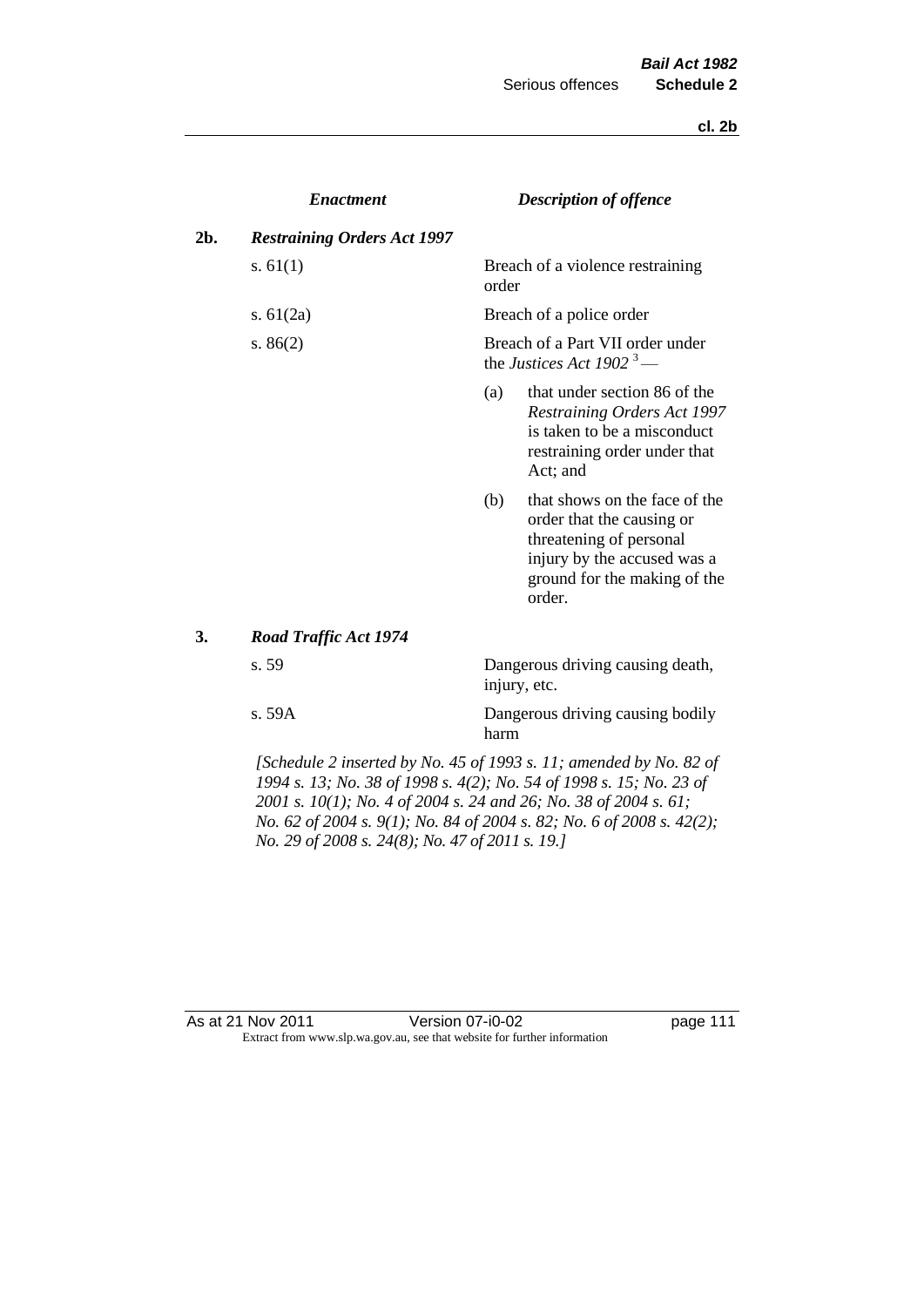# **Notes**

<sup>1</sup> This is a compilation of the *Bail Act 1982* and includes the amendments made by the other written laws referred to in the following table  $1M$ ,  $1a$ ,  $4$ ,  $13$ . The table also contains information about any reprint.

# **Compilation table**

| <b>Short title</b>                                                                                                                                          | <b>Number</b><br>and year | Assent     | Commencement                                                               |
|-------------------------------------------------------------------------------------------------------------------------------------------------------------|---------------------------|------------|----------------------------------------------------------------------------|
| Bail Act 1982                                                                                                                                               | 86 of 1982                |            | 18 Nov 1982 6 Feb 1989 (see s. 2 and<br><i>Gazette</i> 27 Jan 1989 p. 263) |
| Acts Amendment<br>(Abolition of Capital)<br>Punishment) Act 1984<br>Pt. III                                                                                 | 52 of 1984                | 5 Sep 1984 | 3 Oct 1984                                                                 |
| Bail Amendment<br>Act 1984 <sup>5</sup>                                                                                                                     | 74 of 1984                |            | 29 Nov 1984 6 Feb 1989 (see s. 2 and<br><i>Gazette</i> 27 Jan 1989 p. 263) |
| <b>Bail Amendment</b><br>Act 1988                                                                                                                           | 15 of 1988                | 6 Sep 1988 | 6 Feb 1989 (see s. 2 and<br><i>Gazette</i> 27 Jan 1989 p. 263)             |
| Reprint of the Bail Act 1982 under the Reprints Act 1984 and s. 21 of the Bail<br><b>Amendment Act 1988</b> <sup>6</sup> (includes amendments listed above) |                           |            |                                                                            |
| $C$ riminal Law                                                                                                                                             |                           |            | 70 of 1988 15 Dec 1988 6 Feb 1989 (see s. $2(2)(h)$ and                    |

| Criminal Law<br>Amendment Act 1988<br>Pt. $4$                                     | 70 of 1988 | 15 Dec 1988 | 6 Feb 1989 (see s. 2(2)(b) and<br><i>Gazette</i> 27 Jan 1989 p. 263) |
|-----------------------------------------------------------------------------------|------------|-------------|----------------------------------------------------------------------|
| <b>Acts Amendment</b><br>(Children's Court)<br>Act 1988 Pt. 13                    | 49 of 1988 | 22 Dec 1988 | 1 Dec 1989 (see s. 2 and<br><i>Gazette</i> 24 Nov 1989 p. 4327)      |
| Justices Amendment<br>Act 1989 s. 18                                              | 33 of 1989 | 22 Dec 1989 | 1 Jun 1991 (see s. 2 and<br><i>Gazette</i> 17 May 1991 p. 2455)      |
| <b>Community Corrections</b><br><b>Legislation Amendment</b><br>Act 1990 Pt. 2    | 61 of 1990 | 17 Dec 1990 | 3 Apr 1991 (see s. 2 and<br>Gazette 22 Mar 1991 p. 1209)             |
| Child Welfare<br>Amendment Act<br>$(No. 2)$ 1990 s. 15                            | 83 of 1990 | 22 Dec 1990 | 1 Aug 1991 (see s. 2 and<br><i>Gazette</i> 1 Aug 1991 p. 3983)       |
| Children's Court of<br>Western Australia<br>Amendment Act<br>$(No. 2)$ 1991 s. 21 | 15 of 1991 | 21 Jun 1991 | 9 Aug 1991 (see s. 2(2) and<br><i>Gazette</i> 9 Aug 1991 p. 4101)    |

**Reprint of the** *Bail Act 1982* **as at 17 Oct 1991** (includes amendments listed above)

page 112 Version 07-i0-02 As at 21 Nov 2011 Extract from www.slp.wa.gov.au, see that website for further information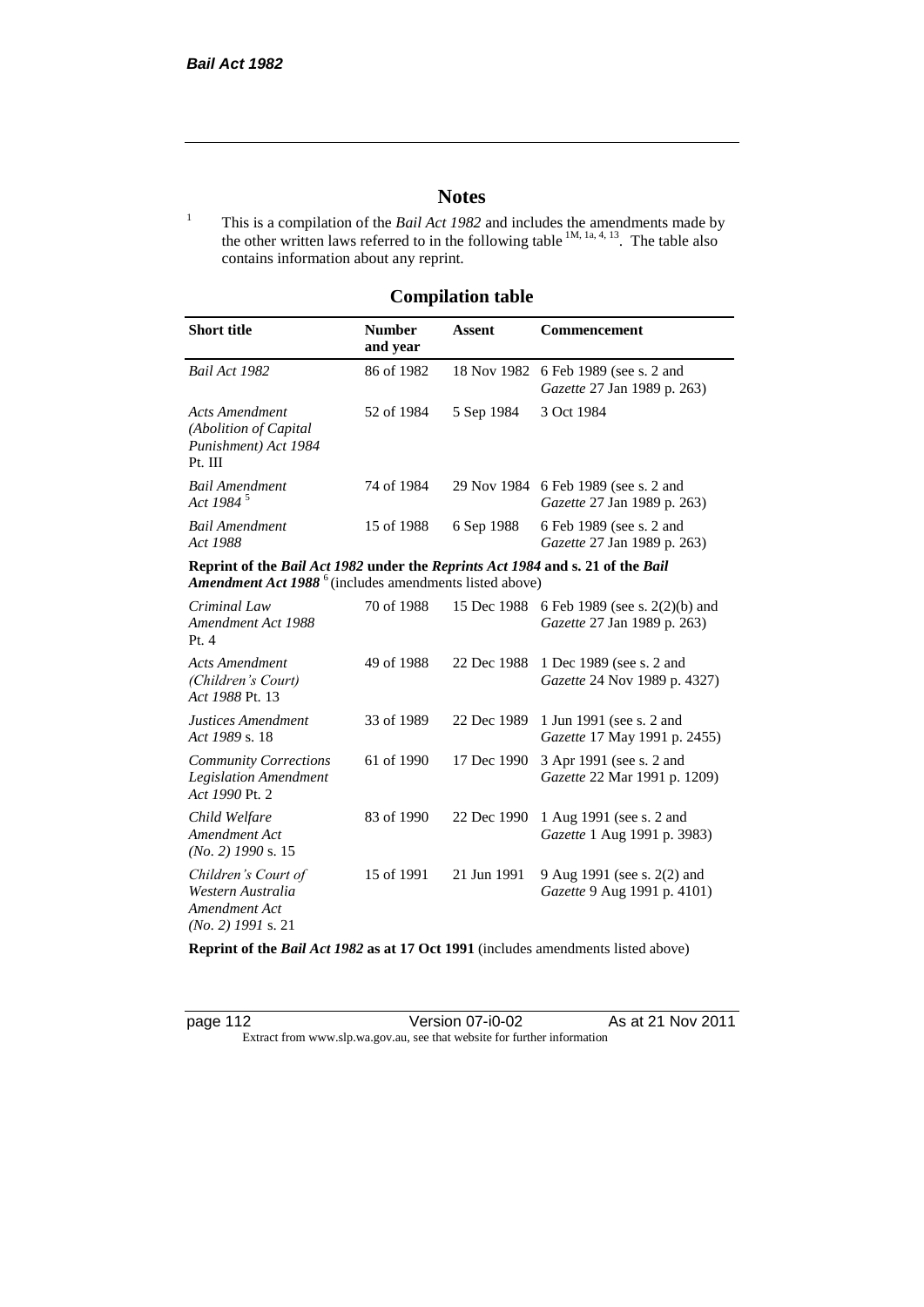| <b>Short title</b>                                                                         | <b>Number</b><br>and year | Assent      | <b>Commencement</b>                                                                                                                                                        |
|--------------------------------------------------------------------------------------------|---------------------------|-------------|----------------------------------------------------------------------------------------------------------------------------------------------------------------------------|
| <b>Acts Amendment (Sexual</b><br>Offences) Act 1992 Pt. 3                                  | 14 of 1992                | 17 Jun 1992 | 1 Aug 1992 (see s. 2 and<br><i>Gazette</i> 28 Jul 1992 p. 3671)                                                                                                            |
| <b>Acts Amendment</b><br>(Ministry of Justice)<br>Act 1993 Pt. 3 <sup>7</sup>              | 31 of 1993                | 15 Dec 1993 | 1 Jul 1993 (see s. 2)                                                                                                                                                      |
| Criminal Procedure<br>Amendment Act 1993<br>Pt. $2^8$                                      | 45 of 1993                | 20 Dec 1993 | Act other than s. 7-9 and<br>$10(2)(b)$ : 17 Jan 1994 (see<br>s. $2(1)$ ;<br>s. 7-9 and $10(2)(b)$ : 4 Mar 1994<br>(see s. $2(2)$ and <i>Gazette</i><br>4 Mar 1994 p. 915) |
| Criminal Law<br>Amendment Act 1994<br>s. $13(1)$ and $(2)$                                 | 82 of 1994                | 23 Dec 1994 | 20 Jan 1995 (see s. 2(2))                                                                                                                                                  |
| Acts Amendment (Fines,<br>Penalties and<br><b>Infringement Notices</b> )<br>Act 1994 Pt. 3 | 92 of 1994                | 23 Dec 1994 | 1 Jan 1995 (see s. 2(1) and<br>Gazette 30 Dec 1994 p. 7211)                                                                                                                |
| Sentencing<br>(Consequential<br>Provisions) Act 1995 Pt. 5                                 | 78 of 1995                | 16 Jan 1996 | 4 Nov 1996 (see s. 2 and<br>Gazette 25 Oct 1996 p. 5632)                                                                                                                   |
| Coroners Act 1996 s. 61                                                                    | 2 of 1996                 |             | 24 May 1996 7 Apr 1997 (see s. 2 and<br>Gazette 18 Mar 1997 p. 1529)                                                                                                       |
| <b>Mental Health</b><br>(Consequential)<br><i>Provisions</i> ) Act 1996 Pt. 2              | 69 of 1996                | 13 Nov 1996 | 13 Nov 1997 (see s. 2)                                                                                                                                                     |

**Reprint of the** *Bail Act 1982* **as at 13 Mar 1997** (includes amendments listed above except those in the *Coroners Act 1996* and the *Mental Health (Consequential Provisions) Act 1996*) (corrections in *Gazette* 25 Jul 1997 p. 3909 and 14 Nov 1997 p. 6426)

*Statutes (Repeals and Minor Amendments) Act 1997* s. 21 57 of 1997 15 Dec 1997 15 Dec 1997 (see s. 2(1)) *Criminal Law Amendment Act (No. 1) 1998* s. 4(2) 38 of 1998 25 Sep 1998 23 Oct 1998

As at 21 Nov 2011 Version 07-i0-02 Page 113 Extract from www.slp.wa.gov.au, see that website for further information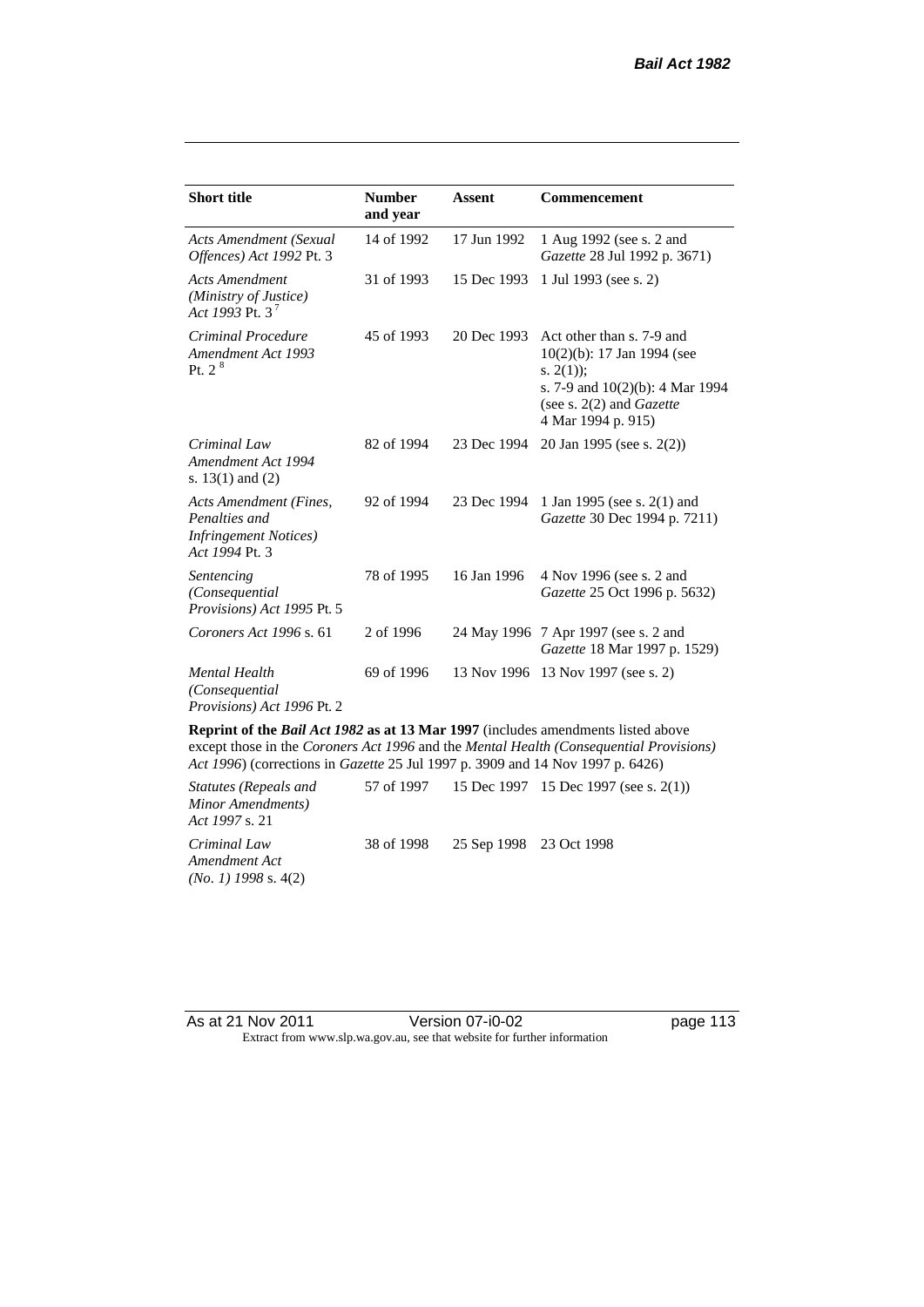| <b>Short title</b>                                                                                                                                 | <b>Number</b><br>and year | Assent      | Commencement                                                                                                                                                                                                                                                                                                                                            |
|----------------------------------------------------------------------------------------------------------------------------------------------------|---------------------------|-------------|---------------------------------------------------------------------------------------------------------------------------------------------------------------------------------------------------------------------------------------------------------------------------------------------------------------------------------------------------------|
| <b>Bail Amendment</b><br>Act 1998 <sup>9</sup>                                                                                                     | 54 of 1998                | 11 Jan 1999 | s. 1 and 2: 11 Jan 1999;<br>Pt. 4 and 7: 15 May 1999<br>(see s. 2 and <i>Gazette</i> )<br>11 May 1999 p. 1905);<br>Pt. 2, 3 and 5 (other than s. 12):<br>8 Mar 2000 (see s. 2 and<br>Gazette 7 Mar 2000 p. 1039);<br>s. 12: 1 Sep 2000 (see s. 2 and<br>Gazette 29 Aug 2000 p. 4985);<br>Pt. 6: 4 Dec 2000 (see s. 2 and<br>Gazette 4 Dec 2000 p. 6799) |
| Reprint of the Bail Act 1982 as at 27 Aug 1999 (includes amendments listed above<br>except those in the Bail Amendment Act 1998 Pt. 2, 3, 5 and 6) |                           |             |                                                                                                                                                                                                                                                                                                                                                         |
| Court Security and<br><b>Custodial Services</b><br>(Consequential<br>Provisions) Act 1999 Pt. 3                                                    | 47 of 1999                | 8 Dec 1999  | 18 Dec 1999 (see s. 2 and<br>Gazette 17 Dec 1999 p. 6175-6)                                                                                                                                                                                                                                                                                             |
| Criminal Law Amendment<br>Act 2001 s. $10(1)$                                                                                                      | 23 of 2001                | 26 Nov 2001 | 24 Dec 2001                                                                                                                                                                                                                                                                                                                                             |
| Criminal Investigation<br>(Identifying People)<br>Act 2002 s. 96                                                                                   | 6 of 2002                 | 4 Jun 2002  | 20 Nov 2002 (see s. 2 and<br>Gazette 19 Nov 2002 p. 5505)                                                                                                                                                                                                                                                                                               |
| Criminal Law (Procedure)<br>Amendment Act 2002 Pt. 4<br>Div. 1                                                                                     | 27 of 2002                | 25 Sep 2002 | 27 Sep 2002 (see s. 2 and<br>Gazette 27 Sep 2002 p. 4875)                                                                                                                                                                                                                                                                                               |
| Sentencing Legislation<br>Amendment and Repeal<br>Act 2003 s. 29(3) and 37                                                                         | 50 of 2003                | 9 Jul 2003  | s. 29(3): 31 Aug 2003 (see s. 2)<br>and Gazette 29 Aug 2003<br>p. 3833);<br>s. 37: 15 May 2004 (see s. 2 and<br>Gazette 14 May 2004 p. 1445)                                                                                                                                                                                                            |
| Acts Amendment and<br>Repeal (Courts and Legal<br>Practice) Act 2003 s. 88<br>and 121 <sup>10</sup>                                                | 65 of 2003                | 4 Dec 2003  | 1 Jan 2004 (see s. 2 and Gazette<br>30 Dec 2003 p. 5722)                                                                                                                                                                                                                                                                                                |
| <b>Statutes (Repeals and</b><br>Minor Amendments)<br>Act 2003 s. 29                                                                                | 74 of 2003                | 15 Dec 2003 | 15 Dec 2003 (see s. 2)                                                                                                                                                                                                                                                                                                                                  |
| Criminal Code Amendment<br>Act 2004 s. 24, 26 and 58                                                                                               | 4 of 2004                 | 23 Apr 2004 | 21 May 2004 (see s. 2)                                                                                                                                                                                                                                                                                                                                  |

page 114 Version 07-i0-02 As at 21 Nov 2011 Extract from www.slp.wa.gov.au, see that website for further information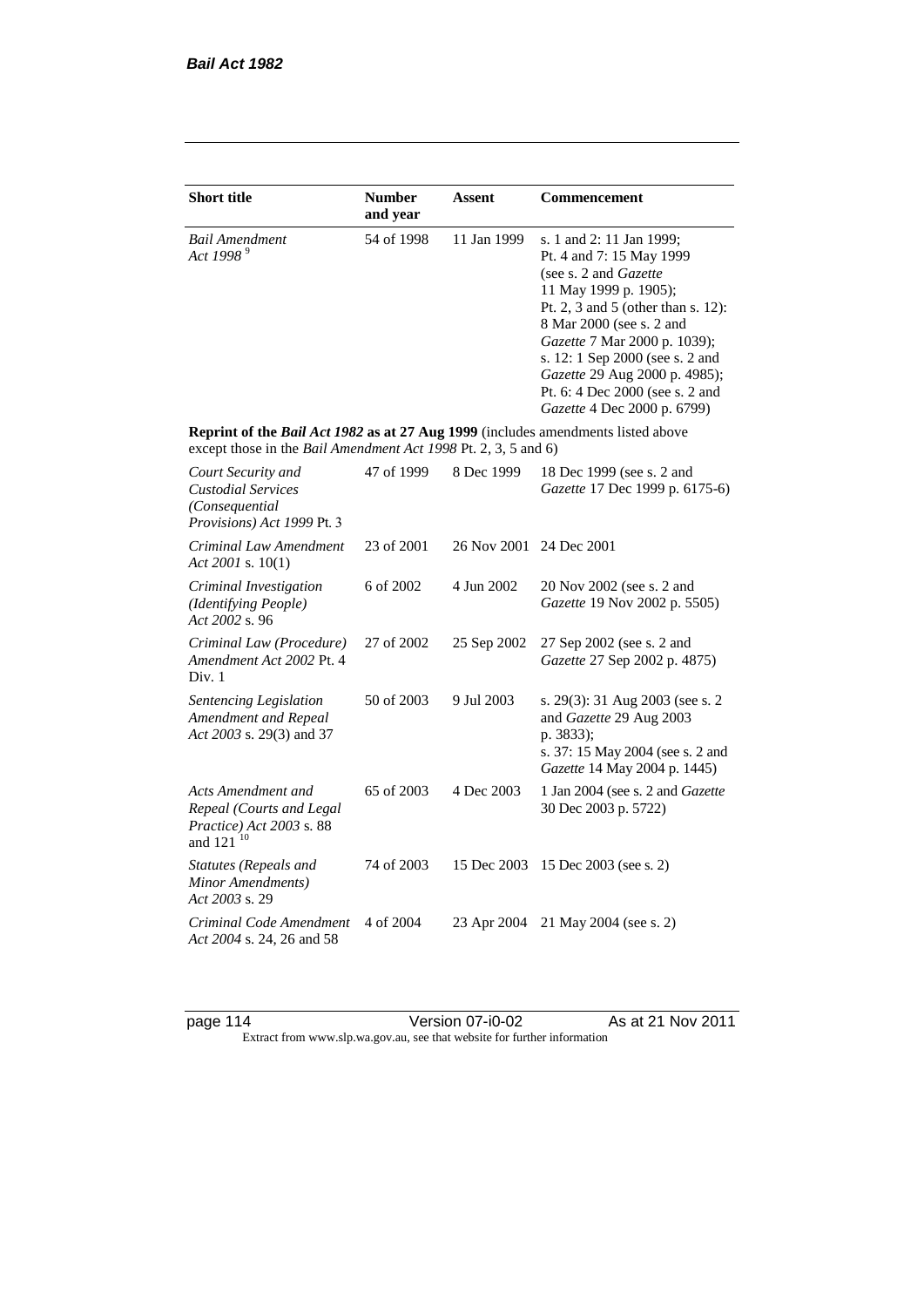| <b>Short title</b>                                                                                           | <b>Number</b><br>and year                                                                                                                                                                                                                                                                                                                                                                                                                              | <b>Assent</b> | <b>Commencement</b>                                                                                                                                                                                                                                      |  |  |
|--------------------------------------------------------------------------------------------------------------|--------------------------------------------------------------------------------------------------------------------------------------------------------------------------------------------------------------------------------------------------------------------------------------------------------------------------------------------------------------------------------------------------------------------------------------------------------|---------------|----------------------------------------------------------------------------------------------------------------------------------------------------------------------------------------------------------------------------------------------------------|--|--|
| Sentencing Legislation<br>Amendment Act 2004 s. 13                                                           | 27 of 2004                                                                                                                                                                                                                                                                                                                                                                                                                                             | 14 Oct 2004   | 31 May 2006 (see s. 2 and<br>Gazette 30 May 2006 p. 1965)                                                                                                                                                                                                |  |  |
| Children and Community<br>Services Act 2004 s. 251                                                           | 34 of 2004                                                                                                                                                                                                                                                                                                                                                                                                                                             | 20 Oct 2004   | 1 Mar 2006 (see s. 2 and<br>Gazette 14 Feb 2006 p. 695)                                                                                                                                                                                                  |  |  |
| <b>Acts Amendment (Family</b><br>and Domestic Violence)<br>Act 2004 Pt. 3                                    | 38 of 2004                                                                                                                                                                                                                                                                                                                                                                                                                                             | 9 Nov 2004    | 1 Dec 2004 (see s. 2 and<br>Gazette 26 Nov 2004 p. 5309)                                                                                                                                                                                                 |  |  |
| Acts Amendment (Court of<br>Appeal) Act 2004 s. 28                                                           | 45 of 2004                                                                                                                                                                                                                                                                                                                                                                                                                                             | 9 Nov 2004    | s. $28(1)$ , (2) and (4) (other than<br>the amendment to s. $7A(1)$ :<br>1 Feb 2005 (see. s. 2 and<br>Gazette 14 Jan 2005 p. 163);<br>s. $28(3)$ and $(4)$ (the<br>amendment to s. $7A(1)$ :<br>2 May 2005 (see. s. 2 and<br>Gazette 14 Jan 2005 p. 163) |  |  |
| <b>Courts Legislation</b><br>Amendment and Repeal<br>Act 2004 s. 141 $^{11}$                                 | 59 of 2004                                                                                                                                                                                                                                                                                                                                                                                                                                             | 23 Nov 2004   | 1 May 2005 (see s. 2 and<br>Gazette 31 Dec 2004 p. 7128)                                                                                                                                                                                                 |  |  |
| Misuse of Drugs<br>Amendment Act 2004 s. 9(1)                                                                | 62 of 2004                                                                                                                                                                                                                                                                                                                                                                                                                                             | 24 Nov 2004   | 1 Jan 2005 (see s. 2 and <i>Gazette</i><br>10 Dec 2004 p. 5965)                                                                                                                                                                                          |  |  |
| Criminal Procedure and<br>Appeals (Consequential and<br>Other Provisions) Act 2004<br>Pt. 3 and s. 82 and 83 | 84 of 2004                                                                                                                                                                                                                                                                                                                                                                                                                                             | 16 Dec 2004   | 2 May 2005 (see s. 2 and<br>Gazette 31 Dec 2004 p. 7129<br>(correction in Gazette<br>7 Jan 2005 p. 53))                                                                                                                                                  |  |  |
| $Planning and Dayelonment = 38 of 2005 = 12 Dec 2005 = 0 Arr 2006 (see 2 and 12006)$                         | <b>Reprint 5: The Bail Act 1982 as at 1 Apr 2005</b> (includes amendments listed above except<br>those in the Sentencing Legislation Amendment Act 2004, the Acts Amendment (Court of<br>Appeal) Act 2004 s. 28(3) and (4) (the amendment to s. 7A(1)), the Children and<br>Community Services Act 2004, the Courts Legislation Amendment and Repeal Act 2004<br>and the Criminal Procedure and Appeals (Consequential and Other Provisions) Act 2004) |               |                                                                                                                                                                                                                                                          |  |  |

| <i>Planning and Development</i> 38 of 2005 12 Dec 2005 9 Apr 2006 (see s. 2 and<br>(Consequential and<br><b>Transitional Provisions</b> )<br>Act 2005 s. 15 |            |            | <i>Gazette</i> 21 Mar 2006 p. 1078)                                         |
|-------------------------------------------------------------------------------------------------------------------------------------------------------------|------------|------------|-----------------------------------------------------------------------------|
| Criminal Investigation<br>(Consequential Provisions)<br>Act 2006 Pt. 2                                                                                      | 59 of 2006 |            | 16 Nov 2006 1 Jul 2007 (see s. 2 and <i>Gazette</i><br>22 Jun 2007 p. 2838) |
| <b>Prisons and Sentencing</b><br>Legislation Amendment<br>Act 2006 Pt. 5                                                                                    | 65 of 2006 | 8 Dec 2006 | 4 Apr 2007 (see s. 2 and <i>Gazette</i><br>3 Apr 2007 p. 1491)              |

**Reprint 6: The** *Bail Act 1982* **as at 14 Sep 2007** (includes amendments listed above)

| As at 21 Nov 2011 | Version 07-i0-02                                                         | page 115 |
|-------------------|--------------------------------------------------------------------------|----------|
|                   | Extract from www.slp.wa.gov.au, see that website for further information |          |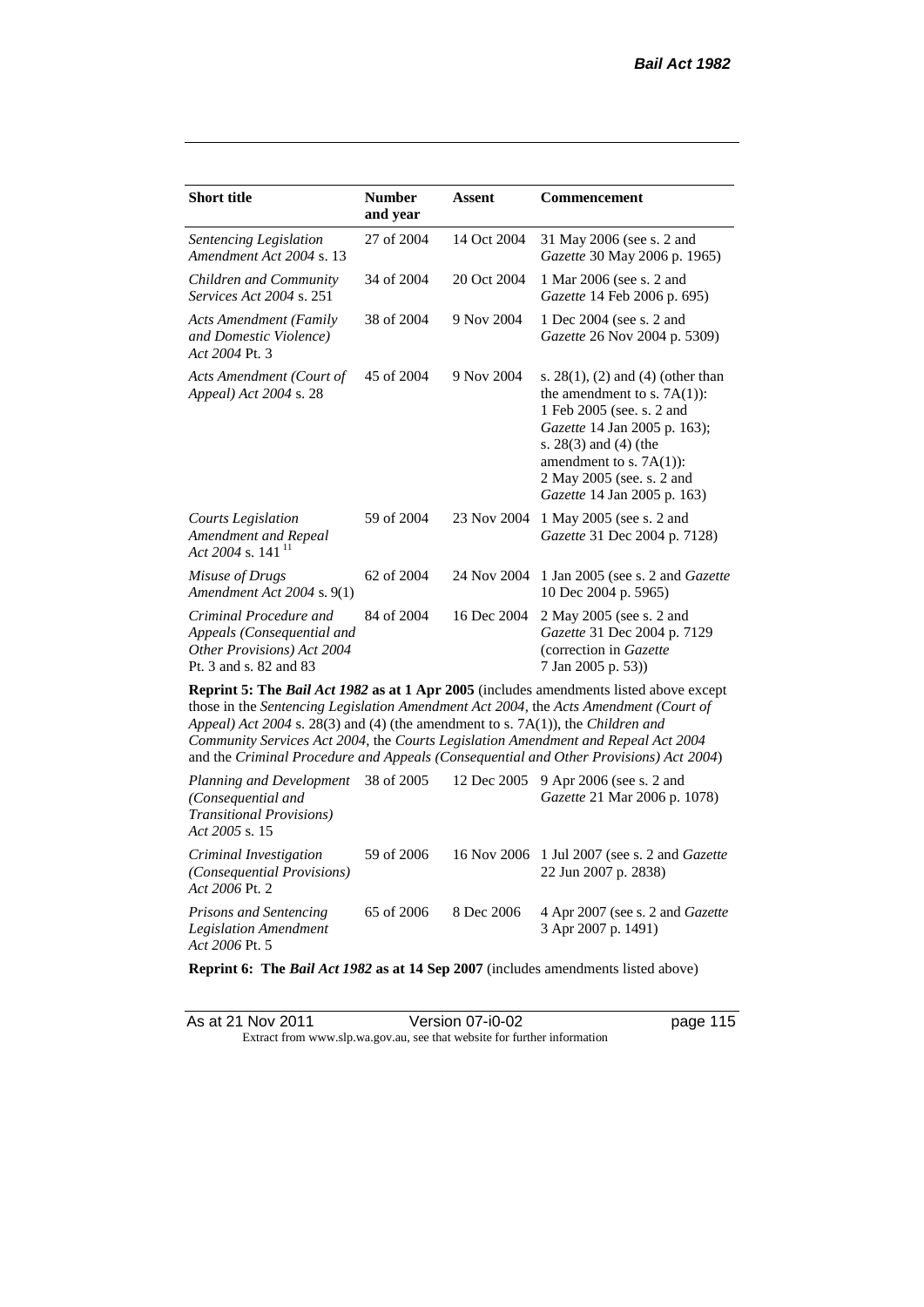| <b>Short title</b>                                                                             | <b>Number</b><br>and year | Assent      | Commencement                                                           |
|------------------------------------------------------------------------------------------------|---------------------------|-------------|------------------------------------------------------------------------|
| Criminal Law and Evidence<br>Amendment Act 2008 s. 56                                          | 2 of 2008                 | 12 Mar 2008 | 27 Apr 2008 (see s. 2 and<br><i>Gazette</i> 24 Apr 2008 p. 1559)       |
| Bail Amendment Act 2008<br>Pt. $2^{12}$                                                        | 6 of 2008                 | 31 Mar 2008 | 1 Mar 2009 (see s. 2(b) and<br><i>Gazette</i> 27 Feb 2009 p. 511)      |
| <b>Medical Practitioners</b><br>Act 2008 Sch. 3 cl. 4                                          | 22 of 2008                | 27 May 2008 | 1 Dec 2008 (see s. 2 and <i>Gazette</i><br>25 Nov 2008 p. 4989)        |
| Criminal Law Amendment<br>$(Homicide)$ Act 2008 s. 24                                          | 29 of 2008                | 27 Jun 2008 | 1 Aug $2008$ (see s. $2(d)$ and<br><i>Gazette</i> 22 Jul 2008 p. 3353) |
| <b>Reprint 7:</b> The <i>Bail Act 1982</i> as at 6 Mar 2009 (includes amendments listed above) |                           |             |                                                                        |
| Police Amendment<br>Act 2009 s. 12                                                             | 42 of 2009                | 3 Dec 2009  | 13 Mar 2010 (see s. 2(b) and<br>Gazette 12 Mar 2010 p. 941)            |
| <b>Health Practitioner</b><br><b>Regulation National Law</b><br>(WA) Act 2010 Pt. 5 Div. 4     | 35 of 2010                | 30 Aug 2010 | 18 Oct 2010 (see s. 2(b) and<br><i>Gazette</i> 1 Oct 2010 p. 5075-6)   |
| Statutes (Repeals and<br>Minor Amendments)<br>Act 2011 s. 19                                   | 47 of 2011                | 25 Oct 2011 | $26$ Oct $2011$ (see s. $2(b)$ )                                       |

<sup>1M</sup> Under the *Cross-border Justice Act 2008* section 14, in order to give effect to that Act, this Act must be applied with the modifications prescribed by the *Crossborder Justice Regulations 2009* Part 3 Division 3 as if this Act had been altered in that way. If a modification is to replace or insert a numbered provision, the new provision is identified by the superscript 1M appearing after the provision number. If a modification is to replace or insert a definition, the new definition is identified by the superscript 1M appearing after the defined term.

<sup>1a</sup> On the date as at which this compilation was prepared, provisions referred to in the following table had not come into operation and were therefore not included in this compilation. For the text of the provisions see the endnotes referred to in the table.

| <b>Short title</b>                                      | <b>Number</b><br>and year | Assent | <b>Commencement</b>                                                                                          |
|---------------------------------------------------------|---------------------------|--------|--------------------------------------------------------------------------------------------------------------|
| Electronic Transactions<br>Act 2011 s. 25 <sup>14</sup> | 46 of 2011                |        | 25 Oct 2011 To be proclaimed (see s. 2(c))                                                                   |
|                                                         |                           |        | Misuse of Drugs Amendment 56 of 2011 21 Nov 2011 To be proclaimed (see s. 2(b)) Act 2011 Pt. 3 <sup>15</sup> |

### **Provisions that have not come into operation**

page 116 Version 07-i0-02 As at 21 Nov 2011 Extract from www.slp.wa.gov.au, see that website for further information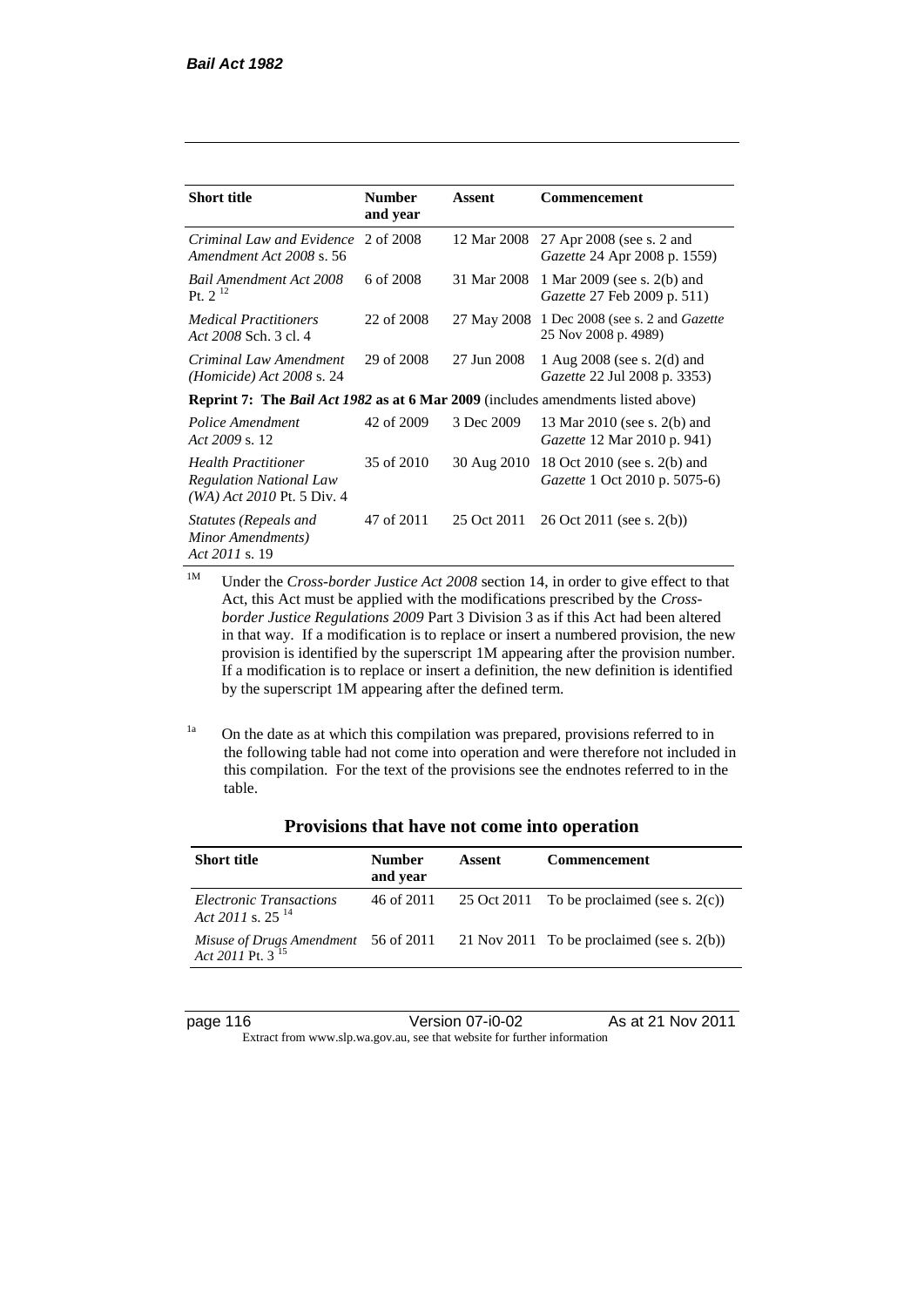- <sup>2</sup> Repealed by the *Sentencing Legislation Amendment and Repeal Act 2003*.
- <sup>3</sup> The short title of the *Justices Act 1902* was changed to the *Criminal Procedure (Summary) Act 1902* by the *Courts Legislation Amendment and Repeal Act 2004*  s. 25. The Act was then repealed by the *Criminal Procedure and Appeal (Consequential and Other Provisions) Act 2004.*
- <sup>4</sup> The amendment in the *Sentencing Legislation Amendment and Repeal Act 1999* s. 26 had not come into operation when it was repealed by the *Sentencing Legislation Amendment and Repeal Act 2003* s. 31.
- <sup>5</sup> The *Bail Amendment Act 1984* s. 10 and 11 were repealed by the *Bail Amendment Act 1988* s. 20.
- <sup>6</sup> The *Bail Act 1982* was not in operation at the time when the reprint was compiled, but the reprinting was authorised by the *Bail Amendment Act 1988* s. 21.
- <sup>7</sup> The *Acts Amendment (Ministry of Justice) Act 1993* Pt. 19 is a transitional provision that is of no further effect.
- <sup>8</sup> The *Criminal Procedure Amendment Act 1993* s. 13 is a transitional provision that is of no further effect.
- <sup>9</sup> The *Bail Amendment Act 1998* s. 6(2) is a transitional provision that is of no further effect.
- <sup>10</sup> The *Acts Amendment and Repeal (Courts and Legal Practice) Act 2003* s. 97 reads as follows:
- <u>،</u>

### **97. References to Crown Solicitor**

If in a written law or other document or instrument there is a reference to the Crown Solicitor that reference may, where the context so requires, be read as if it had been amended to be a reference to the State Solicitor.

- ".
- <sup>11</sup> The amendment in the *Courts Legislation Amendment and Repeal Act 2004* s. 141 (amending Sch. 1 Pt. A cl. 4) is not included because the clause it sought to amend had been amended by the *Acts Amendment (Court of Appeal) Act 2004* s. 28(4) before the amendment purported to come into operation.
- <sup>12</sup> The *Bail Amendment Act 2008* s. 6(2), 9(4)-(11), 10(2), 11(3), 15(5)-(8), 16(2), 18(4)-(5), 21(3), 22(2), 23(4), 24(6)-(7), 27(2)-(3), 28(6), 30(4)-(5), 31(2)-(3), 32(3)-(4), 33(6), 40(2), 41(5)-(9), 42(3) and 44 read as follows:

As at 21 Nov 2011 Version 07-i0-02 had page 117 Extract from www.slp.wa.gov.au, see that website for further information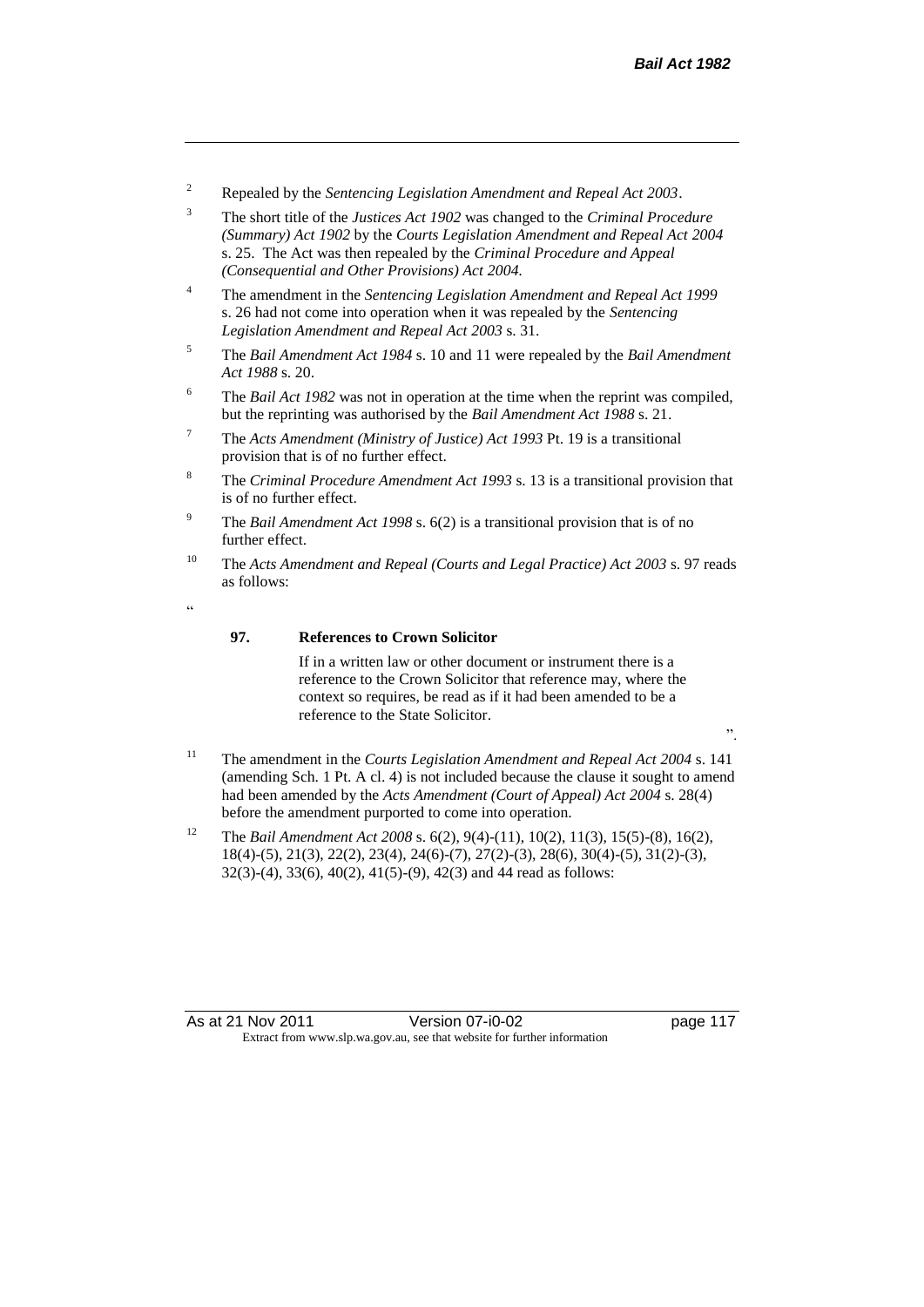$\alpha$ 

#### **6. Section 4A inserted and transitional provision**

- (2) The *Bail Act 1982* section 4A as inserted by subsection (1) applies to appearances in court referred to in subsection  $(1)(a)$  of that section that occur after the commencement of this section.
- **9. Section 7A replaced by sections 7A to 7F, related amendments to sections 8 and 21 and transitional provisions**
	- (4) The *Bail Act 1982* section 7A as inserted by subsection (1) applies in relation to appearances in court coming within the *Bail Act 1982* section 7(1) that occur after the commencement of this section.
	- (5) The *Bail Act 1982* section 7B(3) as inserted by subsection (1) applies so as to enable an accused who is detained in custody after the commencement of this section to make an application allowed for by that subsection.
	- (6) The *Bail Act 1982* section 7B(4) as inserted by subsection (1) applies in relation to appearances in court coming within that subsection that occur after the commencement of this section.
	- (7) The *Bail Act 1982* section 7B(5) as inserted by subsection (1) applies in relation to an accused who is in custody on the commencement of this section as if the reference in section 7B(5)(a) to an application under subsection (3) included a reference to an application under the *Bail Act 1982* as in force immediately before the commencement of this section.
	- (8) The *Bail Act 1982* section 7C(2) as inserted by subsection (1) applies in relation to appearances in court coming within that subsection that occur after the commencement of this section.
	- (9) The *Bail Act 1982* section 7D as inserted by subsection (1) applies to any subsequent consideration of bail referred to in section 7D(1) that occurs after the commencement of this section.
	- (10) The *Bail Act 1982* section 7E as inserted by subsection (1) applies to any trial as defined in section 7E(2), or part of a trial, that takes place after the commencement of this section.
	- (11) The *Bail Act 1982* section 7F(2) as inserted by subsection (1) applies in relation to a pending application for bail under the *Bail Act 1982* section 7A(1), as in force immediately before the commencement of this section, as if it were an application for bail under the *Bail Act 1982* section 7F(1) as inserted by subsection  $(1)$ .

page 118 Version 07-i0-02 As at 21 Nov 2011 Extract from www.slp.wa.gov.au, see that website for further information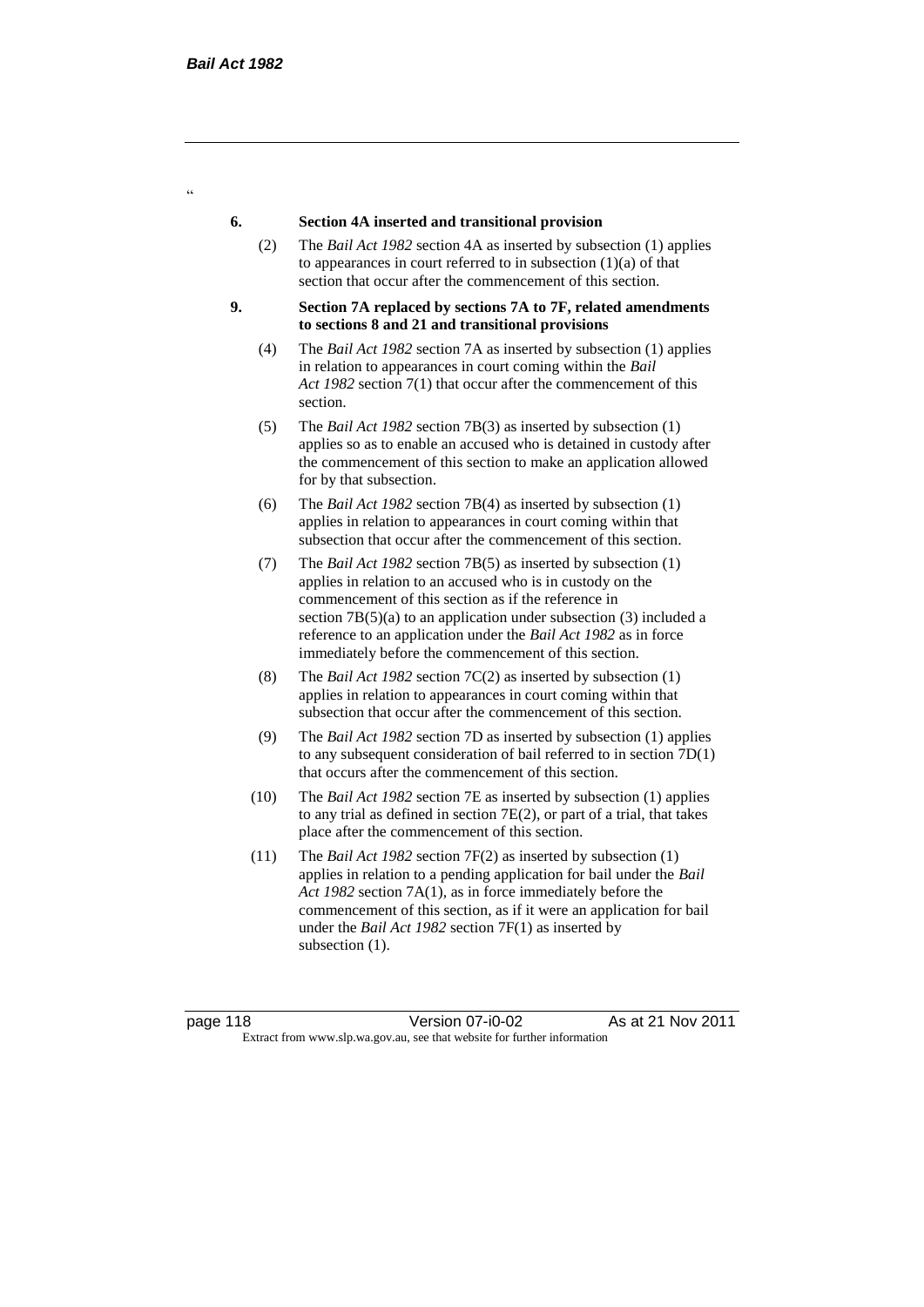#### **10. Section 9 amended and transitional provision**

(2) The *Bail Act 1982* section 9(1)(b) as amended by subsection (1) applies to any consideration of a case for bail that occurs after the commencement of this section.

#### **11. Section 11 amended and transitional provision**

(3) A certificate under the *Bail Act 1982* section 11(2) as in force immediately before the commencement of this section that has not been fully acted upon is to be treated after that commencement as a certificate under the *Bail Act 1982* section 11(3) as inserted by subsection (2).

#### **15. Section 14 amended and transitional provisions**

- (5) The *Bail Act 1982* section 14(4)(a)(i) as inserted by subsection (4) applies in respect of a child charged with an offence on or after the commencement.
- (6) The *Bail Act 1982* section 14(4)(a)(ii) as inserted by subsection (4) applies in respect of an accused committed to the District Court on or after the commencement for trial or sentence.
- (7) The *Bail Act 1982* section 14(4)(b) as inserted by subsection (4) applies in respect of any power referred to in the *Bail Act 1982* section 14(1) that is exercised, or could be exercised, on or after the commencement by any other judicial officer as defined in that paragraph.
- (8) In subsections (5), (6) and (7) *commencement* means the commencement of subsection (4).

#### **16. Sections 15A and 15B inserted and transitional provision**

(2) The *Bail Act 1982* sections 15A and 15B as inserted by subsection (1) apply to a bail decision, as defined in section 15A(1), made after the commencement of this section by a judge referred to in section 15A(2).

#### **18. Section 28 amended, related amendments to sections 35, 49, 51 and 58 and Schedule 1 and transitional provisions**

- (4) A bail undertaking that has effect under the *Bail Act 1982* immediately before the commencement of this section continues to have effect, on and after that commencement, as if it were a bail undertaking described in the *Bail Act 1982* section 28(2) as amended by subsection (1).
- (5) A surety undertaking that has effect under the *Bail Act 1982* immediately before the commencement of this section continues to have effect, on and after that commencement, as if it were a surety

As at 21 Nov 2011 Version 07-i0-02 had page 119 Extract from www.slp.wa.gov.au, see that website for further information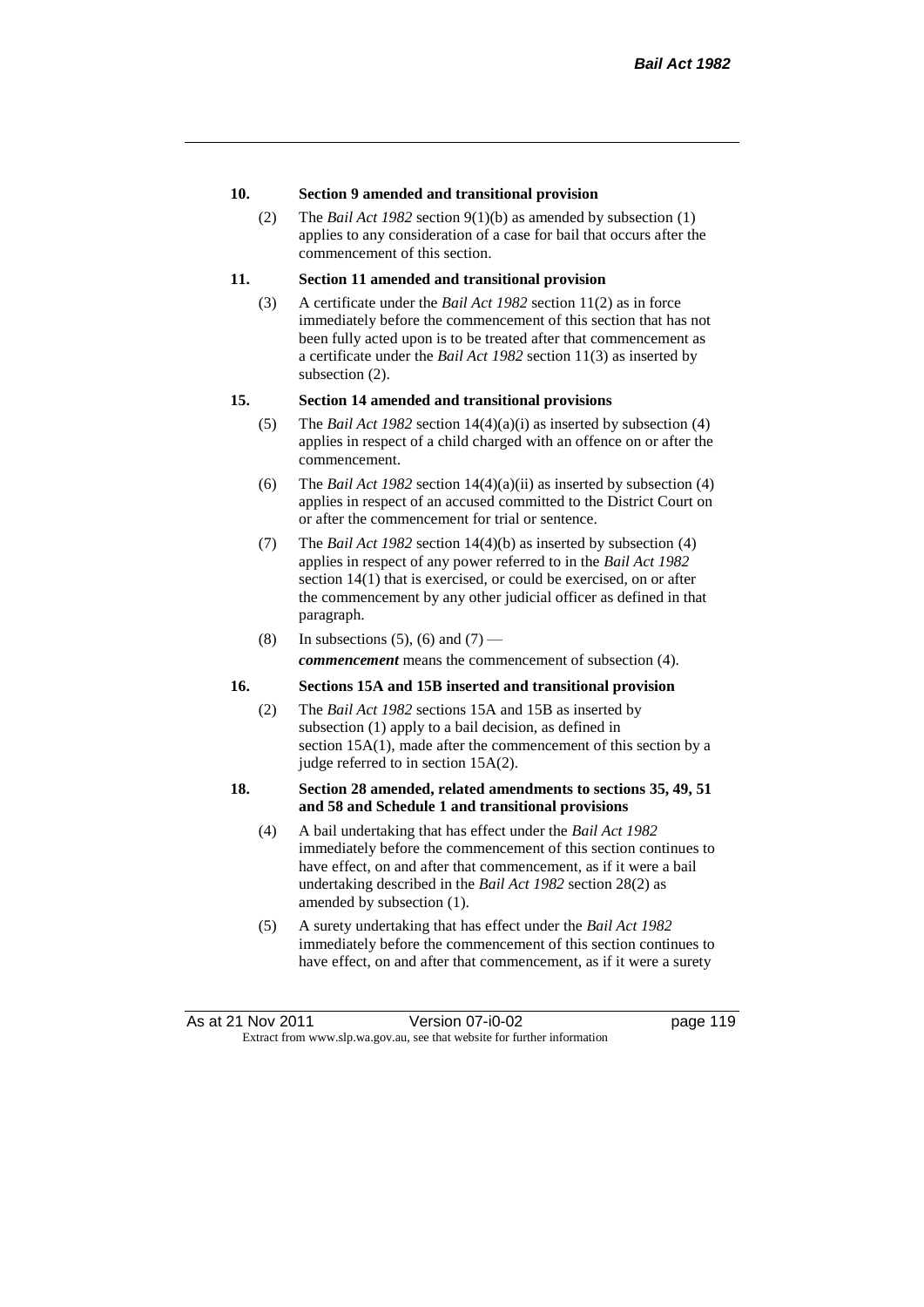undertaking within the meaning of the *Bail Act 1982* section 35(1) as amended by subsection (3).

#### **21. Section 31 amended and transitional provision**

(3) The *Bail Act 1982* section 31 as amended by this section applies in relation to any adjournment or committal to which it refers that occurs after the commencement of this section.

#### **22. Section 31A inserted and transitional provision**

(2) The *Bail Act 1982* section 31A as inserted by subsection (1) applies to any trial as defined in section 31A(1), or part of a trial, that takes place after the commencement of this section.

#### **23. Section 32 amended and transitional provision**

(4) The *Bail Act 1982* section 32 as amended by this section applies in relation to oral notifications given, and written notices given or sent, after the commencement of this section.

#### **24. Section 36 replaced, related amendments to sections 3, 37, 39, 40, 41 and 42 and transitional provisions**

- (6) The *Bail Act 1982* section 36(1) as inserted by subsection (1) applies to any decision as to whether a person should be approved as a surety that has to be made after the commencement of this section.
- (7) The *Bail Act 1982* section 36(2) as inserted by subsection (1) applies to any grant of bail that occurs after the commencement of this section.

#### **27. Section 44 replaced and transitional provisions**

- (2) The *Bail Act 1982* section 44 as inserted by subsection (1) applies to a surety undertaking whether entered into before or after the commencement of this section.
- (3) For the purposes of subsection (2), if a surety undertaking entered into before the commencement of this section contains a provision of the kind referred to in the *Bail Act 1982* section 44(2) as in force before that commencement, the provision is to be taken to be a provision of the kind referred to in the *Bail Act 1982*  section 44(5) as inserted by subsection (1).

#### **28. Section 45 amended and transitional provision**

(6) The *Bail Act 1982* section 45 as amended by subsection (1) applies to notices given for the purposes of the *Bail Act 1982* section 44(5) after the commencement of this section.

page 120 Version 07-i0-02 As at 21 Nov 2011 Extract from www.slp.wa.gov.au, see that website for further information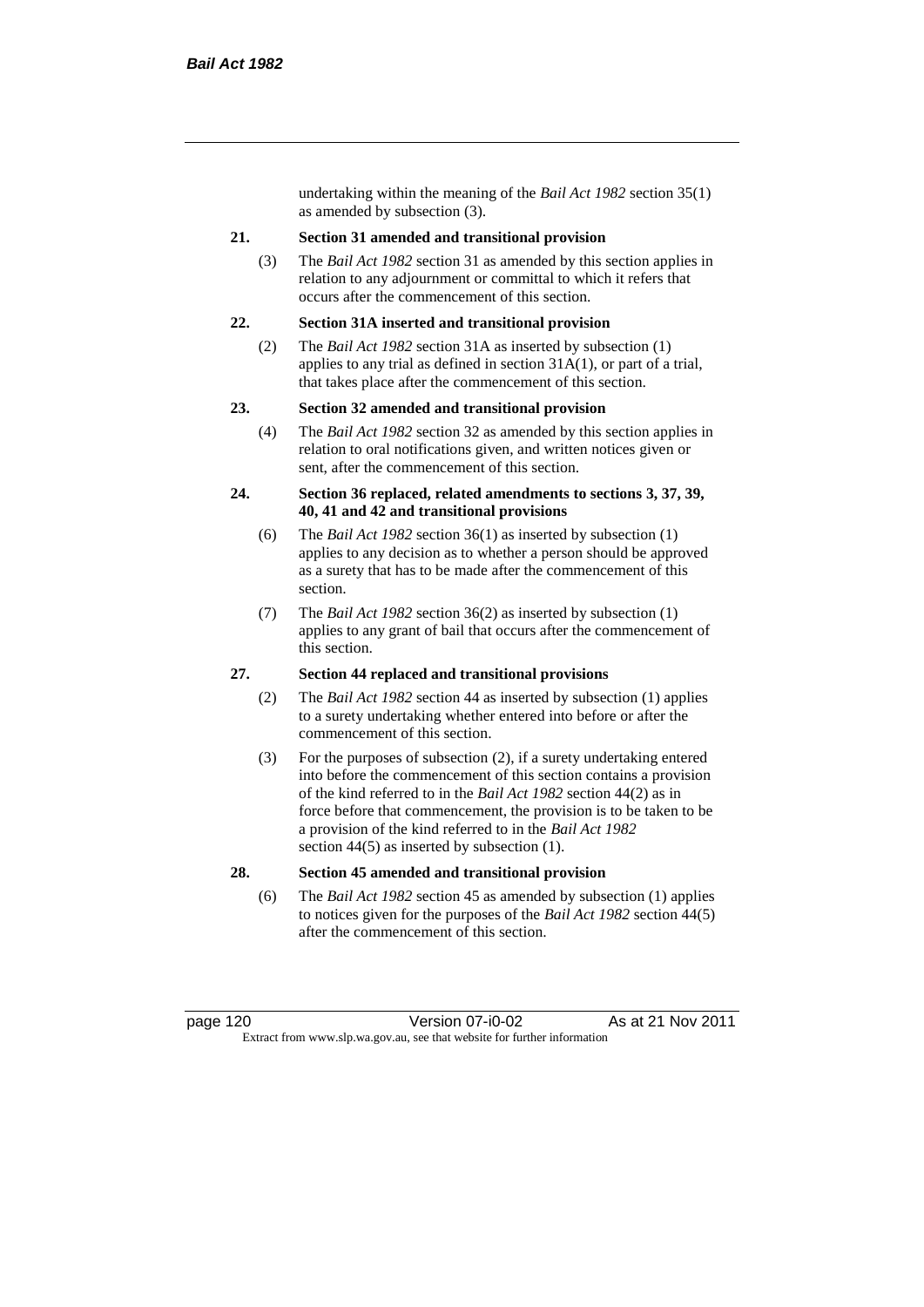#### **30. Section 49 amended, related amendment to section 67 and transitional provisions**

- (4) Subject to subsection (5), the *Bail Act 1982* section 49 as amended by this section applies in relation to a failure by an accused to comply with any requirement of the accused's bail undertaking irrespective of when the failure occurred.
- (5) Any proceedings under the *Bail Act 1982* section 49 in progress immediately before the commencement of this section may be continued after that commencement as if this section had not come into operation.

#### **31. Section 51A inserted and transitional provisions**

- (2) Subject to subsection (3), the *Bail Act 1982* section 51A as inserted by this section applies for the purpose of prosecuting an offence described in subsection (1) of that section irrespective of when the offence occurred.
- (3) Any prosecution for an offence referred to in subsection (2) in progress immediately before the commencement of this section may be continued after that commencement as if this section had not come into operation.

# **32. Section 52 amended and transitional provisions**

- (3) Subject to subsection (4), the *Bail Act 1982* section 52 as amended by this section applies for the purpose of prosecuting an offence described in subsection (1) of that section irrespective of when the offence occurred.
- (4) Any prosecution for an offence referred to in subsection (3) in progress immediately before the commencement of this section may be continued after that commencement as if this section had not come into operation.

#### **33. Section 54 amended, related amendment to section 46 and transitional provision**

- (6) Despite the amendments made by subsections (1) to (4), the *Bail Act 1982* section 54 as in force immediately before the
	- commencement of this section continues to apply in relation to
		- (a) an accused arrested under subsection  $(2)(a)$  of that section; and
		- (b) an application made under subsection (2)(b) of that section,

before that commencement.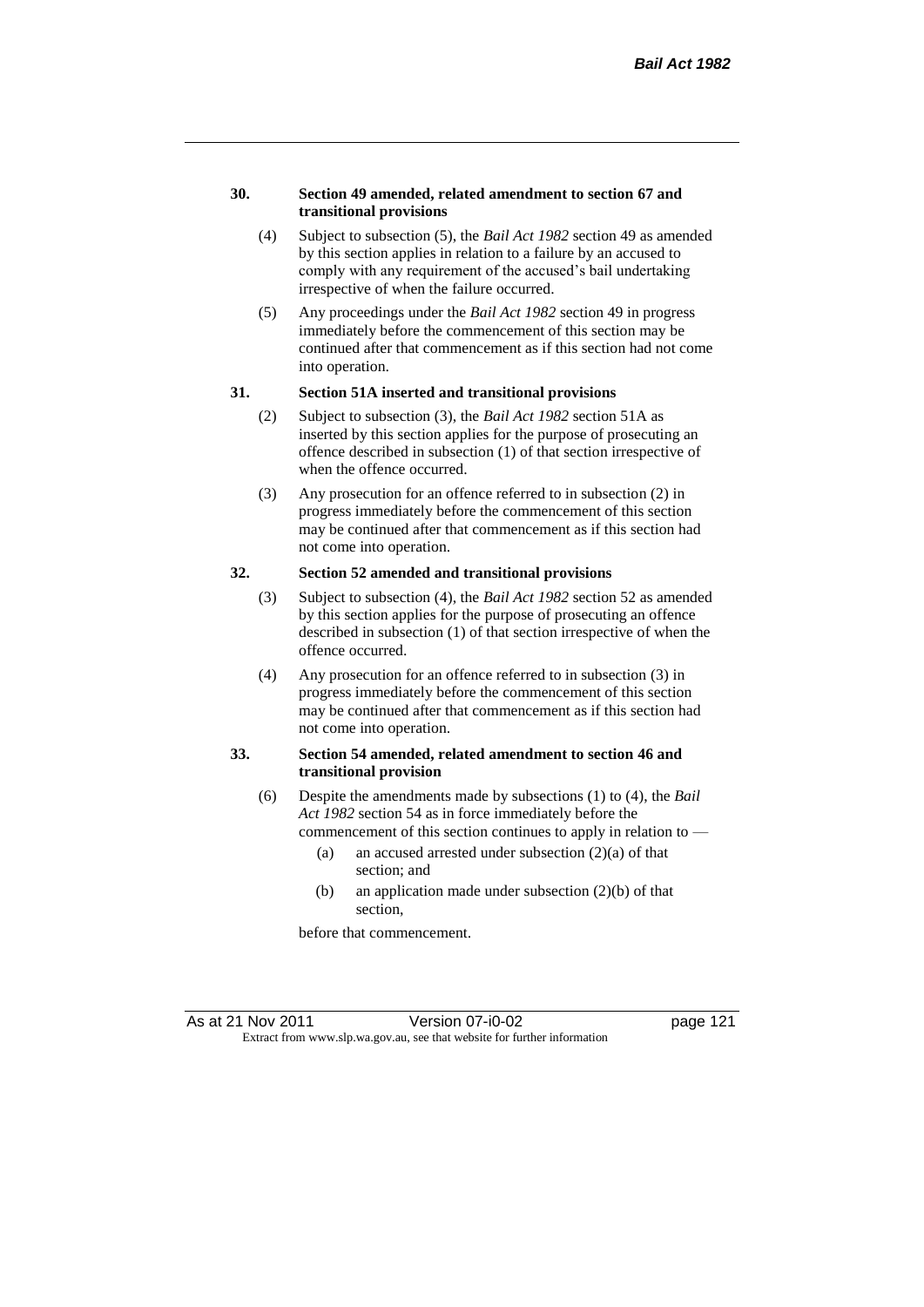#### **40. Section 66B inserted and transitional provision**

(2) The *Bail Act 1982* section 66B as inserted by subsection (1) applies in relation to any bail proceedings, as defined in section 66B, conducted after the commencement of this section irrespective of when those proceedings were initiated.

#### **41. Schedule 1 amended and transitional provisions**

- (5) The *Bail Act 1982* Schedule 1 Part B clause 1A as inserted by subsection  $(3)(b)$  applies in respect of  $-$ 
	- (a) a grant or refusal of bail; or
	- (b) a dispensation from the requirement for bail,

coming within that clause that occurs after the commencement of subsection (3)(b).

- (6) The *Bail Act 1982* Schedule 1 Part B clause 3 as inserted by subsection (3)(e) applies in relation to a refusal of bail for an initial appearance that occurs after the commencement of subsection (3)(e).
- (7) The *Bail Act 1982* Schedule 1 Part C clause 3C as inserted by subsection (4)(e) applies to any consideration of a case for bail that occurs after the commencement of subsection (4)(e).
- (8) The *Bail Act 1982* Schedule 1 Part C clauses 4 and 4A as inserted by subsection (4)(f) apply to any consideration of a case for bail that occurs after the commencement of subsection (4)(f).
- (9) The *Bail Act 1982* Schedule 1 Part C clause 7 as amended by subsection (4)(i) applies to any grant of bail that occurs after the commencement of subsection (4)(i).

#### **42. Schedule 2 amended and transitional provision**

- $(3)$  A reference in
	- (a) the *Bail Act 1982* section 16A; or
	- (b) the *Bail Act 1982* Schedule 1 Part C clause 3A or 3B,

to a serious offence includes a reference to an offence against *The Criminal Code* section 283 committed, or alleged to have been committed, before the commencement of this section.

#### **44. Transitional regulations**

(1) If this Part does not provide sufficiently for a matter or issue of a transitional nature that arises as a result of the amendments made to the *Bail Act 1982* by this Part, the Governor may make regulations (the *transitional regulations*) prescribing all matters that are required, necessary or convenient to be prescribed for providing for the matter or issue.

page 122 Version 07-i0-02 As at 21 Nov 2011 Extract from www.slp.wa.gov.au, see that website for further information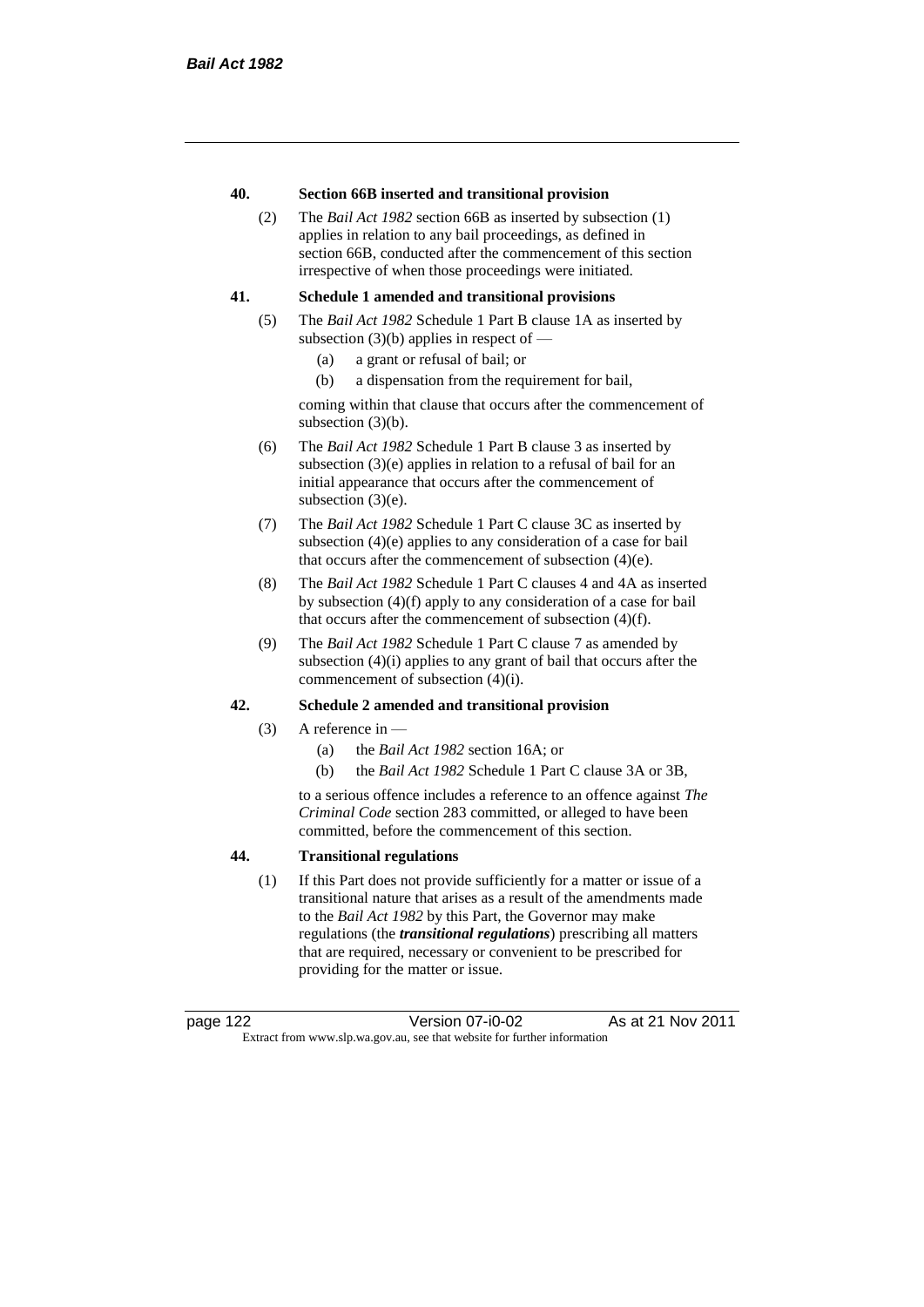- (2) The transitional regulations may provide that specified provisions of the *Bail Act 1982* or this Part —
	- (a) do not apply; or
	- (b) apply with specified modifications,

to or in relation to any matter.

- (3) If the transitional regulations provide that a specified state of affairs is to be taken to have existed, or not to have existed, on and from a day that is earlier than the day on which the transitional regulations are published in the *Gazette* but not earlier than the commencement of this section, the transitional regulations have effect according to their terms.
- (4) In subsections (2) and (3) *specified* means specified or described in the transitional regulations.
- (5) If the transitional regulations contain a provision referred to in subsection (3), the provision does not operate so as  $-$ 
	- (a) to affect in a manner prejudicial to any person (other than the State or an authority of the State), the rights of that person existing before the day of publication of those regulations; or
	- (b) to impose liabilities on any person (other than the State or an authority of the State) in respect of anything done or omitted to be done before the day of publication of those regulations.
- <sup>13</sup> The *Machinery of Government (Miscellaneous Amendments) Act 2006* Pt. 3 Div. 1 was repealed by the *Statutes (Repeals and Minor Amendments) Act 2011* s. 23(2) before it purported to come into operation.
- <sup>14</sup> On the date as at which this compilation was prepared, the *Electronic Transactions Act 2011* s. 25 had not come into operation. It reads as follows:

#### **25. Acts amended**

- (1) This section amends the Acts listed in the Table.
- (2) Amend the provisions listed in the Table as set out in the Table.

".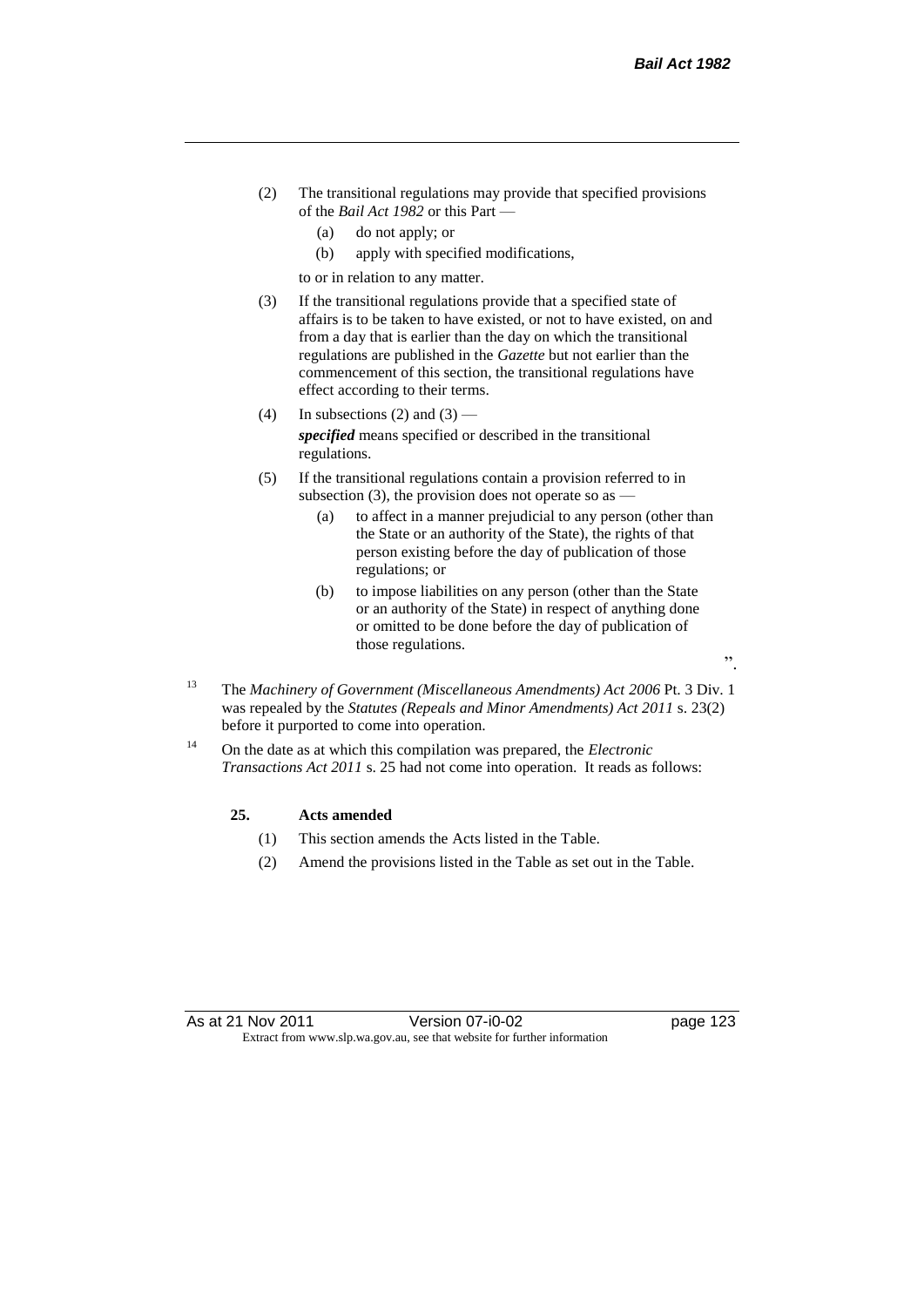| v<br>٠ | v | ×<br>۰. |
|--------|---|---------|

| <b>Provision</b>                                     | <b>Delete</b>                                           | <b>Insert</b>                                                  |
|------------------------------------------------------|---------------------------------------------------------|----------------------------------------------------------------|
| <b>Bail Act 1982</b>                                 |                                                         |                                                                |
| s. $3(1)$ def. of <i>electronic</i><br>communication | Electronic<br><b>Transactions Act 2003</b><br>section 5 | Electronic<br><i>Transactions Act</i><br>$2011$ section $5(1)$ |
| s. $3A(2)$                                           | Electronic<br><b>Transactions Act 2003</b><br>section 5 | Electronic<br><i>Transactions Act</i><br>$2011$ section $5(1)$ |

<sup>15</sup> On the date as at which this compilation was prepared, the *Misuse of Drugs Amendment Act 2011* Pt. 3 had not come into operation. It reads as follows:

# **Part 3 —** *Bail Act 1982* **amended**

#### **10. Act amended**

This Part amends the *Bail Act 1982*.

#### **11. Schedule 2 amended**

In Schedule 2 item 2a after the row relating to s. 7(1) insert:

s. 14(1) Possessing a quantity of a category 1 item or a category 2 item in circumstances where the life, health or safety of a child under 16 years of age was endangered, or bodily harm (as defined in *The Criminal Code* section 1(1) and (4)) was caused to such a child, by the acts constituting the offence

page 124 Version 07-i0-02 As at 21 Nov 2011 Extract from www.slp.wa.gov.au, see that website for further information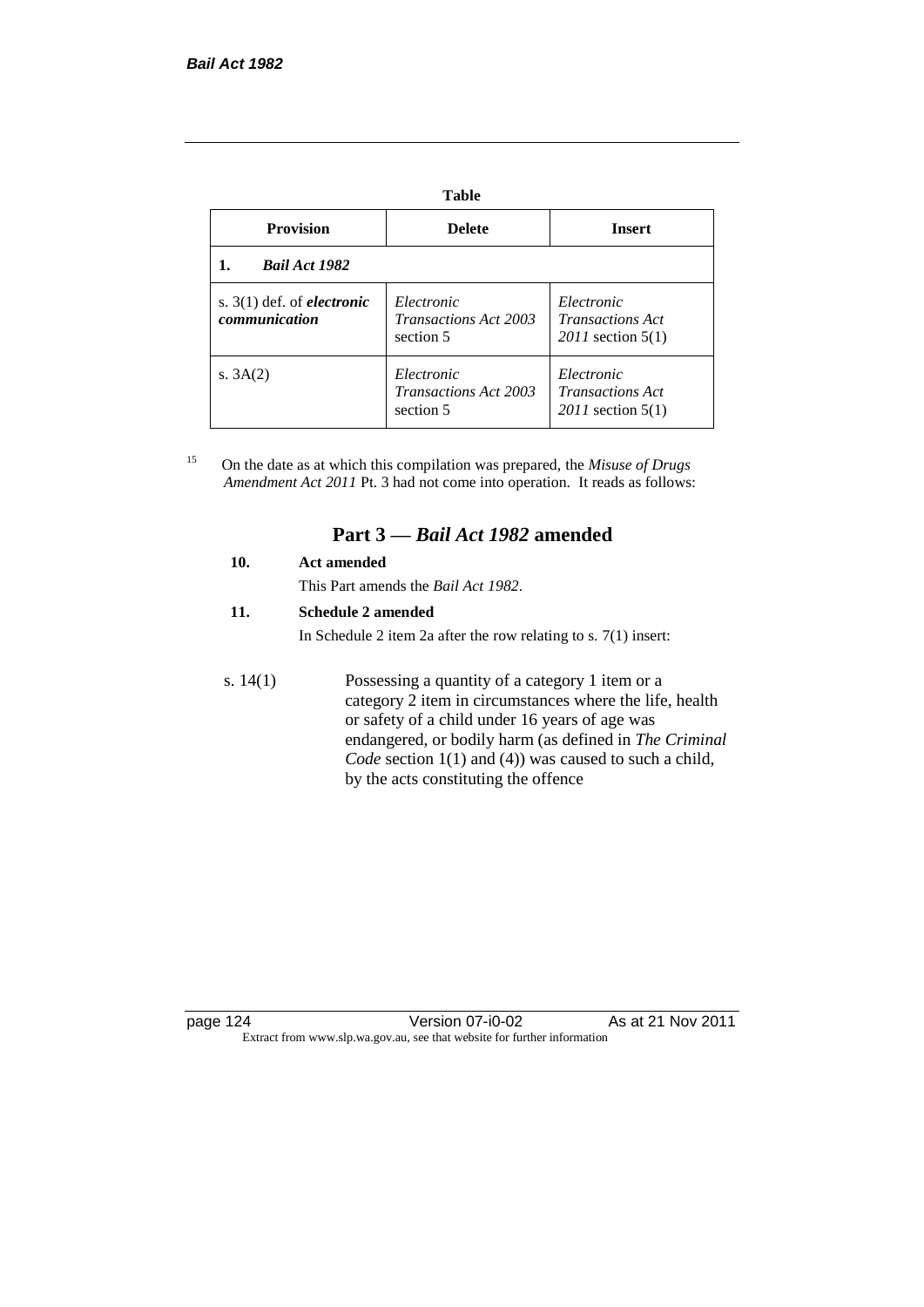# **Defined Terms**

[This is a list of terms defined and the provisions where they are defined. The list is not part of the law.]

| <b>Defined Term</b> | Provision(s) |
|---------------------|--------------|
|                     |              |
|                     |              |
|                     |              |
|                     |              |
|                     |              |
|                     |              |
|                     |              |
|                     |              |
|                     |              |
|                     |              |
|                     |              |
|                     |              |
|                     |              |
|                     |              |
|                     |              |
|                     |              |
|                     |              |
|                     |              |
|                     |              |
|                     |              |
|                     |              |
|                     |              |
|                     |              |
|                     |              |
|                     |              |
|                     |              |
|                     |              |
|                     |              |
|                     |              |
|                     |              |
|                     |              |
|                     |              |
|                     |              |
|                     |              |
|                     |              |
|                     |              |
|                     |              |
|                     |              |
|                     |              |

As at 21 Nov 2011 Version 07-i0-02 Extract from www.slp.wa.gov.au, see that website for further information page  $125$